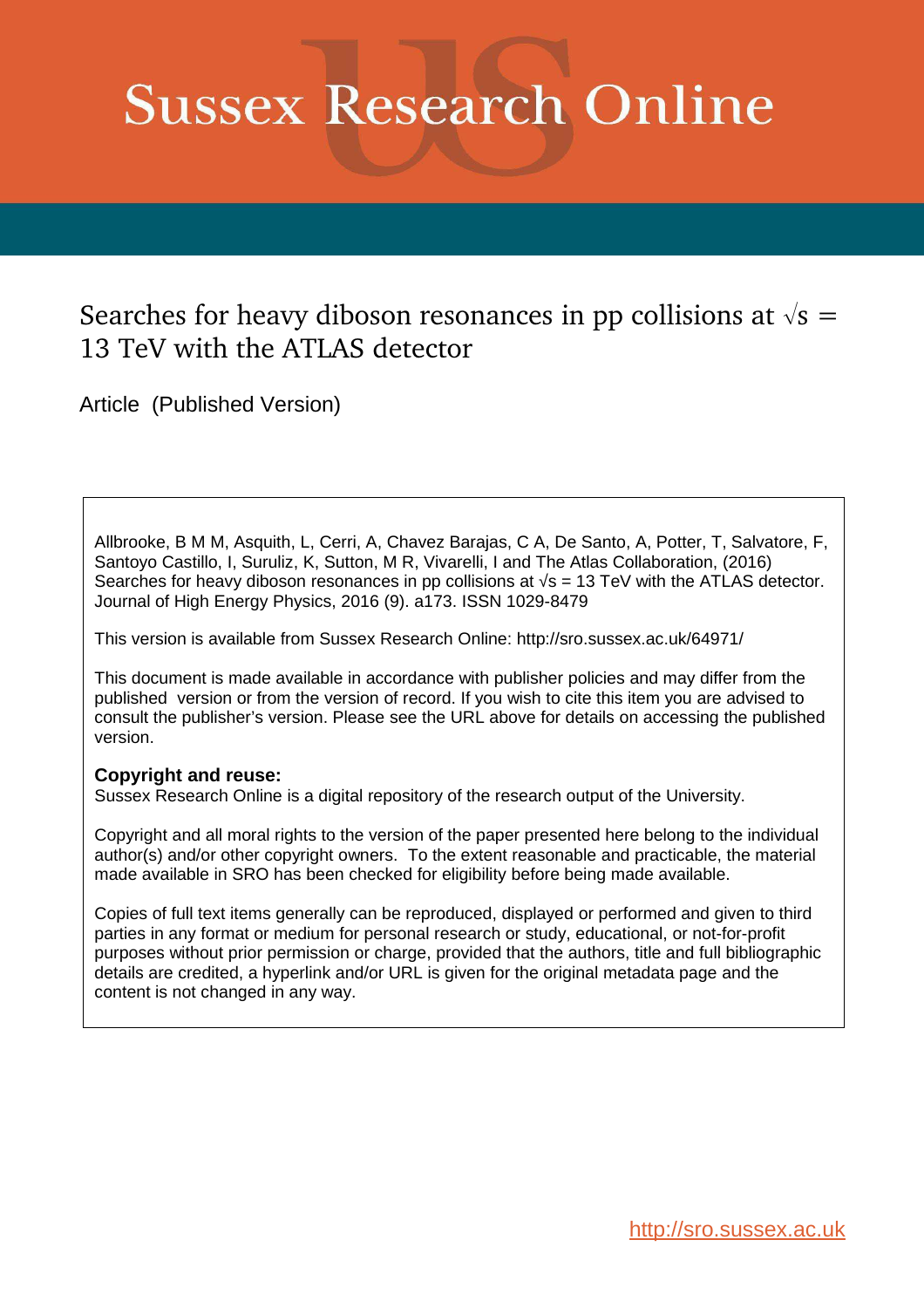PUBLISHED FOR SISSA BY 2 SPRINGER

RECEIVED: June 16, 2016 ACCEPTED: September 12, 2016 PUBLISHED: September 29, 2016

## Searches for heavy diboson resonances in pp collisions at  $\sqrt{s}=13$  TeV with the ATLAS detector

### The ATLAS collaboration

E-mail: [atlas.publications@cern.ch](mailto:atlas.publications@cern.ch)

<span id="page-1-0"></span>ABSTRACT: Searches for new heavy resonances decaying to  $WW, WZ$ , and  $ZZ$  bosons are presented, using a data sample corresponding to  $3.2\,\text{fb}^{-1}$  of pp collisions at  $\sqrt{s} = 13\,\text{TeV}$ collected with the ATLAS detector at the CERN Large Hadron Collider. Analyses selecting  $\nu\nu qq, \ell\nu qq, \ell\nu qq$  and  $qqqq$  final states are combined, searching for a narrow-width resonance with mass between 500 and 3000 GeV. The discriminating variable is either an invariant mass or a transverse mass. No significant deviations from the Standard Model predictions are observed. Three benchmark models are tested: a model predicting the existence of a new heavy scalar singlet, a simplified model predicting a heavy vector-boson triplet, and a bulk Randall-Sundrum model with a heavy spin-2 graviton. Cross-section limits are set at the 95% confidence level and are compared to theoretical cross-section predictions for a variety of models. The data exclude a scalar singlet with mass below 2650 GeV, a heavy vector-boson triplet with mass below 2600 GeV, and a graviton with mass below 1100 GeV. These results significantly extend the previous limits set using pp collisions at  $\sqrt{s} = 8 \,\text{TeV}$ .

KEYWORDS: Hadron-Hadron scattering (experiments)

<span id="page-1-1"></span>ArXiv ePrint: [1606.04833](http://arxiv.org/abs/1606.04833)

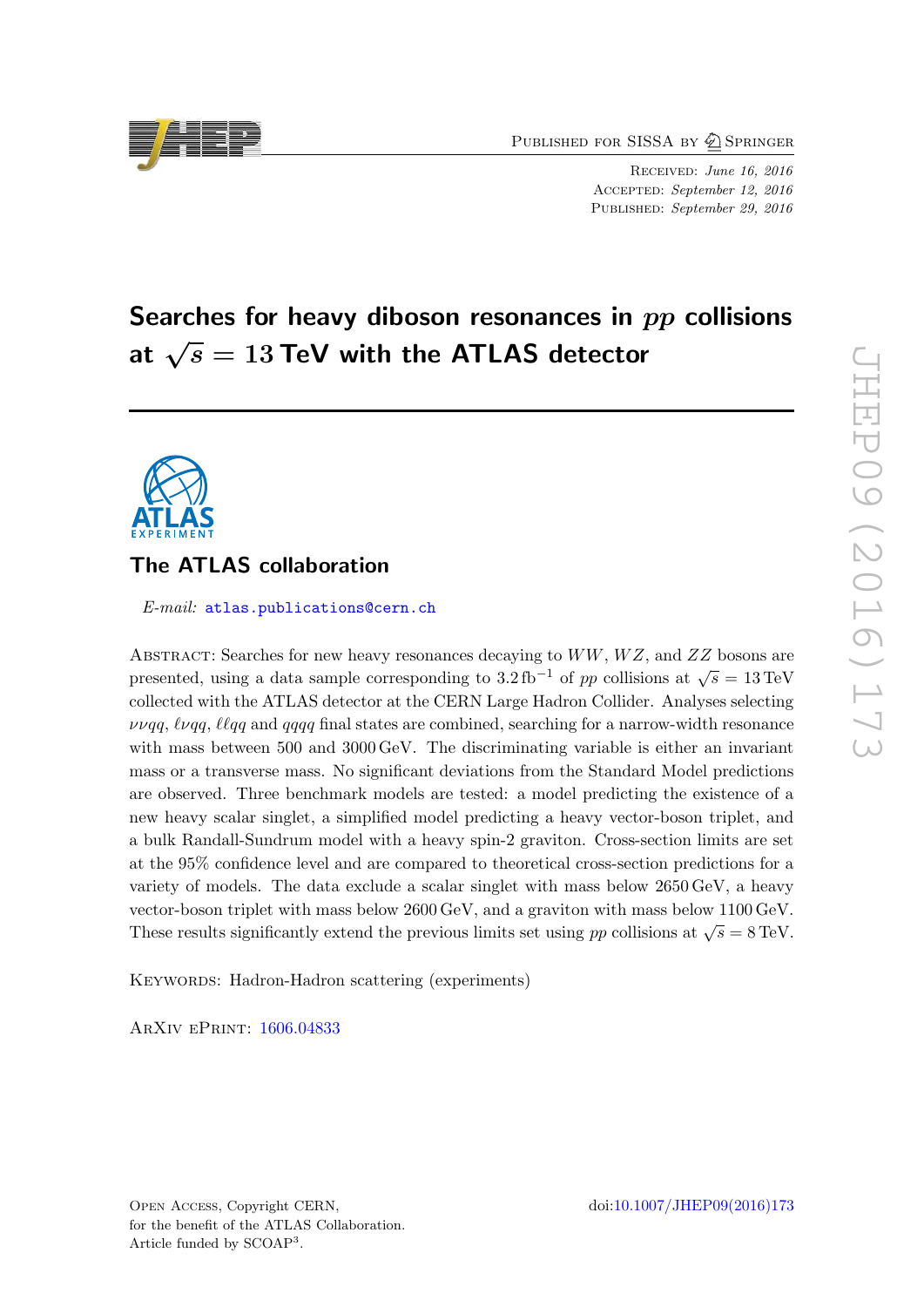#### Contents

| 1 Introduction                        | $\mathbf{1}$     |
|---------------------------------------|------------------|
| 2 ATLAS detector and data sample      | $\overline{2}$   |
| 3 Signal and background simulation    | 3                |
| 4 Object reconstruction and selection | $\boldsymbol{6}$ |
| 5 Event selection                     | 8                |
| 6 Background estimation               | 12               |
| 7 Systematic uncertainties            | 13               |
| 8 Statistical analysis                | 15               |
| 9 Results                             | 17               |
| 10 Conclusion                         | 20               |
| The ATLAS collaboration               | 29               |

#### <span id="page-2-0"></span>1 Introduction

Diboson resonances are predicted in several extensions to the Standard Model (SM), such as composite Higgs models [ [1](#page-23-0) , [2\]](#page-23-1), technicolour [ [3](#page-23-2) – [5\]](#page-24-0), warped extra dimensions [ [6](#page-24-1) – [8\]](#page-24-2), Two-Higgs-doublet models (2HDM) [\[9\]](#page-24-3), and Grand Unified Theories [\[10–](#page-24-4)[13\]](#page-24-5). The search for high-mass resonances decaying into vector bosons benefits greatly from the increase in centre-of-mass energy of proton-proton collisions at the Large Hadron Collider (LHC) from  $\sqrt{s} = 8$  TeV (Run 1) to 13 TeV (Run 2). This would result in more abundant production of new particles with masses significantly in excess of a TeV, in processes initiated by  $gg$ ,  $gq$  or  $qq.^{\mathbf{1}}$  $qq.^{\mathbf{1}}$  $qq.^{\mathbf{1}}$ 

<span id="page-2-1"></span>This paper reports a search for a charged or neutral resonant state, with a mass between  $500$  GeV and 3 TeV, decaying to  $WW, ZZ$  or  $WZ$  bosons, with subsequent decays of the W and Z bosons to quarks or leptons. Four different decay modes are considered: the fully hadronic mode  $(qqqq)$ , and the semileptonic modes  $(\ell \ell qq, \ell \nu qq$  and  $\nu \nu qq)$ . Decays of the W or Z bosons to quarks are reconstructed as single jets with a large radius parameter. These jets are required to have features characteristic of a two-body decay, and are identified as W or  $Z$  bosons using the jet mass and jet substructure  $[14, 15]$  $[14, 15]$ .

 $1$ <sup>T</sup>O simplify notation, antiparticles are denoted by the same symbol as the corresponding particles.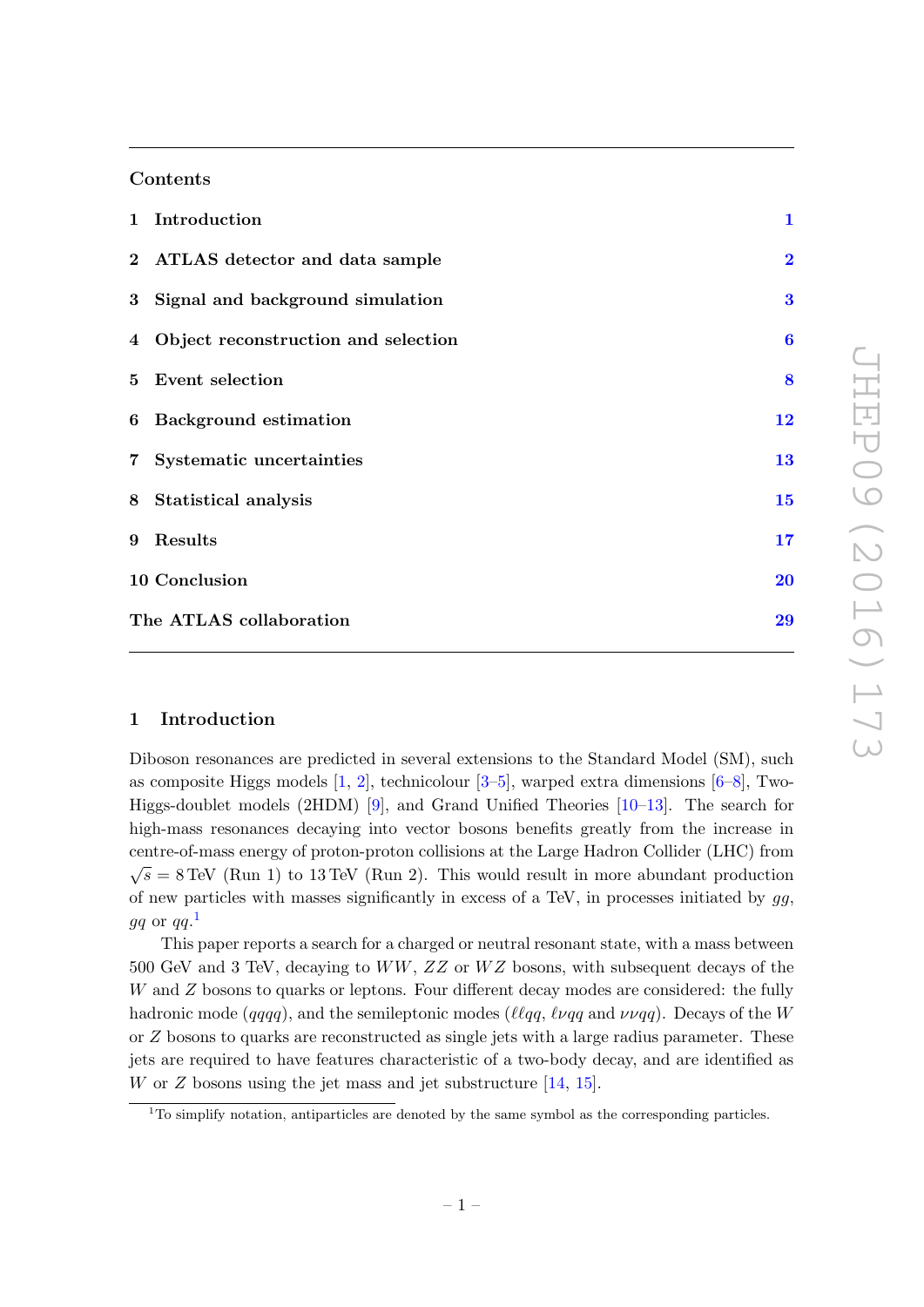Three specific signal models are used to assess the sensitivity of the search, to optimise the event selection, and to search for local excesses in the observed data. The first is an extension of the SM with an additional heavy, CP-even, scalar singlet decaying to longitudinally polarised bosons [\[16\]](#page-24-8). The second is the Heavy Vector Triplet (HVT) pa-rameterisation [\[17\]](#page-24-9), predicting  $W' \to WZ$  and  $Z' \to WW$  processes. The third model, known as a bulk Randall-Sundrum (RS) graviton model, features a spin-2 graviton  $(G^*)$ decaying to  $WW$  or  $ZZ$ . The  $G^*$  is the first Kaluza-Klein mode in a RS model [[6](#page-24-1), [18\]](#page-24-10) with a warped extra dimension with curvature  $\kappa$ , where the SM fields are allowed to propagate in the bulk of the extra dimension [\[19](#page-24-11) [–21\]](#page-24-12).

<span id="page-3-0"></span>Both ATLAS and CMS have searched for heavy diboson resonances in various final states in the  $\sqrt{s} = 7$  TeV and 8 TeV datasets [\[22](#page-24-13)[–31\]](#page-25-0). As an example, CMS set a lower limit of 1.7 TeV at the  $95\%$  confidence level (CL) on the mass of a  $W'$  boson predicted by an Extended Gauge Model (EGM) [\[32\]](#page-25-1) using the fully hadronic channel [\[26\]](#page-25-2). The  $qqqq, \ell lqq,$  $\ell\nu qq$  channels were combined by ATLAS using the bulk RS  $G^*$  model and the EGM  $W'$ boson as benchmarks  $[31]$ . Observed lower limits at 95% CL of 1.81 TeV on the EGM  $W'$ mass and of 810 GeV on the bulk  $G^*$  mass were obtained, assuming  $\kappa/\bar{M}_{\rm Pl} = 1$  (where  $\bar{M}_{\rm Pl}$ is the reduced Planck mass) for the bulk  $G^*$  signal hypothesis. The largest deviation from the predicted background in that analysis was a  $2.5\sigma$  local excess close to a mass of  $2 \text{ TeV}$ .

#### 2 ATLAS detector and data sample

The ATLAS detector [\[33\]](#page-25-3) is a general-purpose particle detector used to investigate a broad range of physics processes. It includes inner tracking devices surrounded by a superconducting solenoid, electromagnetic (EM) and hadronic calorimeters, and a muon spectrometer inside a system of toroid magnets. The inner detector (ID) consists of a silicon pixel detector including the newly installed Insertable B-Layer [\[34\]](#page-25-4), a silicon microstrip detector and a straw tube tracker. It is situated inside a 2 T axial magnetic field from the solenoid and provides precision tracking of charged particles with pseudorapidity<sup>[2](#page-2-1)</sup>  $|\eta|$  < 2.5. The straw tube tracker also provides transition radiation measurements for electron identification. The calorimeter system covers the pseudorapidity range  $|\eta| < 4.9$ . It is composed of sampling calorimeters with either liquid argon or scintillator tiles as the active medium. The muon spectrometer (MS) provides muon identification and measurement for  $|\eta| < 2.7$ and detectors for triggering in the region  $|\eta| < 2.4$ . The ATLAS detector has a two-level trigger system to select events for offline analysis [\[35\]](#page-25-5).

<sup>2</sup>ATLAS uses a right-handed coordinate system with its origin at the nominal interaction point (IP) in the centre of the detector and the z-axis along the beam pipe. The x-axis points from the IP to the centre of the LHC ring, and the y-axis points upwards. Cylindrical coordinates  $(r, \phi)$  are used in the transverse plane,  $\phi$  being the azimuthal angle around the beam pipe. The pseudorapidity is defined in terms of the polar angle  $\theta$  as  $\eta = -\ln \tan(\theta/2)$ . Rapidity is also defined relative to the beam axis as  $y = 0.5 \ln[(E + p_z)/(E - p_z)]$ . Angular distance is measured in units of  $\Delta R \equiv \sqrt{(\Delta \eta)^2 + (\Delta \phi)^2}$ .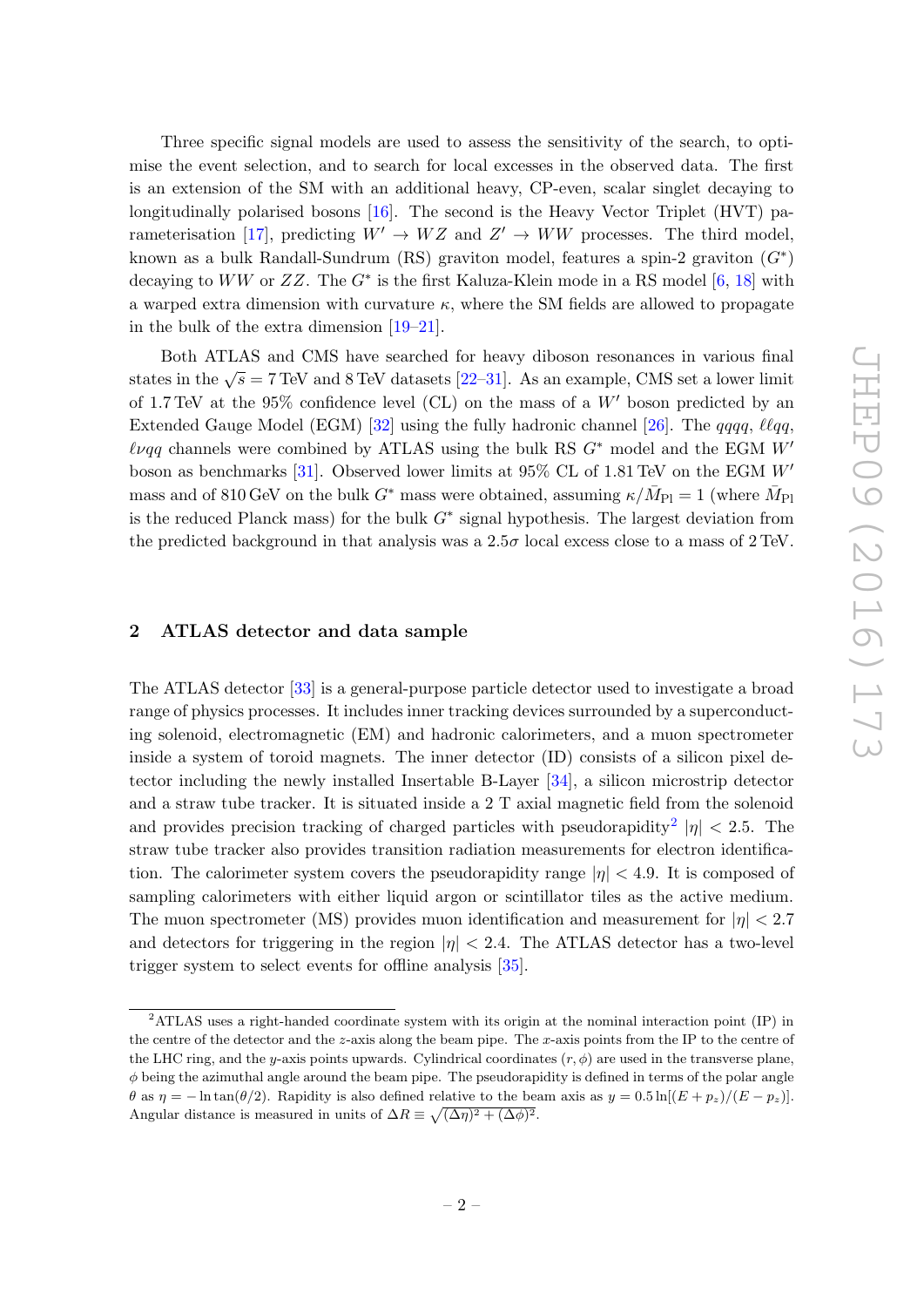The data used in this analysis were recorded with the ATLAS detector during the 2015 run and correspond to an integrated luminosity of  $3.2 \pm 0.2$  fb<sup>-1</sup> of proton-proton collisions at  $\sqrt{s} = 13 \,\text{TeV}$ . The measurement of the integrated luminosity is derived, following a methodology similar to that detailed in ref. [\[36\]](#page-25-6), from a preliminary calibration of the luminosity scale using x - y beam-separation scans performed in August 2015. The data are required to satisfy a number of conditions ensuring that the detector was operating well while the data were recorded.

#### 3 Signal and background simulation

The Monte Carlo (MC) simulation of three benchmark signal models is used to optimise the sensitivity of the search and to interpret the results.

The first model extends the SM by adding a new, heavy, neutral Higgs boson, using the narrow-width approximation (NWA) benchmark [\[37](#page-25-7) , [38\]](#page-25-8). Results are then interpreted within a model of a CP-even scalar singlet  $S$  [\[16\]](#page-24-8). The model is parameterised by: an energy scale  $\Lambda = 1$  TeV; a coefficient  $c_H$  scaling the coupling of S to the Higgs boson; and a coefficient  $c_3$  scaling the coupling of S to gluons. Two benchmark scenarios are considered, one in which  $c_3$  is set via *naive dimensional analysis* (NDA) to be  $c_3 = (1/4\pi)^2$ , with  $c_H = 0.9$ ; and another in which the coupling to gluons is Unsuppressed and  $c_3 = 1/8\pi$ , with  $c_H = 0.5$ . The value of  $c_3$  determines the production cross-section and the decay width to gluons, while decays to W or Z bosons account for the remaining decay width. In the Unsuppressed scenario considered in this paper, the total branching ratio to  $WW$ , ZZ or HH increases from 59% at 500 GeV, to 70% at 2 TeV and to 73% at 5 TeV. For the NDA scenario, this branching ratio is always above 99%. The ratio of  $WW$ : $ZZ$ : $HH$  partial widths is approximately 2:1:1 in both scenarios, and couplings to fermions and transversely polarised bosons are set to zero.

The second model is based on the HVT phenomenological Lagrangian which introduces a new triplet of heavy vector bosons that contains three states with identical masses: the two electrically charged  $W'$  bosons and the electrically neutral  $Z'$  boson. The Lagrangian parameterises the couplings of the new HVT with the SM fields in a generic manner. This parameterisation allows a large class of models to be described, in which the new triplet field mixes with the SM vector bosons. The coupling between the new triplet and the SM fermions is given by the combination of parameters  $g^2 c_F / g_V$ , where g is the SM SU(2)<sub>L</sub> gauge coupling,  $c_F$  is a multiplicative factor that modifies the coupling to fermions, and  $g_V$  represents the coupling strength of the known W and Z bosons to the new vector bosons. Similarly, the coupling between the Higgs boson and the new triplet is given by the combination  $g_V c_H$ , where  $c_H$  is a multiplicative factor that modifies the coupling to the Higgs boson. Other coupling parameters involving more than one heavy vector boson give negligible contributions to the overall cross-sections for the processes of interest here. Two benchmarks are used [\[17\]](#page-24-9). In the first one, referred to as *model-A* with  $g_V = 1$ , the branching ratios of the new HVT to fermions and gauge bosons are similar to those predicted by some extensions of the SM gauge group [\[39\]](#page-25-9). This model, although severely constrained by searches for new resonances decaying to leptons [\[40](#page-25-10) [–43\]](#page-26-0), is included because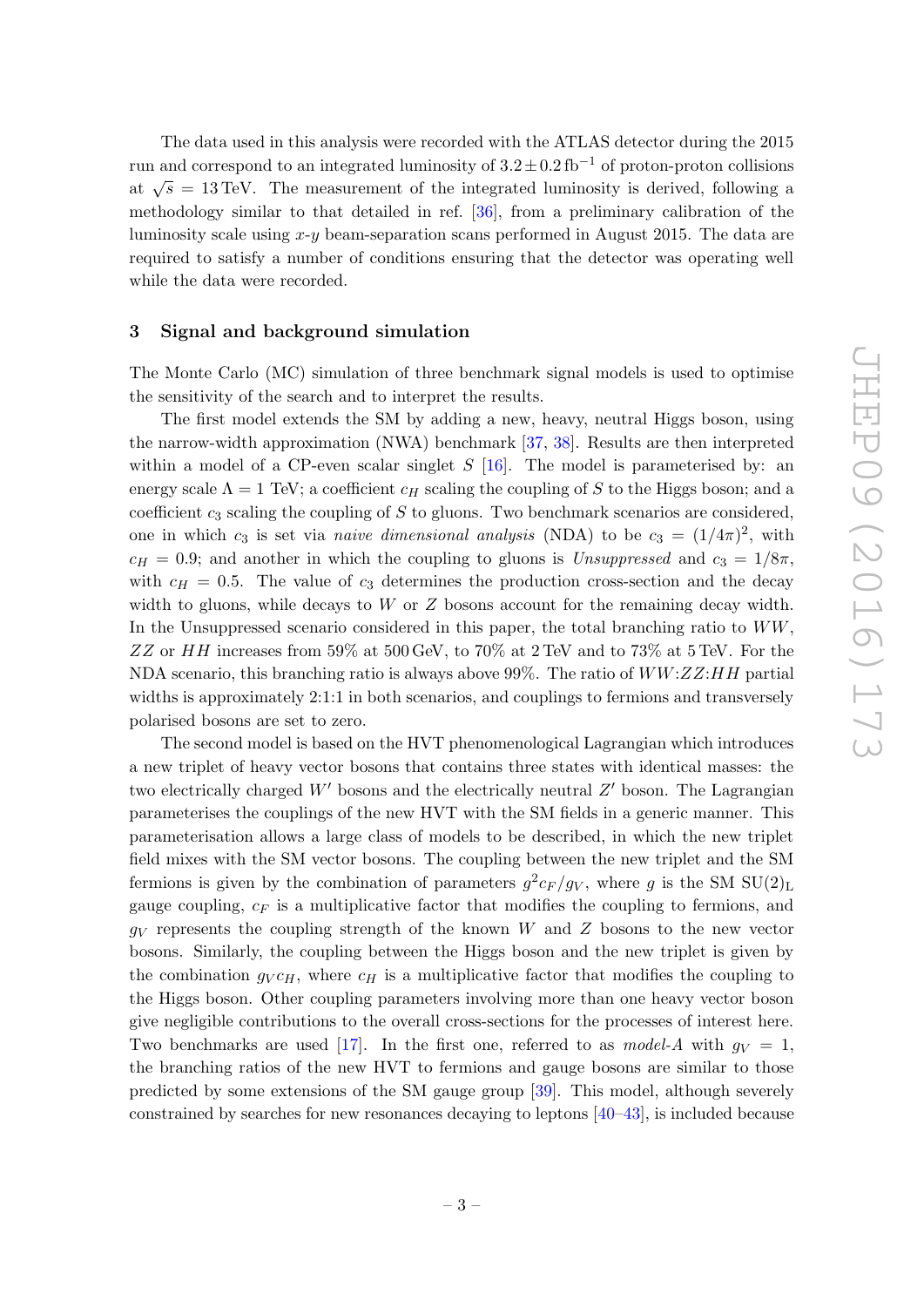<span id="page-5-0"></span>of its similarity to the EGM  $W'$  model used as a benchmark in previous searches [\[31\]](#page-25-0). In the second model, referred to as *model-B* with  $g_V = 3$ , the fermionic couplings of the new HVT are suppressed, and branching ratios are similar to the ones predicted by composite Higgs boson models [\[44](#page-26-1) [–46\]](#page-26-2). In both benchmarks the width of the HVT is narrower than the detector resolution, and the kinematic distributions relevant to this search are very similar. Off-shell and interference effects are not considered.

The third model considered is the so-called bulk RS model [\[19\]](#page-24-11). This model extends the original RS model with one warped extra dimension [ [6](#page-24-1) , [7\]](#page-24-14) by allowing the SM fields to propagate in the bulk of the extra dimension. This avoids constraints on the original RS model from limits on flavour-changing neutral currents and electroweak precision measurements [\[47\]](#page-26-3). This model is characterised by the dimensionless coupling constant  $\kappa/\bar{M}_{\rm Pl} \sim \mathcal{O}(1)$ . In this model the branching ratio of the Kaluza-Klein graviton  $(G^*)$  to pairs of vector bosons,  $WW$  or  $ZZ$ , is larger than 30%.

For the NWA Higgs boson model, samples are generated for gluon fusion production with QCD corrections up to next-to-leading order (NLO), assuming a Higgs boson decay width of 4 MeV. Events are generated using POWHEG BOX [\[48\]](#page-26-4) v1 r2856 with the CT10 parton distribution function (PDF) set  $[49]$  interfaced to PYTHIA 8.186 [\[50\]](#page-26-6) using the AZNLO [\[51\]](#page-26-7) tune of the underlying event.

Benchmark samples of the HVT and bulk RS graviton are generated using MAD-Graph5 aMC@NLO 2.2.2 [\[52\]](#page-26-8) interfaced to Pythia 8.186 with the NNPDF23LO PDF set [\[53\]](#page-26-9) for resonance masses ranging from 0.5 TeV to 5 TeV. For the HVT interpretation, samples are generated according to model A, for resonance masses ranging from 0.5 TeV to 3 TeV for the semileptonic channels and from 1.2 TeV to 3 TeV for the fully hadronic search. Interpretation in the HVT model-B,  $g_V = 3$  scenario uses the model A signal samples rescaled to the predicted cross-sections from model-B. For the bulk RS graviton model, the curvature scale parameter  $\kappa/\bar{M}_{\rm Pl}$  is assumed to be [1](#page-5-0). Table 1 shows the resonance width and the product of cross-sections and branching ratios for the various models.

MC samples are used to model the shape and normalisation of the relevant kinematic distributions for most SM background processes in the  $\nu\nu qq$ ,  $\ell\nu qq$  and  $\ell\nq qq$  searches. Events containing W or Z bosons with associated jets are simulated using the SHERPA 2.1.1 [\[54](#page-26-10)] generator. Matrix elements (ME) are calculated for up to two partons at NLO and four partons at leading order (LO) using the Comix [\[55\]](#page-26-11) and OpenLoops [\[56\]](#page-26-12) ME generators. They are merged with the Sherpa parton shower (PS) [\[57\]](#page-26-13) using the ME+PS@NLO prescription [\[58\]](#page-26-14). The CT10 PDF set is used in conjunction with a dedicated set of tuned parton-shower parameters developed by the SHERPA authors. For the generation of topantitop pairs (*tt*) and single top-quarks in the  $Wt$ - and s-channels the POWHEG BOX v2 [\[48](#page-26-4), [59](#page-26-15), [60\]](#page-27-0) generator with the CT10 PDF set is used. Electroweak (*t*-channel) singletop-quark events are generated using the POWHEG BOX v1 generator. This generator uses the four-flavour scheme for the NLO ME calculations together with the four-flavour PDF set CT10f4 [\[49\]](#page-26-5). For all top-quark processes, top-quark spin correlations are preserved; for t-channel production, top-quarks are decayed using MADSPIN  $[61]$ . The parton shower, fragmentation, and the underlying event are simulated using PYTHIA 6.428 [\[62](#page-27-2)] with the CTEQ6L1 [\[63\]](#page-27-3) PDF sets and the set of tuned parameters known as the "Perugia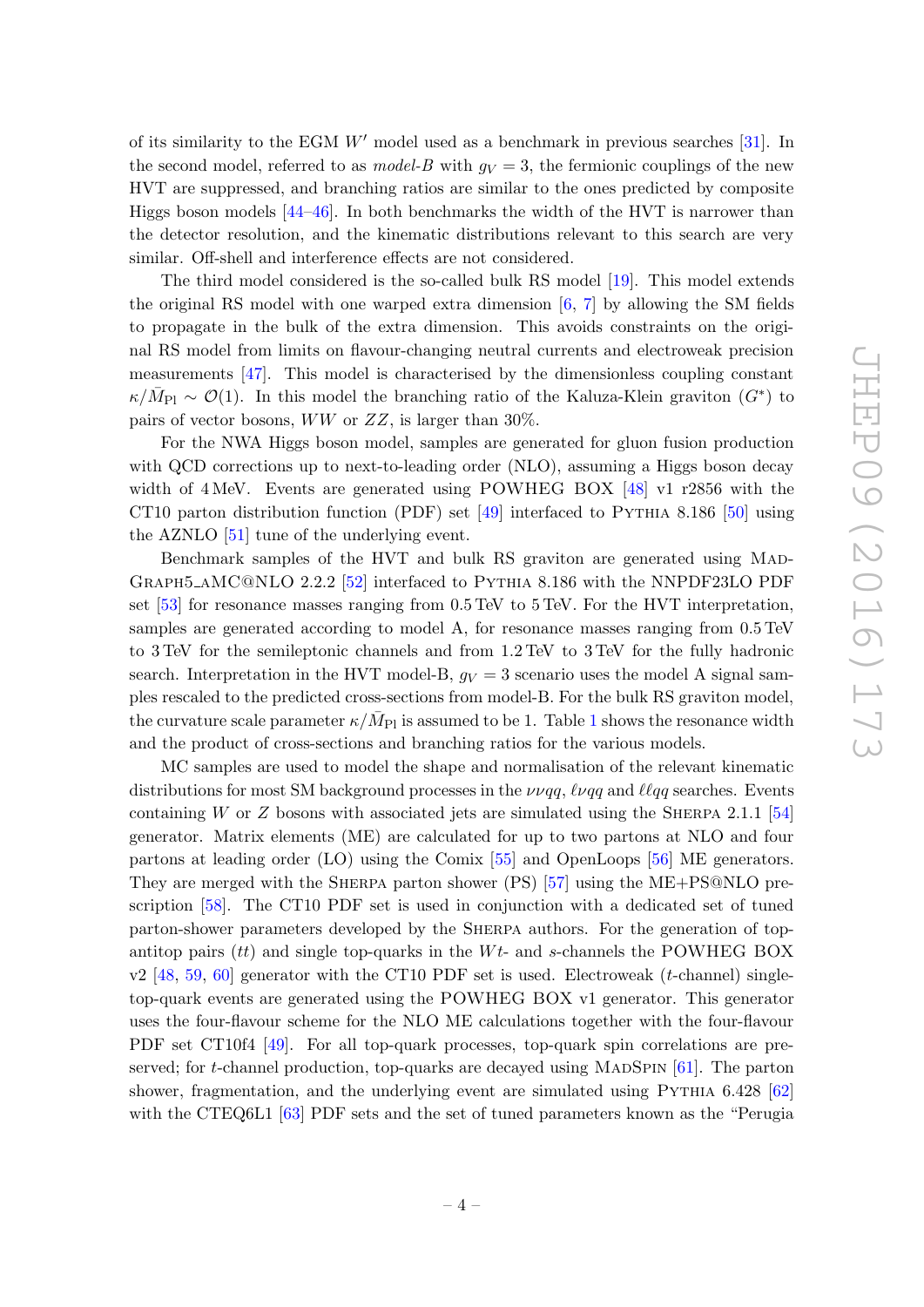<span id="page-6-1"></span>

|       | Scalar           |      |                                           | HVT $W'$ and $Z'$ |      |                                           | $G^*$    |                           |                           |
|-------|------------------|------|-------------------------------------------|-------------------|------|-------------------------------------------|----------|---------------------------|---------------------------|
|       |                  | WW   | ZΖ                                        |                   | WW   | W Z                                       |          | WW                        | ZΖ                        |
| m     | $\Gamma$         |      | $\sigma \times BR \quad \sigma \times BR$ | $\Gamma$          |      | $\sigma \times BR \quad \sigma \times BR$ | $\Gamma$ | $\sigma \times \text{BR}$ | $\sigma \times \text{BR}$ |
| [TeV] | $[\mathrm{GeV}]$ | [fb] | [fb]                                      | [GeV]             | [fb] | [fb]                                      | [GeV]    | [fb]                      | [fb]                      |
| 0.8   | 3.9              | 37   | 18                                        | 32                | 354  | 682                                       | 46       | 301                       | 155                       |
| 1.6   | 33               | 2.5  | 1.3                                       | 51                | 38.5 | 79.3                                      | 96       | 4.4                       | 2.2                       |
| 2.4   | 111              | 0.32 | 0.16                                      | 74                | 4.87 | 10.6                                      | 148      | 0.28                      | 0.14                      |

<span id="page-6-0"></span>**Table 1.** The resonance width ( $\Gamma$ ) and the product of cross-section times branching ratio ( $\sigma \times BR$ ) for diboson final states, for different values of the pole mass  $m$  of the resonances for a representative benchmark for the spin-0, spin-1 and spin-2 cases. The table shows the predictions by the CP-even scalar model ( $\Lambda = 1$  TeV,  $c_H = 0.9$ ,  $c_3 = 1/16\pi^2$ ), by model-B of the HVT parameterisation  $(g_V = 3)$ , and by the graviton model  $(\kappa/\bar{M}_{\rm Pl} = 1)$ . In the case of the scalar and HVT models, the alternate benchmarks (Unsuppressed scenario, model-A) correspond to a different cross-section but similar resonance width and ratios between the branching ratios into  $WW/WZ/ZZ$ .

2012 tune"  $[64]$ . The top-quark mass is assumed to be 172.5 GeV. The EVTGEN v1.2.0 program [\[65\]](#page-27-5) is used for the bottom- and charm-hadron decays.

The cross-sections calculated at next-to-next-to-leading order (NNLO) accuracy for  $W/Z + \text{jets}$  [\[66\]](#page-27-6) and at NNLO+NNLL (next-to-next-to-leading-logarithm) accuracy for tt production [\[67\]](#page-27-7) are used to normalise the samples for the optimisation studies, but the final normalisations of these dominant backgrounds are determined by fitting kinematic distributions to the data. For single-top-quark production, cross-sections are taken from ref. [\[68\]](#page-27-8).

Diboson processes with one boson decaying hadronically and the other decaying leptonically are simulated using the Sherpa 2.1.1 generator. They are calculated for up to one  $(ZZ)$  or no  $(WW, WZ)$  additional partons at NLO, and up to three additional partons at LO using the Comix and OpenLoops ME generators. They are merged with the Sherpa PS using the ME+PS@NLO prescription. The CT10 PDF set is used in conjunction with a dedicated parton-shower tuning developed by the Sherpa authors. Cross-section values from the generator, which are at NLO accuracy, are used.

The dominant background in the fully hadronic final state is from multi-jet events. While the background in this search is estimated directly from data, samples of simulated dijet events are produced, using Pythia 8.186 with the NNPDF23LO PDFs and the parton-shower parameter set known as the "A14 tune" [\[69\]](#page-27-9), to characterise the invariant mass distribution of the dijet final state and optimise the sensitivity of the search. The EVTGEN  $v1.2.0$  program is used for the bottom- and charm-hadron decays.

<span id="page-6-2"></span>All simulated MC samples include the effect of multiple proton-proton interactions in the same and neighbouring bunch crossings (pile-up) by overlaying simulated minimumbias events, generated with Pythia 8.186, on each generated signal or background event. The generated samples are processed through the GEANT4-based ATLAS detector simulation [\[70,](#page-27-10) [71\]](#page-27-11). Simulated events are reconstructed with the standard ATLAS reconstruction software used for collision data. Table [2](#page-6-1) summarises the background MC samples used.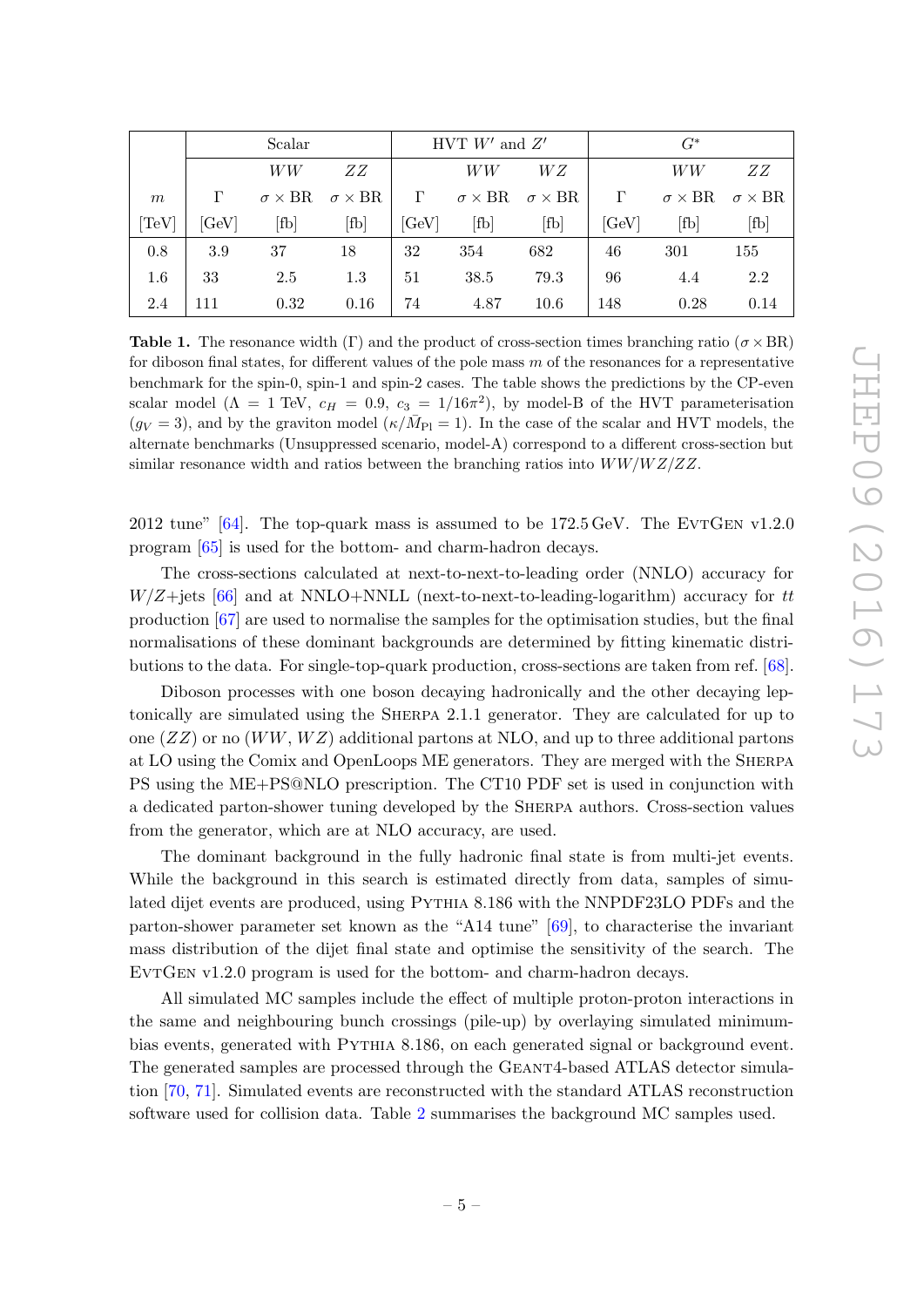| <b>Process</b>                            | <b>PDF</b> | Generator                  |  |  |
|-------------------------------------------|------------|----------------------------|--|--|
| $W/Z + \text{jets}$                       | CT10       | SHERPA $2.1.1$             |  |  |
| tt                                        | CT10       | POWHEG BOX v2+PYTHIA 6.428 |  |  |
| Single top-quark $(Wt, s\text{-channel})$ | CT10       | POWHEG BOX v2+PYTHIA 6.428 |  |  |
| Single top-quark $(t$ -channel)           | CT104f     | POWHEG BOX v1+PYTHIA 6.428 |  |  |
|                                           |            | $+$ MADSPIN 2.1.2          |  |  |
| Diboson $(WW, WZ, ZZ)$                    | CT10       | SHERPA 2.1.1               |  |  |
| Dijet                                     | NNPDF23LO  | <b>PYTHIA 8.186</b>        |  |  |

Table 2. Generators and PDFs used in the simulation of the various background processes.

#### 4 Object reconstruction and selection

Electrons are reconstructed from clusters of energy deposits in the EM calorimeter that match a track reconstructed in the ID. The electrons used are required to have transverse momentum  $p_{\text{T}} > 7 \,\text{GeV}$  and  $|\eta| < 2.47$ . They are identified using a likelihood identification criterion described in ref. [\[72\]](#page-27-12). The levels of identification are categorised as "loose", "medium" and "tight", which correspond to approximately 96%, 94% and 88% identification efficiency for an electron with transverse energy  $(E_T)$  of 100 GeV, where  $E_T$  is defined in terms of the energy E and of the polar angle  $\theta$  as  $E_T = E \sin \theta$ .

Muons are reconstructed by combining ID and MS tracks. They are classified as "medium" if they satisfy identification requirements based on the number of hits in the different ID and MS subsystems and on the compatibility of track curvature measurements in the two subsystems [\[73\]](#page-27-13). An additional sample of "loose" muons is constructed including all medium muons, muons identified by combining an ID track with at least one track segment reconstructed in the MS, and muons reconstructed in the  $|\eta| < 0.1$  region, where the MS is lacking coverage, by associating an ID track to an energy deposit in the calorimeters compatible with a minimum-ionising particle. Muons are required to have  $p_T > 7$  GeV and  $|\eta|$  < 2.7. The loose and medium muons have average efficiencies of about 98% and 96% for  $|\eta|$  < 2.5, respectively.

In order to ensure that leptons originate from the interaction point, requirements of  $|d_0^{\text{BL}}|/\sigma_{d_0^{\text{BL}}}$  < 5 (3) and  $|z_0^{\text{BL}}\sin\theta|$  < 0.5 mm are imposed on the tracks associated with the electrons (muons), where  $d_0^{\text{BL}}$  is the transverse impact parameter of the track with respect to the measured beam line (BL) position determined at the point of closest approach of the track to the beam line,  $\sigma_{d_0^{\text{BL}}}$  is the uncertainty in the measured  $d_0^{\text{BL}}$ ,  $z_0^{\text{BL}}$  is the difference between the longitudinal position of the track along the beam line at the point where  $d_0^{\text{BL}}$ is measured and the longitudinal position of the primary interaction vertex,<sup>[3](#page-6-2)</sup> and  $\theta$  is the polar angle of the track. Lepton isolation criteria are defined based on low values for the scalar sum of transverse momenta of tracks with  $p_T > 1$  GeV within a  $\Delta R$  cone around

<sup>&</sup>lt;sup>3</sup>If more than one vertex is reconstructed, the one with the highest sum of  $p_T^2$  of the associated tracks is regarded as the primary vertex.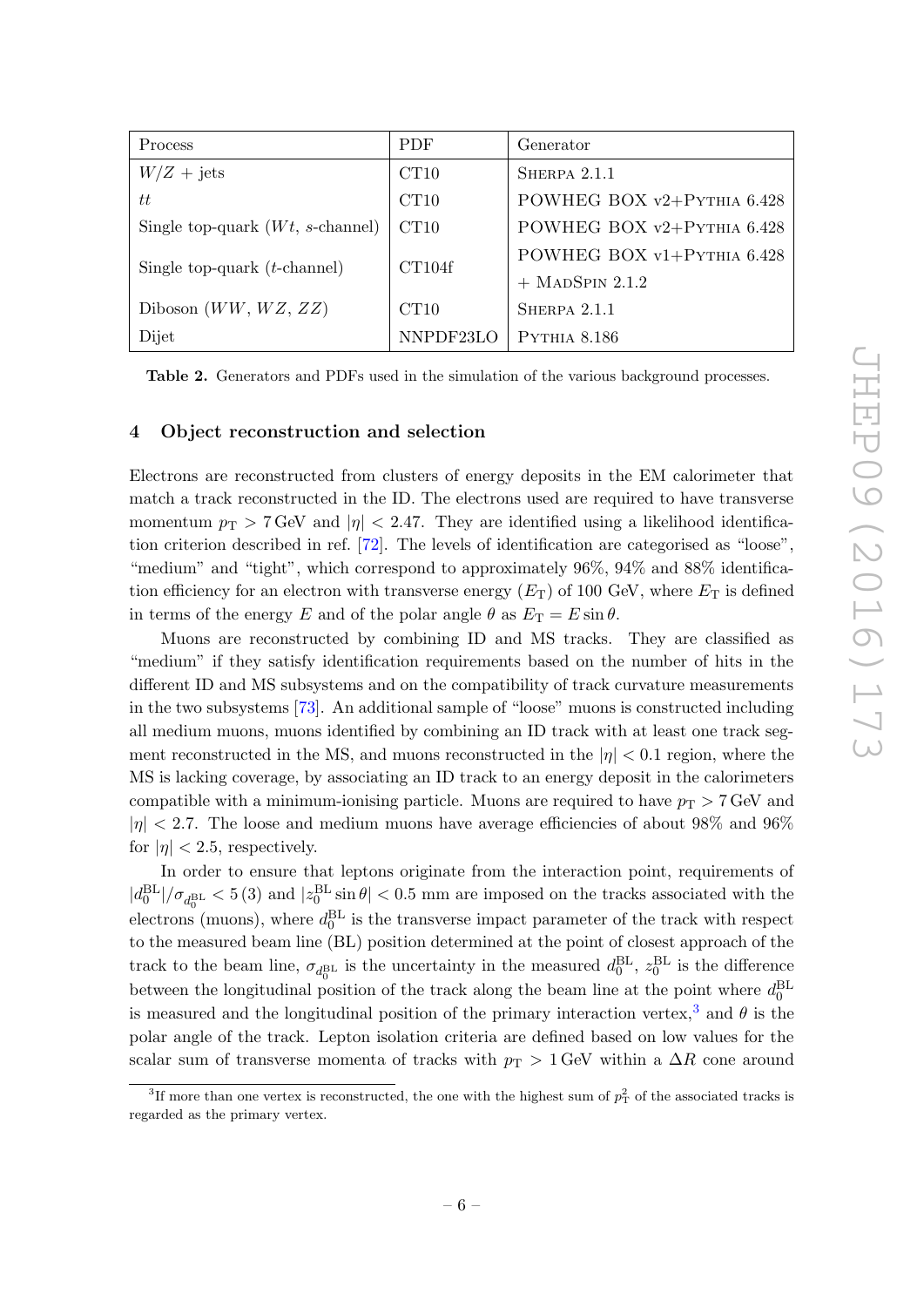the lepton, whose size depends upon its  $p<sub>T</sub>$ , and excluding the track associated with the lepton (*track isolation*). These criteria are optimised for a uniform efficiency of  $99\%$  in the  $(p_T, \eta)$  plane for leptons from  $Z \to \ell \ell$  decays in  $Z + \text{jets}$  events. Calorimeter isolation is also used for the  $\ell \nu qq$  channel, using an isolation variable constructed from calorimeter activity within a cone of radius  $\Delta R = 0.2$  around the lepton candidate. The isolation criteria depend on both  $p<sub>T</sub>$  and  $\eta$ , and accept 95% of  $Z \to \ell \ell$  events while maximising the rejection of leptons originating in jets.

Jets are reconstructed from three-dimensional topological clusters of energy deposits in the calorimeter calibrated at the EM scale [\[74\]](#page-27-14), using the anti- $k_t$  algorithm [\[75\]](#page-27-15) with two different radius parameters of  $R = 1.0$  and  $R = 0.4$ , hereafter referred to as large-R jets (denoted by "J") and small-R jets (denoted by "j"), respectively. The four-momenta of the jets are calculated as the sum of the four-momenta of the clusters, which are assumed to be massless.

The  $p_T$  of small- $R$  jets are corrected for losses in passive material, the noncompensating response of the calorimeter, and contributions from pile-up [\[76\]](#page-27-16). They are required to have  $p_T > 20$  GeV and  $|\eta| < 2.4$ . For small-R jets with  $p_T < 50$  GeV, a jet vertex tagger (JVT) [\[77\]](#page-27-17) discriminant, based on tracking and vertexing information, is required to be larger than 0.64, where the JVT is a multivariate tagger used to identify and remove jets with a large contribution from pile-up. In addition, small- $R$  jets are discarded if they are within a cone of size  $\Delta R < 0.2$  around an electron candidate, or if they have less than three associated tracks and are within a cone of size  $\Delta R < 0.2$  around a muon candidate. However, if a small- $R$  jet with three or more associated tracks is within a cone of size  $\Delta R < 0.4$  around a muon candidate, or any small-R jet is within a region  $0.2 < \Delta R < 0.4$ around an electron candidate, the corresponding electron or muon candidate is discarded. Small-R track-jets are defined by applying the same jet reconstruction algorithms to innerdetector tracks treated as having the pion mass, and used to avoid overlap between qqqq sideband regions and searches for Higgs boson pair production, as discussed in section [6](#page-12-0).

<span id="page-8-0"></span>For the large-R jets, the original constituents are calibrated using the local cluster weighting algorithm [\[78\]](#page-27-18) and reclustered using the  $k_{\perp}$  algorithm [\[79\]](#page-27-19) with a radius parameter of  $R_{\text{sub-jet}} = 0.2$ , to form a collection of sub-jets. A sub-jet is discarded if it carries less than 5% of the  $p_T$  of the original jet. The constituents in the remaining sub-jets are then used to recalculate the large- $R$  jet four-momentum, and the jet energy and mass are further calibrated to particle level using correction factors derived from simulation [\[80\]](#page-28-0). The result-ing "trimmed" [\[81\]](#page-28-1) large-R jets are required to have  $p_T > 200$  GeV and  $|\eta| < 2.0$ . Large-R jets are required to have an angular separation of  $\Delta R > 1.0$  from electron candidates.

The large-R jets are used to reconstruct the hadronically decaying  $W/Z$  ("V") boson. A boson tagger [\[14](#page-24-6), [15](#page-24-7), [82](#page-28-2), [83\]](#page-28-3) is subsequently used to distinguish the boosted hadronically decaying V boson from jets originating from quarks (other than the top-quark) or gluons. The tagger is based on the mass of the jet  $m_J$  and a variable  $D_2^{(\beta=1)}$  $a_2^{(\rho-1)}$ , defined in ref.  $[82]$ , that is sensitive to the compatibility of the large- $R$  jet with a two-prong decay topology. The large- $R$  jet is identified by the boson tagger as a  $W(Z)$  candidate with its mass within 15 GeV of the expected  $W(Z)$  mass peak, which is estimated from simulated events to be  $83.2 \,\text{GeV}$  (93.4 GeV). Large-R jets with mass within 15 GeV from both the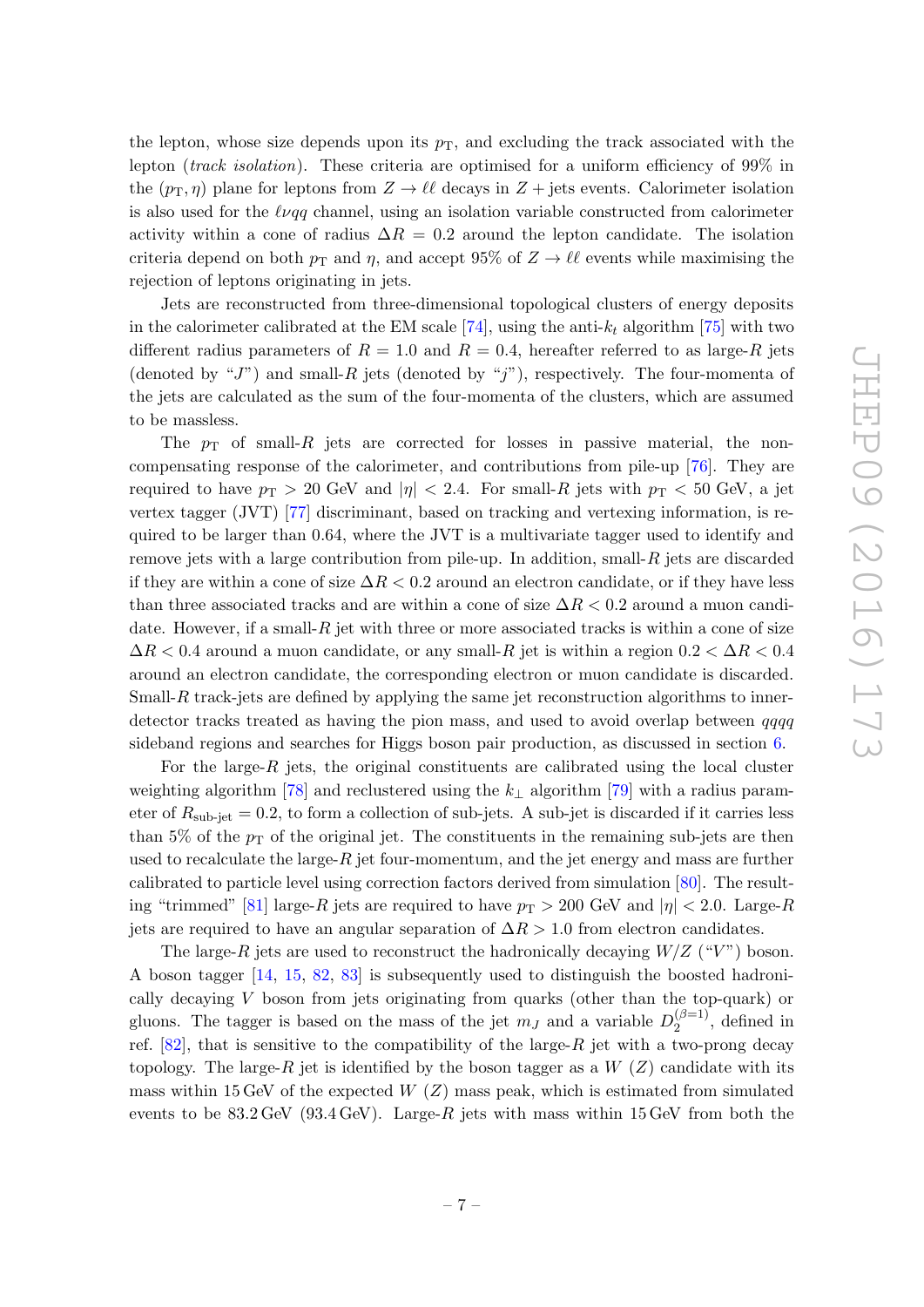W and Z peaks are assigned both hypotheses. For context, the resolution ranges from  $8 \text{ GeV}$  to  $15 \text{ GeV}$  in the jet  $p_T$  range used in the analysis. Additionally, a  $p_T$ -dependent selection on the  $D_2^{(\beta=1)}$  $\frac{1}{2}$  variable is configured so that the average identification efficiency for longitudinally polarised, hadronically decaying W or Z bosons is 50%. This selection rejects more than 90% of the background. Large- $R$  track-jets are defined by applying the same jet reconstruction and filtering algorithms to inner-detector tracks treated as having the pion mass. These jets are ghost-associated to large- $R$  jets and used for the evaluation of systematic uncertainties, as discussed in section [7](#page-13-0) .

Small-R jets and small-R track-jets containing b-hadrons are identified using the MV2 b-tagging algorithm [\[84\]](#page-28-4), which has an efficiency of  $85\%$  in simulated tt events. The jets thus selected are referred to as b-jets in the following. The corresponding misidentification rate for selecting *b*-jet candidates originating from a light quark or gluon is less than 1%. The misidentification rate for selecting c-jets as b-jet candidates is approximately 17%.

The missing transverse momentum,  $\mathbf{E}_{\text{T}}^{\text{miss}}$ , with magnitude  $E_{\text{T}}^{\text{miss}}$ , is calculated as the negative vectorial sum of the transverse momenta of calibrated objects, such as electrons, muons, and small- $R$  jets. Charged-particle tracks compatible with the primary vertex and not matched to any of those objects are also included in the  $\mathbf{E}_{\mathrm{T}}^{\mathrm{miss}}$  reconstruction [\[85](#page-28-5), [86\]](#page-28-6). For multi-jet background rejection, a similar quantity,  $\mathbf{p}_T^{\text{miss}}$ , is computed using only charged-particle tracks originating from the reconstructed primary vertex to substitute for the calorimeter-based measurements of jet four-momenta. Its magnitude is denoted by  $p_T^{\text{miss}}$ . Both tiers of the ATLAS trigger system also reconstruct  $E_T^{\text{miss}}$ . The triggers used in this paper reconstruct  $E_{\rm T}^{\rm miss}$  based on calorimeter information, and do not include corrections for muons.

The identification efficiency, energy scale, and resolution of jets, leptons and b-jets are measured in data and correction factors are derived, which are applied to the simulation to improve the modelling of the data.

#### 5 Event selection

This analysis focuses on identifying diboson events in which at least one vector boson V decays hadronically, and is performed in four different channels identified by the decay of the other vector boson:  $qqqq, \nu \nu qq, \ell \nu qq$  and  $\ell \ell qq$ . Event selection criteria are chosen to guarantee the statistical independence of the channels. The criteria are summarised in table [3,](#page-10-0) and described in more detail below.

Events are selected at trigger level by requiring at least one large- $R$  jet with  $p_{\text{T}} > 360 \,\text{GeV}$  in the qqqq channel, large  $E_{\text{T}}^{\text{miss}}$  in the  $\nu \nu qq$  channel, large  $E_{\text{T}}^{\text{miss}}$  or at least one electron in the  $\ell \nu q q$  channel, and at least one electron or muon in the  $\ell \ell q q$  channel. All trigger requirements guarantee full efficiency in the kinematic region considered in the analysis. A primary vertex is required to be reconstructed from at least three charged-particle tracks with  $p_T > 400$  MeV.

<span id="page-9-0"></span>At least one large-R jet is required, with  $p_T > 200 \,\text{GeV}, |\eta| < 2.0$  and  $m_J > 50 \,\text{GeV}.$ Events are then divided by different pre-selection criteria into different channels according to the number of "baseline" and "good" leptons that are reconstructed. A baseline lepton is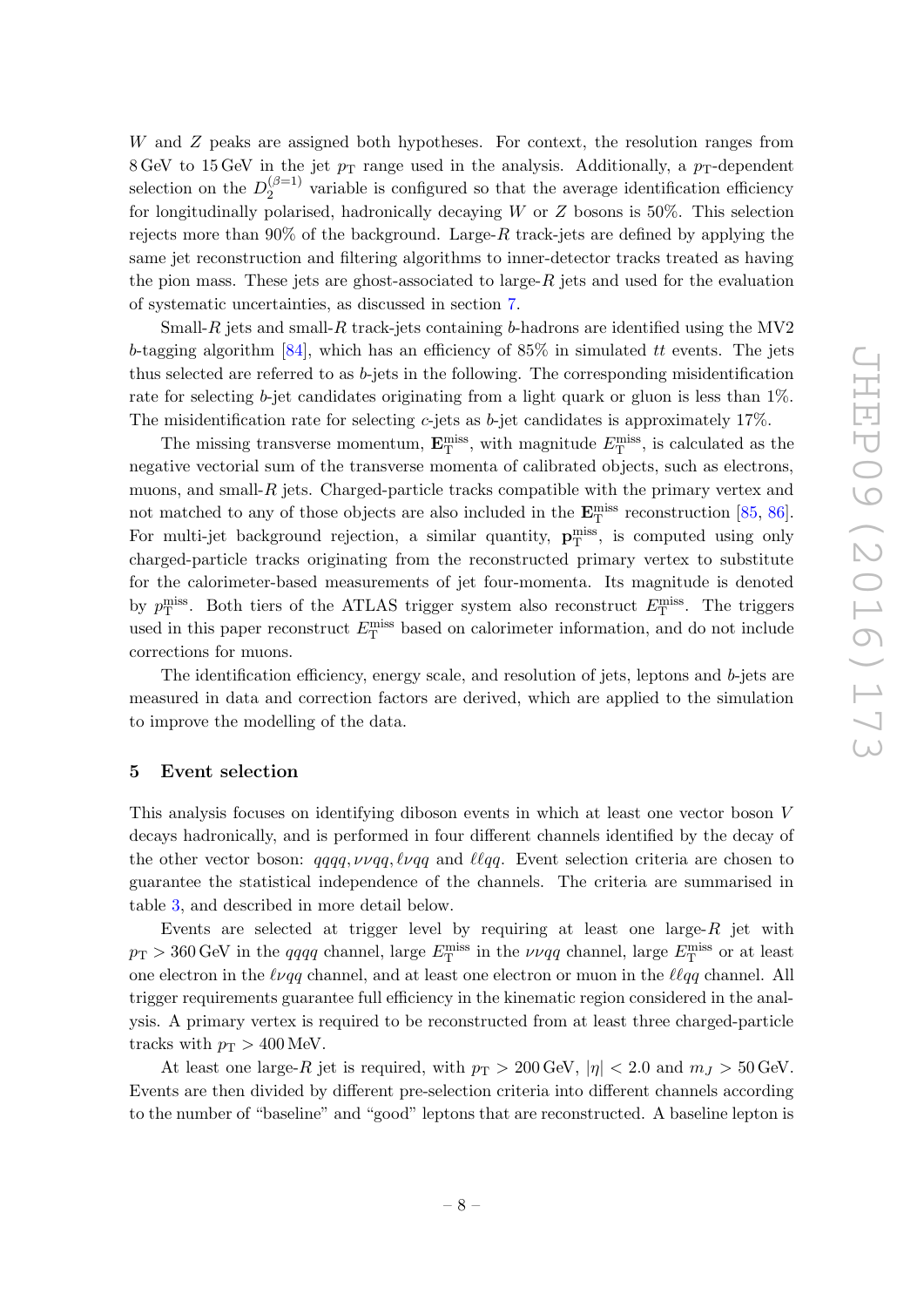<span id="page-10-0"></span>a loose muon or electron candidate with  $p_T > 7$  GeV and  $|\eta| < 2.7$  or  $|\eta| < 2.47$ , respectively, which passes a relaxed set of track-isolation and impact parameter requirements. A good lepton has  $p_T > 25 \,\text{GeV}$  and is either a muon with  $|\eta| < 2.5$ , or an electron with  $|\eta| < 2.47$ excluding the transition region between barrel and endcap calorimeters  $(1.37 < |\eta| < 1.52)$ , which passes identification and isolation requirements as discussed in section [4](#page-6-0).

Events with no reconstructed baseline lepton and with  $E_{\rm T}^{\rm miss} > 250\,\text{GeV}$  are assigned to the  $\nu \nu q \rho$  channel. Events are assigned to the *qqqq* channel if they have no good leptons,  $E_{\rm T}^{\rm miss}$  < 250 GeV, an additional large-R jet meeting the same selection criteria as the other large-R jet, and if the large-R jet with leading  $p<sub>T</sub>$  satisfies a requirement of  $p<sub>T</sub> > 450 \text{ GeV}$ to ensure full trigger efficiency. Events with exactly one good lepton which satisfies tight track and calorimeter isolation requirements, and which is either a medium muon or tight electron, or a medium electron with  $p_T > 300 \,\text{GeV}$ , are assigned to the  $\ell \nu q \bar{q}$  channel. Events with exactly two same-flavour good leptons where one meets medium selection criteria, the invariant mass of the dilepton system passes a Z boson mass window selection of 83  $< m_{ee}/\text{GeV} < 99$  or 66  $< m_{\mu\mu}/\text{GeV} < 116$ , and, in the case of muons, the two leptons are oppositely charged, are assigned to the  $\ell \ell \overline{q}q$  channel.

Additional event topology requirements are applied to pre-selected events in order to suppress backgrounds. In the  $\nu \nu qq$  channel, contributions from non-collision backgrounds and multi-jet production are suppressed by requiring  $p_T^{\text{miss}} > 30$  GeV,  $|\Delta\phi(\mathbf{E}_T^{\text{miss}}, \mathbf{p}_T^{\text{miss}})| < \pi/2$ and by requiring that the minimum azimuthal separation between  $\mathbf{E}^{\text{miss}}_{\text{T}}$  and any small- $R$ jet is greater than 0.6.

In the  $qqqq$  channel, the separation in rapidity between the two large- $R$  jets,  $|y_{J_1} - y_{J_2}|$ , is required to be below 1.2, and their transverse momentum asymmetry,  $(p_{\text{T},J_1} - p_{\text{T},J_2})/(p_{\text{T},J_1} + p_{\text{T},J_2})$ , is required to be below 0.15. To further reduce the multijet background, large-R jets are required to have  $N_{\text{trk}} < 30$  charged-particle tracks with  $p_T > 500$  MeV, where the tracks must be consistent with the primary vertex and be matched to the calorimeter jet [\[87\]](#page-28-7). The matching is made prior to trimming, and is determined by representing each track by a collinear "ghost" constituent with negligible energy during jet reconstruction ("ghost association").

In the  $\ell \nu qq$  channel, events are required to have no small- $R$  jet identified as a b-jet outside a cone of radius  $\Delta R = 1.0$  around the selected large- $R$  jet to reject backgrounds from *tt* production, and to have  $E_{\rm T}^{\rm miss} > 100 \,\text{GeV}$  in order to reject multi-jet background. The leptonically decaying W candidate is required to have  $p_{\text{T},\ell\nu} > 200 \,\text{GeV}$ , where the neutrino is assigned transverse momentum  $\mathbf{E}_{\text{T}}^{\text{miss}}$  and its momentum along the *z*-axis,  $p_z$ , is obtained by imposing a W boson mass constraint to the  $\ell$ -**E**<sup>miss</sup> system.<sup>[4](#page-9-0)</sup> A new resonance with mass  $m_{\ell\nu}J$  decaying into two bosons, both at fairly central rapidity, would often impart significant transverse momentum to the bosons relative to the resonance mass. The  $p_T$  of the two vector-boson candidates is therefore required to have  $p_{T,J}/m_{\ell\nu}$  > 0.4 and  $p_{\text{T},\ell\nu}/m_{\ell\nu}$  > 0.4. In the  $\ell\ell qq$  channel, similar requirements on the  $p_{\text{T}}$  of the two vector-boson candidates are applied, namely  $p_{T,J}/m_{\ell\ell J} > 0.4$  and  $p_{T,\ell\ell}/m_{\ell\ell J} > 0.4$ .

<sup>&</sup>lt;sup>4</sup>The longitudinal momentum  $p_z$  is taken to be the smaller in absolute value of the two solutions of the resulting quadratic equation. If a complex value is obtained, the real component is chosen.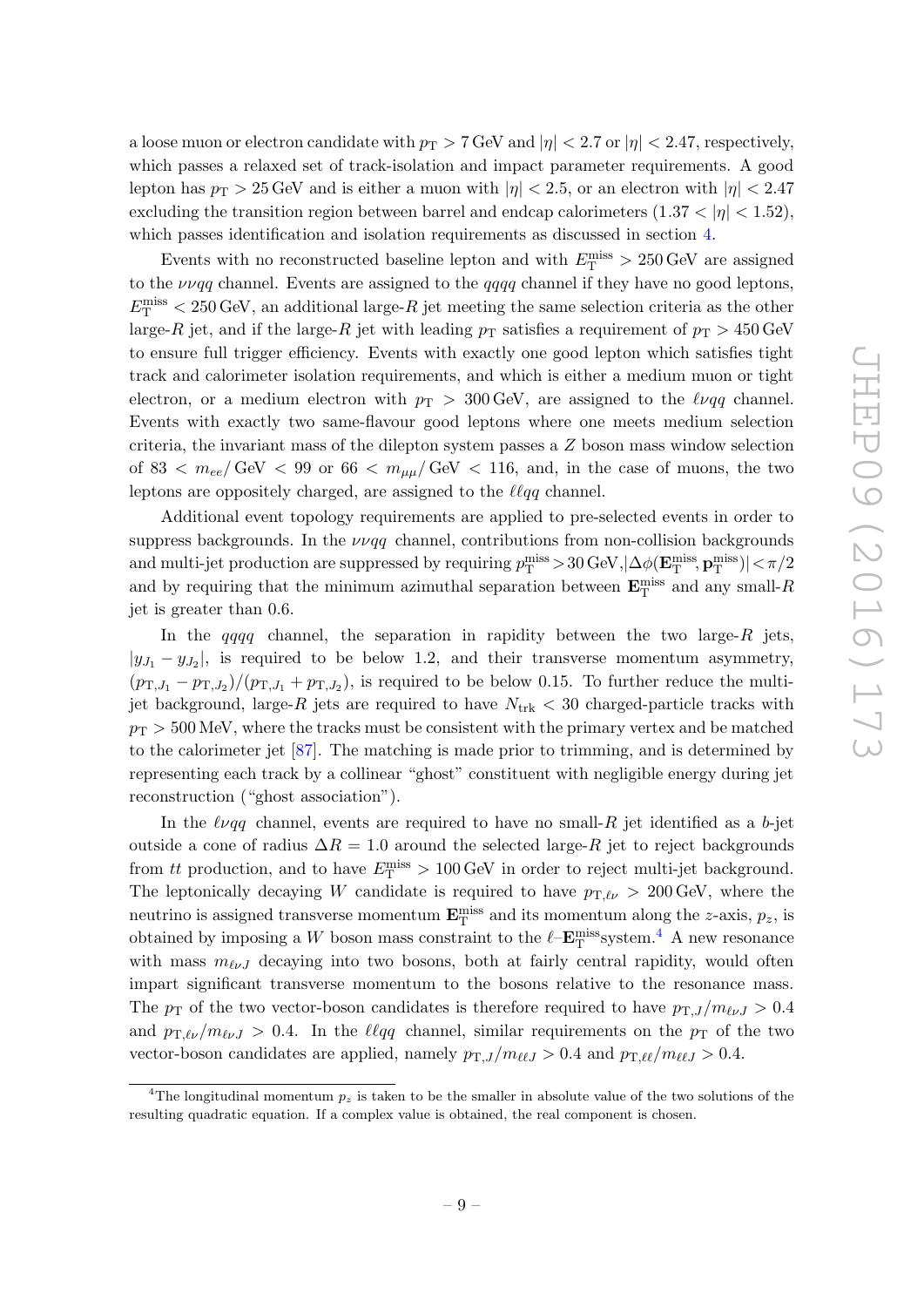<span id="page-11-0"></span>

| Selection level         | Channel                                                                              |                                                                                                          |                                            |                                            |  |  |  |
|-------------------------|--------------------------------------------------------------------------------------|----------------------------------------------------------------------------------------------------------|--------------------------------------------|--------------------------------------------|--|--|--|
|                         | qqqq                                                                                 | $\nu\nu qq$                                                                                              | $\ell\nu qq$                               | $\ell \ell q q$                            |  |  |  |
| Trigger                 | Large-R jet,                                                                         | $E_{\rm T}^{\rm miss}$                                                                                   | $E_{\rm T}^{\rm miss}(\mu\nu qq)$          | single electron                            |  |  |  |
|                         | $p_T > 360 \,\text{GeV}$                                                             |                                                                                                          | or single electron $(e\nu qq)$             | or muon                                    |  |  |  |
|                         | $> 2, N_{trk} < 30,$                                                                 |                                                                                                          | $>1$ ,                                     |                                            |  |  |  |
| Large- $R$ jet          | $p_{\text{T},J_1} > 450 \,\text{GeV},$                                               | $p_{\text{T},J} > 200 \,\text{GeV}$                                                                      |                                            |                                            |  |  |  |
|                         | $p_{\text{T},J_2} > 200 \,\text{GeV}$                                                |                                                                                                          |                                            |                                            |  |  |  |
| <i>Baseline leptons</i> | $\Omega$                                                                             | $\overline{0}$                                                                                           | $\geq 1$                                   | $\geq 2$                                   |  |  |  |
| Good leptons            | $\Omega$                                                                             | $\Omega$                                                                                                 | 1 medium $\mu$ or tight $e$                | 2 e or 2 $\mu$ , loose + medium            |  |  |  |
|                         | $E_{\rm T}^{\rm miss} < 250$ GeV,                                                    | $E_{\rm T}^{\rm miss} > 250$ GeV,                                                                        | no b-jet with $\Delta R(j, J) < 1.0$ ,     | $p_{\rm T,J}/m_{\ell\ell,J} > 0.4$ ,       |  |  |  |
|                         | $ y_{J_1} - y_{J_2}  < 1.2,$                                                         | $p_T^{\text{miss}} > 30 \,\text{GeV},$                                                                   | $E_{\rm T}^{\rm miss} > 100 \,\text{GeV},$ | $p_{\rm T,\ell\ell}/m_{\ell\ell J} > 0.4,$ |  |  |  |
| Topology                | $\frac{p_{\text{T},J_1}-p_{\text{T},J_2}}{p_{\text{T},J_1}+p_{\text{T},J_2}} < 0.15$ | $ \Delta\phi(\mathbf{E}_{\mathrm{T}}^{\mathrm{miss}}, p_{\mathrm{T}}^{\mathrm{miss}})  < \frac{\pi}{2},$ | $p_{\rm T, \ell\nu} > 200 \,\text{GeV},$   | $83 < m_{ee}$ GeV $< 99$ ,                 |  |  |  |
|                         |                                                                                      | $ \Delta\phi(\mathbf{E}_\text{T}^\text{miss},j)  > 0.6$                                                  | $p_{\text{T},J}/m_{\ell\nu J} > 0.4,$      | $66 < m_{\mu\mu}/\text{GeV} < 116$         |  |  |  |
|                         |                                                                                      |                                                                                                          | $p_{\rm T,\ell\nu}/m_{\ell\nu}$ $> 0.4$    |                                            |  |  |  |
| Discriminant            | $m_{JJ}$                                                                             | $m_T$                                                                                                    | $m_{\ell\nu}$                              | $m_{\ell\ell,I}$                           |  |  |  |

<sup>†</sup> The electron, if over 300 GeV in  $p_T$ , need only be medium.

Table 3. Event selection criteria in the four analysis channels. Baseline and good leptons are defined in the text.

Events are classified as  $WW$ ,  $WZ$ , or  $ZZ$  by applying the corresponding selection criteria to the two boson candidates. If the number of boson-tagged jets exceeds the number of hadronically decaying bosons required by the decay channel, the leading- $p_T$  jets are used. The final discrimination between resonant signal and backgrounds is done in a one-dimensional distribution either of mass or of transverse mass. In the  $qqqq$  channel, the invariant mass of the jet pair,  $m_{JJ}$ , is used in the fiducial region  $1 \text{ TeV} < m_{JJ} < 3.5 \text{ TeV}$ whose lower bound is chosen to guarantee full trigger efficiency. In the  $\nu\nu q\bar{q}$  channel, the transverse mass of the  $J - \mathbf{E}_\text{T}^{\text{miss}}$  system,  $m_\text{T} = \sqrt{(E_\text{T,J} + E_\text{T}^{\text{miss}})^2 - (\mathbf{p}_\text{T,J} + \mathbf{E}_\text{T}^{\text{miss}})^2}$  is used. In the  $\ell \nu qq$  channel,  $m_{\ell \nu J}$  is used. In the  $\ell \ell qq$  channel, the  $p_T$  of the dilepton system is scaled event-by-event by a single multiplicative factor to set the dilepton invariant mass  $m_{\ell\ell}$  to the mass of the Z boson  $(m_Z)$  in order to improve the diboson mass resolution. The invariant mass  $m_{\ell\ell J}$  is used as the discriminant.

Table [3](#page-10-0) shows a summary of the event selection criteria in the four channels. The combined acceptance times efficiency for a heavy resonance decaying to dibosons is as large as 18% for  $W' \to WZ$  and also for  $Z' \to WW$  in the HVT model-A benchmark assuming  $g_V = 1$ . In the bulk RS benchmark with  $\kappa/\bar{M}_{\text{Pl}} = 1$ , it reaches up to 17% for  $G^* \to WW$ , and 14% for  $G^* \to ZZ$ . The acceptance times efficiency is estimated with respect to the branching ratio of the signal benchmarks to the specific diboson final state and takes into account the W and Z boson branching ratios. Figure [1](#page-11-0) summarises the acceptance times efficiency for the different channels as a function of the scalar, HVT, and  $G^*$  masses, considering only decays of the resonance into VV. The mass ranges used in the different channels are reflected in the figure. After all selection criteria are applied, reconstructed diboson mass resolutions for a  $W'$  with a mass of  $2 \text{ TeV}$ , decaying to  $WZ$ , are  $3\%$  for  $\ell \ell qq$ ,  $5.5\%$  for  $\ell \nu qq$ , and  $6\%$  for  $qqqq$ .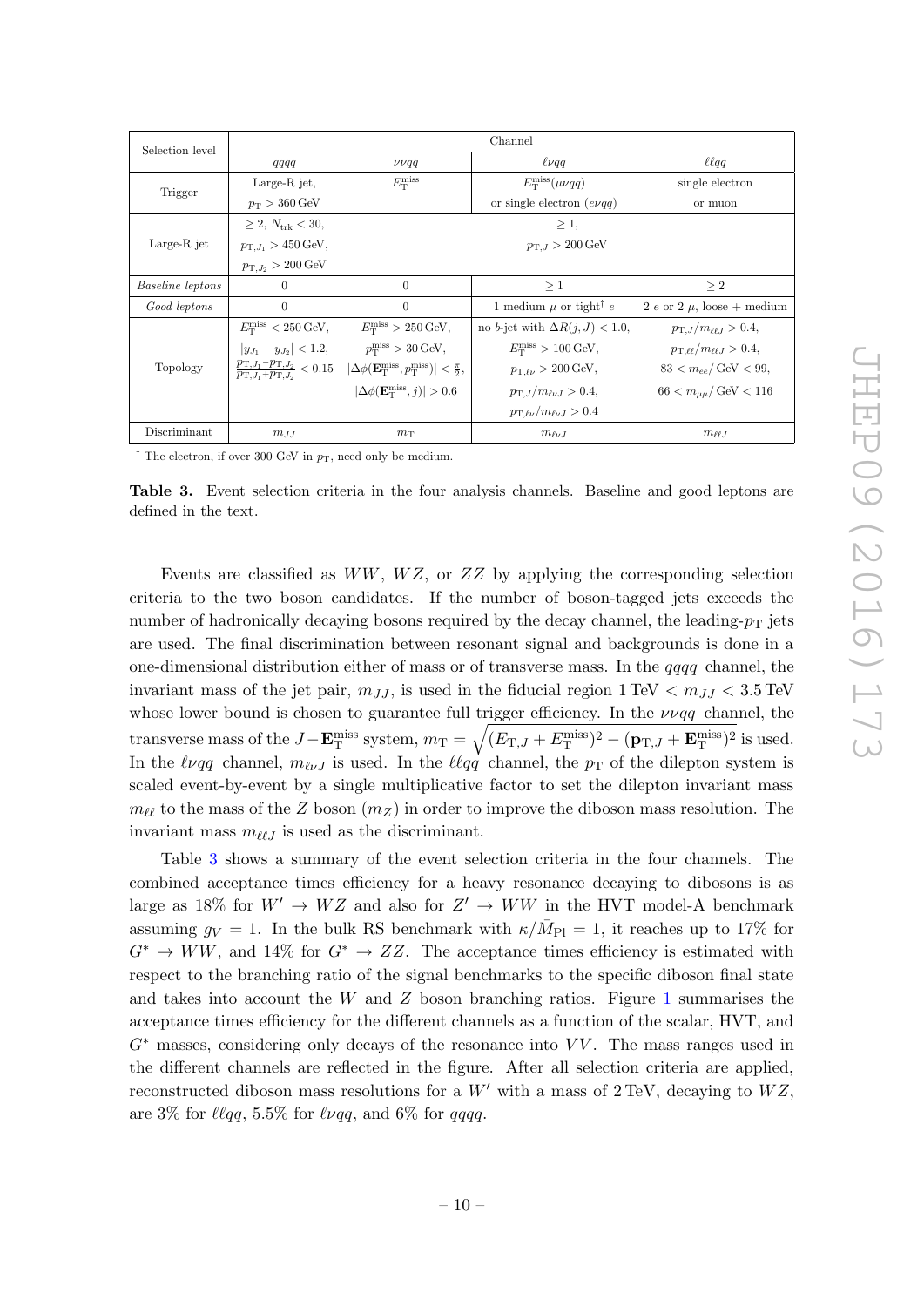<span id="page-12-1"></span><span id="page-12-0"></span>

Figure 1. Signal acceptance times efficiency as a function of the resonance mass, for the different channels contributing to the searches for (a) a scalar resonance decaying to  $WW$  and  $ZZ$ , (b) HVT decaying to  $WW$  and  $WZ$  and (c) bulk RS gravitons decaying to  $WW$  and  $ZZ$ . The branching ratio of the new resonance decaying to dibosons is included in the denominator of the efficiency calculation. The coloured bands represent the total statistical and systematic uncertainties. In the case of the *qqqq* channel, only signals with resonance masses beyond 1.2 TeV, for which the mass peak is fully reconstructed in the fiducial  $m_{JJ}$  region, are considered.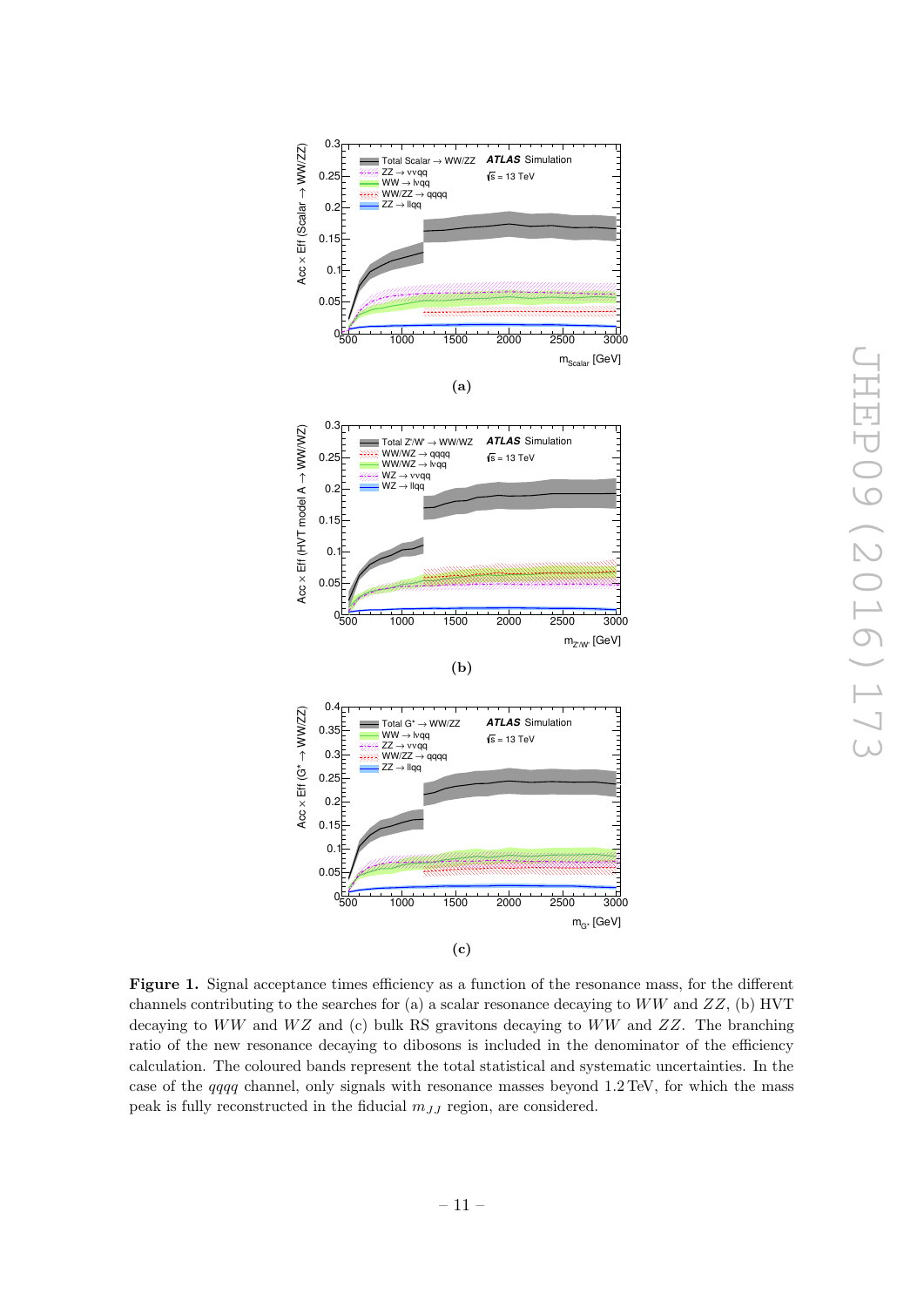#### 6 Background estimation

The background contamination in the signal regions is different for each of the channels studied. Different background estimation strategies are used for the fully hadronic and semileptonic channels.

In the *qqqq* channel, the dominant background originates from multi-jet events, with significantly smaller contributions due to SM  $W/Z + jet$ , diboson, tt and single-top-quark production. As all of these processes are expected to produce a smoothly falling  $m_{JJ}$ spectrum, the overall background is modelled in terms of a probability density function

$$
f(x) = N(1-x)^{p_2 + \xi p_3} x^{p_3},
$$
\n(6.1)

<span id="page-13-0"></span>where  $x = m_{JJ}/\sqrt{s}$ ,  $p_2$  and  $p_3$  are dimensionless shape parameters,  $\xi$  is a constant whose value is chosen to minimise the correlation between  $p_2$  and  $p_3$ , and N is an overall normalisation factor. The functional form in eq.  $(6.1)$  is validated using background simulation and validation regions in data, defined to be similar to the signal region but with a few differences. Instead of selecting events where the mass of the large- $R$  jet is consistent with the mass of the W or Z boson, events are selected to have a large- $R$  jet with a mass in the sideband regions,  $110-140 \text{ GeV}$  or  $50-65 \text{ GeV}$ , and without applying the requirement on the track multiplicity. Specifically, it is required that either both jets have a mass in the range 110–140 GeV and there are less than two b-tagged track-jets matched by ghost-association to either jet, or that one jet has a mass in the range 110–140 GeV and the other in the range 50–65 GeV. These regions are defined such that the kinematic properties of the selected events are similar to the signal region, and overlap with searches for Higgs boson pair production is avoided.

In the  $\nu\nu qq$  channel, the dominant background is  $Z +$  jets production with significant contributions from  $W + jets$ , tt, and SM diboson production. In the  $\ell \nu qq$  channel, the dominant backgrounds are  $W +$  jets and tt production. In the  $\ell \ell q q$  channel, where two same-flavour leptons with an invariant mass close to the  $Z$  mass are selected,  $Z + j$  jets production is by far the dominant background. All three channels also have contributions at the level of a few percent from single-top-quark and diboson production. The single-topquark process contributes 15% of the total top-quark background in the  $\ell \nu qq$  channel, 10% in the the  $\nu \nu qq$ , and a negligible amount for the  $\ell \ell qq$  channel. The multi-jet background enters the signal regions of the semileptonic channels through semileptonic hadron decays and through jets misidentified as leptons, and this background is found to be negligibly small in all three channels.

In the  $\nu \nu qq$ ,  $\ell \nu qq$ , and  $\ell \ell qq$  channels, the modelling of  $W/Z +$ jets backgrounds is constrained using dedicated control regions. A region enriched in  $W + j$ ets events is used to control the  $W +$  jets background normalisation in the  $\nu \nu q \bar{q}$  and  $\ell \nu q \bar{q}$  channels; events in this region are required to fall in the sidebands of the  $m<sub>J</sub>$  distribution and to have one reconstructed good muon. A region enriched in  $Z+{\rm jets}$  events is used to control the  $Z+{\rm jets}$ backgrounds in the  $\nu \nu q \rho$  and  $\ell \ell q \rho$  channels; events in this region are also required to fall in the sidebands of the  $m<sub>J</sub>$  distribution, but to have two reconstructed good leptons.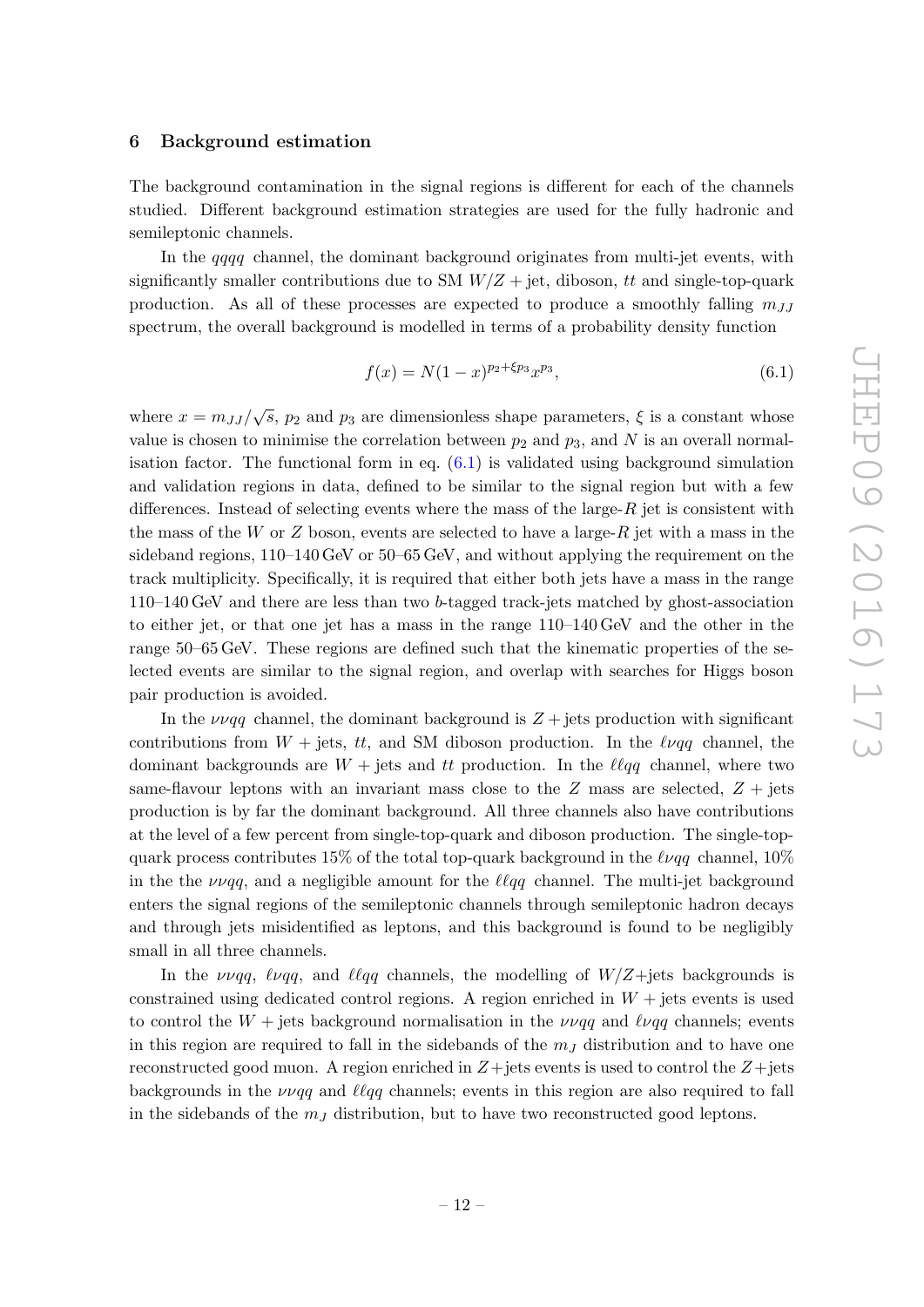The tt background is estimated in the  $\nu \nu q \rho$  and  $\ell \nu q \rho$  channels using a control region enriched in top-quark pairs. This control region is defined as the  $W +$  jets control region, without the  $m<sub>J</sub>$  sideband criterion and with the added requirement of at least one additional b-jet with a separation  $\Delta R > 1$  from the large- $R$  jet. The  $tt$  background for the  $\ell\ell qq$  channel is estimated from MC simulation.

The  $W$ ,  $Z$  and  $tt$  control regions are included in the combined profile likelihood fit described in section [8](#page-15-0) to help constrain the W+jets, Z+jets and tt normalisation in the signal regions.

The diboson contributions to the  $\nu \nu qq$ ,  $\ell \nu qq$  and  $\ell \ell qq$  channels are estimated using  $MC$  simulation. Single-top-quark production is constrained by the  $tt$  control region using the same normalisation factor as for tt .

#### 7 Systematic uncertainties

The most important sources of systematic uncertainty are those related to the energy scale and resolution of the large- $R$  jet  $p_T$ , mass, and  $D_2^{(\beta=1)}$  $2^{(p-1)}$ . The systematic uncertainties related to the scales of the large- $R$  jet  $p<sub>T</sub>$ , mass and  $D_2^{(\beta=1)}$  $2^{(p-1)}$  are extracted following the technique described in ref. [\[80\]](#page-28-0). Track-jets are geometrically matched to calorimeter jets, and for each observable of interest, e.g.  $p<sub>T</sub>$ , mass, or  $D_2^{(\beta=1)}$  $2^{(p-1)}$ , a systematic uncertainty is estimated from the comparison of the ratio of the matched track-jet observable to the calorimeter-jet observable between simulation and data. For the jet  $p_T$  and mass,  $\sqrt{s} = 13 \text{ TeV}$  data and simulation are used. For  $D_2^{(\beta=1)}$  $\chi_2^{(\beta=1)}$ ,  $\sqrt{s} = 8 \text{ TeV}$  simulation and data are used, and an additional uncertainty is added to account for the differences between 8 TeV and 13 TeV [\[14\]](#page-24-6). The uncertainties in the large- $R$  jet  $p<sub>T</sub>$ , mass, and  $D_2^{(\beta=1)}$  $2^{(p-1)}$  scale are 5%, 6% and 10%, respectively.

The resolution of each of these large- $R$  jet observables is determined as the standard deviation of a Gaussian fit to the distribution of the observable response defined as the ratio of the calorimeter-jet observable to a simulated-particle-level jet observable. The relative uncertainties in these resolutions are estimated based on previous studies with  $\sqrt{s} = 7 \text{ TeV}$ data and  $\sqrt{s} = 13 \text{ TeV}$  simulation. For the large-R jet  $p_T$  [\[80\]](#page-28-0) and mass resolution a 20% uncertainty is assigned, while for the  $D_2^{(\beta=1)}$  $2^{(p-1)}$  resolution a 10% uncertainty is assigned. The large- $R$  jet mass resolution uncertainty is estimated from variations in data and simulation in the widths of the W-jet mass peaks in tt events [\[80\]](#page-28-0). The  $D_2^{(\beta=1)}$  $2^{(p-1)}$  resolution uncertainty is estimated by comparing 13 TeV simulation samples from different generators and shower simulations [\[14\]](#page-24-6).

Other subdominant experimental systematic uncertainties include those in the lepton energy and momentum scales, in lepton identification efficiency, in the efficiency of the trigger requirements, and in the small- $R$  jet energy scale and resolution. All experimental systematic uncertainties are treated as fully correlated among all channels.

Uncertainties are also taken into account for possible differences between data and the simulation model that is used for each process.

In the  $\nu \nu q q$  channel, an uncertainty on the shape of the  $m<sub>T</sub>$  spectrum for the  $W +$  jets and  $Z +$  jets backgrounds is extracted by comparing the nominal shape ob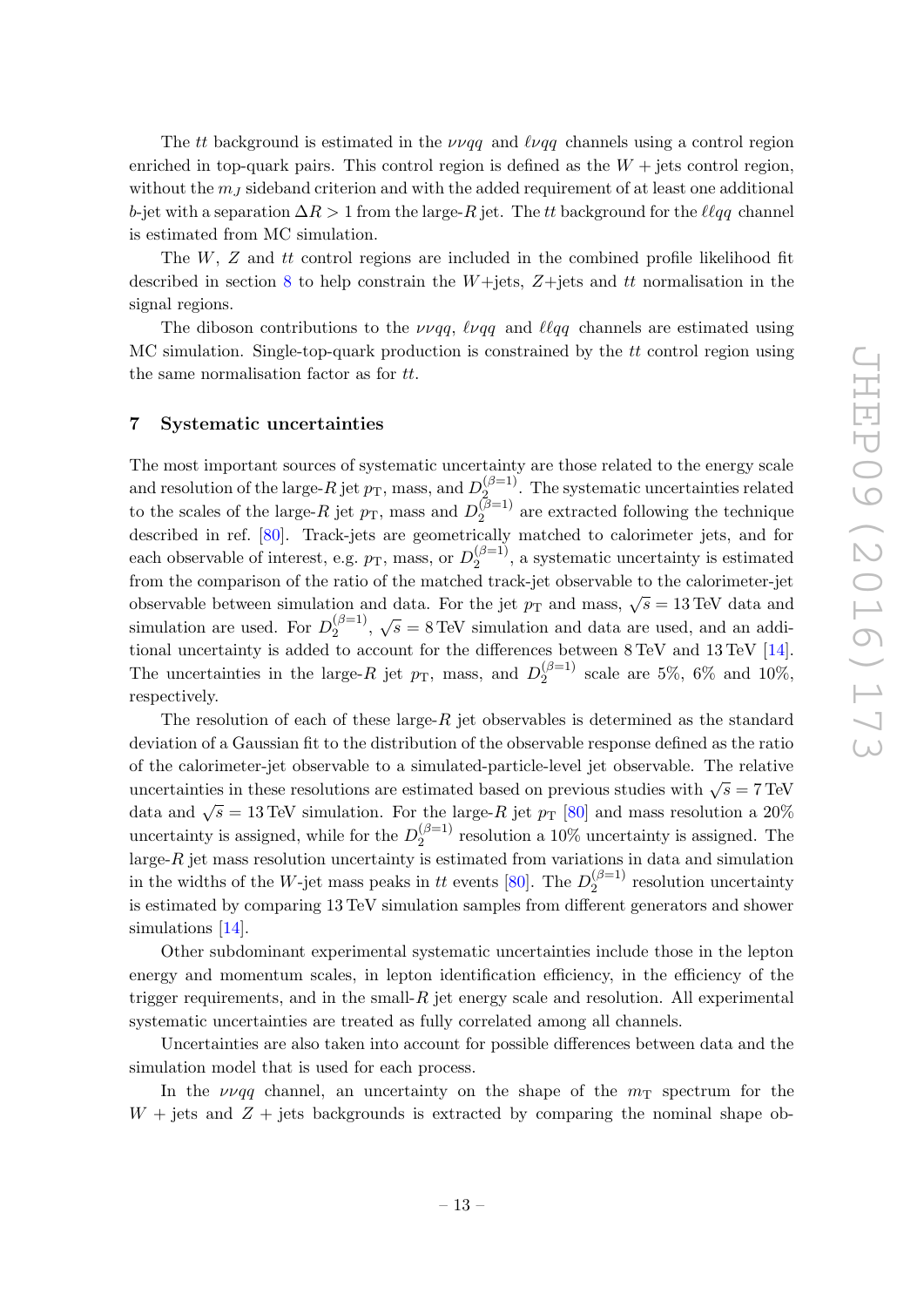<span id="page-15-1"></span>tained with Sherpa to the one obtained with an alternative sample generated with MADGRAPH5\_AMC@NLO.

In the  $\ell \nu q \bar{q}$  channel, an uncertainty on the shape of the  $m_{\ell \nu}$  distribution of the dominant  $W +$  jets background is obtained by comparing the  $m_{\ell\nu}$  shape in simulation and in data in the  $W + j$  ets control region after the expected  $tt$  and diboson contributions are subtracted. The ratio of the data distribution to that predicted by MC is fitted with a first-order polynomial and its deviation from unity is used as a modelling uncertainty.

In the  $\ell \ell qq$  channel, an uncertainty on the shape of the  $m_{\ell \ell J}$  spectrum for the  $Z + \text{jets}$ background is assessed by comparing the shape difference between the Sherpa predictions and the data-driven estimate using events in the Z control region.

The data and simulation agree very well for events in the top-quark control region. The uncertainty in the shape of the mass distributions for the  $\nu\nu qq$ ,  $\ell\nu qq$  and  $\ell l qq$  channels from the *tt* background is estimated by comparing a sample generated using aMC@NLO  $[52]$  $[52]$ interfaced with PYTHIA 8.186 to the nominal tt sample. Additional systematic uncertainties in parton showering and hadronisation are evaluated by comparing the nominal sample showered with PYTHIA to one showered with HERWIG  $[88]$ . Samples of tt events generated with the factorisation and renormalisation scales doubled or halved are compared to the nominal sample, and the largest difference observed in the mass discriminants is taken as an additional uncertainty arising from the QCD scale uncertainty.

Theoretical uncertainties in the SM diboson production cross-section, including the effect of PDF and scale uncertainties, are taken into account and amount to about 10% [\[89\]](#page-28-9). An uncertainty in the shape of the predicted diboson  $m_{\ell\ell}$  spectrum in the  $\ell\ell qq$  channel is derived by comparing MC samples generated by Sherpa and POWHEG BOX. Shape uncertainties are found to have negligible impact in the  $\nu \nu qq$  and  $\ell \nu qq$  channels.

The uncertainties in the modelling of the  $Z +$  jets and  $W +$  jets backgrounds are treated as uncorrelated since they are evaluated differently in each channel. For the tt background, the modelling uncertainty is treated as correlated between the  $\ell \nu q \bar{q}$  and  $\ell \ell q \bar{q}$  channels, and uncorrelated with the modelling uncertainty in the  $\nu \nu qq$  channel. The diboson normalisation uncertainty is taken as correlated among the  $\nu \nu qq$ ,  $\ell \nu qq$  and  $\ell \ell qq$  channels.

<span id="page-15-0"></span>Uncertainties in the signal acceptance arise from the choice of PDF and from the amount of initial- and final-state radiation present in simulated signal events. The PDFinduced uncertainties in the signal acceptance for semileptonic decay channels are derived using the PDF4LHC recommendations [\[90\]](#page-28-10); in all channels the resulting uncertainty is at most  $4\%$ . PDF-induced uncertainties are not evaluated for the  $qqqq$  channel, where they are subdominant to other acceptance effects. The uncertainty in the integrated luminosity has an impact of 5% on the signal normalisation. All signal acceptance uncertainties are treated as fully correlated across all search channels.

The uncertainty in modelling background distribution shapes in the qqqq channel is found to be negligible compared to statistical uncertainties in the background fit parameters. An additional uncertainty in the signal normalisation is introduced in the  $qqqq$ channel to take into account potentially different efficiencies of the  $N_{\text{trk}} < 30$  requirement in data and simulation. This uncertainty is estimated in a data control sample enriched in  $W/Z +$ jets events, where the  $W/Z$  bosons decay to quarks. This control sample is obtained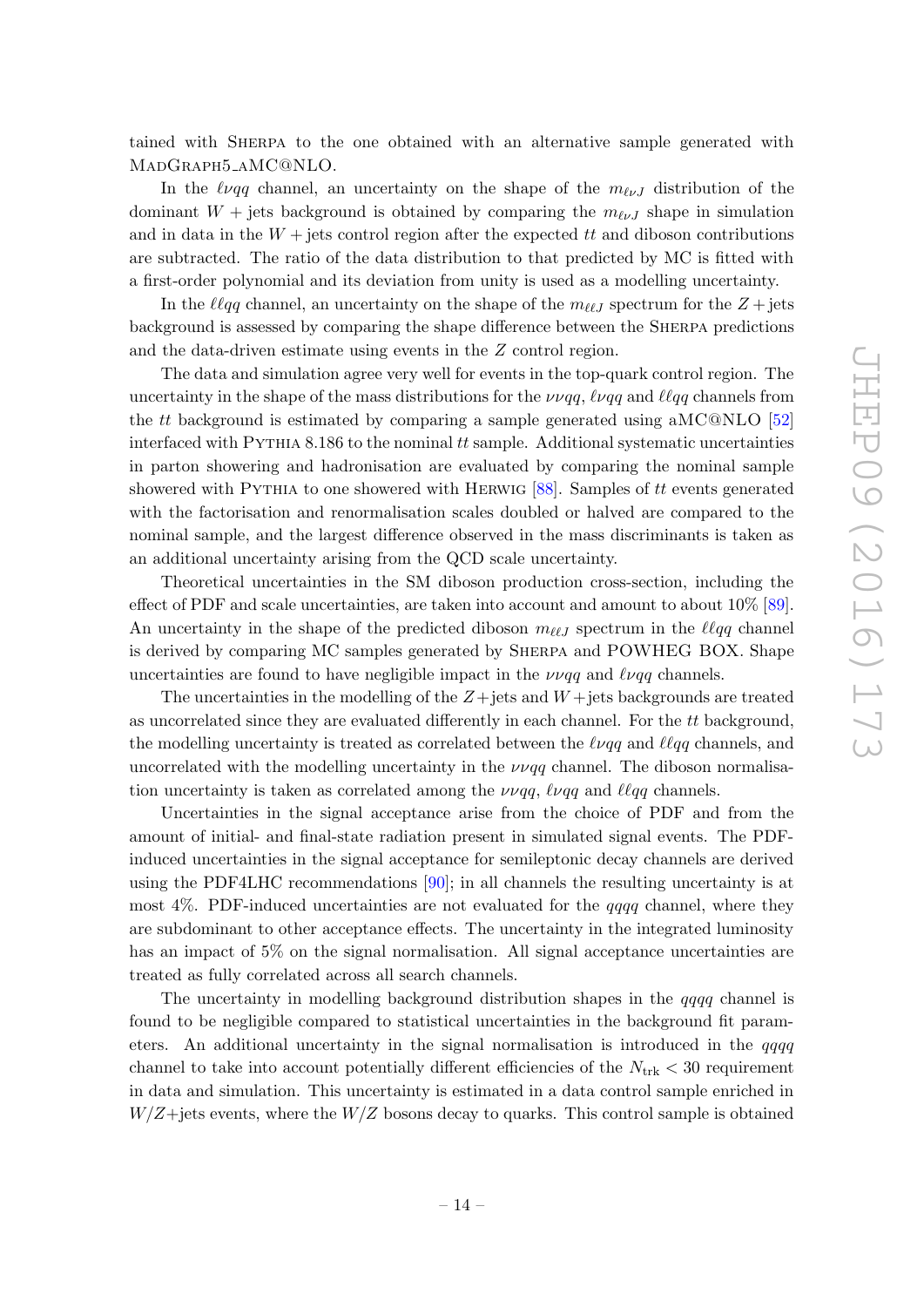| Channel        | Signal region<br>(selection) | Scalar<br>mass range [TeV] | HVT $W'$ and $Z'$<br>mass range [TeV] | $G^*$<br>mass range [TeV] |  |
|----------------|------------------------------|----------------------------|---------------------------------------|---------------------------|--|
|                | $WW+ZZ$                      | $1.2 - 3.0$                |                                       | $1.2 - 3.0$               |  |
| qqqq           | $WW+WZ$                      |                            | $1.2 - 3.0$                           |                           |  |
|                | W Z                          |                            | $0.5 - 3.0$                           |                           |  |
| $\nu\nu qq$    | ZΖ                           | $0.5 - 3.0$                |                                       | $0.5 - 3.0$               |  |
|                | $WW + WZ$                    |                            | $0.5 - 3.0$                           |                           |  |
| $\ell\nu qq$   | WW                           | $0.5 - 3.0$                |                                       | $0.5 - 3.0$               |  |
| $\ell \ell qq$ | W Z                          |                            | $0.5 - 3.0$                           |                           |  |
|                | ZZ                           | $0.5 - 3.0$                |                                       | $0.5 - 3.0$               |  |

Table 4. Channels, signal regions and mass ranges where the channels contribute to the search.

by applying the  $D_2^{(\beta=1)}$  $\frac{1}{2}$  selection only to the highest- $p_T$  large- $R$  jet in dijet events. The  $m_j$ distribution is fitted in subsamples with different track multiplicity selections to obtain the rates of  $W/Z$  decays in each sample. From these the uncertainty from the track multiplicity cut is estimated to be 6%.

<span id="page-16-0"></span>For all the considered signal hypotheses, the impact of each source of uncertainty on the search is evaluated in terms of the corresponding contribution to the total uncertainty in the fitted number of signal events, as obtained after the statistical procedure described in the next section. The dominant contribution is due to large- $R$  jet scale uncertainties and amounts to about 35% of the total uncertainty. Additional contributions are due to uncertainties in the modelling and normalisation of backgrounds in the  $\nu\nu qq$ ,  $\ell\nu qq$  and  $\ell l qq$ channels (about 20%), and small- $R$  jet energy scale uncertainties (about 10%). Sub-leading contributions have an overall impact of less than about 15%.

#### 8 Statistical analysis

In the combined analysis to search for a scalar resonance decaying to WW or ZZ, HVT decaying to  $WW$  or  $WZ$ , and bulk  $G^*$  decaying to  $WW$  or  $ZZ$ , all four individual channels are used. Table [4](#page-15-1) summarises the signal region and mass range in which the individual channels contribute to the search.

The statistical interpretation of these results uses the data modelling and handling toolkits RooFit [\[91\]](#page-28-11), RooStats [\[92\]](#page-28-12) and HistFactory [\[93\]](#page-28-13). It proceeds by defining the likelihood function  $L(\mu, \vec{\theta})$  for a particular model, with an implicit signal description, in terms of the signal strength  $\mu$ , and the additional set of nuisance parameters  $\vec{\theta}$  which can be related to both background and signal. The likelihood function is computed considering in each channel bins of the discriminating variable; the binning is chosen based on the expected mass resolution and statistical uncertainty, as estimated from simulation. The nuisance parameters are either free to float, as in the case of the  $p_2$  and  $p_3$  parameters used in the qqqq channel to estimate the background, or constrained from external studies represented by Gaussian terms. The likelihood for the combination of the four search channels is the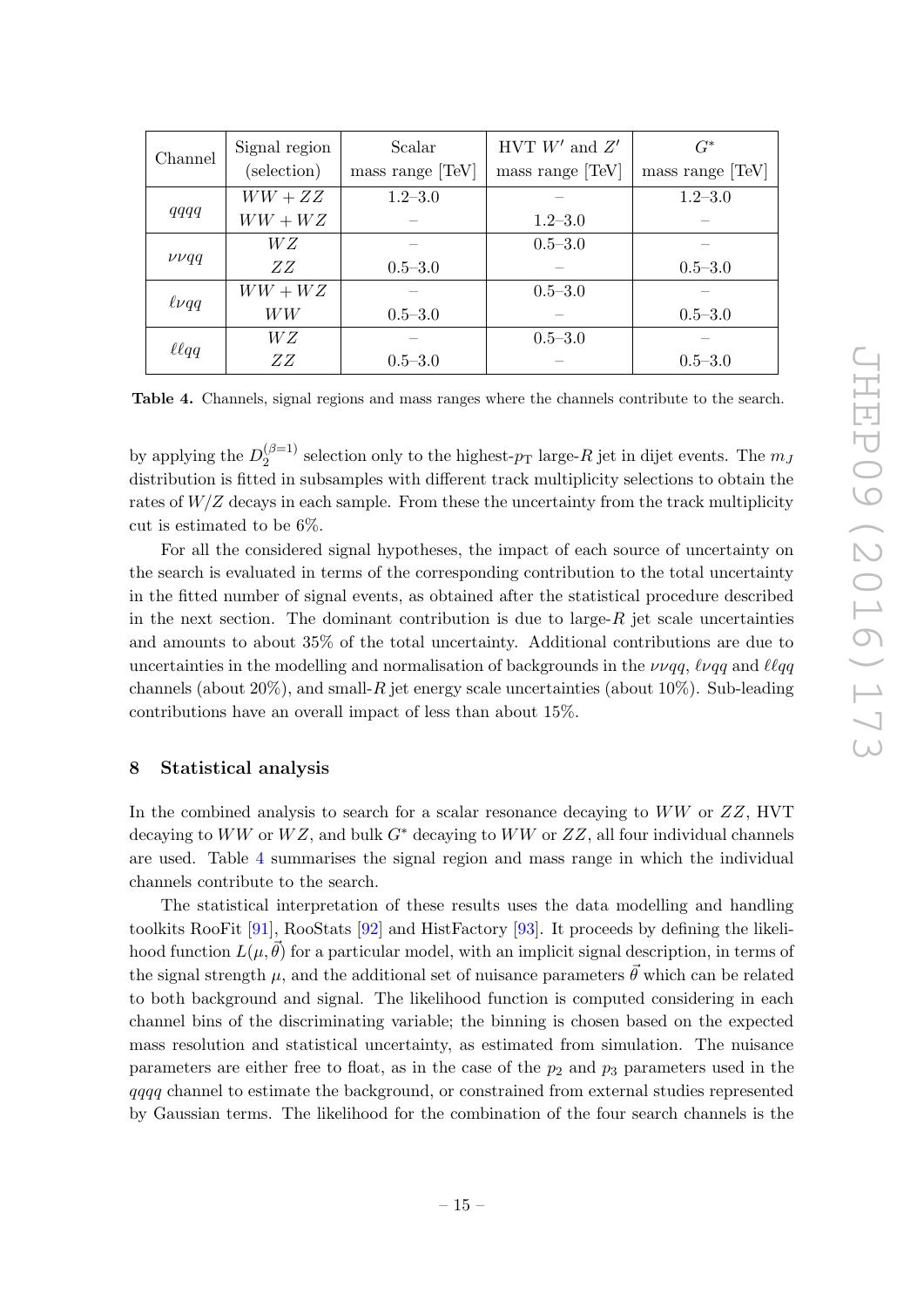<span id="page-17-1"></span>product of the Poisson likelihoods for the individual channels, except in the case of common nuisance parameters,

$$
L(\mu, \vec{\theta}) = \prod_c \prod_i \text{Pois}\left(n_{c_i}^{\text{obs}}|n_{c_i}^{\text{sig}}(\mu, \vec{\theta}) + n_{c_i}^{\text{bkg}}(\vec{\theta})\right) \prod_k f_k(\theta'_k|\theta_k). \tag{8.1}
$$

The terms  $n_{c_i}^{\text{obs}}$  represent the number of events observed, and the terms  $n_{c_i}^{\text{sig}}$ ,  $n_{c_i}^{\text{bkg}}$ , the number of events expected from signal or background in bin  $i$  of the discriminant from channel c. The term  $f_k(\theta'_k|\theta_k)$  represents the set of constraints on  $\vec{\theta}$  from auxiliary measurements  $\theta'_k$ : these constraints include normalisation and shape uncertainties in the signal and background models, and, except for the qqqq channel, include the statistical uncertainties of the simulated bin content. The  $W+{\rm jets}$  normalisation is a free parameter in the combined likelihood fit in all the channels. The normalisation of the  $Z +$ jets background in the  $\ell \ell qq$  and  $\nu \nu qq$  channels is a free parameter in the combined likelihood fit. In the  $\ell\nu qq$  channel, where the contribution from  $Z +$  jets is small, the normalisation obtained from MC simulation is used instead, with an  $11\%$  systematic uncertainty assigned. The tt normalisation in the  $\ell \nu qq$  and  $\nu \nu qq$  channels is a free parameter in the combined likelihood fit. In the  $\ell \ell qq$  channel, where the  $tt$  background contribution is small, its normalisation is based on the theoretical cross-section with a 10% systematic uncertainty assigned.

<span id="page-17-0"></span>The likelihood function  $L(\mu, \vec{\theta})$  is used to construct the profile-likelihood-ratio test statistic [\[94\]](#page-28-14), defined as:

$$
t = -2\ln\lambda(\mu) = -2\ln\left(\frac{L(\mu, \hat{\hat{\theta}}(\mu))}{L(\hat{\mu}, \hat{\hat{\theta}})}\right),
$$
\n(8.2)

where  $\hat{\mu}$  and  $\hat{\vec{\theta}}$  are the values of the parameters that maximise the likelihood function  $L(\mu, \vec{\theta})$  globally, and  $\hat{\hat{\vec{\theta}}}(\mu)$  are the values of  $\vec{\theta}$  which maximise the likelihood function given a certain value of  $\mu$ . The parameter  $\hat{\mu}$  is required to be non-negative. This test statistic is used to derive the statistical results of the analysis.

For calculating p-values, which test the compatibility of the data with the backgroundonly model, the numerator of eq. [\(8.2\)](#page-16-0) is evaluated for the background-only hypothesis, i.e. signal strength  $\mu = 0$ . In extracting upper limits, the calculation is modified such that if  $\hat{\mu} > \mu$ ,  $\lambda(\mu)$  is taken to be 1; this ensures that a signal larger than expected is not taken as evidence against a model. The asymptotic distributions of the above test statistic are known and described in ref. [\[95\]](#page-28-15), and this methodology is used to obtain the results in this paper.

Upper limits on the production cross-section times branching ratio to diboson final states for the benchmark signals are set using the modified-frequentist  $CL<sub>s</sub>$  prescrip-tion [\[96\]](#page-28-16), where the probability of observing  $\lambda$  to be larger than a particular value, is calculated using a one-sided profile likelihood. The calculations are done using the lowestorder asymptotic approximation, which was validated to better than 10% accuracy using pseudo-experiments. All limits are set at the 95% confidence level (CL).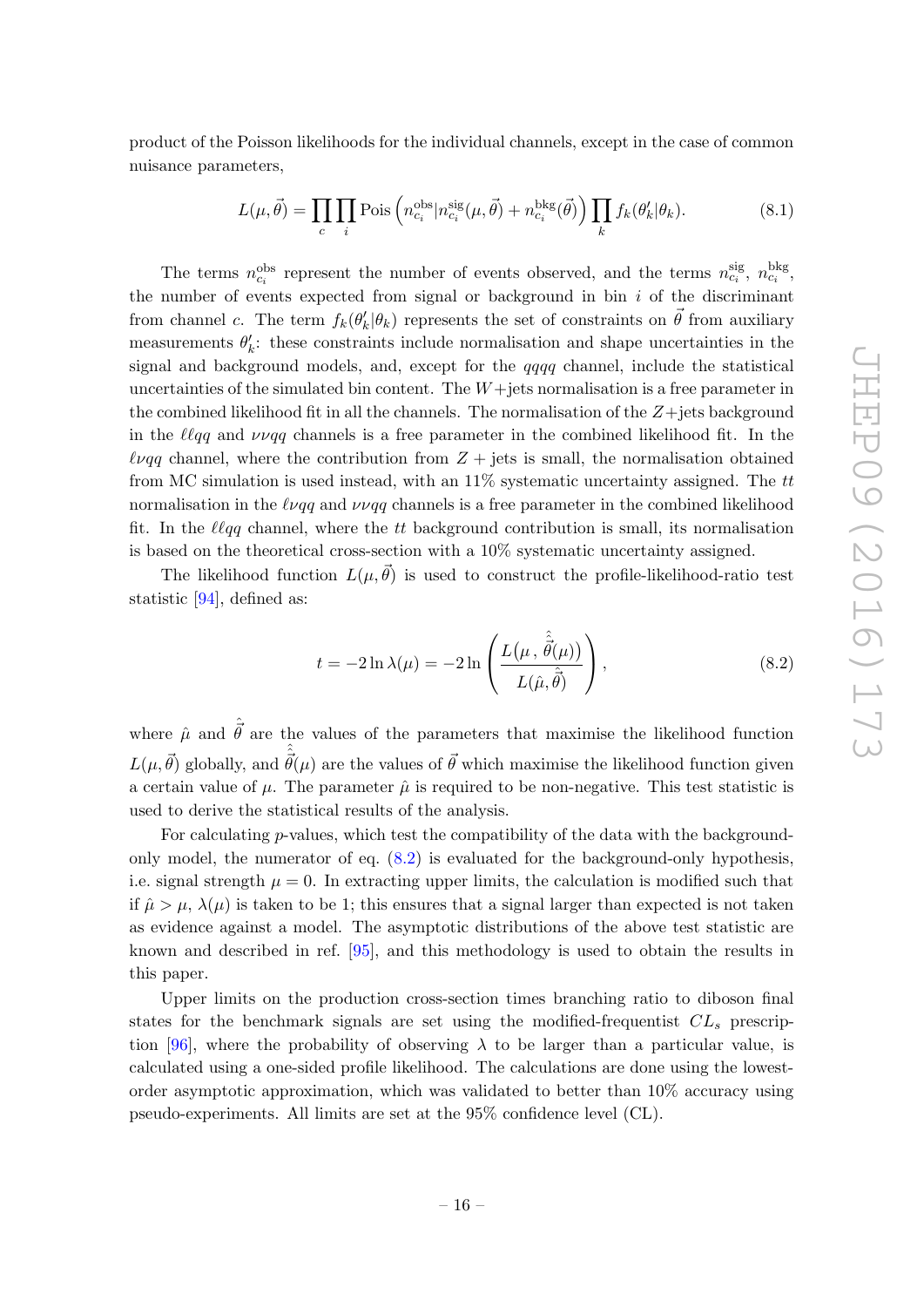<span id="page-18-0"></span>

|                    | Control Regions |              |               | Signal Regions |                 |              |              |
|--------------------|-----------------|--------------|---------------|----------------|-----------------|--------------|--------------|
|                    | $W+{\rm jets}$  | $Z + jets$   | tt            | $\nu\nu qq$    | $\ell \ell q q$ | $\ell\nu qq$ | qqqq         |
| SM Diboson         | $53 + 8$        | $15 + 4$     | $12 + 3$      | $70 \pm 8$     | $12 \pm 2$      | $64 \pm 9$   |              |
| $tt$ , single- $t$ | $325 + 49$      | $1.4 + 0.8$  | $780 \pm 34$  | $170 + 15$     | $1.2 \pm 0.9$   | $230 + 31$   |              |
| $Z + jets$         | $+3$<br>17      | $387 \pm 19$ | $2.5 \pm 0.7$ | $385 \pm 24$   | $102 + 7$       | $11 + 2$     |              |
| $W+{\rm jets}$     | $797 + 66$      |              | $54 + 13$     | $208 \pm 23$   |                 | $397 \pm 31$ |              |
| Total Background   | $1193 \pm 31$   | $403 \pm 19$ | $849 \pm 29$  | $832 + 26$     | $115 \pm 7$     | $702 \pm 20$ | $128 \pm 11$ |
| Observed           | 1200            | 406          | 848           | 838            | 109             | 691          | 128          |

Table 5. Expected and observed yields in signal and control regions for the  $W' \to WZ$  signal hypothesis. Yields and uncertainties are evaluated after a background-only fit to the data. The background for the qqqq channel is evaluated in situ and only the total background yield is indicated. The  $W +$ jets background for the  $Z +$ jets control region and the  $\ell \ell qq$  signal region is negligible. The uncertainty in the total background estimate can be smaller than the sum in quadrature of the individual background contributions due to anti-correlations between the estimates of different background sources.

#### 9 Results

The background estimation techniques described in section [6](#page-12-0) are applied to the selected data, and the results in the four different analysis channels are shown in figure [2](#page-18-0) for the channels relevant to the HVT  $(WZ, WW)$  search and in figure [3](#page-19-0) for those relevant to the scalar resonance and bulk RS  $G^* \to WW, ZZ$  searches, respectively. Both figures represent background-only fits to the data. The total yields in the different signal and control regions for the HVT  $WZ$  channel are also shown in table [5.](#page-17-1) Good agreement is found between the data and the background-only hypothesis. The most significant excess over the expected background is observed in the scalar selection for a mass of 1 .6 TeV, with a *p*-value equivalent to a local significance of 2.5 standard deviations. Upper limits at the 95% CL are set on the production cross-section times the branching ratio of new resonances decaying to diboson final states.

Figure [4](#page-20-1) shows the observed and expected 95% CL model-independent limits on the production cross-section times branching ratio of a narrow-width scalar resonance, as a function of its mass, in the  $WW$  and  $ZZ$  channels combined. The constraints are compared with the CP-even scalar singlet model described in section [3,](#page-3-0) for the NDA and Unsuppressed scenarios. Masses below 26[5](#page-21-0)0 GeV are excluded for the Unsuppressed scenario. Figure 5 shows the exclusion contours in the  $(c_H/\Lambda, c_3/\Lambda)$  parameter space, derived from the crosssection limits for three sample masses.

Figure [6](#page-22-0) shows the observed and expected limits obtained in the search for an HVT decaying to  $WW$  or  $WZ$  states as a function of the mass of the HVT, compared to the theoretical predictions for the HVT model A assuming  $g_V = 1$  and the HVT model-B assuming  $g_V = 3$ . For HVT model-B, new gauge bosons with masses below 2600 GeV are excluded at the 95% CL. Results are also shown in figure [7](#page-22-1) in terms of exclusion contours in the HVT parameter space  $(g^2c_F/g_V, g_Vc_H)$  for different resonance masses [\[97\]](#page-28-17).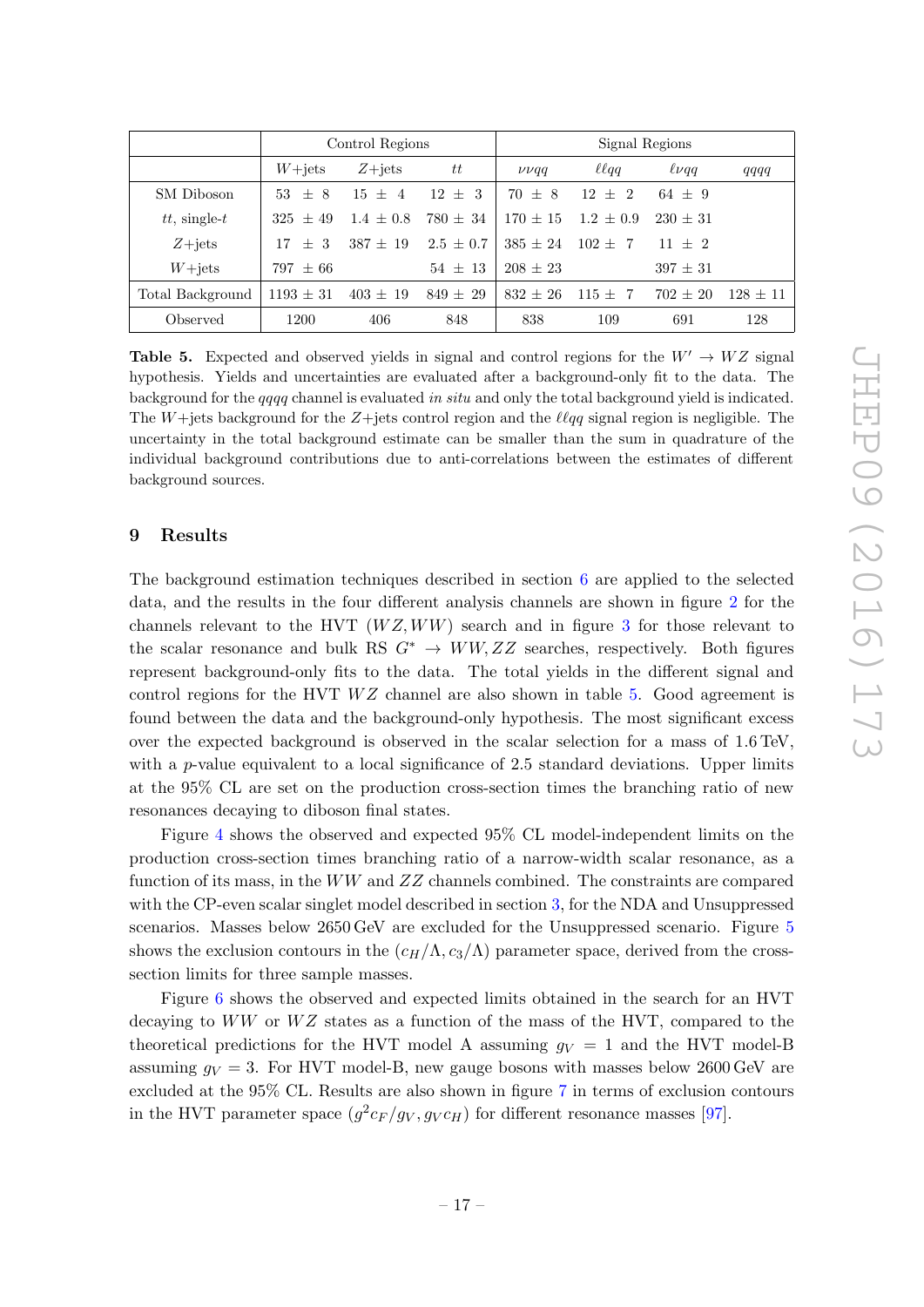<span id="page-19-0"></span>

Figure 2. Distribution of the data compared to the background estimate for the analysis discriminant in the signal regions for the HVT search; (a) the  $m_{JJ}$  distribution in the qqqq channel, (b) the  $m_{\rm T}$  distribution in the  $\nu \nu qq$  channel, (c)  $m_{\ell \nu} j$  in the  $\ell \nu qq$  channel, and (d)  $m_{\ell \ell} j$  in the  $\ell \ell qq$ channel. The "Top quark" distribution includes both the  $tt$  and single-top-quark backgrounds. The upper panels show the distribution of the observed data and estimated backgrounds as a function of the analysis discriminants. The observed data are shown as points, solid colours represent the different background contributions and the shaded bands reflect the systematic uncertainties in the estimated background. The lower panels show the ratio of the observed data to the estimated background as a function of the analysis discriminant. The decay modes " $W V$ " or " $ZW$ " indicate the mass requirements placed on the hadronically decaying boson, where a "W" or "Z" indicates a narrow mass window around the corresponding boson mass, and a "V" indicates the wider mass window including both the W and Z boson masses. More details are given in the text.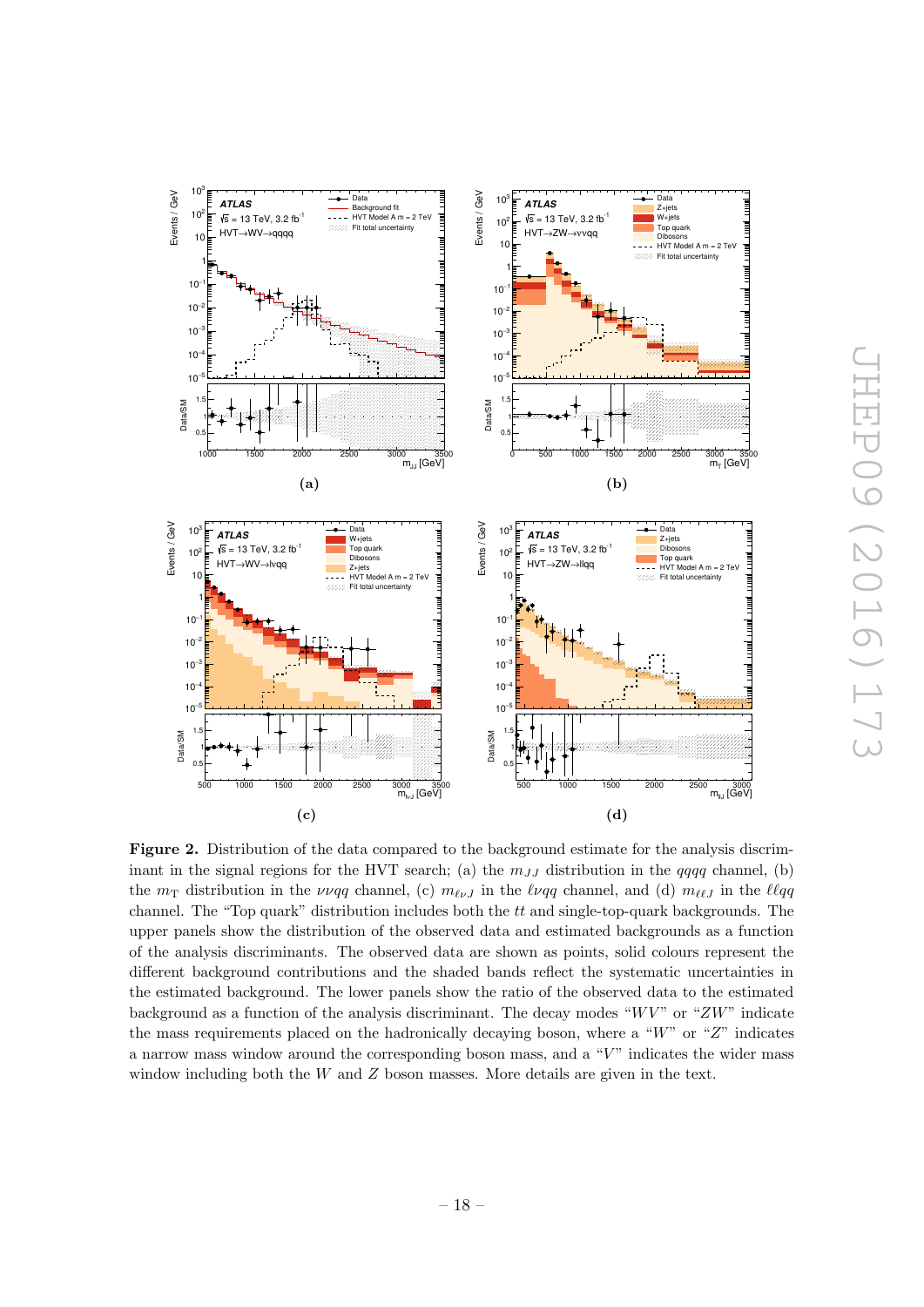<span id="page-20-1"></span>

<span id="page-20-0"></span>Figure 3. Distribution of the data compared to the background estimate for the analysis discriminant in the signal regions for the scalar and bulk RS  $G^*$  searches; (a) the  $m_{JJ}$  distribution in the qqqq channel, (b) the  $m<sub>T</sub>$  distribution in the  $\nu\nu qq$  channel, (c)  $m_{\ell\nu}$  in the  $\ell\nu qq$  channel, and (d)  $m_{\ell\ell J}$  in the  $\ell \ell qq$  channel. The "Top quark" distribution includes both the tt and single-top-quark backgrounds. The upper panels show the distribution of the observed data and estimated backgrounds as a function of the analysis discriminants. The observed data are shown as points, solid colours represent the different background contributions and the shaded bands reflect the systematic uncertainties in the estimated background. The lower panels show the ratio of the observed data to the estimated background as a function of the analysis discriminant. The decay modes "WW", " $ZZ$ ", or "VV" indicate the mass requirements placed on the hadronically decaying boson, where a "W" or "Z" indicates a narrow mass window around the corresponding boson mass, and a " $V$ " indicates the wider mass window including both the W and Z boson masses. More details are given in the text.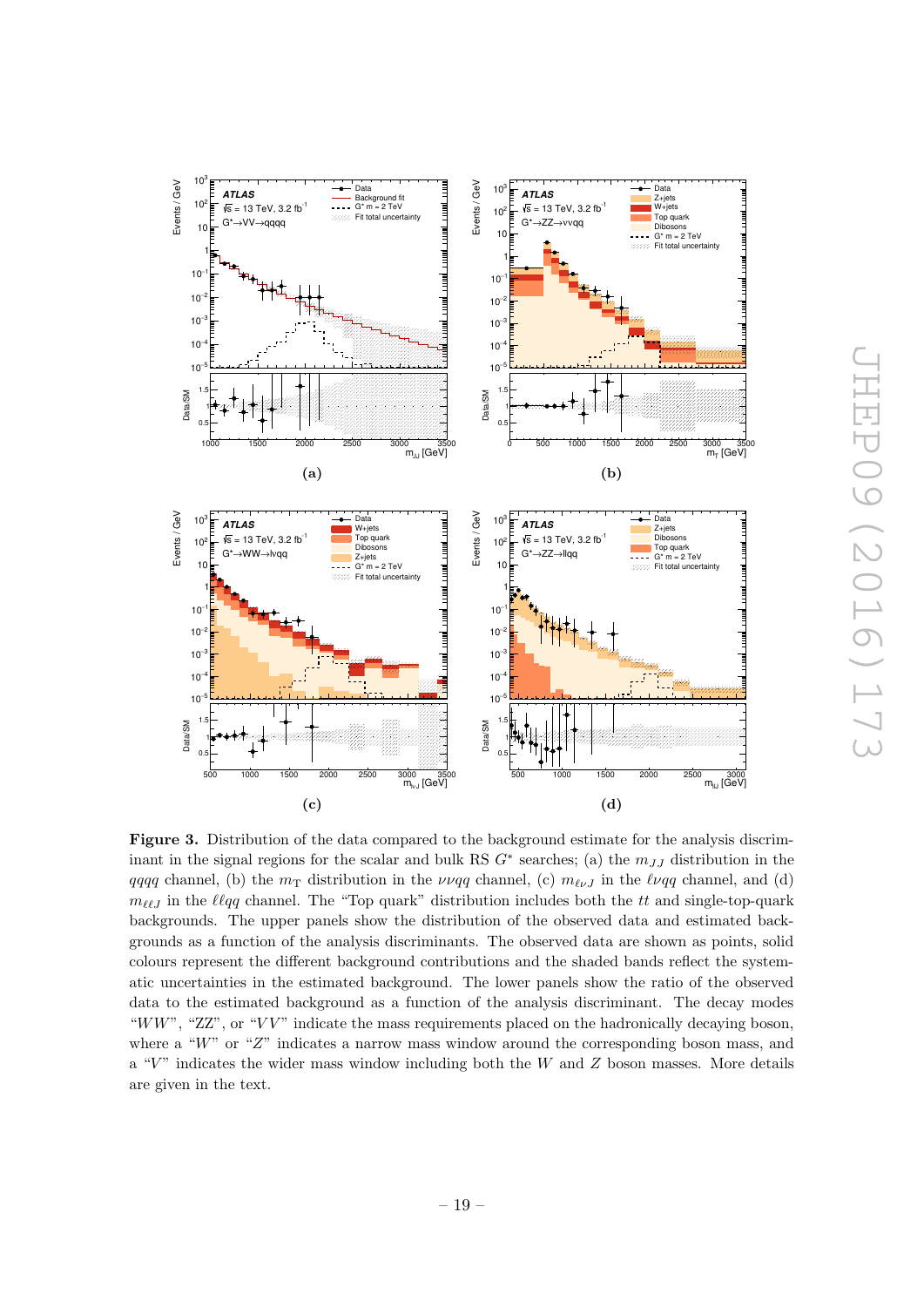<span id="page-21-0"></span>

Figure 4. Observed and expected 95% CL limits on the cross-section times branching ratio to diboson final states for a narrow-width scalar resonance, as a function of its mass, combining the WW and ZZ decay modes.

Similarly, in figure [8](#page-23-3) the observed and expected limits obtained in the search for a bulk  $G^*$  decaying to  $WW$  or  $ZZ$  final states are shown and compared to the theoretical prediction for the bulk RS  $G^*$  model assuming  $\kappa/\bar{M}_{\rm Pl} = 1$ . Bulk RS  $G^*$  decaying to  $WW$ or ZZ in this model are excluded if their mass is below 1100 GeV.

No combination of these results with those at 8 TeV [\[31\]](#page-25-0) has been performed. However, the results of the  $8 \text{ TeV}$  data analysis in the EGM  $W'$  model have been used to estimate its sensitivity to the HVT model A, including corrections for the difference in beam energy and the line-shape of the resonance. This study shows that the current analysis is more sensitive to the HVT model A for triplet masses above 1.6 TeV, and that the ratio of the expected cross-section limit to the theoretical cross-section improves by a factor two for triplet masses of 2 TeV.

#### 10 Conclusion

A search is performed for resonant  $WW$ ,  $WZ$  or  $ZZ$  production in final states with at least one hadronically decaying vector boson, using  $3.2 \text{ fb}^{-1}$  of proton-proton collisions at  $\sqrt{s}$  = 13 TeV recorded in 2015 by the ATLAS detector at the LHC. No significant excesses are found in data compared to the SM predictions. Limits on the production cross-section times branching ratio into vector-boson pairs are obtained as a function of the resonance mass for resonances arising from a model predicting the existence of a new heavy scalar singlet, from a simplified model predicting a heavy vector-boson triplet, or from a bulk Randall-Sundrum model with a heavy spin-2 graviton. A scalar resonance with mass below 2650 GeV predicted by the Unsuppressed model, a heavy vector-boson triplet predicted by model-B with  $g_v = 3$  of the HVT parameterisation with mass below 2600 GeV, and a graviton in the bulk Randall-Sundrum model  $(\kappa/\bar{M}_{\rm Pl} = 1)$  with mass below 1100 GeV are excluded at the 95% confidence level. Limits are also expressed in terms of the parameters characterising the simplified models considered.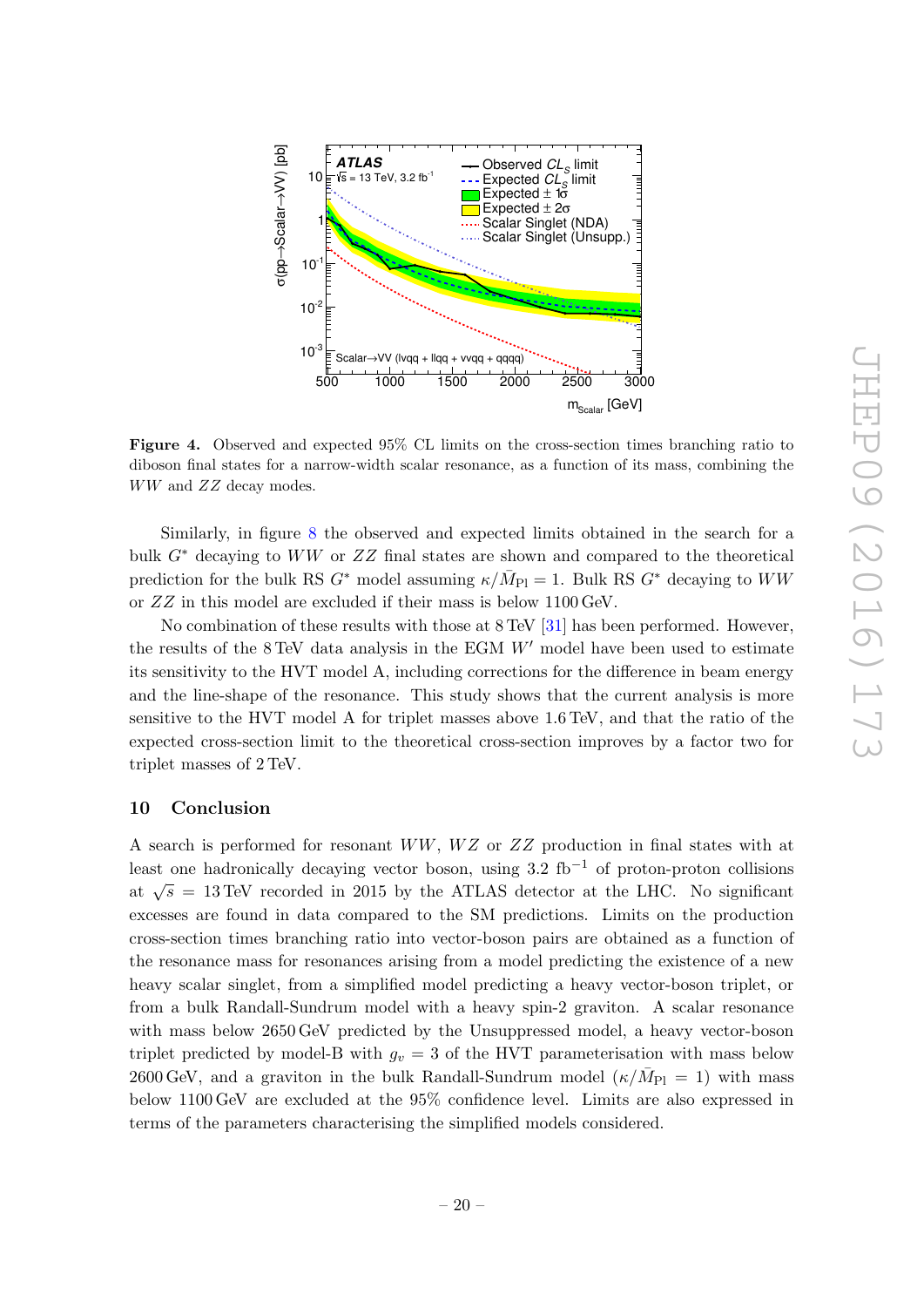<span id="page-22-0"></span>

<span id="page-22-1"></span>**Figure 5.** Observed 95% CL exclusion contours in the parameter space  $(c_H/\Lambda, c_3/\Lambda)$  for scalar resonances of mass 1 TeV, 2 TeV and 3 TeV. The region inside each green ellipse indicates, for the corresponding assumed mass, the part of the parameter space in which the ratio of the resonance's total width  $\Gamma$  to its mass m is below 5%, which is comparable to the experimental mass resolution. Points inside the ellipse, but where the absolute values of the  $c_H/\Lambda$  and  $c_3/\Lambda$  parameters are larger than at the exclusion contour, are considered to be excluded at a CL greater than 95%. The solid lines correspond to results for a resonance mass of 3 TeV; the long-dashed lines correspond to a resonance mass of 2 TeV; the short-dashed lines correspond to a resonance mass of 1 TeV. Parameters for the Unsuppressed and NDA benchmark models are also shown.

#### Acknowledgments

We thank CERN for the very successful operation of the LHC, as well as the support staff from our institutions without whom ATLAS could not be operated efficiently.

We acknowledge the support of ANPCyT, Argentina; YerPhI, Armenia; ARC, Australia; BMWFW and FWF, Austria; ANAS, Azerbaijan; SSTC, Belarus; CNPq and FAPESP, Brazil; NSERC, NRC and CFI, Canada; CERN; CONICYT, Chile; CAS, MOST and NSFC, China; COLCIENCIAS, Colombia; MSMT CR, MPO CR and VSC CR, Czech Republic; DNRF and DNSRC, Denmark; IN2P3-CNRS, CEA-DSM/IRFU, France; GNSF, Georgia; BMBF, HGF, and MPG, Germany; GSRT, Greece; RGC, Hong Kong SAR, China; ISF, I-CORE and Benoziyo Center, Israel; INFN, Italy; MEXT and JSPS, Japan; CNRST, Morocco; FOM and NWO, Netherlands; RCN, Norway; MNiSW and NCN, Poland; FCT, Portugal; MNE/IFA, Romania; MES of Russia and NRC KI, Russian Federation; JINR; MESTD, Serbia; MSSR, Slovakia; ARRS and MIZŠ, Slovenia; DST/NRF, South Africa; MINECO, Spain; SRC and Wallenberg Foundation, Sweden; SERI, SNSF and Cantons of Bern and Geneva, Switzerland; MOST, Taiwan; TAEK, Turkey; STFC,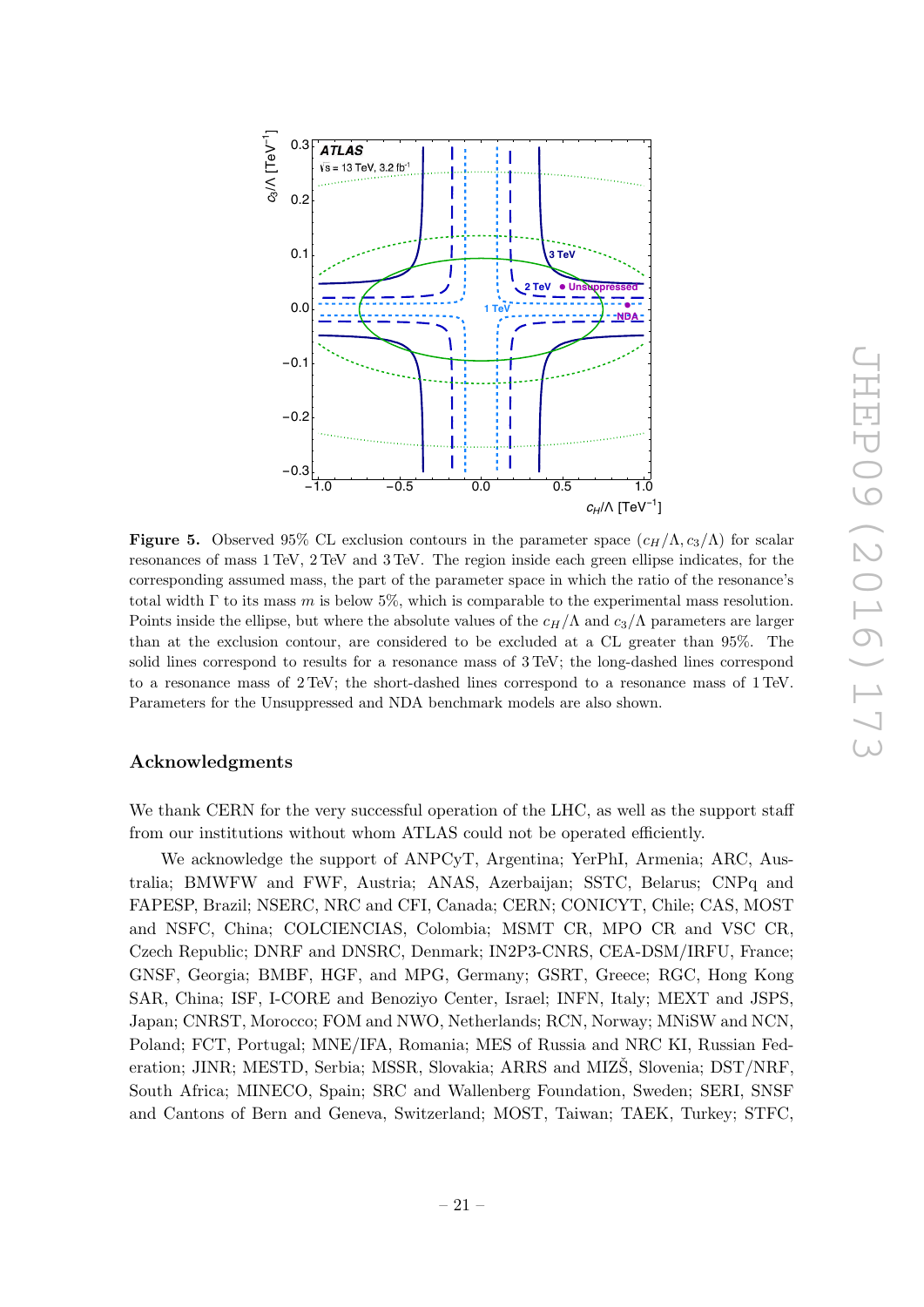<span id="page-23-3"></span>

Figure 6. The observed and expected 95% CL limits on the cross-section times branching ratio to diboson final states for the HVT scenario, compared to the theoretical predictions for the HVT model-A with  $g_V = 1$  (red line) and model-B with  $g_V = 3$  (purple line).



<span id="page-23-0"></span>**Figure 7.** Observed 95% CL exclusion contours in the HVT parameter space  $(g^2c_F/g_V, g_Vc_H)$ for resonances of mass 1 TeV, 2 TeV and 3 TeV. Parameters for the benchmark models-A and -B are also shown. The grey area indicates the part of the parameter space in which the ratio of the resonance's total width  $\Gamma$  to its mass m is higher than 5%, which is comparable to the experimental mass resolution.

<span id="page-23-2"></span><span id="page-23-1"></span>United Kingdom; DOE and NSF, United States of America. In addition, individual groups and members have received support from BCKDF, the Canada Council, CANARIE, CRC, Compute Canada, FQRNT, and the Ontario Innovation Trust, Canada; EPLANET, ERC, FP7, Horizon 2020 and Marie Skłodowska-Curie Actions, European Union; Investissements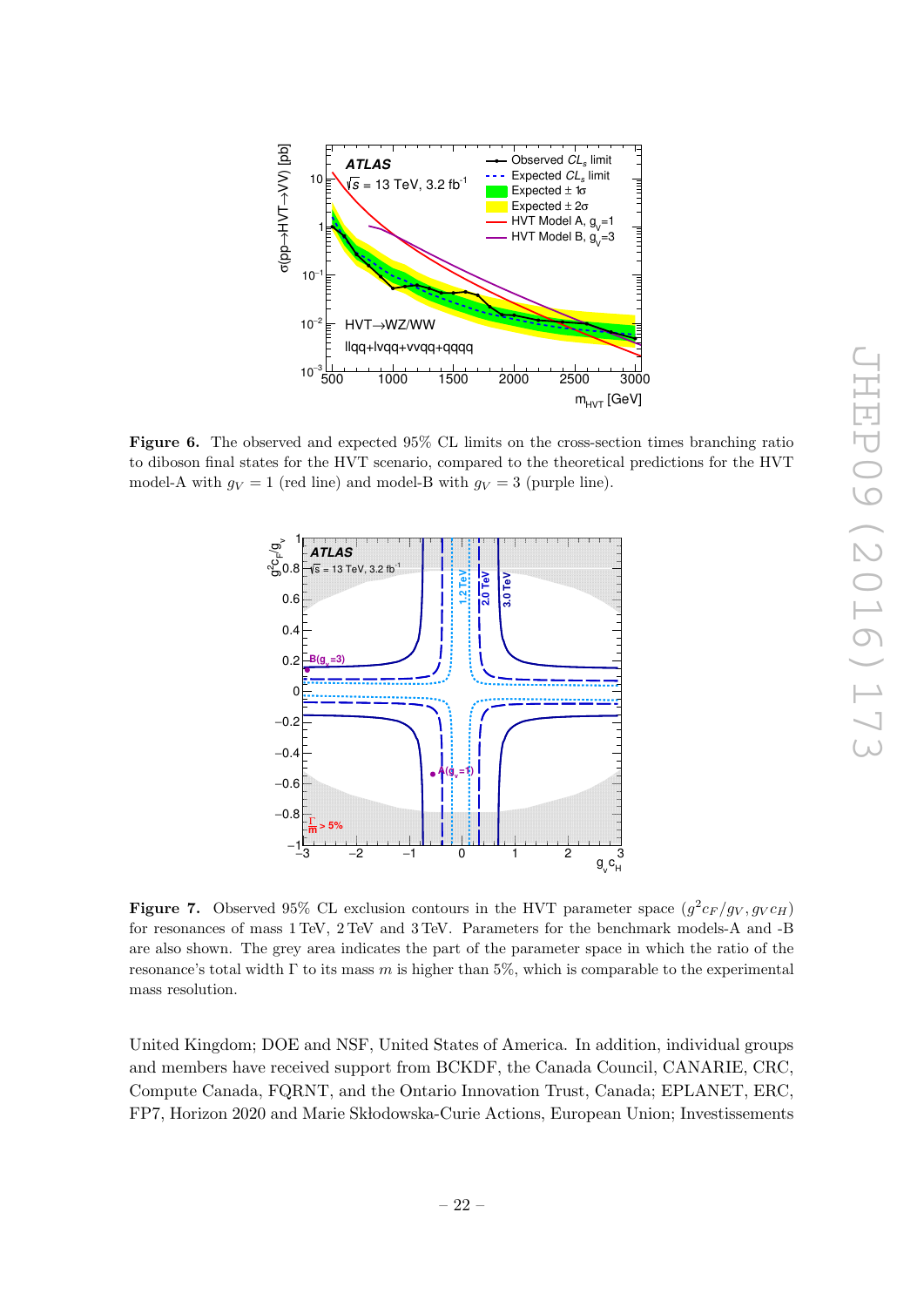<span id="page-24-14"></span><span id="page-24-1"></span><span id="page-24-0"></span>

<span id="page-24-4"></span><span id="page-24-3"></span><span id="page-24-2"></span>Figure 8. The observed and expected 95% CL limits on the cross-section times branching ratio to diboson final states for bulk RS  $G^*$ , compared to the theoretical prediction for  $\kappa/\bar{M}_{\text{Pl}} = 1$  (red line).

<span id="page-24-6"></span><span id="page-24-5"></span>d'Avenir Labex and Idex, ANR, R´egion Auvergne and Fondation Partager le Savoir, France; DFG and AvH Foundation, Germany; Herakleitos, Thales and Aristeia programmes cofinanced by EU-ESF and the Greek NSRF; BSF, GIF and Minerva, Israel; BRF, Norway; Generalitat de Catalunya, Generalitat Valenciana, Spain; the Royal Society and Leverhulme Trust, United Kingdom.

<span id="page-24-8"></span><span id="page-24-7"></span>The crucial computing support from all WLCG partners is acknowledged gratefully, in particular from CERN, the ATLAS Tier-1 facilities at TRIUMF (Canada), NDGF (Denmark, Norway, Sweden), CC-IN2P3 (France), KIT/GridKA (Germany), INFN-CNAF (Italy), NL-T1 (Netherlands), PIC (Spain), ASGC (Taiwan), RAL (U.K.) and BNL (U.S.A.), the Tier-2 facilities worldwide and large non-WLCG resource providers. Major contributors of computing resources are listed in ref. [\[98\]](#page-28-18).

<span id="page-24-11"></span><span id="page-24-10"></span><span id="page-24-9"></span>Open Access. This article is distributed under the terms of the Creative Commons Attribution License [\(CC-BY 4.0\)](http://creativecommons.org/licenses/by/4.0/), which permits any use, distribution and reproduction in any medium, provided the original author(s) and source are credited.

#### References

- <span id="page-24-12"></span>[1] M.J. Dugan, H. Georgi and D.B. Kaplan, Anatomy of a Composite Higgs Model, [Nucl. Phys.](http://dx.doi.org/10.1016/0550-3213(85)90221-4) B 254 [\(1985\) 299](http://dx.doi.org/10.1016/0550-3213(85)90221-4) [IN[SPIRE](http://inspirehep.net/search?p=find+J+%22Nucl.Phys.,B254,299%22)].
- <span id="page-24-13"></span>[2] K. Agashe, R. Contino and A. Pomarol, *The minimal composite Higgs model*, *[Nucl. Phys.](http://dx.doi.org/10.1016/j.nuclphysb.2005.04.035)* **B** 719 [\(2005\) 165](http://dx.doi.org/10.1016/j.nuclphysb.2005.04.035) [[hep-ph/0412089](http://arxiv.org/abs/hep-ph/0412089)] [IN[SPIRE](http://inspirehep.net/search?p=find+EPRINT+hep-ph/0412089)].
- [3] E. Eichten and K. Lane, Low-scale technicolor at the Tevatron and LHC, [Phys. Lett.](http://dx.doi.org/10.1016/j.physletb.2008.09.047) **B 669** [\(2008\) 235](http://dx.doi.org/10.1016/j.physletb.2008.09.047) [[arXiv:0706.2339](http://arxiv.org/abs/0706.2339)] [IN[SPIRE](http://inspirehep.net/search?p=find+EPRINT+arXiv:0706.2339)].
- [4] F. Sannino and K. Tuominen, Orientifold theory dynamics and symmetry breaking , [Phys.](http://dx.doi.org/10.1103/PhysRevD.71.051901) Rev. **D** 71 [\(2005\) 051901](http://dx.doi.org/10.1103/PhysRevD.71.051901) [[hep-ph/0405209](http://arxiv.org/abs/hep-ph/0405209)] [IN[SPIRE](http://inspirehep.net/search?p=find+EPRINT+hep-ph/0405209)].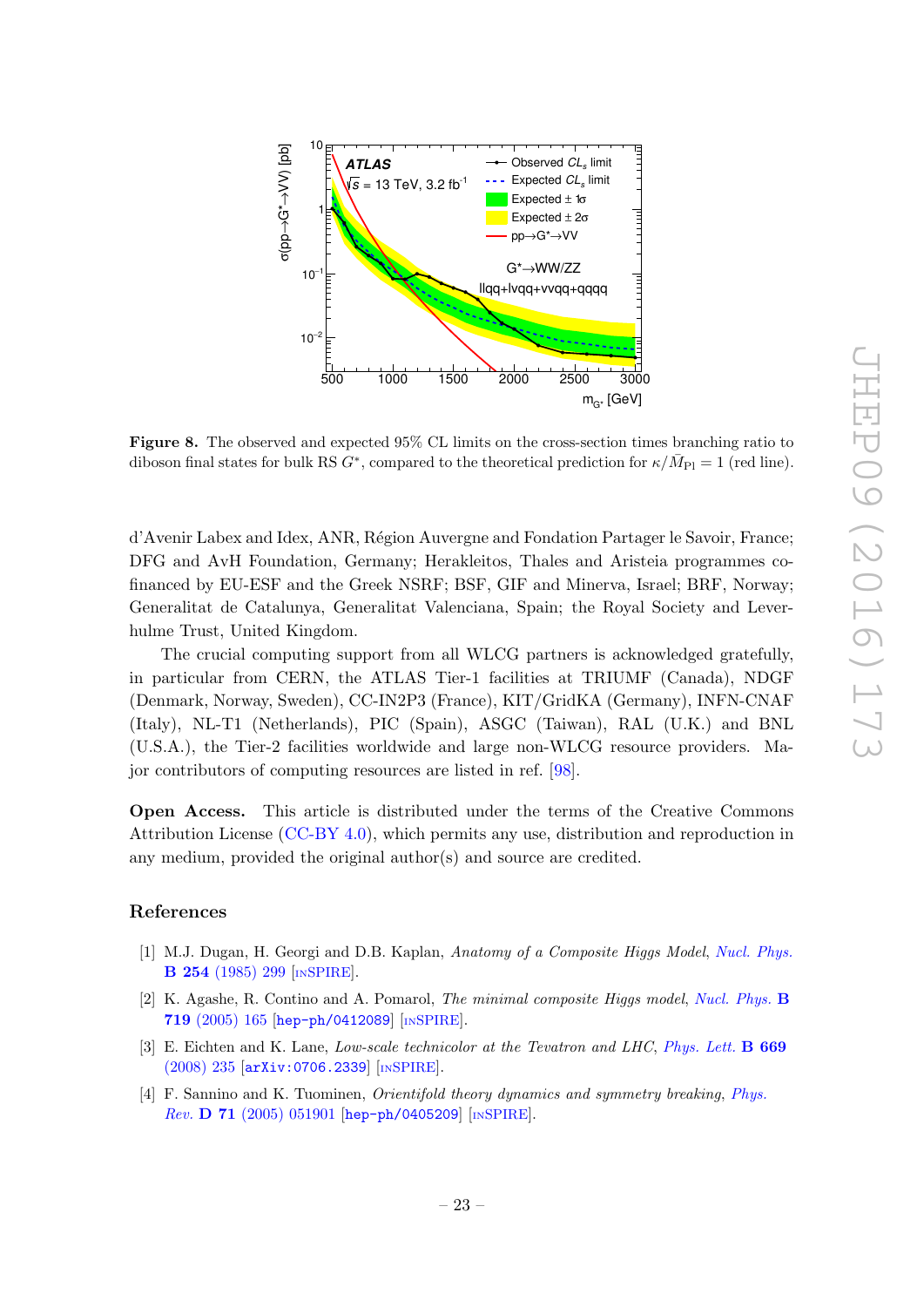- [5] J.R. Andersen et al., *Discovering Technicolor*, *[Eur. Phys. J. Plus](http://dx.doi.org/10.1140/epjp/i2011-11081-1)* 126 (2011) 81 [[arXiv:1104.1255](http://arxiv.org/abs/1104.1255)] [IN[SPIRE](http://inspirehep.net/search?p=find+EPRINT+arXiv:1104.1255)].
- [6] L. Randall and R. Sundrum, A large mass hierarchy from a small extra dimension, [Phys.](http://dx.doi.org/10.1103/PhysRevLett.83.3370) Rev. Lett. 83 [\(1999\) 3370](http://dx.doi.org/10.1103/PhysRevLett.83.3370) [[hep-ph/9905221](http://arxiv.org/abs/hep-ph/9905221)] [IN[SPIRE](http://inspirehep.net/search?p=find+EPRINT+hep-ph/9905221)].
- [7] L. Randall and R. Sundrum, An Alternative to compactification, [Phys. Rev. Lett.](http://dx.doi.org/10.1103/PhysRevLett.83.4690)  $83$  (1999) [4690](http://dx.doi.org/10.1103/PhysRevLett.83.4690) [[hep-th/9906064](http://arxiv.org/abs/hep-th/9906064)] [IN[SPIRE](http://inspirehep.net/search?p=find+EPRINT+hep-th/9906064)].
- <span id="page-25-2"></span>[8] H. Davoudiasl, J.L. Hewett and T.G. Rizzo, Experimental probes of localized gravity: On and off the wall, Phys. Rev. D 63 [\(2001\) 075004](http://dx.doi.org/10.1103/PhysRevD.63.075004) [[hep-ph/0006041](http://arxiv.org/abs/hep-ph/0006041)] [IN[SPIRE](http://inspirehep.net/search?p=find+EPRINT+hep-ph/0006041)].
- [9] G.C. Branco, P.M. Ferreira, L. Lavoura, M.N. Rebelo, M. Sher and J.P. Silva, Theory and phenomenology of two-Higgs-doublet models, [Phys. Rept.](http://dx.doi.org/10.1016/j.physrep.2012.02.002)  $516$  (2012) 1 [[arXiv:1106.0034](http://arxiv.org/abs/1106.0034)] [IN[SPIRE](http://inspirehep.net/search?p=find+EPRINT+arXiv:1106.0034)].
- [10] J.C. Pati and A. Salam, Lepton Number as the Fourth Color, [Phys. Rev.](http://dx.doi.org/10.1103/PhysRevD.10.275) D 10 (1974) 275 [*Erratum ibid.* **D 11** (1975) 703] [IN[SPIRE](http://inspirehep.net/search?p=find+J+%22Phys.Rev.,D10,275%22)].
- [11] H. Georgi and S.L. Glashow, Unity of All Elementary Particle Forces, [Phys. Rev. Lett.](http://dx.doi.org/10.1103/PhysRevLett.32.438) 32 [\(1974\) 438](http://dx.doi.org/10.1103/PhysRevLett.32.438) [IN[SPIRE](http://inspirehep.net/search?p=find+J+%22Phys.Rev.Lett.,32,438%22)].
- [12] H. Georgi, The State of the  $Art Gauge$  Theories, [AIP Conf. Proc.](http://dx.doi.org/10.1063/1.2947450) 23 (1975) 575.
- [13] H. Fritzsch and P. Minkowski, Unified Interactions of Leptons and Hadrons, [Annals Phys.](http://dx.doi.org/10.1016/0003-4916(75)90211-0) 93 [\(1975\) 193](http://dx.doi.org/10.1016/0003-4916(75)90211-0) [IN[SPIRE](http://inspirehep.net/search?p=find+J+%22AnnalsPhys.,93,193%22)].
- <span id="page-25-0"></span>[14] ATLAS collaboration, *Identification of boosted, hadronically-decaying W and Z bosons in*  $\sqrt{s} = 13 \; TeV$  Monte Carlo Simulations for ATLAS, [ATL-PHYS-PUB-2015-033](http://cds.cern.ch/record/2041461) (2015).
- <span id="page-25-1"></span>[15] ATLAS collaboration, Identification of boosted, hadronically decaying W bosons and comparisons with ATLAS data taken at  $\sqrt{s} = 8$  TeV, [Eur. Phys. J.](http://dx.doi.org/10.1140/epjc/s10052-016-3978-z) C 76 (2016) 154 [[arXiv:1510.05821](http://arxiv.org/abs/1510.05821)] [IN[SPIRE](http://inspirehep.net/search?p=find+EPRINT+arXiv:1510.05821)].
- <span id="page-25-3"></span>[16] R. Franceschini et al., What is the  $\gamma\gamma$  resonance at 750 GeV?, JHEP 03 [\(2016\) 144](http://dx.doi.org/10.1007/JHEP03(2016)144) [[arXiv:1512.04933](http://arxiv.org/abs/1512.04933)] [IN[SPIRE](http://inspirehep.net/search?p=find+J+%22JHEP,1603,144%22)].
- <span id="page-25-4"></span>[17] D. Pappadopulo, A. Thamm, R. Torre and A. Wulzer, Heavy Vector Triplets: Bridging Theory and Data , JHEP 09 [\(2014\) 060](http://dx.doi.org/10.1007/JHEP09(2014)060) [[arXiv:1402.4431](http://arxiv.org/abs/1402.4431)] [IN[SPIRE](http://inspirehep.net/search?p=find+EPRINT+arXiv:1402.4431)].
- <span id="page-25-5"></span>[18] T. Han, J.D. Lykken and R.-J. Zhang, On Kaluza-Klein states from large extra dimensions, Phys. Rev. D 59 [\(1999\) 105006](http://dx.doi.org/10.1103/PhysRevD.59.105006) [[hep-ph/9811350](http://arxiv.org/abs/hep-ph/9811350)] [IN[SPIRE](http://inspirehep.net/search?p=find+EPRINT+hep-ph/9811350)].
- <span id="page-25-6"></span>[19] K. Agashe, H. Davoudiasl, G. Perez and A. Soni, *Warped Gravitons at the LHC and Beyond*, Phys. Rev. **D 76** [\(2007\) 036006](http://dx.doi.org/10.1103/PhysRevD.76.036006) [[hep-ph/0701186](http://arxiv.org/abs/hep-ph/0701186)] [IN[SPIRE](http://inspirehep.net/search?p=find+EPRINT+hep-ph/0701186)].
- <span id="page-25-7"></span>[20] O. Antipin, D. Atwood and A. Soni, *Search for RS gravitons via*  $W_L W_L$  decays, *[Phys. Lett.](http://dx.doi.org/10.1016/j.physletb.2008.07.009)* B 666 [\(2008\) 155](http://dx.doi.org/10.1016/j.physletb.2008.07.009) [[arXiv:0711.3175](http://arxiv.org/abs/0711.3175)] [IN[SPIRE](http://inspirehep.net/search?p=find+EPRINT+arXiv:0711.3175)].
- <span id="page-25-8"></span>[21] O. Antipin and A. Soni, *Towards establishing the spin of warped gravitons*, *JHEP* 10 [\(2008\)](http://dx.doi.org/10.1088/1126-6708/2008/10/018) [018](http://dx.doi.org/10.1088/1126-6708/2008/10/018) [[arXiv:0806.3427](http://arxiv.org/abs/0806.3427)] [IN[SPIRE](http://inspirehep.net/search?p=find+EPRINT+arXiv:0806.3427)].
- <span id="page-25-9"></span>[22] ATLAS collaboration, Search for  $WZ$  resonances in the fully leptonic channel using pp collisions at  $\sqrt{s} = 8$  TeV with the ATLAS detector, [Phys. Lett.](http://dx.doi.org/10.1016/j.physletb.2014.08.039) **B 737** (2014) 223 [[arXiv:1406.4456](http://arxiv.org/abs/1406.4456)] [IN[SPIRE](http://inspirehep.net/search?p=find+EPRINT+arXiv:1406.4456)].
- <span id="page-25-10"></span>[23] ATLAS collaboration, Search for resonant diboson production in the  $\ell \ell q \bar{q}$  final state in pp collisions at  $\sqrt{s} = 8$  TeV with the ATLAS detector, [Eur. Phys. J.](http://dx.doi.org/10.1140/epjc/s10052-015-3261-8) C 75 (2015) 69 [[arXiv:1409.6190](http://arxiv.org/abs/1409.6190)] [IN[SPIRE](http://inspirehep.net/search?p=find+EPRINT+arXiv:1409.6190)].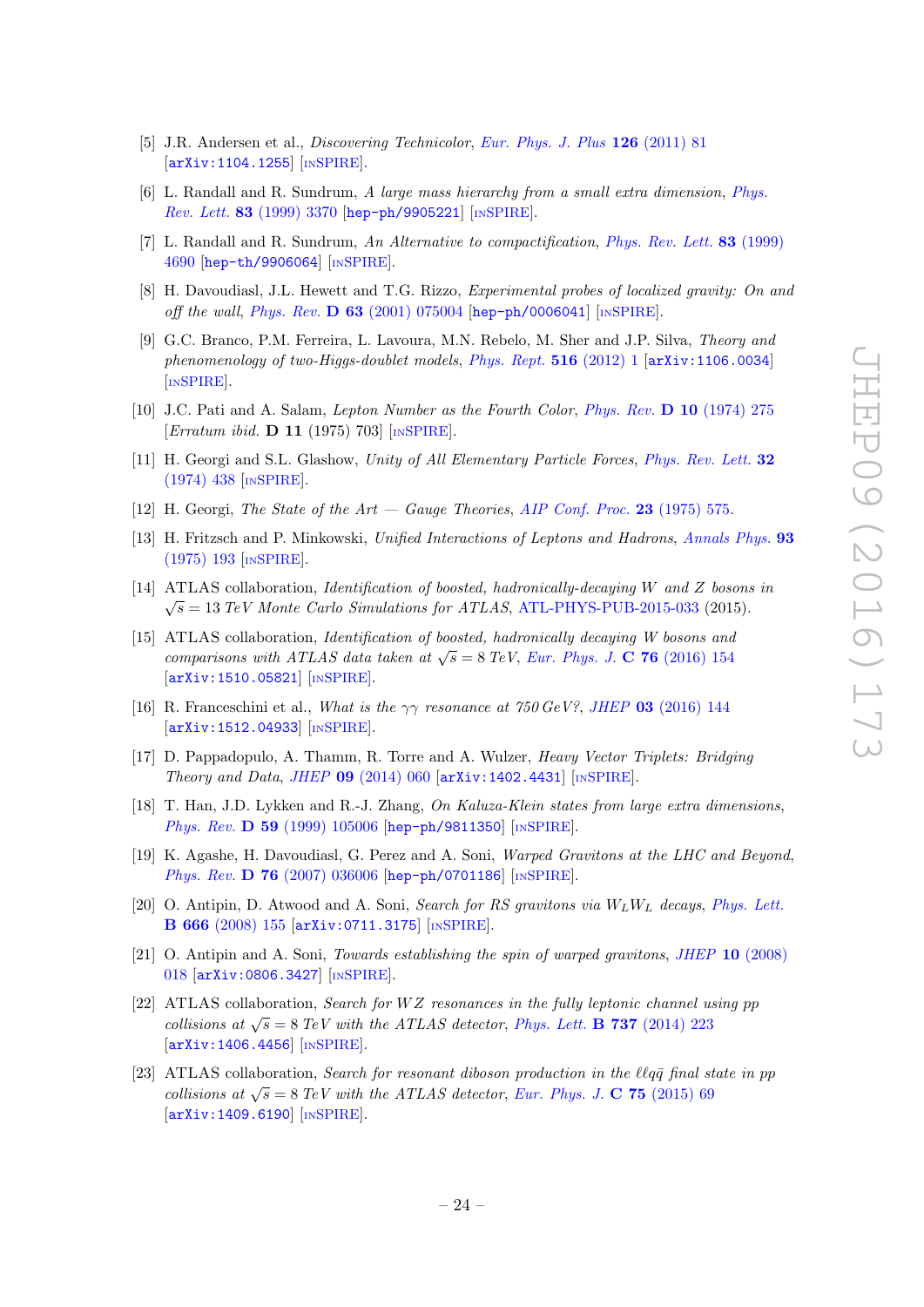- [24] ATLAS collaboration, Search for production of  $WW/WZ$  resonances decaying to a lepton, neutrino and jets in pp collisions at  $\sqrt{s} = 8$  TeV with the ATLAS detector, [Eur. Phys. J.](http://dx.doi.org/10.1140/epjc/s10052-015-3593-4) C 75 [\(2015\) 209](http://dx.doi.org/10.1140/epjc/s10052-015-3593-4) [Erratum ibid. C 75 (2015) 370] [[arXiv:1503.04677](http://arxiv.org/abs/1503.04677)] [IN[SPIRE](http://inspirehep.net/search?p=find+J+%22Eur.Phys.J.,C75,209%22)].
- [25] ATLAS collaboration, Search for high-mass diboson resonances with boson-tagged jets in proton-proton collisions at  $\sqrt{s} = 8 \text{ TeV}$  with the ATLAS detector, JHEP 12 [\(2015\) 055](http://dx.doi.org/10.1007/JHEP12(2015)055) [[arXiv:1506.00962](http://arxiv.org/abs/1506.00962)] [IN[SPIRE](http://inspirehep.net/search?p=find+J+%22JHEP,1512,055%22)].
- <span id="page-26-0"></span>[26] CMS collaboration, Search for massive resonances in dijet systems containing jets tagged as W or Z boson decays in pp collisions at  $\sqrt{s} = 8 \text{ TeV}$ , JHEP 08 [\(2014\) 173](http://dx.doi.org/10.1007/JHEP08(2014)173) [[arXiv:1405.1994](http://arxiv.org/abs/1405.1994)] [IN[SPIRE](http://inspirehep.net/search?p=find+EPRINT+arXiv:1405.1994)].
- <span id="page-26-1"></span>[27] CMS collaboration, Search for massive resonances decaying into pairs of boosted bosons in semi-leptonic final states at  $\sqrt{s} = 8 \text{ TeV}$ , JHEP 08 [\(2014\) 174](http://dx.doi.org/10.1007/JHEP08(2014)174) [arXiv: 1405.3447] [IN[SPIRE](http://inspirehep.net/search?p=find+EPRINT+arXiv:1405.3447)].
- <span id="page-26-2"></span>[28] CMS collaboration, Search for new resonances decaying via WZ to leptons in proton-proton collisions at  $\sqrt{s} = 8 \text{ TeV}$ , *[Phys. Lett.](http://dx.doi.org/10.1016/j.physletb.2014.11.026)* **B 740** (2015) 83 [[arXiv:1407.3476](http://arxiv.org/abs/1407.3476)] [IN[SPIRE](http://inspirehep.net/search?p=find+EPRINT+arXiv:1407.3476)].
- <span id="page-26-3"></span>[29] ATLAS collaboration, Search for an additional, heavy Higgs boson in the  $H \rightarrow ZZ$  decay channel at  $\sqrt{s} = 8$  TeV in pp collision data with the ATLAS detector, [Eur. Phys. J.](http://dx.doi.org/10.1140/epjc/s10052-015-3820-z) C 76 [\(2016\) 45](http://dx.doi.org/10.1140/epjc/s10052-015-3820-z) [[arXiv:1507.05930](http://arxiv.org/abs/1507.05930)] [IN[SPIRE](http://inspirehep.net/search?p=find+J+%22Eur.Phys.J.,C76,45%22)].
- <span id="page-26-4"></span>[30] ATLAS collaboration, Search for a high-mass Higgs boson decaying to a W boson pair in pp collisions at  $\sqrt{s} = 8$  TeV with the ATLAS detector, JHEP 01 [\(2016\) 032](http://dx.doi.org/10.1007/JHEP01(2016)032) [[arXiv:1509.00389](http://arxiv.org/abs/1509.00389)] [IN[SPIRE](http://inspirehep.net/search?p=find+EPRINT+arXiv:1509.00389)].
- <span id="page-26-5"></span>[31] ATLAS collaboration, *Combination of searches for WW*,  $WZ$  and ZZ resonances in pp collisions at  $\sqrt{s} = 8 \text{ TeV}$  with the ATLAS detector, [Phys. Lett.](http://dx.doi.org/10.1016/j.physletb.2016.02.015) **B 755** (2016) 285 [[arXiv:1512.05099](http://arxiv.org/abs/1512.05099)] [IN[SPIRE](http://inspirehep.net/search?p=find+J+%22Phys.Lett.,B755,285%22)].
- <span id="page-26-7"></span><span id="page-26-6"></span>[32] G. Altarelli, B. Mele and M. Ruiz-Altaba, Searching for New Heavy Vector Bosons in  $p\bar{p}$ Colliders, Z. Phys. C 45 [\(1989\) 109](http://dx.doi.org/10.1007/BF01552335) [Erratum ibid. C 47 (1990) 676] [IN[SPIRE](http://inspirehep.net/search?p=find+%22Z.Phys,C45,109%22)].
- [33] ATLAS collaboration, The ATLAS Experiment at the CERN Large Hadron Collider, [2008](http://dx.doi.org/10.1088/1748-0221/3/08/S08003) JINST 3 [S08003](http://dx.doi.org/10.1088/1748-0221/3/08/S08003) [IN[SPIRE](http://inspirehep.net/search?p=find+J+%22JINST,3,S08003%22)].
- <span id="page-26-8"></span>[34] ATLAS collaboration, *ATLAS Insertable B-Layer Technical Design Report*, [ATLAS-TDR-19](http://cds.cern.ch/record/1291633) [Addendum [ATLAS-TDR-19-ADD-1\]](http://cds.cern.ch/record/1451888).
- <span id="page-26-9"></span>[35] ATLAS collaboration, 2015 start-up trigger menu and initial performance assessment of the ATLAS trigger using Run-2 data , [ATL-DAQ-PUB-2016-001](http://cds.cern.ch/record/2136007) (2016).
- <span id="page-26-10"></span>[36] ATLAS collaboration, *Improved luminosity determination in pp collisions at*  $\sqrt{s} = 7 \text{ TeV}$ using the ATLAS detector at the LHC, [Eur. Phys. J.](http://dx.doi.org/10.1140/epjc/s10052-013-2518-3)  $\bf{C}$  73 (2013) 2518 [[arXiv:1302.4393](http://arxiv.org/abs/1302.4393)] [IN[SPIRE](http://inspirehep.net/search?p=find+EPRINT+arXiv:1302.4393)].
- <span id="page-26-11"></span>[37] A. Hill and J.J. van der Bij, *Strongly interacting singlet-doublet Higgs model, [Phys. Rev.](http://dx.doi.org/10.1103/PhysRevD.36.3463)* D 36 [\(1987\) 3463](http://dx.doi.org/10.1103/PhysRevD.36.3463) [IN[SPIRE](http://inspirehep.net/search?p=find+J+%22Phys.Rev.,D36,3463%22)].
- <span id="page-26-13"></span><span id="page-26-12"></span>[38] V. Barger, P. Langacker, M. McCaskey, M.J. Ramsey-Musolf and G. Shaughnessy, LHC Phenomenology of an Extended Standard Model with a Real Scalar Singlet, [Phys. Rev.](http://dx.doi.org/10.1103/PhysRevD.77.035005) D 77 [\(2008\) 035005](http://dx.doi.org/10.1103/PhysRevD.77.035005) [[arXiv:0706.4311](http://arxiv.org/abs/0706.4311)] [IN[SPIRE](http://inspirehep.net/search?p=find+EPRINT+arXiv:0706.4311)].
- <span id="page-26-14"></span>[39] V.D. Barger, W.-Y. Keung and E. Ma, A Gauge Model With Light W and Z Bosons, [Phys.](http://dx.doi.org/10.1103/PhysRevD.22.727) Rev. **D 22** [\(1980\) 727](http://dx.doi.org/10.1103/PhysRevD.22.727) [IN[SPIRE](http://inspirehep.net/search?p=find+J+%22Phys.Rev.,D22,727%22)].
- <span id="page-26-15"></span>[40] ATLAS collaboration, *Search for high-mass dilepton resonances in pp collisions at*  $\sqrt{s} = 8 \text{ TeV}$  with the ATLAS detector, *Phys. Rev.* **D** 90 [\(2014\) 052005](http://dx.doi.org/10.1103/PhysRevD.90.052005) [[arXiv:1405.4123](http://arxiv.org/abs/1405.4123)] [IN[SPIRE](http://inspirehep.net/search?p=find+EPRINT+arXiv:1405.4123)].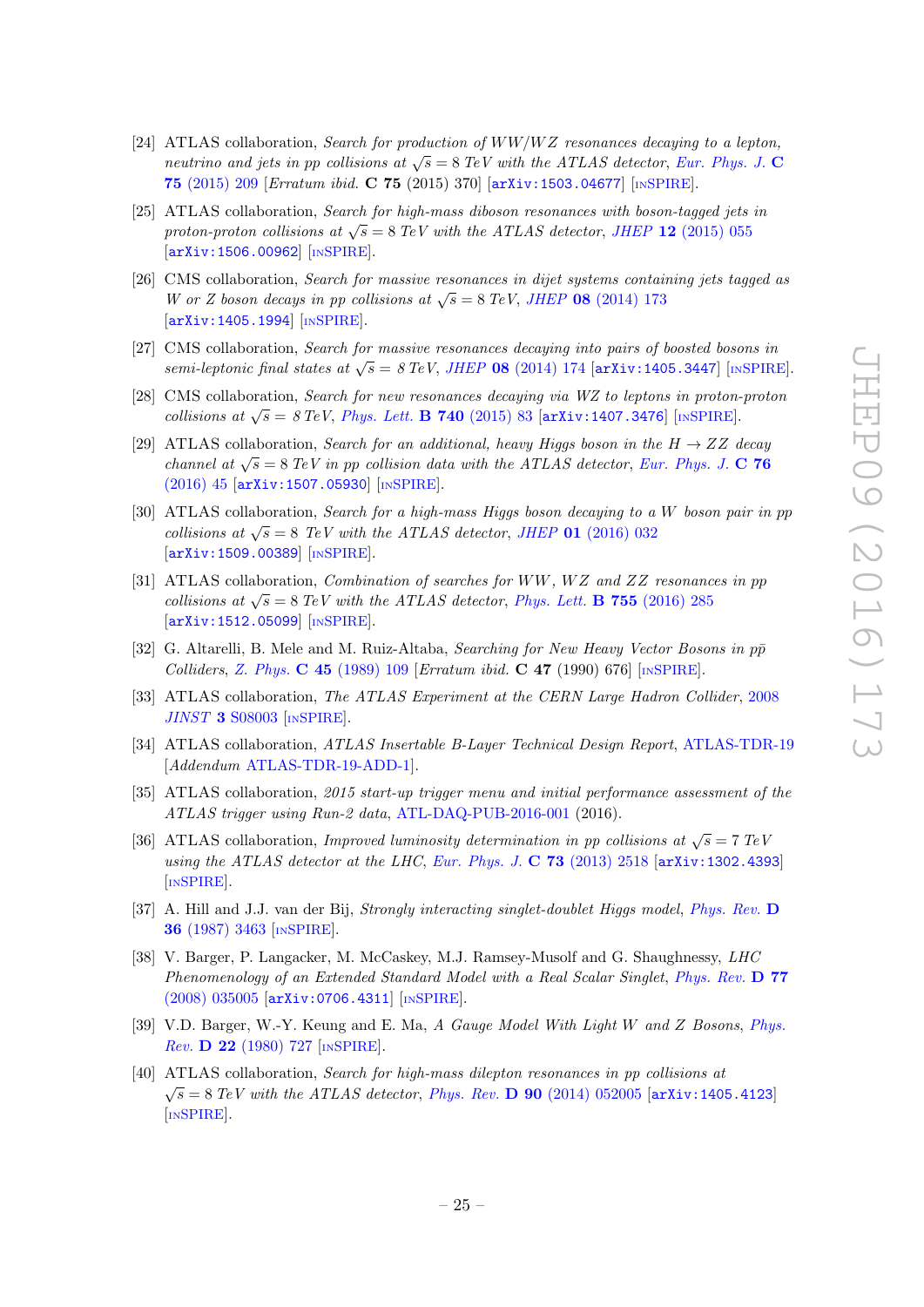- <span id="page-27-0"></span>[41] ATLAS collaboration, Search for new particles in events with one lepton and missing transverse momentum in pp collisions at  $\sqrt{s} = 8$  TeV with the ATLAS detector, [JHEP](http://dx.doi.org/10.1007/JHEP09(2014)037) 09 [\(2014\) 037](http://dx.doi.org/10.1007/JHEP09(2014)037) [[arXiv:1407.7494](http://arxiv.org/abs/1407.7494)] [IN[SPIRE](http://inspirehep.net/search?p=find+EPRINT+arXiv:1407.7494)].
- <span id="page-27-1"></span>[42] CMS collaboration, Search for physics beyond the standard model in dilepton mass spectra in proton-proton collisions at  $\sqrt{s} = 8 \text{ TeV}$ , JHEP 04 [\(2015\) 025](http://dx.doi.org/10.1007/JHEP04(2015)025) [[arXiv:1412.6302](http://arxiv.org/abs/1412.6302)] [IN[SPIRE](http://inspirehep.net/search?p=find+EPRINT+arXiv:1412.6302)].
- <span id="page-27-2"></span>[43] CMS collaboration, Search for physics beyond the standard model in final states with a lepton and missing transverse energy in proton-proton collisions at  $\sqrt{s} = 8$  TeV, [Phys. Rev.](http://dx.doi.org/10.1103/PhysRevD.91.092005) D 91 [\(2015\) 092005](http://dx.doi.org/10.1103/PhysRevD.91.092005) [[arXiv:1408.2745](http://arxiv.org/abs/1408.2745)] [IN[SPIRE](http://inspirehep.net/search?p=find+EPRINT+arXiv:1408.2745)].
- <span id="page-27-3"></span>[44] R. Contino, D. Marzocca, D. Pappadopulo and R. Rattazzi, On the effect of resonances in composite Higgs phenomenology, JHEP  $10$  [\(2011\) 081](http://dx.doi.org/10.1007/JHEP10(2011)081) [[arXiv:1109.1570](http://arxiv.org/abs/1109.1570)] [IN[SPIRE](http://inspirehep.net/search?p=find+EPRINT+arXiv:1109.1570)].
- <span id="page-27-4"></span>[45] B. Bellazzini, C. Csáki and J. Serra, *Composite Higgses, [Eur. Phys. J.](http://dx.doi.org/10.1140/epjc/s10052-014-2766-x)* C 74 (2014) 2766 [[arXiv:1401.2457](http://arxiv.org/abs/1401.2457)] [IN[SPIRE](http://inspirehep.net/search?p=find+EPRINT+arXiv:1401.2457)].
- <span id="page-27-5"></span>[46] G. Panico and A. Wulzer, *The Composite Nambu-Goldstone Higgs*, [Lect. Notes Phys.](http://dx.doi.org/10.1007/978-3-319-22617-0) **913** [\(2016\) 1](http://dx.doi.org/10.1007/978-3-319-22617-0) [[arXiv:1506.01961](http://arxiv.org/abs/1506.01961)] [IN[SPIRE](http://inspirehep.net/search?p=find+EPRINT+arXiv:1506.01961)].
- <span id="page-27-6"></span>[47] K. Agashe, H. Davoudiasl, G. Perez and A. Soni, *Warped Gravitons at the LHC and Beyond*, Phys. Rev. **D 76** [\(2007\) 036006](http://dx.doi.org/10.1103/PhysRevD.76.036006) [[hep-ph/0701186](http://arxiv.org/abs/hep-ph/0701186)] [IN[SPIRE](http://inspirehep.net/search?p=find+EPRINT+hep-ph/0701186)].
- <span id="page-27-7"></span>[48] S. Alioli, P. Nason, C. Oleari and E. Re, A general framework for implementing NLO  $calculations in shower Monte Carlo programs: the POWHEG BOX, JHEP 06 (2010) 043$  $calculations in shower Monte Carlo programs: the POWHEG BOX, JHEP 06 (2010) 043$ [[arXiv:1002.2581](http://arxiv.org/abs/1002.2581)] [IN[SPIRE](http://inspirehep.net/search?p=find+EPRINT+arXiv:1002.2581)].
- <span id="page-27-8"></span>[49] H.-L. Lai et al., New parton distributions for collider physics, Phys. Rev. D 82 [\(2010\) 074024](http://dx.doi.org/10.1103/PhysRevD.82.074024) [[arXiv:1007.2241](http://arxiv.org/abs/1007.2241)] [IN[SPIRE](http://inspirehep.net/search?p=find+EPRINT+arXiv:1007.2241)].
- <span id="page-27-10"></span><span id="page-27-9"></span>[50] T. Sjöstrand, S. Mrenna and P.Z. Skands, A Brief Introduction to PYTHIA 8.1, [Comput.](http://dx.doi.org/10.1016/j.cpc.2008.01.036) [Phys. Commun.](http://dx.doi.org/10.1016/j.cpc.2008.01.036) 178 (2008) 852 [[arXiv:0710.3820](http://arxiv.org/abs/0710.3820)] [IN[SPIRE](http://inspirehep.net/search?p=find+EPRINT+arXiv:0710.3820)].
- <span id="page-27-11"></span>[51] ATLAS collaboration, Measurement of the  $Z/\gamma^*$  boson transverse momentum distribution in pp collisions at  $\sqrt{s} = 7 \text{ TeV}$  with the ATLAS detector, JHEP 09 [\(2014\) 145](http://dx.doi.org/10.1007/JHEP09(2014)145) [[arXiv:1406.3660](http://arxiv.org/abs/1406.3660)] [IN[SPIRE](http://inspirehep.net/search?p=find+EPRINT+arXiv:1406.3660)].
- <span id="page-27-12"></span>[52] J. Alwall et al., The automated computation of tree-level and next-to-leading order differential cross sections and their matching to parton shower simulations, JHEP  $07$  [\(2014\)](http://dx.doi.org/10.1007/JHEP07(2014)079) [079](http://dx.doi.org/10.1007/JHEP07(2014)079) [[arXiv:1405.0301](http://arxiv.org/abs/1405.0301)] [IN[SPIRE](http://inspirehep.net/search?p=find+EPRINT+arXiv:1405.0301)].
- <span id="page-27-13"></span>[53] R.D. Ball et al., *Parton distributions with LHC data, [Nucl. Phys.](http://dx.doi.org/10.1016/j.nuclphysb.2012.10.003)* **B 867** (2013) 244 [[arXiv:1207.1303](http://arxiv.org/abs/1207.1303)] [IN[SPIRE](http://inspirehep.net/search?p=find+EPRINT+arXiv:1207.1303)].
- <span id="page-27-14"></span>[54] T. Gleisberg et al., *Event generation with SHERPA 1.1*, *JHEP* 02 [\(2009\) 007](http://dx.doi.org/10.1088/1126-6708/2009/02/007) [[arXiv:0811.4622](http://arxiv.org/abs/0811.4622)] [IN[SPIRE](http://inspirehep.net/search?p=find+EPRINT+arXiv:0811.4622)].
- <span id="page-27-15"></span>[55] T. Gleisberg and S. Höche, *Comix, a new matrix element generator*, *JHEP* 12  $(2008)$  039 [[arXiv:0808.3674](http://arxiv.org/abs/0808.3674)] [IN[SPIRE](http://inspirehep.net/search?p=find+EPRINT+arXiv:0808.3674)].
- <span id="page-27-16"></span>[56] F. Cascioli, P. Maierhofer and S. Pozzorini, *Scattering Amplitudes with Open Loops*, *[Phys.](http://dx.doi.org/10.1103/PhysRevLett.108.111601)* Rev. Lett. 108 [\(2012\) 111601](http://dx.doi.org/10.1103/PhysRevLett.108.111601) [[arXiv:1111.5206](http://arxiv.org/abs/1111.5206)] [IN[SPIRE](http://inspirehep.net/search?p=find+EPRINT+arXiv:1111.5206)].
- <span id="page-27-17"></span>[57] S. Schumann and F. Krauss, A Parton shower algorithm based on Catani-Seymour dipole factorisation, JHEP 03 [\(2008\) 038](http://dx.doi.org/10.1088/1126-6708/2008/03/038) [[arXiv:0709.1027](http://arxiv.org/abs/0709.1027)] [IN[SPIRE](http://inspirehep.net/search?p=find+EPRINT+arXiv:0709.1027)].
- <span id="page-27-18"></span>[58] S. Hoeche, F. Krauss, M. Schonherr and F. Siegert, QCD matrix elements + parton showers: The NLO case , JHEP 04 [\(2013\) 027](http://dx.doi.org/10.1007/JHEP04(2013)027) [[arXiv:1207.5030](http://arxiv.org/abs/1207.5030)] [IN[SPIRE](http://inspirehep.net/search?p=find+EPRINT+arXiv:1207.5030)].
- <span id="page-27-19"></span>[59] P. Nason, A New method for combining NLO QCD with shower Monte Carlo algorithms, JHEP 11 [\(2004\) 040](http://dx.doi.org/10.1088/1126-6708/2004/11/040) [[hep-ph/0409146](http://arxiv.org/abs/hep-ph/0409146)] [IN[SPIRE](http://inspirehep.net/search?p=find+EPRINT+hep-ph/0409146)].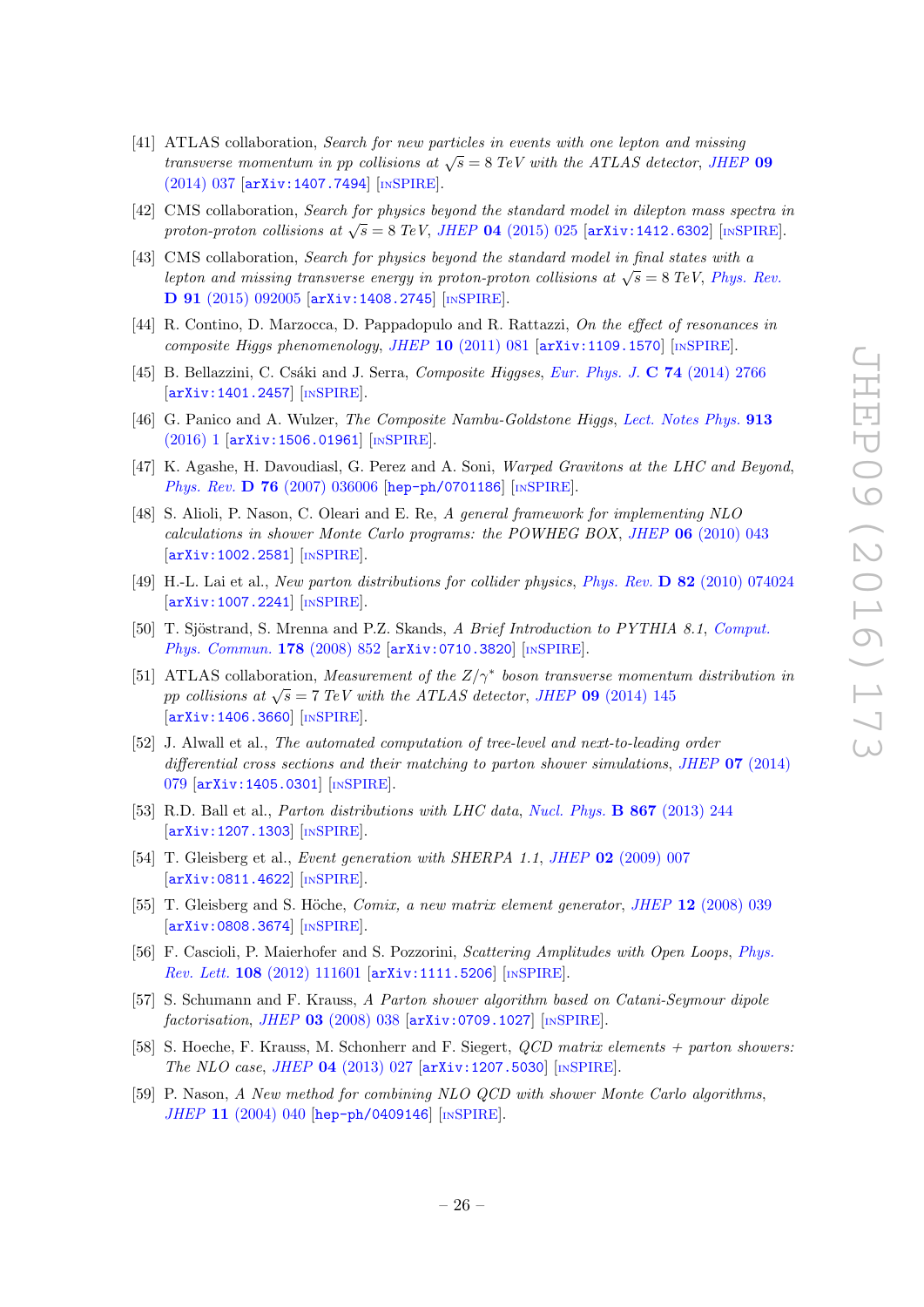- <span id="page-28-0"></span>[60] S. Frixione, P. Nason and C. Oleari, Matching NLO QCD computations with Parton Shower simulations: the POWHEG method, JHEP 11 [\(2007\) 070](http://dx.doi.org/10.1088/1126-6708/2007/11/070) [[arXiv:0709.2092](http://arxiv.org/abs/0709.2092)] [IN[SPIRE](http://inspirehep.net/search?p=find+EPRINT+arXiv:0709.2092)].
- <span id="page-28-1"></span>[61] P. Artoisenet, R. Frederix, O. Mattelaer and R. Rietkerk, Automatic spin-entangled decays of heavy resonances in Monte Carlo simulations, JHEP 03 [\(2013\) 015](http://dx.doi.org/10.1007/JHEP03(2013)015) [[arXiv:1212.3460](http://arxiv.org/abs/1212.3460)] [IN[SPIRE](http://inspirehep.net/search?p=find+EPRINT+arXiv:1212.3460)].
- <span id="page-28-2"></span>[62] T. Sjöstrand, S. Mrenna and P.Z. Skands, PYTHIA 6.4 Physics and Manual, [JHEP](http://dx.doi.org/10.1088/1126-6708/2006/05/026) 05 [\(2006\) 026](http://dx.doi.org/10.1088/1126-6708/2006/05/026) [[hep-ph/0603175](http://arxiv.org/abs/hep-ph/0603175)] [IN[SPIRE](http://inspirehep.net/search?p=find+EPRINT+hep-ph/0603175)].
- <span id="page-28-3"></span>[63] J. Pumplin, D.R. Stump, J. Huston, H.L. Lai, P.M. Nadolsky and W.K. Tung, New generation of parton distributions with uncertainties from global QCD analysis, [JHEP](http://dx.doi.org/10.1088/1126-6708/2002/07/012) 07 [\(2002\) 012](http://dx.doi.org/10.1088/1126-6708/2002/07/012) [[hep-ph/0201195](http://arxiv.org/abs/hep-ph/0201195)] [IN[SPIRE](http://inspirehep.net/search?p=find+EPRINT+hep-ph/0201195)].
- <span id="page-28-5"></span><span id="page-28-4"></span>[64] P.Z. Skands, Tuning Monte Carlo Generators: The Perugia Tunes, [Phys. Rev.](http://dx.doi.org/10.1103/PhysRevD.82.074018) D 82 (2010) [074018](http://dx.doi.org/10.1103/PhysRevD.82.074018) [[arXiv:1005.3457](http://arxiv.org/abs/1005.3457)] [IN[SPIRE](http://inspirehep.net/search?p=find+EPRINT+arXiv:1005.3457)].
- [65] D.J. Lange, The EvtGen particle decay simulation package, [Nucl. Instrum. Meth.](http://dx.doi.org/10.1016/S0168-9002(01)00089-4) A 462 [\(2001\) 152](http://dx.doi.org/10.1016/S0168-9002(01)00089-4) [IN[SPIRE](http://inspirehep.net/search?p=find+J+%22Nucl.Instrum.Meth.,A462,152%22)].
- <span id="page-28-6"></span>[66] K. Melnikov and F. Petriello, Electroweak gauge boson production at hadron colliders through  $O(\alpha_s^2)$ , *Phys. Rev.* **D 74** [\(2006\) 114017](http://dx.doi.org/10.1103/PhysRevD.74.114017) [[hep-ph/0609070](http://arxiv.org/abs/hep-ph/0609070)] [IN[SPIRE](http://inspirehep.net/search?p=find+EPRINT+hep-ph/0609070)].
- <span id="page-28-8"></span><span id="page-28-7"></span>[67] M. Czakon, P. Fiedler and A. Mitov, Total Top-Quark Pair-Production Cross section at Hadron Colliders Through  $O(\alpha_S^4)$ , [Phys. Rev. Lett.](http://dx.doi.org/10.1103/PhysRevLett.110.252004) 110 (2013) 252004 [[arXiv:1303.6254](http://arxiv.org/abs/1303.6254)] [IN[SPIRE](http://inspirehep.net/search?p=find+EPRINT+arXiv:1303.6254)].
- <span id="page-28-9"></span>[68] N. Kidonakis, Next-to-next-to-leading-order collinear and soft gluon corrections for t-channel single top quark production, Phys. Rev.  $\bf{D} 83$  [\(2011\) 091503](http://dx.doi.org/10.1103/PhysRevD.83.091503) [[arXiv:1103.2792](http://arxiv.org/abs/1103.2792)] [IN[SPIRE](http://inspirehep.net/search?p=find+EPRINT+arXiv:1103.2792)].
- <span id="page-28-10"></span>[69] ATLAS collaboration, *ATLAS Run 1 PYTHIA8 tunes*, [ATL-PHYS-PUB-2014-021](http://cds.cern.ch/record/1966419) (2014).
- [70] GEANT4 collaboration, S. Agostinelli et al., *GEANT4: A simulation toolkit, [Nucl. Instrum.](http://dx.doi.org/10.1016/S0168-9002(03)01368-8)* Meth. **A 506** [\(2003\) 250](http://dx.doi.org/10.1016/S0168-9002(03)01368-8) [IN[SPIRE](http://inspirehep.net/search?p=find+J+%22Nucl.Instrum.Meth.,A506,250%22)].
- <span id="page-28-11"></span>[71] ATLAS collaboration, The ATLAS simulation infrastructure, [Eur. Phys. J.](http://dx.doi.org/10.1140/epjc/s10052-010-1429-9) C 70 (2010) 823 [[arXiv:1005.4568](http://arxiv.org/abs/1005.4568)] [IN[SPIRE](http://inspirehep.net/search?p=find+EPRINT+arXiv:1005.4568)].
- <span id="page-28-13"></span><span id="page-28-12"></span>[72] ATLAS collaboration, Electron efficiency measurements with the ATLAS detector using the 2012 LHC proton-proton collision data , [ATLAS-CONF-2014-032](http://cds.cern.ch/record/1706245) (2014).
- <span id="page-28-14"></span>[73] ATLAS collaboration, Muon reconstruction performance of the ATLAS detector in proton-proton collision data at  $\sqrt{s} = 13 \text{ TeV}$ , [Eur. Phys. J.](http://dx.doi.org/10.1140/epjc/s10052-016-4120-y) C 76 (2016) 292 [[arXiv:1603.05598](http://arxiv.org/abs/1603.05598)] [IN[SPIRE](http://inspirehep.net/search?p=find+J+%22Eur.Phys.J.,C76,292%22)].
- <span id="page-28-15"></span>[74] ATLAS collaboration, Topological cell clustering in the ATLAS calorimeters and its performance in LHC Run 1, submitted to Eur. Phys. J. C  $\left[$  [arXiv:1603.02934](http://arxiv.org/abs/1603.02934) $\right]$  [IN[SPIRE](http://inspirehep.net/search?p=find+EPRINT+arXiv:1603.02934)].
- <span id="page-28-16"></span>[75] M. Cacciari, G.P. Salam and G. Soyez, *The anti-k<sub>t</sub>* jet clustering algorithm, *JHEP* 04 [\(2008\)](http://dx.doi.org/10.1088/1126-6708/2008/04/063) [063](http://dx.doi.org/10.1088/1126-6708/2008/04/063) [[arXiv:0802.1189](http://arxiv.org/abs/0802.1189)] [IN[SPIRE](http://inspirehep.net/search?p=find+EPRINT+arXiv:0802.1189)].
- <span id="page-28-17"></span>[76] ATLAS collaboration, Jet energy measurement with the ATLAS detector in proton-proton collisions at  $\sqrt{s} = 7 \text{ TeV}$ , [Eur. Phys. J.](http://dx.doi.org/10.1140/epjc/s10052-013-2304-2) C 73 (2013) 2304 [[arXiv:1112.6426](http://arxiv.org/abs/1112.6426)] [IN[SPIRE](http://inspirehep.net/search?p=find+EPRINT+arXiv:1112.6426)].
- <span id="page-28-18"></span>[77] ATLAS collaboration, Performance of pile-up mitigation techniques for jets in pp collisions at  $\sqrt{s} = 8$  TeV using the ATLAS detector, submitted to Eur. Phys. J. C [[arXiv:1510.03823](http://arxiv.org/abs/1510.03823)] [IN[SPIRE](http://inspirehep.net/search?p=find+EPRINT+arXiv:1510.03823)].
- [78] T. Barillari et al., Local Hadronic Calibration , [ATL-LARG-PUB-2009-001-2](http://cds.cern.ch/record/1112035) (2008).
- [79] S. Catani, Y.L. Dokshitzer, M.H. Seymour and B.R. Webber, *Longitudinally invariant*  $k_{\perp}$ clustering algorithms for hadron hadron collisions, [Nucl. Phys.](http://dx.doi.org/10.1016/0550-3213(93)90166-M) **B 406** (1993) 187 [IN[SPIRE](http://inspirehep.net/search?p=find+J+%22Nucl.Phys.,B406,187%22)].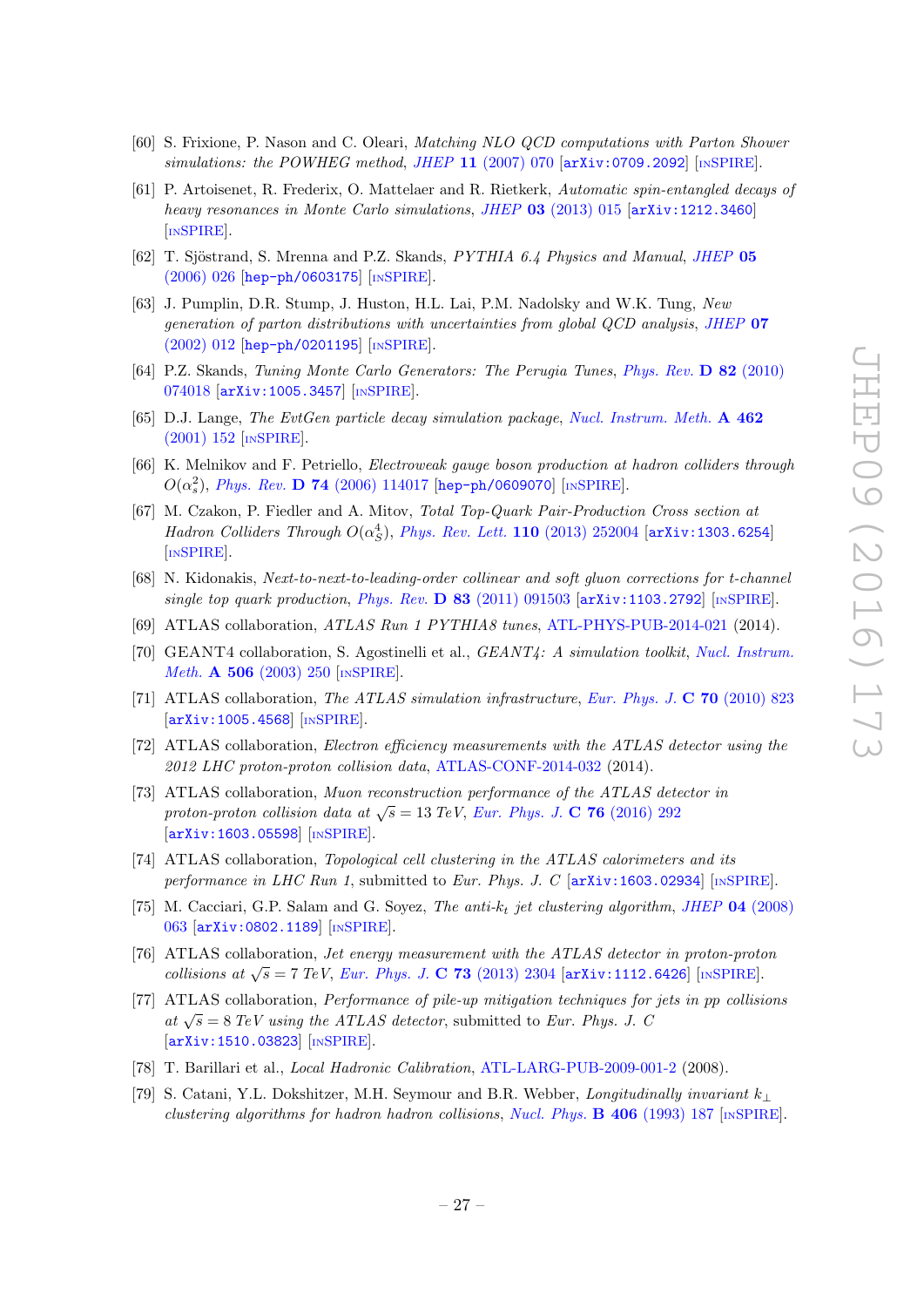- [80] ATLAS collaboration, Performance of jet substructure techniques for large-R jets in proton-proton collisions at  $\sqrt{s} = 7 \,\mathrm{TeV}$  using the ATLAS detector, JHEP 09 [\(2013\) 076](http://dx.doi.org/10.1007/JHEP09(2013)076) [[arXiv:1306.4945](http://arxiv.org/abs/1306.4945)] [IN[SPIRE](http://inspirehep.net/search?p=find+EPRINT+arXiv:1306.4945)].
- <span id="page-29-0"></span>[81] D. Krohn, J. Thaler and L.-T. Wang, *Jet Trimming*, *JHEP* 02 [\(2010\) 084](http://dx.doi.org/10.1007/JHEP02(2010)084) [[arXiv:0912.1342](http://arxiv.org/abs/0912.1342)] [IN[SPIRE](http://inspirehep.net/search?p=find+EPRINT+arXiv:0912.1342)].
- [82] A.J. Larkoski, I. Moult and D. Neill, *Power Counting to Better Jet Observables, [JHEP](http://dx.doi.org/10.1007/JHEP12(2014)009)* 12 [\(2014\) 009](http://dx.doi.org/10.1007/JHEP12(2014)009) [[arXiv:1409.6298](http://arxiv.org/abs/1409.6298)] [IN[SPIRE](http://inspirehep.net/search?p=find+EPRINT+arXiv:1409.6298)].
- [83] A.J. Larkoski, G.P. Salam and J. Thaler, *Energy Correlation Functions for Jet Substructure*, JHEP 06 [\(2013\) 108](http://dx.doi.org/10.1007/JHEP06(2013)108) [[arXiv:1305.0007](http://arxiv.org/abs/1305.0007)] [IN[SPIRE](http://inspirehep.net/search?p=find+EPRINT+arXiv:1305.0007)].
- [84] ATLAS collaboration, *Performance of b-Jet Identification in the ATLAS Experiment*, [2016](http://dx.doi.org/10.1088/1748-0221/11/04/P04008) JINST 11 [P04008](http://dx.doi.org/10.1088/1748-0221/11/04/P04008) [[arXiv:1512.01094](http://arxiv.org/abs/1512.01094)] [IN[SPIRE](http://inspirehep.net/search?p=find+EPRINT+arXiv:1512.01094)].
- [85] ATLAS collaboration, Performance of missing transverse momentum reconstruction for the ATLAS detector in the first proton-proton collisions at at  $\sqrt{s} = 13 \text{ TeV}$ , [ATL-PHYS-PUB-2015-027](http://cds.cern.ch/record/2037904) (2015).
- [86] ATLAS collaboration, Expected performance of missing transverse momentum reconstruction for the ATLAS detector at  $\sqrt{s} = 13 \text{ TeV}$ , [ATL-PHYS-PUB-2015-023](http://cds.cern.ch/record/2037700) (2015).
- [87] M. Cacciari, G.P. Salam and G. Soyez, *The Catchment Area of Jets*, *JHEP* 04 [\(2008\) 005](http://dx.doi.org/10.1088/1126-6708/2008/04/005) [[arXiv:0802.1188](http://arxiv.org/abs/0802.1188)] [IN[SPIRE](http://inspirehep.net/search?p=find+EPRINT+arXiv:0802.1188)].
- [88] M. Bahr et al.,  $HERWIG++ Physics and Manual, Eur. Phys. J. C 58 (2008) 639$  $HERWIG++ Physics and Manual, Eur. Phys. J. C 58 (2008) 639$  $HERWIG++ Physics and Manual, Eur. Phys. J. C 58 (2008) 639$ [[arXiv:0803.0883](http://arxiv.org/abs/0803.0883)] [IN[SPIRE](http://inspirehep.net/search?p=find+EPRINT+arXiv:0803.0883)].
- [89] J.M. Campbell and R.K. Ellis, An Update on vector boson pair production at hadron colliders, Phys. Rev. D 60 [\(1999\) 113006](http://dx.doi.org/10.1103/PhysRevD.60.113006) [[hep-ph/9905386](http://arxiv.org/abs/hep-ph/9905386)] [IN[SPIRE](http://inspirehep.net/search?p=find+EPRINT+hep-ph/9905386)].
- [90] M. Botje et al., The PDF4LHC Working Group Interim Recommendations, [arXiv:1101.0538](http://arxiv.org/abs/1101.0538) [IN[SPIRE](http://inspirehep.net/search?p=find+EPRINT+arXiv:1101.0538)].
- [91] W. Verkerke and D.P. Kirkby, The RooFit toolkit for data modeling, eConf C 0303241 (2003) MOLT007 [[physics/0306116](http://arxiv.org/abs/physics/0306116)] [IN[SPIRE](http://inspirehep.net/search?p=find+EPRINT+physics/0306116)].
- [92] L. Moneta et al., *The RooStats Project*, [PoS\(ACAT2010\)057](http://pos.sissa.it/cgi-bin/reader/contribution.cgi?id=PoS(ACAT2010)057) [[arXiv:1009.1003](http://arxiv.org/abs/1009.1003)] [IN[SPIRE](http://inspirehep.net/search?p=find+EPRINT+arXiv:1009.1003)].
- [93] ROOT collaboration, K. Cranmer et al., HistFactory: A tool for creating statistical models for use with RooFit and RooStats, [CERN-OPEN-2012-016](http://cds.cern.ch/record/1456844) (2012).
- [94] ATLAS, CMS collaborations, Procedure for the LHC Higgs boson search combination in summer 2011, [ATL-PHYS-PUB-2011-011](http://cds.cern.ch/record/1375842) (2011).
- [95] G. Cowan, K. Cranmer, E. Gross and O. Vitells, Asymptotic formulae for likelihood-based tests of new physics, [Eur. Phys. J.](http://dx.doi.org/10.1140/epjc/s10052-011-1554-0)  $C$  71 (2011) 1554 [Erratum ibid.  $C$  73 (2013) 2501] [[arXiv:1007.1727](http://arxiv.org/abs/1007.1727)] [IN[SPIRE](http://inspirehep.net/search?p=find+EPRINT+arXiv:1007.1727)].
- [96] A.L. Read, Presentation of search results: The CL<sub>s</sub> technique, J. Phys. **G 28** [\(2002\) 2693](http://dx.doi.org/10.1088/0954-3899/28/10/313) [IN[SPIRE](http://inspirehep.net/search?p=find+J+%22J.Phys.,G28,2693%22)].
- [97] D. Pappadopulo et al., [http://rtorre.web.cern.ch/rtorre/Riccardotorre/vector](http://rtorre.web.cern.ch/rtorre/Riccardotorre/vector_triplet_t.html)\_triplet\_t.html.
- [98] ATLAS collaboration, ATLAS Computing Acknowledgements 2016–2017, [ATL-GEN-PUB-2016-002](http://cds.cern.ch/record/2202407) (2016).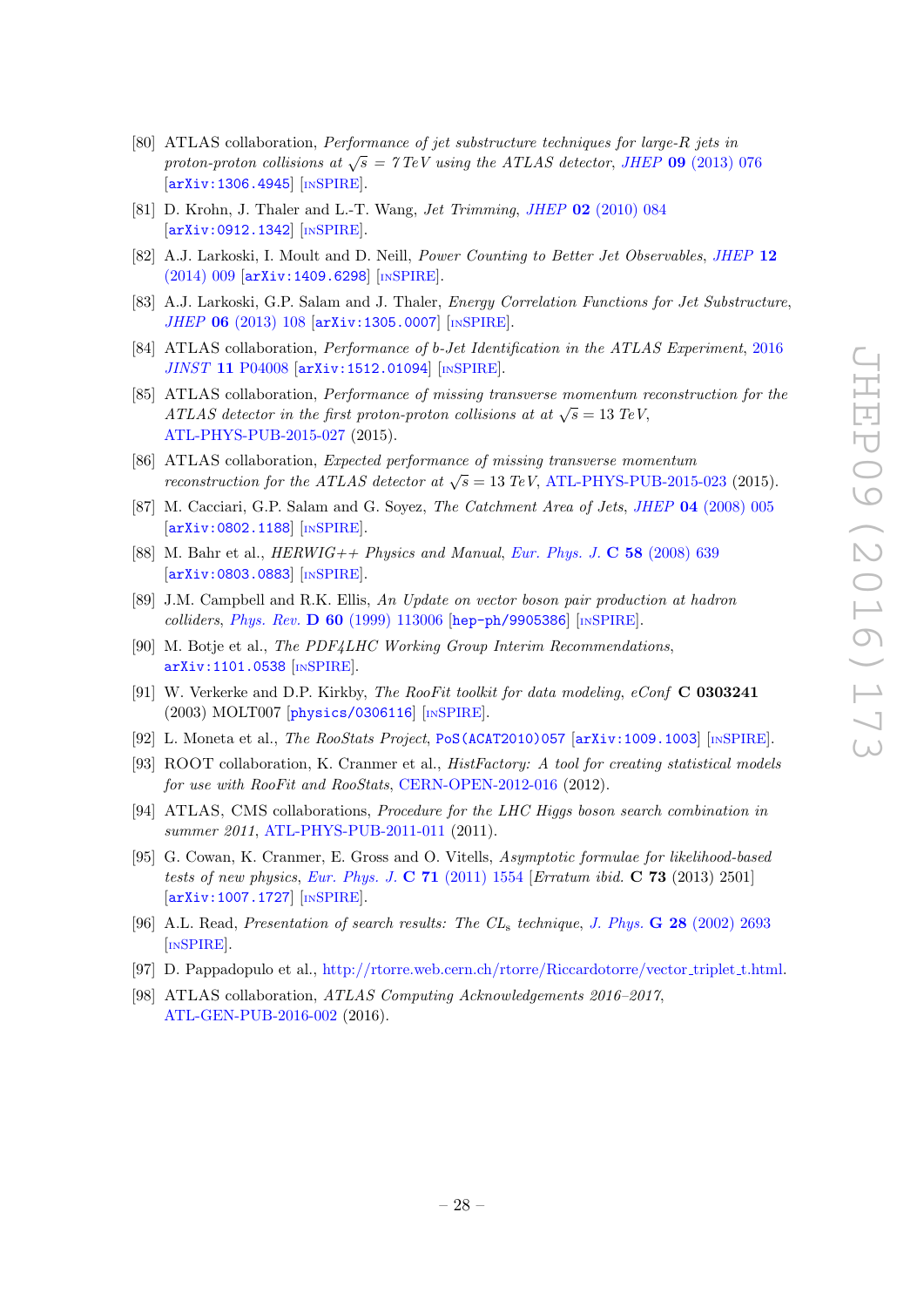#### The ATLAS collaboration

M. Aaboud<sup>135d</sup>, G. Aad<sup>86</sup>, B. Abbott<sup>113</sup>, J. Abdallah<sup>64</sup>, O. Abdinov<sup>12</sup>, B. Abeloos<sup>117</sup>, R. Aben<sup>107</sup>, O.S. AbouZeid<sup>137</sup>, N.L. Abraham<sup>149</sup>, H. Abramowicz<sup>153</sup>, H. Abreu<sup>152</sup>, R. Abreu<sup>116</sup>, Y. Abulaiti<sup>146a,146b</sup>, B.S. Acharya<sup>163a,163b,a</sup>, L. Adamczyk<sup>40a</sup>, D.L. Adams<sup>27</sup>, J. Adelman<sup>108</sup>, S. Adomeit<sup>100</sup>, T. Adye<sup>131</sup>, A.A. Affolder<sup>75</sup>, T. Agatonovic-Jovin<sup>14</sup>, J. Agricola<sup>56</sup>, J.A. Aguilar-Saavedra<sup>126a,126f</sup>, S.P. Ahlen<sup>24</sup>, F. Ahmadov<sup>66,b</sup>, G. Aielli<sup>133a,133b</sup>, H. Akerstedt<sup>146a,146b</sup>, T.P.A. Åkesson<sup>82</sup>, A.V. Akimov<sup>96</sup>, G.L. Alberghi<sup>22a,22b</sup>, J. Albert<sup>168</sup>, S. Albrand<sup>57</sup>, M.J. Alconada Verzini<sup>72</sup>, M. Aleksa<sup>32</sup>, I.N. Aleksandrov<sup>66</sup>, C. Alexa<sup>28b</sup>, G. Alexander<sup>153</sup>, T. Alexopoulos<sup>10</sup>, M. Alhroob<sup>113</sup>, B. Ali<sup>128</sup>, M. Aliev<sup>74a,74b</sup>, G. Alimonti<sup>92a</sup>, J. Alison<sup>33</sup>, S.P. Alkire<sup>37</sup>, B.M.M. Allbrooke<sup>149</sup>, B.W. Allen<sup>116</sup>, P.P. Allport<sup>19</sup>, A. Aloisio<sup>104a,104b</sup>, A. Alonso<sup>38</sup>, F. Alonso<sup>72</sup>, C. Alpigiani<sup>138</sup>, M. Alstaty<sup>86</sup>, B. Alvarez Gonzalez<sup>32</sup>, D. Álvarez Piqueras<sup>166</sup>, M.G. Alviggi<sup>104a,104b</sup>, B.T. Amadio<sup>16</sup>, K. Amako<sup>67</sup>, Y. Amaral Coutinho<sup>26a</sup>, C. Amelung<sup>25</sup>, D. Amidei<sup>90</sup>, S.P. Amor Dos Santos<sup>126a,126c</sup>, A. Amorim<sup>126a,126b</sup>, S. Amoroso<sup>32</sup>, G. Amundsen<sup>25</sup>, C. Anastopoulos<sup>139</sup>, L.S. Ancu<sup>51</sup>, N. Andari<sup>19</sup>, T. Andeen<sup>11</sup>, C.F. Anders<sup>59b</sup>, G. Anders<sup>32</sup>, J.K. Anders<sup>75</sup>, K.J. Anderson<sup>33</sup>, A. Andreazza<sup>92a,92b</sup>, V. Andrei<sup>59a</sup>, S. Angelidakis<sup>9</sup>, I. Angelozzi<sup>107</sup>, P. Anger<sup>46</sup>, A. Angerami<sup>37</sup>, F. Anghinolfi<sup>32</sup>, A.V. Anisenkov<sup>109,c</sup>, N. Anjos<sup>13</sup>, A. Annovi<sup>124a,124b</sup>, C. Antel<sup>59a</sup>, M. Antonelli<sup>49</sup>, A. Antonov<sup>98,\*</sup>, F. Anulli<sup>132a</sup>, M. Aoki<sup>67</sup>, L. Aperio Bella<sup>19</sup>, G. Arabidze<sup>91</sup>, Y. Arai<sup>67</sup>, J.P. Araque<sup>126a</sup>, A.T.H. Arce<sup>47</sup>, F.A. Arduh<sup>72</sup>, J-F. Arguin<sup>95</sup>, S. Argyropoulos<sup>64</sup>, M. Arik<sup>20a</sup>, A.J. Armbruster<sup>143</sup>, L.J. Armitage<sup>77</sup>, O. Arnaez<sup>32</sup>, H. Arnold<sup>50</sup>, M. Arratia<sup>30</sup>, O. Arslan<sup>23</sup>, A. Artamonov<sup>97</sup>, G. Artoni<sup>120</sup>, S. Artz<sup>84</sup>, S. Asai<sup>155</sup>, N. Asbah<sup>44</sup>, A. Ashkenazi<sup>153</sup>, B. Åsman<sup>146a,146b</sup>, L. Asquith<sup>149</sup>, K. Assamagan<sup>27</sup>, R. Astalos<sup>144a</sup>, M. Atkinson<sup>165</sup>, N.B. Atlay<sup>141</sup>, K. Augsten<sup>128</sup>, G. Avolio<sup>32</sup>, B. Axen<sup>16</sup>, M.K. Ayoub<sup>117</sup>, G. Azuelos<sup>95,d</sup>, M.A. Baak<sup>32</sup>, A.E. Baas<sup>59a</sup>, M.J. Baca<sup>19</sup>, H. Bachacou<sup>136</sup>, K. Bachas<sup>74a,74b</sup>, M. Backes<sup>148</sup>, M. Backhaus<sup>32</sup>, P. Bagiacchi<sup>132a,132b</sup>, P. Bagnaia<sup>132a,132b</sup>, Y. Bai<sup>35a</sup>, J.T. Baines<sup>131</sup>, O.K. Baker<sup>175</sup>, E.M. Baldin<sup>109,c</sup>, P. Balek<sup>171</sup>, T. Balestri<sup>148</sup>, F. Balli<sup>136</sup>, W.K. Balunas<sup>122</sup>, E. Banas<sup>41</sup>, Sw. Banerjee<sup>172,e</sup>, A.A.E. Bannoura<sup>174</sup>, L. Barak<sup>32</sup>, E.L. Barberio<sup>89</sup>, D. Barberis<sup>52a,52b</sup>, M. Barbero<sup>86</sup>, T. Barillari<sup>101</sup>, M-S Barisits<sup>32</sup>, T. Barklow<sup>143</sup>, N. Barlow<sup>30</sup>, S.L. Barnes<sup>85</sup>, B.M. Barnett<sup>131</sup>, R.M. Barnett<sup>16</sup>, Z. Barnovska-Blenessy<sup>5</sup>, A. Baroncelli<sup>134a</sup>, G. Barone<sup>25</sup>, A.J. Barr<sup>120</sup>, L. Barranco Navarro<sup>166</sup>, F. Barreiro<sup>83</sup>, J. Barreiro Guimarães da Costa<sup>35a</sup>, R. Bartoldus<sup>143</sup>, A.E. Barton<sup>73</sup>, P. Bartos<sup>144a</sup>, A. Basalaev<sup>123</sup>, A. Bassalat<sup>117</sup>, R.L. Bates<sup>55</sup>, S.J. Batista<sup>158</sup>, J.R. Batley<sup>30</sup>, M. Battaglia<sup>137</sup>, M. Bauce<sup>132a,132b</sup>, F. Bauer<sup>136</sup>, H.S. Bawa<sup>143,f</sup>, J.B. Beacham<sup>111</sup>, M.D. Beattie<sup>73</sup>, T. Beau<sup>81</sup>, P.H. Beauchemin<sup>161</sup>, P. Bechtle<sup>23</sup>, H.P. Beck<sup>18,9</sup>, K. Becker<sup>120</sup>, M. Becker<sup>84</sup>, M. Beckingham<sup>169</sup>, C. Becot<sup>110</sup>, A.J. Beddall<sup>20e</sup>, A. Beddall<sup>20b</sup>, V.A. Bednyakov<sup>66</sup>, M. Bedognetti<sup>107</sup>, C.P. Bee<sup>148</sup>, L.J. Beemster<sup>107</sup>, T.A. Beermann<sup>32</sup>, M. Begel<sup>27</sup>, J.K. Behr<sup>44</sup>, C. Belanger-Champagne<sup>88</sup>, A.S. Bell<sup>79</sup>, G. Bella<sup>153</sup>, L. Bellagamba<sup>22a</sup>, A. Bellerive<sup>31</sup>, M. Bellomo<sup>87</sup>, K. Belotskiy<sup>98</sup>, O. Beltramello<sup>32</sup>, N.L. Belyaev<sup>98</sup>, O. Benary<sup>153</sup>, D. Benchekroun<sup>135a</sup>, M. Bender<sup>100</sup>, K. Bendtz<sup>146a,146b</sup>, N. Benekos<sup>10</sup>, Y. Benhammou<sup>153</sup>, E. Benhar Noccioli<sup>175</sup>, J. Benitez<sup>64</sup>, D.P. Benjamin<sup>47</sup>, J.R. Bensinger<sup>25</sup>, S. Bentvelsen<sup>107</sup>, L. Beresford<sup>120</sup>, M. Beretta<sup>49</sup>, D. Berge<sup>107</sup>, E. Bergeaas Kuutmann<sup>164</sup>, N. Berger<sup>5</sup>, J. Beringer<sup>16</sup>, S. Berlendis<sup>57</sup>, N.R. Bernard<sup>87</sup>, C. Bernius<sup>110</sup>, F.U. Bernlochner<sup>23</sup>, T. Berry<sup>78</sup>, P. Berta<sup>129</sup>, C. Bertella<sup>84</sup>, G. Bertoli<sup>146a,146b</sup>, F. Bertolucci<sup>124a,124b</sup>, I.A. Bertram<sup>73</sup>, C. Bertsche<sup>44</sup>, D. Bertsche<sup>113</sup>, G.J. Besjes<sup>38</sup>, O. Bessidskaia Bylund<sup>146a,146b</sup>, M. Bessner<sup>44</sup>, N. Besson<sup>136</sup>, C. Betancourt<sup>50</sup>, A. Bethani<sup>57</sup>, S. Bethke<sup>101</sup>, A.J. Bevan<sup>77</sup>, R.M. Bianchi<sup>125</sup>, L. Bianchini<sup>25</sup>, M. Bianco<sup>32</sup>, O. Biebel<sup>100</sup>, D. Biedermann<sup>17</sup>, R. Bielski<sup>85</sup>, N.V. Biesuz<sup>124a,124b</sup>, M. Biglietti<sup>134a</sup>, J. Bilbao De Mendizabal<sup>51</sup>, T.R.V. Billoud<sup>95</sup>, H. Bilokon<sup>49</sup>, M. Bindi<sup>56</sup>, S. Binet<sup>117</sup>, A. Bingul<sup>20b</sup>, C. Bini<sup>132a,132b</sup>, S. Biondi<sup>22a,22b</sup>, T. Bisanz<sup>56</sup>, D.M. Bjergaard<sup>47</sup>, C.W. Black<sup>150</sup>, J.E. Black<sup>143</sup>,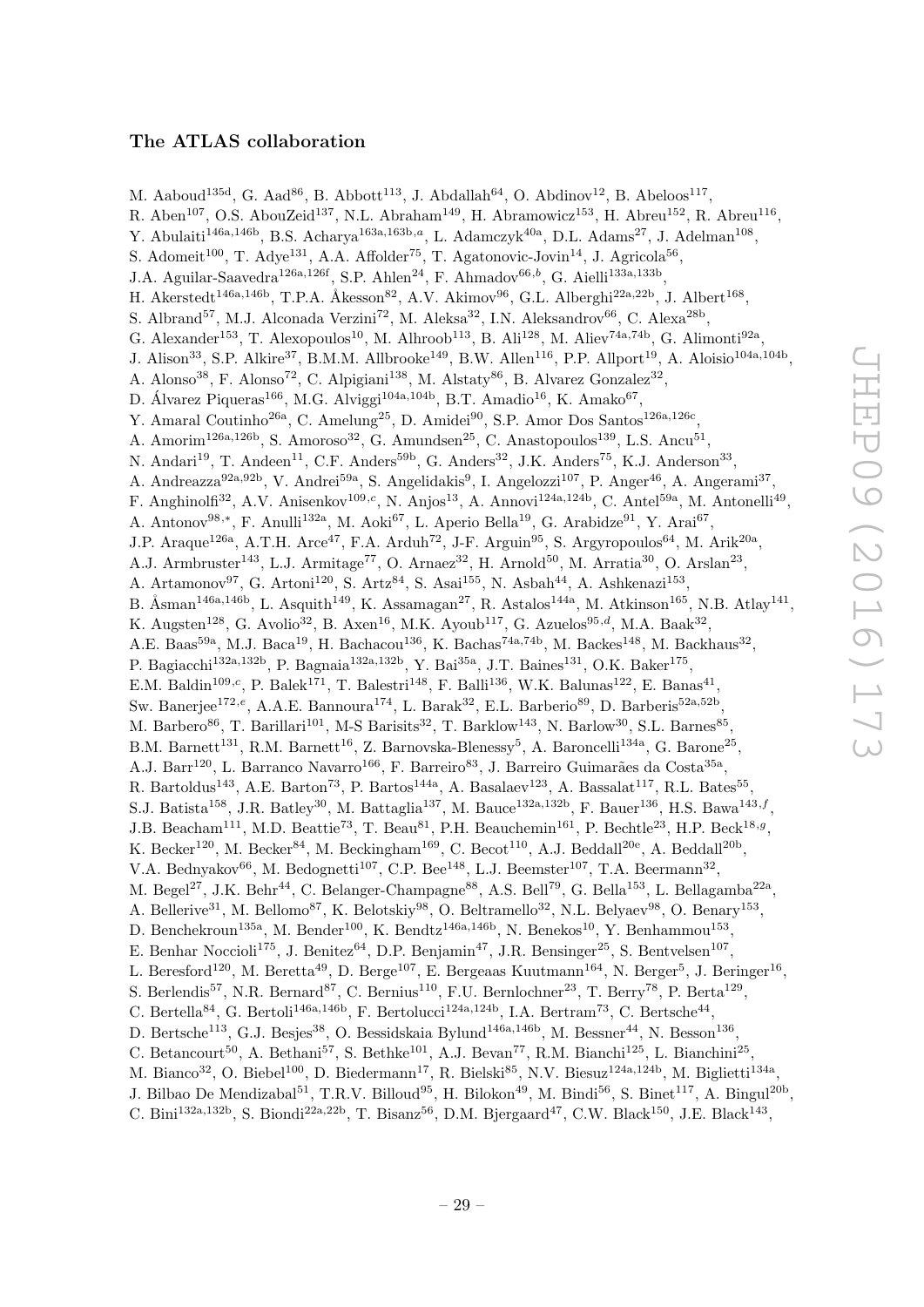K.M. Black<sup>24</sup>, D. Blackburn<sup>138</sup>, R.E. Blair<sup>6</sup>, J.-B. Blanchard<sup>136</sup>, T. Blazek<sup>144a</sup>, I. Bloch<sup>44</sup>, C. Blocker<sup>25</sup>, W. Blum<sup>84,\*</sup>, U. Blumenschein<sup>56</sup>, S. Blunier<sup>34a</sup>, G.J. Bobbink<sup>107</sup>, V.S. Bobrovnikov<sup>109,c</sup>, S.S. Bocchetta<sup>82</sup>, A. Bocci<sup>47</sup>, C. Bock<sup>100</sup>, M. Boehler<sup>50</sup>, D. Boerner<sup>174</sup>, J.A. Bogaerts<sup>32</sup>, D. Bogavac<sup>14</sup>, A.G. Bogdanchikov<sup>109</sup>, C. Bohm<sup>146a</sup>, V. Boisvert<sup>78</sup>, P. Bokan<sup>14</sup>, T. Bold<sup>40a</sup>, A.S. Boldyrev<sup>163a, 163c</sup>, M. Bomben<sup>81</sup>, M. Bona<sup>77</sup>, M. Boonekamp<sup>136</sup>, A. Borisov<sup>130</sup>, G. Borissov<sup>73</sup>, J. Bortfeldt<sup>32</sup>, D. Bortoletto<sup>120</sup>, V. Bortolotto<sup>61a,61b,61c</sup>, K. Bos<sup>107</sup>, D. Boscherini<sup>22a</sup>, M. Bosman<sup>13</sup>, J.D. Bossio Sola<sup>29</sup>, J. Boudreau<sup>125</sup>, J. Bouffard<sup>2</sup>, E.V. Bouhova-Thacker<sup>73</sup>, D. Boumediene<sup>36</sup>, C. Bourdarios<sup>117</sup>, S.K. Boutle<sup>55</sup>, A. Boveia<sup>32</sup>, J. Boyd<sup>32</sup>, I.R. Boyko<sup>66</sup>, J. Bracinik<sup>19</sup>, A. Brandt<sup>8</sup>, G. Brandt<sup>56</sup>, O. Brandt<sup>59a</sup>, U. Bratzler<sup>156</sup>, B. Brau<sup>87</sup>, J.E. Brau<sup>116</sup>, H.M. Braun<sup>174,\*</sup>, W.D. Breaden Madden<sup>55</sup>, K. Brendlinger<sup>122</sup>, A.J. Brennan<sup>89</sup>, L. Brenner<sup>107</sup>, R. Brenner<sup>164</sup>, S. Bressler<sup>171</sup>, T.M. Bristow<sup>48</sup>, D. Britton<sup>55</sup>, D. Britzger<sup>44</sup>, F.M. Brochu<sup>30</sup>, I. Brock<sup>23</sup>, R. Brock<sup>91</sup>, G. Brooijmans<sup>37</sup>, T. Brooks<sup>78</sup>, W.K. Brooks<sup>34b</sup>, J. Brosamer<sup>16</sup>, E. Brost<sup>108</sup>, J.H Broughton<sup>19</sup>, P.A. Bruckman de Renstrom<sup>41</sup>, D. Bruncko<sup>144b</sup>, R. Bruneliere<sup>50</sup>, A. Bruni<sup>22a</sup>, G. Bruni<sup>22a</sup>, L.S. Bruni<sup>107</sup>, BH Brunt<sup>30</sup>, M. Bruschi<sup>22a</sup>, N. Bruscino<sup>23</sup>, P. Bryant<sup>33</sup>, L. Bryngemark<sup>82</sup>, T. Buanes<sup>15</sup>, Q. Buat<sup>142</sup>, P. Buchholz<sup>141</sup>, A.G. Buckley<sup>55</sup>, I.A. Budagov<sup>66</sup>, F. Buehrer<sup>50</sup>, M.K. Bugge<sup>119</sup>, O. Bulekov<sup>98</sup>, D. Bullock<sup>8</sup>, H. Burckhart<sup>32</sup>, S. Burdin<sup>75</sup>, C.D. Burgard<sup>50</sup>, B. Burghgrave<sup>108</sup>, K. Burka<sup>41</sup>, S. Burke<sup>131</sup>, I. Burmeister<sup>45</sup>, J.T.P. Burr<sup>120</sup>, E. Busato<sup>36</sup>, D. Büscher<sup>50</sup>, V. Büscher<sup>84</sup>, P. Bussey<sup>55</sup>, J.M. Butler<sup>24</sup>, C.M. Buttar<sup>55</sup>, J.M. Butterworth<sup>79</sup>, P. Butti<sup>107</sup>, W. Buttinger<sup>27</sup>, A. Buzatu<sup>55</sup>, A.R. Buzykaev<sup>109,c</sup>, S. Cabrera Urbán<sup>166</sup>, D. Caforio<sup>128</sup>, V.M. Cairo<sup>39a,39b</sup>, O. Cakir<sup>4a</sup>, N. Calace<sup>51</sup>, P. Calafiura<sup>16</sup>, A. Calandri<sup>86</sup>, G. Calderini<sup>81</sup>, P. Calfayan<sup>100</sup>, G. Callea<sup>39a, 39b</sup>, L.P. Caloba<sup>26a</sup>, S. Calvente Lopez<sup>83</sup>, D. Calvet<sup>36</sup>, S. Calvet<sup>36</sup>, T.P. Calvet<sup>86</sup>, R. Camacho Toro<sup>33</sup>, S. Camarda<sup>32</sup>, P. Camarri<sup>133a,133b</sup>, D. Cameron<sup>119</sup>, R. Caminal Armadans<sup>165</sup>, C. Camincher<sup>57</sup>, S. Campana<sup>32</sup>, M. Campanelli<sup>79</sup>, A. Camplani<sup>92a,92b</sup>, A. Campoverde<sup>141</sup>, V. Canale<sup>104a,104b</sup>, A. Canepa<sup>159a</sup>, M. Cano Bret<sup>35e</sup>, J. Cantero<sup>114</sup>, R. Cantrill<sup>126a</sup>, T. Cao<sup>42</sup>, M.D.M. Capeans Garrido<sup>32</sup>, I. Caprini<sup>28b</sup>, M. Caprini<sup>28b</sup>, M. Capua<sup>39a,39b</sup>, R. Caputo<sup>84</sup>, R.M. Carbone<sup>37</sup>, R. Cardarelli<sup>133a</sup>, F. Cardillo<sup>50</sup>, I. Carli<sup>129</sup>, T. Carli<sup>32</sup>, G. Carlino<sup>104a</sup>, L. Carminati<sup>92a,92b</sup>, S. Caron<sup>106</sup>, E. Carquin<sup>34b</sup>, G.D. Carrillo-Montoya<sup>32</sup>, J.R. Carter<sup>30</sup>, J. Carvalho<sup>126a, 126c</sup>, D. Casadei<sup>19</sup>, M.P. Casado<sup>13,h</sup>, M. Casolino<sup>13</sup>, D.W. Casper<sup>162</sup>, E. Castaneda-Miranda<sup>145a</sup>, R. Castelijn<sup>107</sup>, A. Castelli<sup>107</sup>, V. Castillo Gimenez<sup>166</sup>, N.F. Castro<sup>126a,i</sup>, A. Catinaccio<sup>32</sup>, J.R. Catmore<sup>119</sup>, A. Cattai<sup>32</sup>, J. Caudron<sup>23</sup>, V. Cavaliere<sup>165</sup>, E. Cavallaro<sup>13</sup>, D. Cavalli<sup>92a</sup>, M. Cavalli-Sforza<sup>13</sup>, V. Cavasinni<sup>124a,124b</sup>, F. Ceradini<sup>134a,134b</sup>, L. Cerda Alberich<sup>166</sup>, B.C. Cerio<sup>47</sup>, A.S. Cerqueira<sup>26b</sup>, A. Cerri<sup>149</sup>, L. Cerrito<sup>133a,133b</sup>, F. Cerutti<sup>16</sup>, M. Cerv<sup>32</sup>, A. Cervelli<sup>18</sup>, S.A. Cetin<sup>20d</sup>, A. Chafaq<sup>135a</sup>, D. Chakraborty<sup>108</sup>, S.K. Chan<sup>58</sup>, Y.L. Chan<sup>61a</sup>, P. Chang<sup>165</sup>, J.D. Chapman<sup>30</sup>, D.G. Charlton<sup>19</sup>, A. Chatterjee<sup>51</sup>, C.C. Chau<sup>158</sup>, C.A. Chavez Barajas<sup>149</sup>, S. Che<sup>111</sup>, S. Cheatham<sup>73</sup>, A. Chegwidden<sup>91</sup>, S. Chekanov<sup>6</sup>, S.V. Chekulaev<sup>159a</sup>, G.A. Chelkov<sup>66,j</sup>, M.A. Chelstowska<sup>90</sup>, C. Chen<sup>65</sup>, H. Chen<sup>27</sup>, K. Chen<sup>148</sup>, S. Chen<sup>35c</sup>, S. Chen<sup>155</sup>, X. Chen<sup>35f</sup>, Y. Chen<sup>68</sup>, H.C. Cheng<sup>90</sup>, H.J Cheng<sup>35a</sup>, Y. Cheng<sup>33</sup>, A. Cheplakov<sup>66</sup>, E. Cheremushkina<sup>130</sup>, R. Cherkaoui El Moursli<sup>135e</sup>, V. Chernyatin<sup>27,\*</sup>, E. Cheu<sup>7</sup>, L. Chevalier<sup>136</sup>, V. Chiarella<sup>49</sup>, G. Chiarelli<sup>124a,124b</sup>, G. Chiodini<sup>74a</sup>, A.S. Chisholm<sup>19</sup>, A. Chitan<sup>28b</sup>, M.V. Chizhov<sup>66</sup>, K. Choi<sup>62</sup>, A.R. Chomont<sup>36</sup>, S. Chouridou<sup>9</sup>, B.K.B. Chow<sup>100</sup>, V. Christodoulou<sup>79</sup>, D. Chromek-Burckhart<sup>32</sup>, J. Chudoba<sup>127</sup>, A.J. Chuinard<sup>88</sup>, J.J. Chwastowski<sup>41</sup>, L. Chytka<sup>115</sup>, G. Ciapetti<sup>132a,132b</sup>, A.K. Ciftci<sup>4a</sup>, D. Cinca<sup>45</sup>, V. Cindro<sup>76</sup>, I.A. Cioara<sup>23</sup>, C. Ciocca<sup>22a,22b</sup>, A. Ciocio<sup>16</sup>, F. Cirotto<sup>104a,104b</sup>, Z.H. Citron<sup>171</sup>, M. Citterio<sup>92a</sup>, M. Ciubancan<sup>28b</sup>, A. Clark<sup>51</sup>, B.L. Clark<sup>58</sup>, M.R. Clark<sup>37</sup>, P.J. Clark<sup>48</sup>, R.N. Clarke<sup>16</sup>, C. Clement<sup>146a,146b</sup>, Y. Coadou<sup>86</sup>, M. Cobal<sup>163a,163c</sup>, A. Coccaro<sup>51</sup>, J. Cochran<sup>65</sup>, L. Colasurdo<sup>106</sup>, B. Cole<sup>37</sup>, A.P. Colijn<sup>107</sup>, J. Collot<sup>57</sup>, T. Colombo<sup>32</sup>, G. Compostella<sup>101</sup>, P. Conde Muiño<sup>126a,126b</sup>,

E. Coniavitis<sup>50</sup>, S.H. Connell<sup>145b</sup>, I.A. Connelly<sup>78</sup>, V. Consorti<sup>50</sup>, S. Constantinescu<sup>28b</sup>,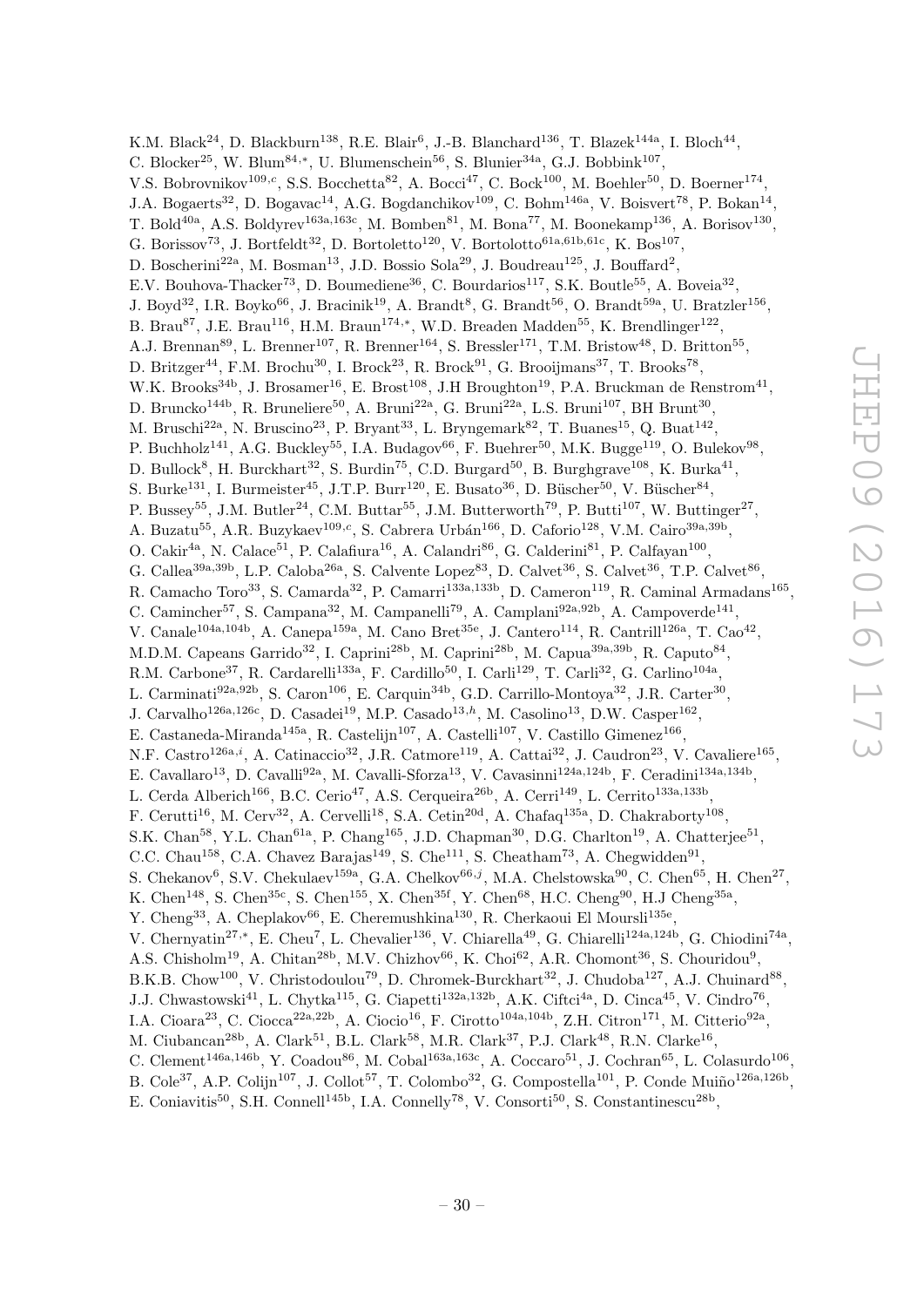G. Conti<sup>32</sup>, F. Conventi<sup>104a,k</sup>, M. Cooke<sup>16</sup>, B.D. Cooper<sup>79</sup>, A.M. Cooper-Sarkar<sup>120</sup>, K.J.R. Cormier<sup>158</sup>, T. Cornelissen<sup>174</sup>, M. Corradi<sup>132a,132b</sup>, F. Corriveau<sup>88,*l*</sup>, A. Corso-Radu<sup>162</sup>, A. Cortes-Gonzalez<sup>32</sup>, G. Cortiana<sup>101</sup>, G. Costa<sup>92a</sup>, M.J. Costa<sup>166</sup>, D. Costanzo<sup>139</sup>, G. Cottin<sup>30</sup>, G. Cowan<sup>78</sup>, B.E. Cox<sup>85</sup>, K. Cranmer<sup>110</sup>, S.J. Crawley<sup>55</sup>, G. Cree<sup>31</sup>, S. Crépé-Renaudin<sup>57</sup>, F. Crescioli<sup>81</sup>, W.A. Cribbs<sup>146a,146b</sup>, M. Crispin Ortuzar<sup>120</sup>, M. Cristinziani<sup>23</sup>, V. Croft<sup>106</sup>, G. Crosetti<sup>39a, 39b</sup>, A. Cueto<sup>83</sup>, T. Cuhadar Donszelmann<sup>139</sup>, J. Cummings<sup>175</sup>, M. Curatolo<sup>49</sup>, J. Cúth<sup>84</sup>, H. Czirr<sup>141</sup>, P. Czodrowski<sup>3</sup>, G. D'amen<sup>22a,22b</sup>, S. D'Auria<sup>55</sup>, M. D'Onofrio<sup>75</sup>, M.J. Da Cunha Sargedas De Sousa<sup>126a,126b</sup>, C. Da Via<sup>85</sup>, W. Dabrowski<sup>40a</sup>, T. Dado<sup>144a</sup>, T. Dai<sup>90</sup>, O. Dale<sup>15</sup>, F. Dallaire<sup>95</sup>, C. Dallapiccola<sup>87</sup>, M. Dam<sup>38</sup>, J.R. Dandoy<sup>33</sup>, N.P. Dang<sup>50</sup>, A.C. Daniells<sup>19</sup>, N.S. Dann<sup>85</sup>, M. Danninger<sup>167</sup>, M. Dano Hoffmann<sup>136</sup>, V. Dao<sup>50</sup>, G. Darbo<sup>52a</sup>, S. Darmora<sup>8</sup>, J. Dassoulas<sup>3</sup>, A. Dattagupta<sup>116</sup>, W. Davey<sup>23</sup>, C. David<sup>168</sup>, T. Davidek<sup>129</sup>, M. Davies<sup>153</sup>, P. Davison<sup>79</sup>, E. Dawe<sup>89</sup>, I. Dawson<sup>139</sup>, R.K. Daya-Ishmukhametova<sup>87</sup>, K. De<sup>8</sup>, R. de Asmundis<sup>104a</sup>, A. De Benedetti<sup>113</sup>, S. De Castro<sup>22a, 22b</sup>, S. De Cecco<sup>81</sup>, N. De Groot<sup>106</sup>, P. de Jong<sup>107</sup>, H. De la Torre<sup>83</sup>, F. De Lorenzi<sup>65</sup>, A. De Maria<sup>56</sup>, D. De Pedis<sup>132a</sup>, A. De Salvo<sup>132a</sup>, U. De Sanctis<sup>149</sup>, A. De Santo<sup>149</sup>, J.B. De Vivie De Regie<sup>117</sup>, W.J. Dearnaley<sup>73</sup>, R. Deb $e^{27}$ , C. Debenedetti<sup>137</sup>, D.V. Dedovich<sup>66</sup>, N. Dehghanian<sup>3</sup>, I. Deigaard<sup>107</sup>, M. Del Gaudio<sup>39a, 39b</sup>, J. Del Peso<sup>83</sup>, T. Del Prete<sup>124a, 124b</sup>, D. Delgove<sup>117</sup>, F. Deliot<sup>136</sup>, C.M. Delitzsch<sup>51</sup>, M. Deliyergiyev<sup>76</sup>, A. Dell'Acqua<sup>32</sup>, L. Dell'Asta<sup>24</sup>, M. Dell'Orso<sup>124a,124b</sup>, M. Della Pietra<sup>104a,k</sup>, D. della Volpe<sup>51</sup>, M. Delmastro<sup>5</sup>, P.A. Delsart<sup>57</sup>, D.A. DeMarco<sup>158</sup>, S. Demers<sup>175</sup>, M. Demichev<sup>66</sup>, A. Demilly<sup>81</sup>, S.P. Denisov<sup>130</sup>, D. Denysiuk<sup>136</sup>, D. Derendarz<sup>41</sup>, J.E. Derkaoui<sup>135d</sup>, F. Derue<sup>81</sup>, P. Dervan<sup>75</sup>, K. Desch<sup>23</sup>, C. Deterre<sup>44</sup>, K. Dette<sup>45</sup>, P.O. Deviveiros<sup>32</sup>, A. Dewhurst<sup>131</sup>, S. Dhaliwal<sup>25</sup>, A. Di Ciaccio<sup>133a,133b</sup>, L. Di Ciaccio<sup>5</sup>, W.K. Di Clemente<sup>122</sup>, C. Di Donato<sup>132a, 132b</sup>, A. Di Girolamo<sup>32</sup>, B. Di Girolamo<sup>32</sup>, B. Di Micco<sup>134a, 134b</sup>, R. Di Nardo<sup>32</sup>, A. Di Simone<sup>50</sup>, R. Di Sipio<sup>158</sup>, D. Di Valentino<sup>31</sup>, C. Diaconu<sup>86</sup>, M. Diamond<sup>158</sup>, F.A. Dias<sup>48</sup>, M.A. Diaz<sup>34a</sup>, E.B. Diehl<sup>90</sup>, J. Dietrich<sup>17</sup>, S. Diglio<sup>86</sup>, A. Dimitrievska<sup>14</sup>, J. Dingfelder<sup>23</sup>, P. Dita<sup>28b</sup>, S. Dita<sup>28b</sup>, F. Dittus<sup>32</sup>, F. Djama<sup>86</sup>, T. Djobava<sup>53b</sup>, J.I. Djuvsland<sup>59a</sup>, M.A.B. do Vale<sup>26c</sup>, D. Dobos<sup>32</sup>, M. Dobre<sup>28b</sup>, C. Doglioni<sup>82</sup>, J. Dolejsi<sup>129</sup>, Z. Dolezal<sup>129</sup>, M. Donadelli<sup>26d</sup>, S. Donati<sup>124a,124b</sup>, P. Dondero<sup>121a,121b</sup>, J. Donini<sup>36</sup>, J. Dopke<sup>131</sup>, A. Doria<sup>104a</sup>, M.T. Dova<sup>72</sup>, A.T. Doyle<sup>55</sup>, E. Drechsler<sup>56</sup>, M. Dris<sup>10</sup>, Y. Du<sup>35d</sup>, J. Duarte-Campderros<sup>153</sup>, E. Duchovni<sup>171</sup>, G. Duckeck<sup>100</sup>, O.A. Ducu<sup>95,*m*</sup>, D. Duda<sup>107</sup>, A. Dudarev<sup>32</sup>, A.Chr. Dudder<sup>84</sup>, E.M. Duffield<sup>16</sup>, L. Duflot<sup>117</sup>, M. Dührssen<sup>32</sup>, M. Dumancic<sup>171</sup>, M. Dunford<sup>59a</sup>, H. Duran Yildiz<sup>4a</sup>, M. Düren<sup>54</sup>, A. Durglishvili<sup>53b</sup>, D. Duschinger<sup>46</sup>, B. Dutta<sup>44</sup>, M. Dyndal<sup>44</sup>, C. Eckardt<sup>44</sup>, K.M. Ecker<sup>101</sup>, R.C. Edgar<sup>90</sup>, N.C. Edwards<sup>48</sup>, T. Eifert<sup>32</sup>, G. Eigen<sup>15</sup>, K. Einsweiler<sup>16</sup>, T. Ekelof<sup>164</sup>, M. El Kacimi<sup>135c</sup>, V. Ellajosyula<sup>86</sup>, M. Ellert<sup>164</sup>, S. Elles<sup>5</sup>, F. Ellinghaus<sup>174</sup>, A.A. Elliot<sup>168</sup>, N. Ellis<sup>32</sup>, J. Elmsheuser<sup>27</sup>, M. Elsing<sup>32</sup>, D. Emeliyanov<sup>131</sup>, Y. Enari<sup>155</sup>, O.C. Endner<sup>84</sup>, J.S. Ennis<sup>169</sup>, J. Erdmann<sup>45</sup>, A. Ereditato<sup>18</sup>, G. Ernis<sup>174</sup>, J. Ernst<sup>2</sup>, M. Ernst<sup>27</sup>, S. Errede<sup>165</sup>, E. Ertel<sup>84</sup>, M. Escalier<sup>117</sup>, H. Esch<sup>45</sup>, C. Escobar<sup>125</sup>, B. Esposito<sup>49</sup>, A.I. Etienvre<sup>136</sup>, E. Etzion<sup>153</sup>, H. Evans<sup>62</sup>, A. Ezhilov<sup>123</sup>, F. Fabbri<sup>22a,22b</sup>, L. Fabbri<sup>22a,22b</sup>, G. Facini<sup>33</sup>, R.M. Fakhrutdinov<sup>130</sup>, S. Falciano<sup>132a</sup>, R.J. Falla<sup>79</sup>, J. Faltova<sup>32</sup>, Y. Fang<sup>35a</sup>, M. Fanti<sup>92a,92b</sup>, A. Farbin<sup>8</sup>, A. Farilla<sup>134a</sup>, C. Farina<sup>125</sup>, E.M. Farina<sup>121a,121b</sup>, T. Farooque<sup>13</sup>, S. Farrell<sup>16</sup>, S.M. Farrington<sup>169</sup>, P. Farthouat<sup>32</sup>, F. Fassi<sup>135e</sup>, P. Fassnacht<sup>32</sup>, D. Fassouliotis<sup>9</sup>, M. Faucci Giannelli<sup>78</sup>, A. Favareto<sup>52a,52b</sup>, W.J. Fawcett<sup>120</sup>, L. Fayard<sup>117</sup>, O.L. Fedin<sup>123,n</sup>, W. Fedorko<sup>167</sup>, S. Feigl<sup>119</sup>, L. Feligioni<sup>86</sup>, C. Feng<sup>35d</sup>, E.J. Feng<sup>32</sup>, H. Feng<sup>90</sup>, A.B. Fenyuk<sup>130</sup>, L. Feremenga<sup>8</sup>, P. Fernandez Martinez<sup>166</sup>, S. Fernandez Perez<sup>13</sup>, J. Ferrando<sup>55</sup>, A. Ferrari<sup>164</sup>, P. Ferrari<sup>107</sup>, R. Ferrari<sup>121a</sup>, D.E. Ferreira de Lima<sup>59b</sup>, A. Ferrer<sup>166</sup>, D. Ferrere<sup>51</sup>, C. Ferretti<sup>90</sup>, A. Ferretto Parodi<sup>52a,52b</sup>, F. Fiedler<sup>84</sup>, A. Filipčič<sup>76</sup>, M. Filipuzzi<sup>44</sup>, F. Filthaut<sup>106</sup>, M. Fincke-Keeler<sup>168</sup>, K.D. Finelli<sup>150</sup>, M.C.N. Fiolhais<sup>126a,126c</sup>, L. Fiorini<sup>166</sup>,

A. Firan<sup>42</sup>, A. Fischer<sup>2</sup>, C. Fischer<sup>13</sup>, J. Fischer<sup>174</sup>, W.C. Fisher<sup>91</sup>, N. Flaschel<sup>44</sup>, I. Fleck<sup>141</sup>,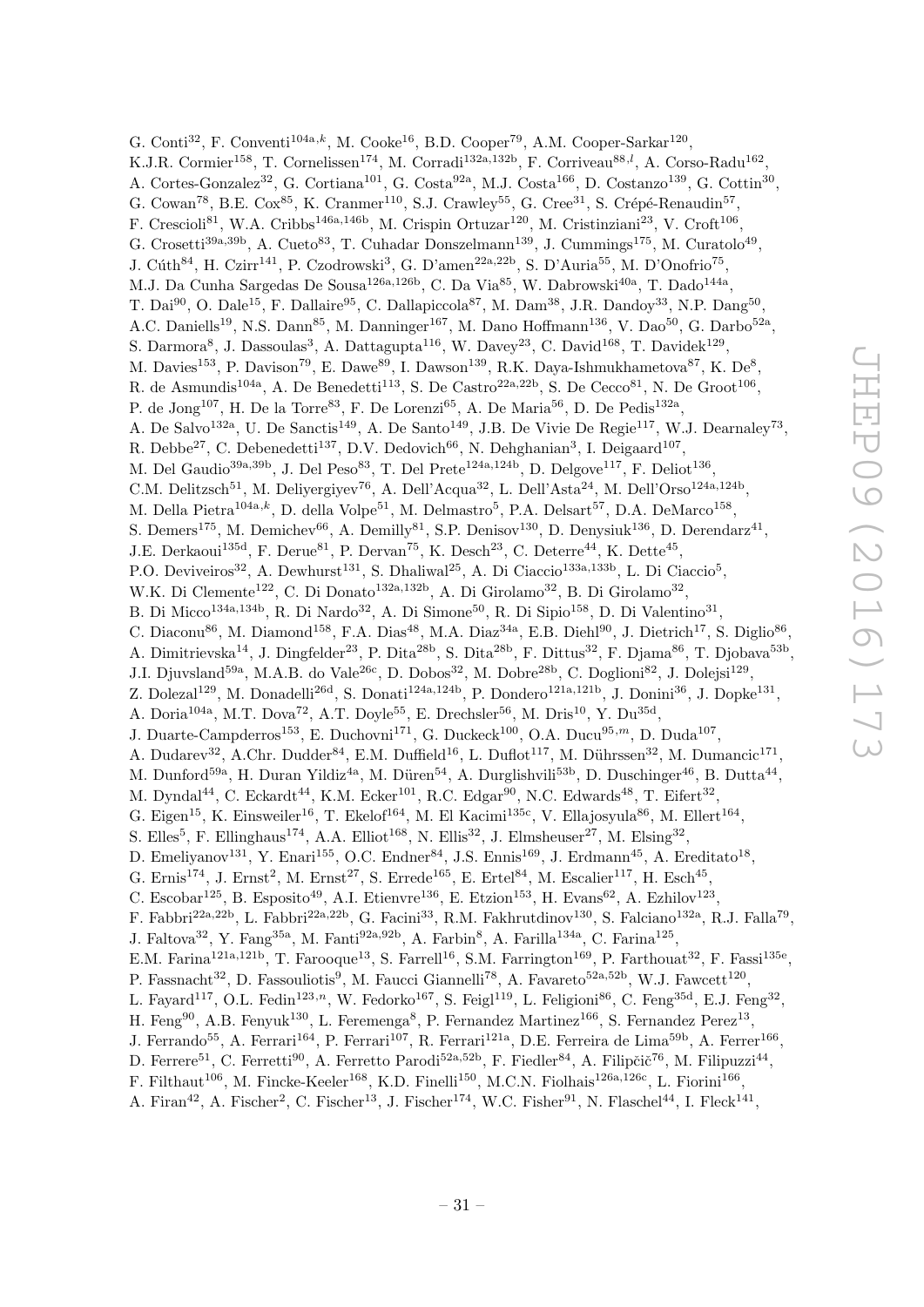P. Fleischmann<sup>90</sup>, G.T. Fletcher<sup>139</sup>, R.R.M. Fletcher<sup>122</sup>, T. Flick<sup>174</sup>, A. Floderus<sup>82</sup>, L.R. Flores Castillo<sup>61a</sup>, M.J. Flowerdew<sup>101</sup>, G.T. Forcolin<sup>85</sup>, A. Formica<sup>136</sup>, A. Forti<sup>85</sup>, A.G. Foster<sup>19</sup>, D. Fournier<sup>117</sup>, H. Fox<sup>73</sup>, S. Fracchia<sup>13</sup>, P. Francavilla<sup>81</sup>, M. Franchini<sup>22a,22b</sup>, D. Francis<sup>32</sup>, L. Franconi<sup>119</sup>, M. Franklin<sup>58</sup>, M. Frate<sup>162</sup>, M. Fraternali<sup>121a,121b</sup>, D. Freeborn<sup>79</sup>, S.M. Fressard-Batraneanu<sup>32</sup>, F. Friedrich<sup>46</sup>, D. Froidevaux<sup>32</sup>, J.A. Frost<sup>120</sup>, C. Fukunaga<sup>156</sup>, E. Fullana Torregrosa<sup>84</sup>, T. Fusayasu<sup>102</sup>, J. Fuster<sup>166</sup>, C. Gabaldon<sup>57</sup>, O. Gabizon<sup>174</sup>, A. Gabrielli<sup>22a, 22b</sup>, A. Gabrielli<sup>16</sup>, G.P. Gach<sup>40a</sup>, S. Gadatsch<sup>32</sup>, S. Gadomski<sup>51</sup>, G. Gagliardi<sup>52a,52b</sup>, L.G. Gagnon<sup>95</sup>, P. Gagnon<sup>62</sup>, C. Galea<sup>106</sup>, B. Galhardo<sup>126a,126c</sup>, E.J. Gallas<sup>120</sup>, B.J. Gallop<sup>131</sup>, P. Gallus<sup>128</sup>, G. Galster<sup>38</sup>, K.K. Gan<sup>111</sup>, J. Gao<sup>35b</sup>, Y. Gao<sup>48</sup>, Y.S. Gao $^{143,f}$ , F.M. Garay Walls<sup>48</sup>, C. García<sup>166</sup>, J.E. García Navarro<sup>166</sup>, M. Garcia-Sciveres<sup>16</sup>, R.W. Gardner<sup>33</sup>, N. Garelli<sup>143</sup>, V. Garonne<sup>119</sup>, A. Gascon Bravo<sup>44</sup>, K. Gasnikova<sup>44</sup>, C. Gatti<sup>49</sup>, A. Gaudiello<sup>52a,52b</sup>, G. Gaudio<sup>121a</sup>, L. Gauthier<sup>95</sup>, I.L. Gavrilenko<sup>96</sup>, C. Gay<sup>167</sup>, G. Gaycken<sup>23</sup>, E.N. Gazis<sup>10</sup>, Z. Gecse<sup>167</sup>, C.N.P. Gee<sup>131</sup>, Ch. Geich-Gimbel<sup>23</sup>, M. Geisen<sup>84</sup>, M.P. Geisler<sup>59a</sup>, C. Gemme<sup>52a</sup>, M.H. Genest<sup>57</sup>, C. Geng<sup>35b,o</sup>, S. Gentile<sup>132a,132b</sup>, C. Gentsos<sup>154</sup>, S. George<sup>78</sup>, D. Gerbaudo<sup>13</sup>, A. Gershon<sup>153</sup>, S. Ghasemi<sup>141</sup>, H. Ghazlane<sup>135b</sup>, M. Ghneimat<sup>23</sup>, B. Giacobbe<sup>22a</sup>, S. Giagu<sup>132a,132b</sup>, P. Giannetti<sup>124a,124b</sup>, B. Gibbard<sup>27</sup>, S.M. Gibson<sup>78</sup>, M. Gignac<sup>167</sup>, M. Gilchriese<sup>16</sup>, T.P.S. Gillam<sup>30</sup>, D. Gillberg<sup>31</sup>, G. Gilles<sup>174</sup>, D.M. Gingrich<sup>3,d</sup>, N. Giokaris<sup>9</sup>, M.P. Giordani<sup>163a,163c</sup>, F.M. Giorgi<sup>22a</sup>, F.M. Giorgi<sup>17</sup>, P.F. Giraud<sup>136</sup>, P. Giromini<sup>58</sup>, D. Giugni<sup>92a</sup>, F. Giuli<sup>120</sup>, C. Giuliani<sup>101</sup>, M. Giulini<sup>59b</sup>, B.K. Gjelsten<sup>119</sup>, S. Gkaitatzis<sup>154</sup>, I. Gkialas<sup>154</sup>, E.L. Gkougkousis<sup>117</sup>, L.K. Gladilin<sup>99</sup>, C. Glasman<sup>83</sup>, J. Glatzer<sup>50</sup>, P.C.F. Glaysher<sup>48</sup>, A. Glazov<sup>44</sup>, M. Goblirsch-Kolb<sup>25</sup>, J. Godlewski<sup>41</sup>, S. Goldfarb<sup>89</sup>, T. Golling<sup>51</sup>, D. Golubkov<sup>130</sup>, A. Gomes<sup>126a,126b,126d</sup>, R. Gonçalo<sup>126a</sup>, J. Goncalves Pinto Firmino Da Costa<sup>136</sup>, G. Gonella<sup>50</sup>, L. Gonella<sup>19</sup>, A. Gongadze<sup>66</sup>, S. González de la Hoz<sup>166</sup>, G. Gonzalez Parra<sup>13</sup>, S. Gonzalez-Sevilla<sup>51</sup>, L. Goossens<sup>32</sup>, P.A. Gorbounov<sup>97</sup>, H.A. Gordon<sup>27</sup>, I. Gorelov<sup>105</sup>, B. Gorini<sup>32</sup>, E. Gorini<sup>74a,74b</sup>, A. Gorišek<sup>76</sup>, E. Gornicki<sup>41</sup>, A.T. Goshaw<sup>47</sup>, C. Gössling<sup>45</sup>, M.I. Gostkin<sup>66</sup>, C.R. Goudet<sup>117</sup>, D. Goujdami<sup>135c</sup>, A.G. Goussiou<sup>138</sup>, N. Govender<sup>145b,p</sup>, E. Gozani<sup>152</sup>, L. Graber<sup>56</sup>, I. Grabowska-Bold<sup>40a</sup>, P.O.J. Gradin<sup>57</sup>, P. Grafström<sup>22a,22b</sup>, J. Gramling<sup>51</sup>, E. Gramstad<sup>119</sup>, S. Grancagnolo<sup>17</sup>, V. Gratchev<sup>123</sup>, P.M. Gravila<sup>28e</sup>, H.M. Gray<sup>32</sup>, E. Graziani<sup>134a</sup>, Z.D. Greenwood<sup>80,q</sup>, C. Grefe<sup>23</sup>, K. Gregersen<sup>79</sup>, I.M. Gregor<sup>44</sup>, P. Grenier<sup>143</sup>, K. Grevtsov<sup>5</sup>, J. Griffiths<sup>8</sup>, A.A. Grillo<sup>137</sup>, K. Grimm<sup>73</sup>, S. Grinstein<sup>13,r</sup>, Ph. Gris<sup>36</sup>, J.-F. Grivaz<sup>117</sup>, S. Groh<sup>84</sup>, J.P. Grohs<sup>46</sup>, E. Gross<sup>171</sup>, J. Grosse-Knetter<sup>56</sup>, G.C. Grossi<sup>80</sup>, Z.J. Grout<sup>79</sup>, L. Guan<sup>90</sup>, W. Guan<sup>172</sup>, J. Guenther<sup>63</sup>, F. Guescini<sup>51</sup>, D. Guest<sup>162</sup>, O. Gueta<sup>153</sup>, E. Guido<sup>52a,52b</sup>, T. Guillemin<sup>5</sup>, S. Guindon<sup>2</sup>, U. Gul<sup>55</sup>, C. Gumpert<sup>32</sup>, J. Guo<sup>35e</sup>, Y. Guo<sup>35b,o</sup>, R. Gupta<sup>42</sup>, S. Gupta<sup>120</sup>, G. Gustavino<sup>132a, 132b</sup>, P. Gutierrez<sup>113</sup>, N.G. Gutierrez Ortiz<sup>79</sup>, C. Gutschow<sup>46</sup>, C. Guyot<sup>136</sup>, C. Gwenlan<sup>120</sup>, C.B. Gwilliam<sup>75</sup>, A. Haas<sup>110</sup>, C. Haber<sup>16</sup>, H.K. Hadavand<sup>8</sup>, N. Haddad<sup>135e</sup>, A. Hadef<sup>86</sup>, S. Hageböck<sup>23</sup>, Z. Hajduk<sup>41</sup>, H. Hakobyan<sup>176,\*</sup>, M. Haleem<sup>44</sup>, J. Haley<sup>114</sup>, G. Halladjian<sup>91</sup>, G.D. Hallewell<sup>86</sup>, K. Hamacher<sup>174</sup>, P. Hamal<sup>115</sup>, K. Hamano<sup>168</sup>, A. Hamilton<sup>145a</sup>, G.N. Hamity<sup>139</sup>, P.G. Hamnett<sup>44</sup>, L. Han<sup>35b</sup>, K. Hanagaki<sup>67,s</sup>, K. Hanawa<sup>155</sup>, M. Hance<sup>137</sup>, B. Haney<sup>122</sup>, P. Hanke<sup>59a</sup>, R. Hanna<sup>136</sup>, J.B. Hansen<sup>38</sup>, J.D. Hansen<sup>38</sup>, M.C. Hansen<sup>23</sup>, P.H. Hansen<sup>38</sup>, K. Hara<sup>160</sup>, A.S. Hard<sup>172</sup>, T. Harenberg<sup>174</sup>, F. Hariri<sup>117</sup>, S. Harkusha<sup>93</sup>, R.D. Harrington<sup>48</sup>, P.F. Harrison<sup>169</sup>, F. Hartjes<sup>107</sup>, N.M. Hartmann<sup>100</sup>, M. Hasegawa<sup>68</sup>, Y. Hasegawa<sup>140</sup>, A. Hasib<sup>113</sup>, S. Hassani<sup>136</sup>, S. Haug<sup>18</sup>, R. Hauser<sup>91</sup>, L. Hauswald<sup>46</sup>, M. Havranek<sup>127</sup>, C.M. Hawkes<sup>19</sup>, R.J. Hawkings<sup>32</sup>, D. Hayakawa<sup>157</sup>, D. Hayden<sup>91</sup>, C.P. Hays<sup>120</sup>, J.M. Hays<sup>77</sup>, H.S. Hayward<sup>75</sup>, S.J. Haywood<sup>131</sup>, S.J. Head<sup>19</sup>, T. Heck<sup>84</sup>, V. Hedberg<sup>82</sup>, L. Heelan<sup>8</sup>, S. Heim<sup>122</sup>, T. Heim<sup>16</sup>, B. Heinemann<sup>16</sup>, J.J. Heinrich<sup>100</sup>, L. Heinrich<sup>110</sup>, C. Heinz<sup>54</sup>, J. Hejbal<sup>127</sup>, L. Helary<sup>32</sup>, S. Hellman<sup>146a,146b</sup>, C. Helsens<sup>32</sup>, J. Henderson<sup>120</sup>, R.C.W. Henderson<sup>73</sup>, Y. Heng<sup>172</sup>, S. Henkelmann<sup>167</sup>, A.M. Henriques Correia<sup>32</sup>,

S. Henrot-Versille<sup>117</sup>, G.H. Herbert<sup>17</sup>, V. Herget<sup>173</sup>, Y. Hernández Jiménez<sup>166</sup>, G. Herten<sup>50</sup>,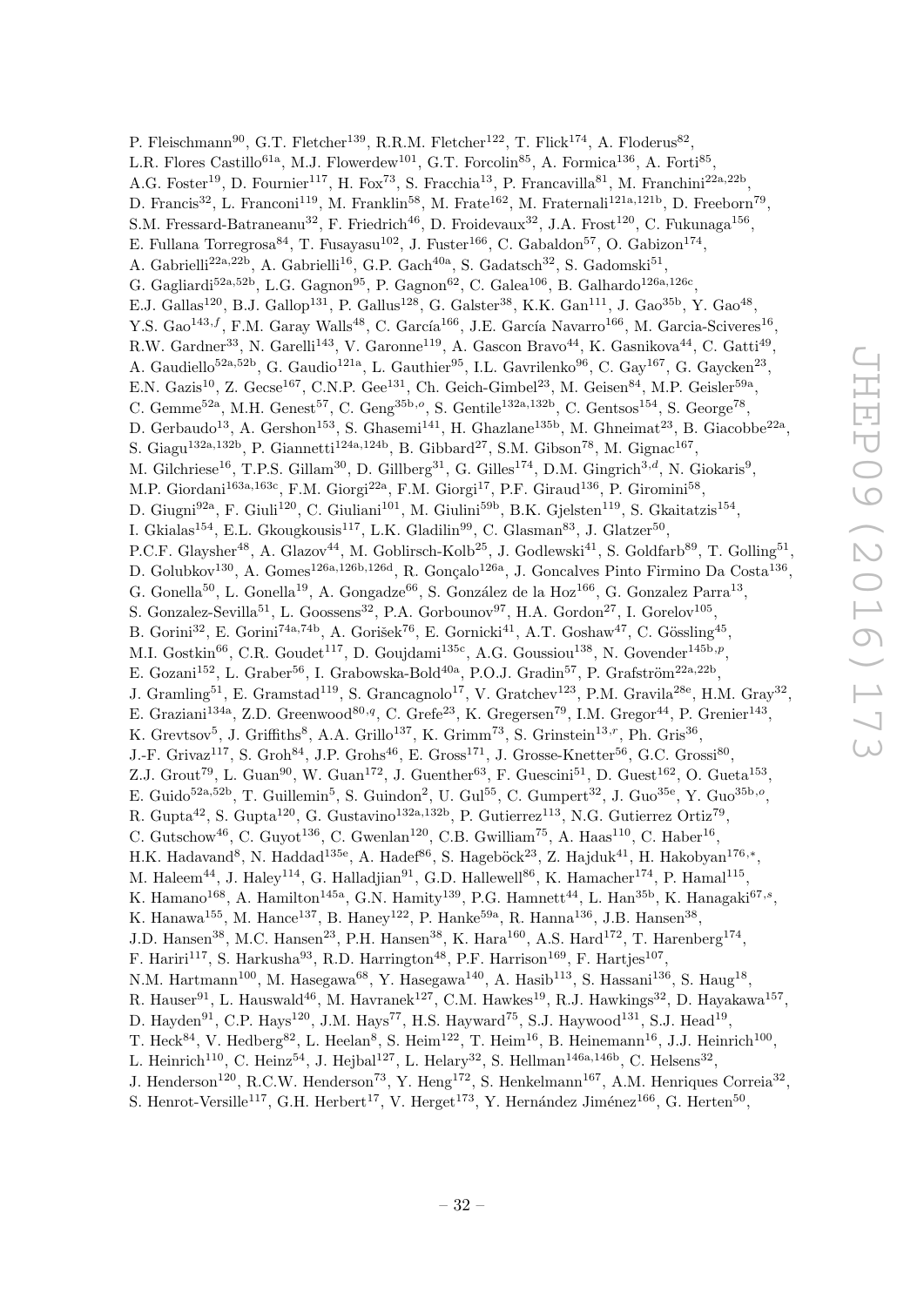R. Hertenberger<sup>100</sup>, L. Hervas<sup>32</sup>, G.G. Hesketh<sup>79</sup>, N.P. Hessey<sup>107</sup>, J.W. Hetherly<sup>42</sup>, R. Hickling<sup>77</sup>, E. Higón-Rodriguez<sup>166</sup>, E. Hill<sup>168</sup>, J.C. Hill<sup>30</sup>, K.H. Hiller<sup>44</sup>, S.J. Hillier<sup>19</sup>, I. Hinchliffe<sup>16</sup>, E. Hines<sup>122</sup>, R.R. Hinman<sup>16</sup>, M. Hirose<sup>50</sup>, D. Hirschbuehl<sup>174</sup>, J. Hobbs<sup>148</sup>, N. Hod<sup>159a</sup>, M.C. Hodgkinson<sup>139</sup>, P. Hodgson<sup>139</sup>, A. Hoecker<sup>32</sup>, M.R. Hoeferkamp<sup>105</sup>, F. Hoenig<sup>100</sup>, D. Hohn<sup>23</sup>, T.R. Holmes<sup>16</sup>, M. Homann<sup>45</sup>, T.M. Hong<sup>125</sup>, B.H. Hooberman<sup>165</sup>, W.H. Hopkins<sup>116</sup>, Y. Horii<sup>103</sup>, A.J. Horton<sup>142</sup>, J-Y. Hostachy<sup>57</sup>, S. Hou<sup>151</sup>, A. Hoummada<sup>135a</sup>, J. Howarth<sup>44</sup>, M. Hrabovsky<sup>115</sup>, I. Hristova<sup>17</sup>, J. Hrivnac<sup>117</sup>, T. Hryn'ova<sup>5</sup>, A. Hrynevich<sup>94</sup>, C. Hsu<sup>145c</sup>, P.J. Hsu<sup>151, $t$ </sup>, S.-C. Hsu<sup>138</sup>, D. Hu<sup>37</sup>, Q. Hu<sup>35b</sup>, S. Hu<sup>35e</sup>, Y. Huang<sup>44</sup>, Z. Hubacek<sup>128</sup>, F. Hubaut<sup>86</sup>, F. Huegging<sup>23</sup>, T.B. Huffman<sup>120</sup>, E.W. Hughes<sup>37</sup>, G. Hughes<sup>73</sup>, M. Huhtinen<sup>32</sup>, P. Huo<sup>148</sup>, N. Huseynov<sup>66,b</sup>, J. Huston<sup>91</sup>, J. Huth<sup>58</sup>, G. Iacobucci<sup>51</sup>, G. Iakovidis<sup>27</sup>, I. Ibragimov<sup>141</sup>, L. Iconomidou-Fayard<sup>117</sup>, E. Ideal<sup>175</sup>, Z. Idrissi<sup>135e</sup>, P. Iengo<sup>32</sup>, O. Igonkina<sup>107,*u*</sup>, T. Iizawa<sup>170</sup>, Y. Ikegami<sup>67</sup>, M. Ikeno<sup>67</sup>, Y. Ilchenko<sup>11,</sup><sup>v</sup>, D. Iliadis<sup>154</sup>, N. Ilic<sup>143</sup>, T. Ince<sup>101</sup>, G. Introzzi<sup>121a,121b</sup>, P. Ioannou<sup>9,\*</sup>, M. Iodice<sup>134a</sup>, K. Iordanidou<sup>37</sup>, V. Ippolito<sup>58</sup>, N. Ishijima<sup>118</sup>, M. Ishino<sup>155</sup>, M. Ishitsuka<sup>157</sup>, R. Ishmukhametov<sup>111</sup>, C. Issever<sup>120</sup>, S. Istin<sup>20a</sup>, F. Ito<sup>160</sup>, J.M. Iturbe Ponce<sup>85</sup>, R. Iuppa<sup>133a, 133b</sup>, W. Iwanski<sup>63</sup>, H. Iwasaki<sup>67</sup>, J.M. Izen<sup>43</sup>, V. Izzo<sup>104a</sup>, S. Jabbar<sup>3</sup>, B. Jackson<sup>122</sup>, P. Jackson<sup>1</sup>, V. Jain<sup>2</sup>, K.B. Jakobi<sup>84</sup>, K. Jakobs<sup>50</sup>, S. Jakobsen<sup>32</sup>, T. Jakoubek<sup>127</sup>, D.O. Jamin<sup>114</sup>, D.K. Jana<sup>80</sup>, E. Jansen<sup>79</sup>, R. Jansky<sup>63</sup>, J. Janssen<sup>23</sup>, M. Janus<sup>56</sup>, G. Jarlskog $82$ , N. Javadov $^{66,b}$ , T. Javůrek $^{50}$ , F. Jeanneau $^{136}$ , L. Jeanty $^{16}$ , G.-Y. Jeng $^{150}$ , D. Jennens<sup>89</sup>, P. Jenni<sup>50,*w*</sup>, C. Jeske<sup>169</sup>, S. Jézéquel<sup>5</sup>, H. Ji<sup>172</sup>, J. Jia<sup>148</sup>, H. Jiang<sup>65</sup>, Y. Jiang<sup>35b</sup>, S. Jiggins<sup>79</sup>, J. Jimenez Pena<sup>166</sup>, S. Jin<sup>35a</sup>, A. Jinaru<sup>28b</sup>, O. Jinnouchi<sup>157</sup>, P. Johansson<sup>139</sup>, K.A. Johns<sup>7</sup>, W.J. Johnson<sup>138</sup>, K. Jon-And<sup>146a,146b</sup>, G. Jones<sup>169</sup>, R.W.L. Jones<sup>73</sup>, S. Jones<sup>7</sup>, T.J. Jones<sup>75</sup>, J. Jongmanns<sup>59a</sup>, P.M. Jorge<sup>126a,126b</sup>, J. Jovicevic<sup>159a</sup>, X. Ju<sup>172</sup>, A. Juste Rozas<sup>13,r</sup>, M.K. Köhler<sup>171</sup>, A. Kaczmarska<sup>41</sup>, M. Kado<sup>117</sup>, H. Kagan<sup>111</sup>, M. Kagan<sup>143</sup>, S.J. Kahn<sup>86</sup>, T. Kaji<sup>170</sup>, E. Kajomovitz<sup>47</sup>, C.W. Kalderon<sup>120</sup>, A. Kaluza<sup>84</sup>, S. Kama<sup>42</sup>, A. Kamenshchikov<sup>130</sup>, N. Kanaya<sup>155</sup>, S. Kaneti<sup>30</sup>, L. Kanjir<sup>76</sup>, V.A. Kantserov<sup>98</sup>, J. Kanzaki<sup>67</sup>, B. Kaplan<sup>110</sup>, L.S. Kaplan<sup>172</sup>, A. Kapliy<sup>33</sup>, D. Kar<sup>145c</sup>, K. Karakostas<sup>10</sup>, A. Karamaoun<sup>3</sup>, N. Karastathis<sup>10</sup>, M.J. Kareem<sup>56</sup>, E. Karentzos<sup>10</sup>, M. Karnevskiy<sup>84</sup>, S.N. Karpov<sup>66</sup>, Z.M. Karpova<sup>66</sup>, K. Karthik<sup>110</sup>, V. Kartvelishvili<sup>73</sup>, A.N. Karyukhin<sup>130</sup>, K. Kasahara<sup>160</sup>, L. Kashif<sup>172</sup>, R.D. Kass<sup>111</sup>, A. Kastanas<sup>15</sup>, Y. Kataoka<sup>155</sup>, C. Kato<sup>155</sup>, A. Katre<sup>51</sup>, J. Katzy<sup>44</sup>, K. Kawagoe<sup>71</sup>, T. Kawamoto<sup>155</sup>, G. Kawamura<sup>56</sup>, V.F. Kazanin<sup>109,c</sup>, R. Keeler<sup>168</sup>, R. Kehoe<sup>42</sup>, J.S. Keller<sup>44</sup>, J.J. Kempster<sup>78</sup>, K Kentaro<sup>103</sup>, H. Keoshkerian<sup>158</sup>, O. Kepka<sup>127</sup>, B.P. Kerševan<sup>76</sup>, S. Kersten<sup>174</sup>, R.A. Keyes<sup>88</sup>, M. Khader<sup>165</sup>, F. Khalil-zada<sup>12</sup>, A. Khanov<sup>114</sup>, A.G. Kharlamov<sup>109,c</sup>, T.J. Khoo<sup>51</sup>, V. Khovanskiy<sup>97</sup>, E. Khramov<sup>66</sup>, J. Khubua<sup>53b,x</sup>, S. Kido<sup>68</sup>, C.R. Kilby<sup>78</sup>, H.Y. Kim<sup>8</sup>, S.H. Kim<sup>160</sup>, Y.K. Kim<sup>33</sup>, N. Kimura<sup>154</sup>, O.M. Kind<sup>17</sup>, B.T. King<sup>75</sup>, M. King<sup>166</sup>, S.B. King<sup>167</sup>, J. Kirk<sup>131</sup>, A.E. Kiryunin<sup>101</sup>, T. Kishimoto<sup>155</sup>, D. Kisielewska<sup>40a</sup>, F. Kiss<sup>50</sup>, K. Kiuchi<sup>160</sup>, O. Kivernyk<sup>136</sup>, E. Kladiva<sup>144b</sup>, M.H. Klein<sup>37</sup>, M. Klein<sup>75</sup>, U. Klein<sup>75</sup>, K. Kleinknecht<sup>84</sup>, P. Klimek<sup>108</sup>, A. Klimentov<sup>27</sup>, R. Klingenberg<sup>45</sup>, J.A. Klinger<sup>139</sup>, T. Klioutchnikova<sup>32</sup>, E.-E. Kluge<sup>59a</sup>, P. Kluit<sup>107</sup>, S. Kluth<sup>101</sup>, J. Knapik<sup>41</sup>, E. Kneringer<sup>63</sup>, E.B.F.G. Knoops<sup>86</sup>, A. Knue<sup>55</sup>, A. Kobayashi<sup>155</sup>, D. Kobayashi<sup>157</sup>, T. Kobayashi<sup>155</sup>, M. Kobel<sup>46</sup>, M. Kocian<sup>143</sup>, P. Kodys<sup>129</sup>, N.M. Koehler<sup>101</sup>, T. Koffas<sup>31</sup>, E. Koffeman<sup>107</sup>, T. Koi<sup>143</sup>, H. Kolanoski<sup>17</sup>, M. Kolb<sup>59b</sup>, I. Koletsou<sup>5</sup>, A.A. Komar<sup>96,\*</sup>, Y. Komori<sup>155</sup>, T. Kondo<sup>67</sup>, N. Kondrashova<sup>44</sup>, K. Köneke<sup>50</sup>, A.C. König<sup>106</sup>, T. Kono<sup>67, y</sup>, R. Konoplich<sup>110, z</sup>, N. Konstantinidis<sup>79</sup>, R. Kopeliansky $^{62}$ , S. Koperny $^{40a}$ , L. Köpke $^{84}$ , A.K. Kopp $^{50}$ , K. Korcyl $^{41}$ , K. Kordas $^{154}$ , A. Korn<sup>79</sup>, A.A. Korol<sup>109,c</sup>, I. Korolkov<sup>13</sup>, E.V. Korolkova<sup>139</sup>, O. Kortner<sup>101</sup>, S. Kortner<sup>101</sup>, T. Kosek<sup>129</sup>, V.V. Kostyukhin<sup>23</sup>, A. Kotwal<sup>47</sup>, A. Kourkoumeli-Charalampidi<sup>121a,121b</sup>, C. Kourkoumelis<sup>9</sup>, V. Kouskoura<sup>27</sup>, A.B. Kowalewska<sup>41</sup>, R. Kowalewski<sup>168</sup>, T.Z. Kowalski<sup>40a</sup>, C. Kozakai<sup>155</sup>, W. Kozanecki<sup>136</sup>, A.S. Kozhin<sup>130</sup>, V.A. Kramarenko<sup>99</sup>, G. Kramberger<sup>76</sup>,

D. Krasnopevtsev $^{98}$ , M.W. Krasny $^{81}$ , A. Krasznahorkay $^{32}$ , A. Kravchenko $^{27}$ , M. Kretz $^{59c}$ ,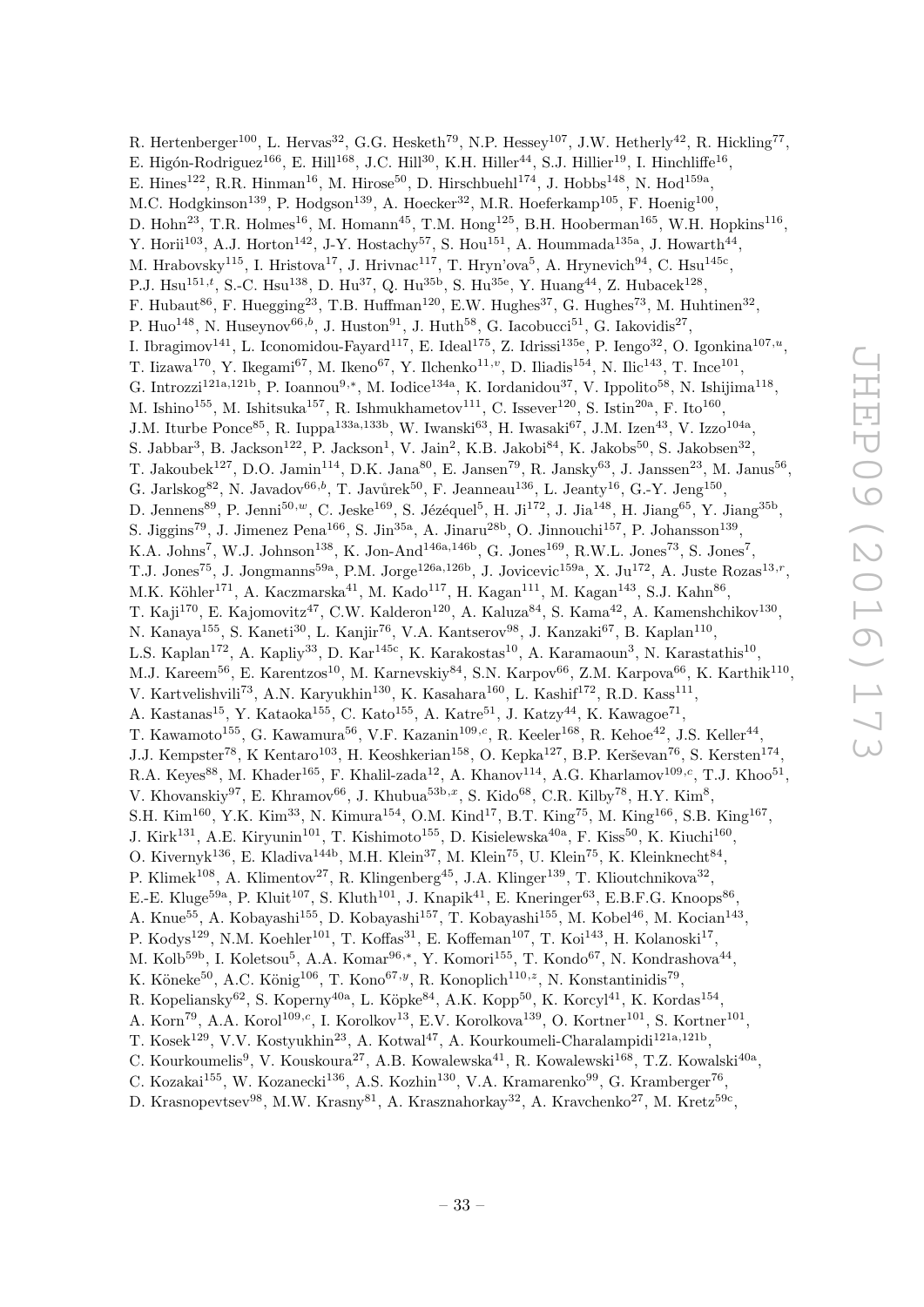J. Kretzschmar<sup>75</sup>, K. Kreutzfeldt<sup>54</sup>, P. Krieger<sup>158</sup>, K. Krizka<sup>33</sup>, K. Kroeninger<sup>45</sup>, H. Kroha<sup>101</sup>, J. Kroll<sup>122</sup>, J. Kroseberg<sup>23</sup>, J. Krstic<sup>14</sup>, U. Kruchonak<sup>66</sup>, H. Krüger<sup>23</sup>, N. Krumnack<sup>65</sup>, A. Kruse<sup>172</sup>, M.C. Kruse<sup>47</sup>, M. Kruskal<sup>24</sup>, T. Kubota<sup>89</sup>, H. Kucuk<sup>79</sup>, S. Kuday<sup>4b</sup>, J.T. Kuechler<sup>174</sup>, S. Kuehn<sup>50</sup>, A. Kugel<sup>59c</sup>, F. Kuger<sup>173</sup>, A. Kuhl<sup>137</sup>, T. Kuhl<sup>44</sup>, V. Kukhtin<sup>66</sup>, R. Kukla<sup>136</sup>, Y. Kulchitsky<sup>93</sup>, S. Kuleshov<sup>34b</sup>, M. Kuna<sup>132a,132b</sup>, T. Kunigo<sup>69</sup>, A. Kupco<sup>127</sup>, H. Kurashige<sup>68</sup>, Y.A. Kurochkin<sup>93</sup>, V. Kus<sup>127</sup>, E.S. Kuwertz<sup>168</sup>, M. Kuze<sup>157</sup>, J. Kvita<sup>115</sup>, T. Kwan<sup>168</sup>, D. Kyriazopoulos<sup>139</sup>, A. La Rosa<sup>101</sup>, J.L. La Rosa Navarro<sup>26d</sup>, L. La Rotonda<sup>39a,39b</sup>, C. Lacasta<sup>166</sup>, F. Lacava<sup>132a, 132b</sup>, J. Lacey<sup>31</sup>, H. Lacker<sup>17</sup>, D. Lacour<sup>81</sup>, V.R. Lacuesta<sup>166</sup>, E. Ladygin<sup>66</sup>, R. Lafaye<sup>5</sup>, B. Laforge<sup>81</sup>, T. Lagouri<sup>175</sup>, S. Lai<sup>56</sup>, S. Lammers<sup>62</sup>, W. Lampl<sup>7</sup>, E. Lançon<sup>136</sup>, U. Landgraf<sup>50</sup>, M.P.J. Landon<sup>77</sup>, M.C. Lanfermann<sup>51</sup>, V.S. Lang<sup>59a</sup>, J.C. Lange<sup>13</sup>, A.J. Lankford<sup>162</sup>, F. Lanni<sup>27</sup>, K. Lantzsch<sup>23</sup>, A. Lanza<sup>121a</sup>, S. Laplace<sup>81</sup>, C. Lapoire<sup>32</sup>, J.F. Laporte<sup>136</sup>, T. Lari<sup>92a</sup>, F. Lasagni Manghi<sup>22a,22b</sup>, M. Lassnig<sup>32</sup>, P. Laurelli<sup>49</sup>, W. Lavrijsen<sup>16</sup>, A.T. Law<sup>137</sup>, P. Laycock<sup>75</sup>, T. Lazovich<sup>58</sup>, M. Lazzaroni<sup>92a,92b</sup>, B. Le<sup>89</sup>, O. Le Dortz<sup>81</sup>, E. Le Guirriec<sup>86</sup>, E.P. Le Quilleuc<sup>136</sup>, M. LeBlanc<sup>168</sup>, T. LeCompte<sup>6</sup>, F. Ledroit-Guillon<sup>57</sup>, C.A. Lee<sup>27</sup>, S.C. Lee<sup>151</sup>, L. Lee<sup>1</sup>, B. Lefebvre<sup>88</sup>, G. Lefebvre<sup>81</sup>, M. Lefebvre<sup>168</sup>, F. Legger<sup>100</sup>, C. Leggett<sup>16</sup>, A. Lehan<sup>75</sup>, G. Lehmann Miotto<sup>32</sup>, X. Lei<sup>7</sup>, W.A. Leight<sup>31</sup>, A. Leisos<sup>154,aa</sup>, A.G. Leister<sup>175</sup>, M.A.L. Leite<sup>26d</sup>, R. Leitner<sup>129</sup>, D. Lellouch<sup>171</sup>, B. Lemmer<sup>56</sup>, K.J.C. Leney<sup>79</sup>, T. Lenz<sup>23</sup>, B. Lenzi<sup>32</sup>, R. Leone<sup>7</sup>, S. Leone<sup>124a,124b</sup>, C. Leonidopoulos<sup>48</sup>, S. Leontsinis<sup>10</sup>, G. Lerner<sup>149</sup>, C. Leroy<sup>95</sup>, A.A.J. Lesage<sup>136</sup>, C.G. Lester<sup>30</sup>, M. Levchenko<sup>123</sup>, J. Levêque<sup>5</sup>, D. Levin<sup>90</sup>, L.J. Levinson<sup>171</sup>, M. Levy<sup>19</sup>, D. Lewis<sup>77</sup>, A.M. Leyko<sup>23</sup>, M. Leyton<sup>43</sup>, B. Li<sup>35b,o</sup>, C. Li<sup>35b</sup>, H. Li<sup>148</sup>, H.L. Li<sup>33</sup>, L. Li<sup>47</sup>, L. Li<sup>35e</sup>, Q. Li<sup>35a</sup>, S. Li<sup>47</sup>, X. Li<sup>85</sup>, Y. Li<sup>141</sup>, Z. Liang<sup>35a</sup>, B. Liberti<sup>133a</sup>, A. Liblong<sup>158</sup>, P. Lichard<sup>32</sup>, K. Lie<sup>165</sup>, J. Liebal<sup>23</sup>, W. Liebig<sup>15</sup>, A. Limosani<sup>150</sup>, S.C. Lin<sup>151,ab</sup>, T.H. Lin<sup>84</sup>, B.E. Lindquist<sup>148</sup>, A.E. Lionti<sup>51</sup>, E. Lipeles<sup>122</sup>, A. Lipniacka<sup>15</sup>, M. Lisovyi<sup>59b</sup>, T.M. Liss<sup>165</sup>, A. Lister<sup>167</sup>, A.M. Litke<sup>137</sup>, B. Liu<sup>151,ac</sup>, D. Liu<sup>151</sup>, H. Liu<sup>90</sup>, H. Liu<sup>27</sup>, J. Liu<sup>86</sup>, J.B. Liu<sup>35b</sup>, K. Liu<sup>86</sup>, L. Liu<sup>165</sup>, M. Liu<sup>47</sup>, M. Liu<sup>35b</sup>, Y.L. Liu<sup>35b</sup>, Y. Liu<sup>35b</sup>, M. Livan<sup>121a,121b</sup>, A. Lleres<sup>57</sup>, J. Llorente Merino<sup>35a</sup>, S.L. Lloyd<sup>77</sup>, F. Lo Sterzo<sup>151</sup>, E.M. Lobodzinska<sup>44</sup>, P. Loch<sup>7</sup>, W.S. Lockman<sup>137</sup>, F.K. Loebinger<sup>85</sup>, A.E. Loevschall-Jensen<sup>38</sup>, K.M. Loew<sup>25</sup>, A. Loginov<sup>175,\*</sup>, T. Lohse<sup>17</sup>, K. Lohwasser<sup>44</sup>, M. Lokajicek<sup>127</sup>, B.A. Long<sup>24</sup>, J.D. Long<sup>165</sup>, R.E. Long<sup>73</sup>, L. Longo<sup>74a,74b</sup>, K.A. Looper<sup>111</sup>, L. Lopes<sup>126a</sup>, D. Lopez Mateos<sup>58</sup>, B. Lopez Paredes<sup>139</sup>, I. Lopez Paz<sup>13</sup>, A. Lopez Solis<sup>81</sup>, J. Lorenz<sup>100</sup>, N. Lorenzo Martinez<sup>62</sup>, M. Losada<sup>21</sup>, P.J. Lösel<sup>100</sup>, X. Lou<sup>35a</sup>, A. Lounis<sup>117</sup>, J. Love<sup>6</sup>, P.A. Love<sup>73</sup>, H. Lu<sup>61a</sup>, N. Lu<sup>90</sup>, H.J. Lubatti<sup>138</sup>, C. Luci<sup>132a,132b</sup>, A. Lucotte<sup>57</sup>, C. Luedtke<sup>50</sup>, F. Luehring<sup>62</sup>, W. Lukas<sup>63</sup>, L. Luminari<sup>132a</sup>, O. Lundberg<sup>146a,146b</sup>, B. Lund-Jensen<sup>147</sup>, P.M. Luzi<sup>81</sup>, D. Lynn<sup>27</sup>, R. Lysak<sup>127</sup>, E. Lytken<sup>82</sup>, V. Lyubushkin<sup>66</sup>, H. Ma<sup>27</sup>, L.L. Ma<sup>35d</sup>, Y. Ma<sup>35d</sup>, G. Maccarrone<sup>49</sup>, A. Macchiolo<sup>101</sup>, C.M. Macdonald<sup>139</sup>, B. Maček<sup>76</sup>, J. Machado Miguens<sup>122,126b</sup>, D. Madaffari<sup>86</sup>, R. Madar<sup>36</sup>, H.J. Maddocks<sup>164</sup>, W.F. Mader<sup>46</sup>, A. Madsen<sup>44</sup>, J. Maeda<sup>68</sup>, S. Maeland<sup>15</sup>, T. Maeno<sup>27</sup>, A. Maevskiy<sup>99</sup>, E. Magradze<sup>56</sup>, J. Mahlstedt<sup>107</sup>, C. Maiani<sup>117</sup>, C. Maidantchik<sup>26a</sup>, A.A. Maier<sup>101</sup>, T. Maier<sup>100</sup>, A. Maio<sup>126a,126b,126d</sup>, S. Majewski<sup>116</sup>, Y. Makida<sup>67</sup>, N. Makovec<sup>117</sup>, B. Malaescu<sup>81</sup>, Pa. Malecki<sup>41</sup>, V.P. Maleev<sup>123</sup>, F. Malek<sup>57</sup>, U. Mallik<sup>64</sup>, D. Malon<sup>6</sup>, C. Malone<sup>143</sup>, S. Maltezos<sup>10</sup>, S. Malyukov<sup>32</sup>, J. Mamuzic<sup>166</sup>, G. Mancini<sup>49</sup>, B. Mandelli<sup>32</sup>, L. Mandelli<sup>92a</sup>, I. Mandić<sup>76</sup>, J. Maneira<sup>126a,126b</sup>, L. Manhaes de Andrade Filho<sup>26b</sup>, J. Manjarres Ramos<sup>159b</sup>, A. Mann<sup>100</sup>, A. Manousos<sup>32</sup>, B. Mansoulie<sup>136</sup>, J.D. Mansour<sup>35a</sup>, R. Mantifel<sup>88</sup>, M. Mantoani<sup>56</sup>, S. Manzoni<sup>92a,92b</sup>, L. Mapelli<sup>32</sup>, G. Marceca<sup>29</sup>, L. March<sup>51</sup>, G. Marchiori<sup>81</sup>, M. Marcisovsky<sup>127</sup>, M. Marjanovic<sup>14</sup>, D.E. Marley<sup>90</sup>, F. Marroquim<sup>26a</sup>, S.P. Marsden<sup>85</sup>, Z. Marshall<sup>16</sup>, S. Marti-Garcia<sup>166</sup>, B. Martin<sup>91</sup>, T.A. Martin<sup>169</sup>, V.J. Martin<sup>48</sup>, B. Martin dit Latour<sup>15</sup>, M. Martinez<sup>13,r</sup>, V.I. Martinez Outschoorn<sup>165</sup>, S. Martin-Haugh<sup>131</sup>, V.S. Martoiu<sup>28b</sup>, A.C. Martyniuk<sup>79</sup>, M. Marx<sup>138</sup>, A. Marzin<sup>32</sup>, L. Masetti<sup>84</sup>, T. Mashimo<sup>155</sup>, R. Mashinistov<sup>96</sup>,

J. Masik $^{85}$ , A.L. Maslennikov $^{109,c}$ , I. Massa $^{22a,22b}$ , L. Massa $^{22a,22b}$ , P. Mastrandrea<sup>5</sup>,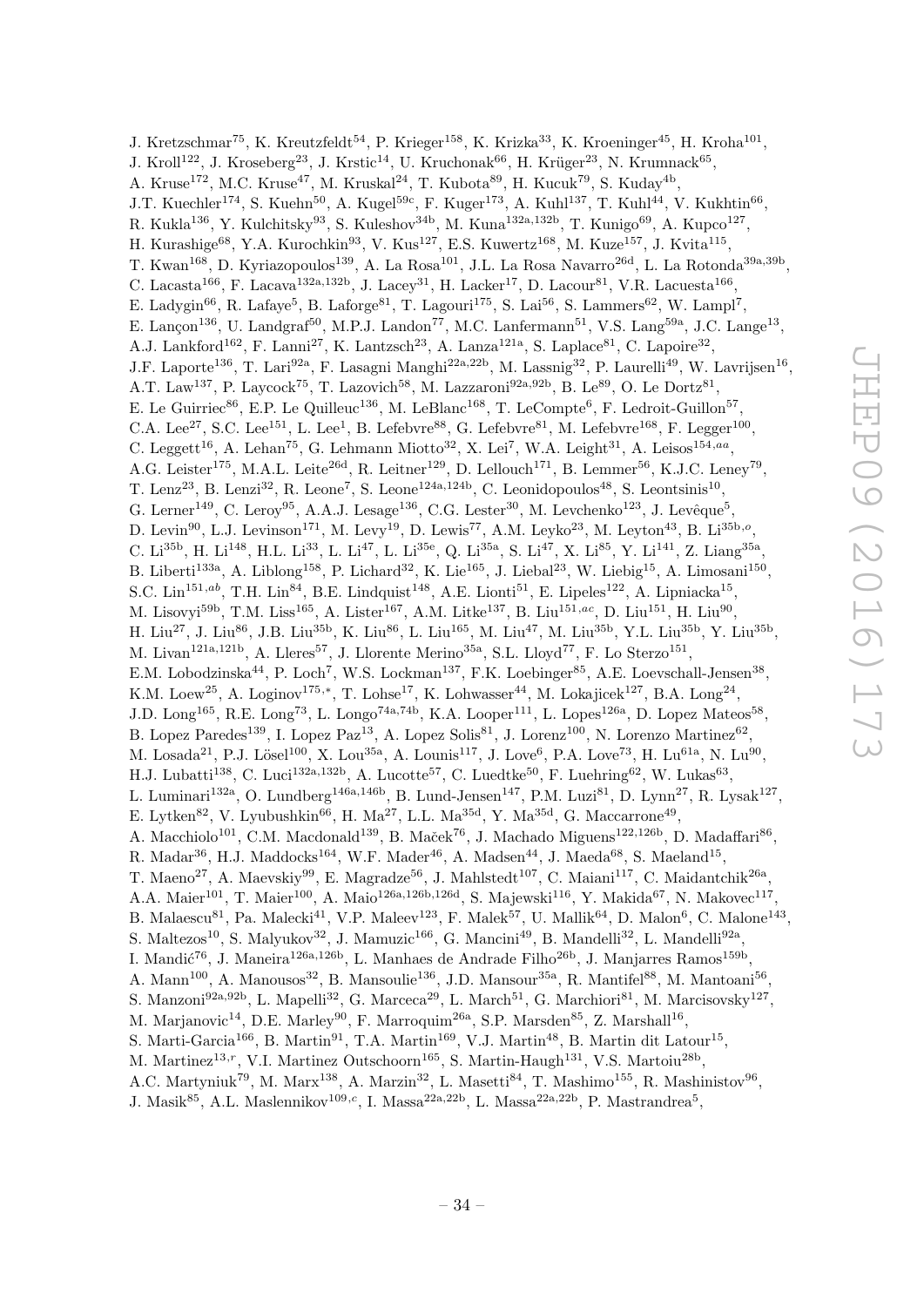A. Mastroberardino<sup>39a, 39b</sup>, T. Masubuchi<sup>155</sup>, P. Mättig<sup>174</sup>, J. Mattmann<sup>84</sup>, J. Maurer<sup>28b</sup>, S.J. Maxfield<sup>75</sup>, D.A. Maximov<sup>109,c</sup>, R. Mazini<sup>151</sup>, S.M. Mazza<sup>92a,92b</sup>, N.C. Mc Fadden<sup>105</sup>, G. Mc Goldrick<sup>158</sup>, S.P. Mc Kee<sup>90</sup>, A. McCarn<sup>90</sup>, R.L. McCarthy<sup>148</sup>, T.G. McCarthy<sup>101</sup>, L.I. McClymont<sup>79</sup>, E.F. McDonald<sup>89</sup>, J.A. Mcfayden<sup>79</sup>, G. Mchedlidze<sup>56</sup>, S.J. McMahon<sup>131</sup>, R.A. McPherson<sup>168,*l*</sup>, M. Medinnis<sup>44</sup>, S. Meehan<sup>138</sup>, S. Mehlhase<sup>100</sup>, A. Mehta<sup>75</sup>, K. Meier<sup>59a</sup>, C. Meineck<sup>100</sup>, B. Meirose<sup>43</sup>, D. Melini<sup>166</sup>, B.R. Mellado Garcia<sup>145c</sup>, M. Melo<sup>144a</sup>, F. Meloni<sup>18</sup>, A. Mengarelli<sup>22a, 22b</sup>, S. Menke<sup>101</sup>, E. Meoni<sup>161</sup>, S. Mergelmeyer<sup>17</sup>, P. Mermod<sup>51</sup>, L. Merola<sup>104a,104b</sup>, C. Meroni<sup>92a</sup>, F.S. Merritt<sup>33</sup>, A. Messina<sup>132a,132b</sup>, J. Metcalfe<sup>6</sup>, A.S. Mete<sup>162</sup>, C. Meyer<sup>84</sup>, C. Meyer<sup>122</sup>, J-P. Meyer<sup>136</sup>, J. Meyer<sup>107</sup>, H. Meyer Zu Theenhausen<sup>59a</sup>, F. Miano<sup>149</sup>, R.P. Middleton<sup>131</sup>, S. Miglioranzi<sup>52a,52b</sup>, L. Mijović<sup>48</sup>, G. Mikenberg<sup>171</sup>, M. Mikestikova<sup>127</sup>, M. Mikuž $^{76}$ , M. Milesi $^{89}$ , A. Milic $^{63}$ , D.W. Miller $^{33}$ , C. Mills $^{48}$ , A. Milov $^{171}$ , D.A. Milstead<sup>146a,146b</sup>, A.A. Minaenko<sup>130</sup>, Y. Minami<sup>155</sup>, I.A. Minashvili<sup>66</sup>, A.I. Mincer<sup>110</sup>, B. Mindur<sup>40a</sup>, M. Mineev<sup>66</sup>, Y. Ming<sup>172</sup>, L.M. Mir<sup>13</sup>, K.P. Mistry<sup>122</sup>, T. Mitani<sup>170</sup>, J. Mitrevski<sup>100</sup>, V.A. Mitsou<sup>166</sup>, A. Miucci<sup>18</sup>, P.S. Miyagawa<sup>139</sup>, J.U. Mjörnmark<sup>82</sup>, T. Moa<sup>146a,146b</sup>, K. Mochizuki<sup>95</sup>, S. Mohapatra<sup>37</sup>, S. Molander<sup>146a,146b</sup>, R. Moles-Valls<sup>23</sup>, R. Monden<sup>69</sup>, M.C. Mondragon<sup>91</sup>, K. Mönig<sup>44</sup>, J. Monk<sup>38</sup>, E. Monnier<sup>86</sup>, A. Montalbano<sup>148</sup>, J. Montejo Berlingen<sup>32</sup>, F. Monticelli<sup>72</sup>, S. Monzani<sup>92a,92b</sup>, R.W. Moore<sup>3</sup>, N. Morange<sup>117</sup>, D. Moreno<sup>21</sup>, M. Moreno Llácer<sup>56</sup>, P. Morettini<sup>52a</sup>, S. Morgenstern<sup>32</sup>, D. Mori<sup>142</sup>, T. Mori<sup>155</sup>, M. Morii<sup>58</sup>, M. Morinaga<sup>155</sup>, V. Morisbak<sup>119</sup>, S. Moritz<sup>84</sup>, A.K. Morley<sup>150</sup>, G. Mornacchi<sup>32</sup>, J.D. Morris<sup>77</sup>, S.S. Mortensen<sup>38</sup>, L. Morvaj<sup>148</sup>, M. Mosidze<sup>53b</sup>, J. Moss<sup>143,ad</sup>, K. Motohashi<sup>157</sup>, R. Mount<sup>143</sup>, E. Mountricha<sup>27</sup>, S.V. Mouraviev<sup>96,\*</sup>, E.J.W. Moyse<sup>87</sup>, S. Muanza<sup>86</sup>, R.D. Mudd<sup>19</sup>, F. Mueller<sup>101</sup>, J. Mueller<sup>125</sup>, R.S.P. Mueller<sup>100</sup>, T. Mueller<sup>30</sup>, D. Muenstermann<sup>73</sup>, P. Mullen<sup>55</sup>, G.A. Mullier<sup>18</sup>, F.J. Munoz Sanchez<sup>85</sup>, J.A. Murillo Quijada<sup>19</sup>, W.J. Murray<sup>169,131</sup>, H. Musheghyan<sup>56</sup>, M. Muškinja<sup>76</sup>, A.G. Myagkov<sup>130,ae</sup>, M. Myska<sup>128</sup>, B.P. Nachman<sup>143</sup>, O. Nackenhorst<sup>51</sup>, K. Nagai<sup>120</sup>, R. Nagai<sup>67, y</sup>, K. Nagano<sup>67</sup>, Y. Nagasaka<sup>60</sup>, K. Nagata<sup>160</sup>, M. Nagel $^{50}$ , E. Nagy $^{86}$ , A.M. Nairz $^{32}$ , Y. Nakahama $^{103}$ , K. Nakamura $^{67}$ , T. Nakamura $^{155}$ , I. Nakano<sup>112</sup>, H. Namasivayam<sup>43</sup>, R.F. Naranjo Garcia<sup>44</sup>, R. Narayan<sup>11</sup>, D.I. Narrias Villar<sup>59a</sup>, I. Naryshkin<sup>123</sup>, T. Naumann<sup>44</sup>, G. Navarro<sup>21</sup>, R. Nayyar<sup>7</sup>, H.A. Neal<sup>90</sup>, P.Yu. Nechaeva<sup>96</sup>, T.J. Neep<sup>85</sup>, A. Negri<sup>121a,121b</sup>, M. Negrini<sup>22a</sup>, S. Nektarijevic<sup>106</sup>, C. Nellist<sup>117</sup>, A. Nelson<sup>162</sup>, S. Nemecek<sup>127</sup>, P. Nemethy<sup>110</sup>, A.A. Nepomuceno<sup>26a</sup>, M. Nessi<sup>32,af</sup>, M.S. Neubauer<sup>165</sup>, M. Neumann<sup>174</sup>, R.M. Neves<sup>110</sup>, P. Nevski<sup>27</sup>, P.R. Newman<sup>19</sup>, D.H. Nguyen<sup>6</sup>, T. Nguyen Manh<sup>95</sup>, R.B. Nickerson<sup>120</sup>, R. Nicolaidou<sup>136</sup>, J. Nielsen<sup>137</sup>, A. Nikiforov<sup>17</sup>, V. Nikolaenko<sup>130,ae</sup>, I. Nikolic-Audit<sup>81</sup>, K. Nikolopoulos<sup>19</sup>, J.K. Nilsen<sup>119</sup>, P. Nilsson<sup>27</sup>, Y. Ninomiya<sup>155</sup>, A. Nisati<sup>132a</sup>, R. Nisius<sup>101</sup>, T. Nobe<sup>155</sup>, M. Nomachi<sup>118</sup>, I. Nomidis<sup>31</sup>, T. Nooney<sup>77</sup>, S. Norberg<sup>113</sup>, M. Nordberg<sup>32</sup>, N. Norjoharuddeen<sup>120</sup>, O. Novgorodova<sup>46</sup>, S. Nowak<sup>101</sup>, M. Nozaki<sup>67</sup>, L. Nozka<sup>115</sup>, K. Ntekas<sup>10</sup>, E. Nurse<sup>79</sup>, F. Nuti<sup>89</sup>, F. O'grady<sup>7</sup>, D.C. O'Neil<sup>142</sup>, A.A. O'Rourke<sup>44</sup>, V. O'Shea<sup>55</sup>, F.G. Oakham<sup>31,d</sup>, H. Oberlack<sup>101</sup>, T. Obermann<sup>23</sup>, J. Ocariz<sup>81</sup>, A. Ochi<sup>68</sup>, I. Ochoa<sup>37</sup>, J.P. Ochoa-Ricoux<sup>34a</sup>, S. Oda<sup>71</sup>, S. Odaka<sup>67</sup>, H. Ogren<sup>62</sup>, A. Oh<sup>85</sup>, S.H. Oh<sup>47</sup>, C.C. Ohm<sup>16</sup>, H. Ohman<sup>164</sup>, H. Oide<sup>32</sup>, H. Okawa<sup>160</sup>, Y. Okumura<sup>155</sup>, T. Okuyama<sup>67</sup>, A. Olariu<sup>28b</sup>, L.F. Oleiro Seabra<sup>126a</sup>, S.A. Olivares Pino<sup>48</sup>, D. Oliveira Damazio<sup>27</sup>, A. Olszewski<sup>41</sup>, J. Olszowska<sup>41</sup>, A. Onofre<sup>126a,126e</sup>, K. Onogi<sup>103</sup>, P.U.E. Onyisi<sup>11,</sup><sup>v</sup>, M.J. Oreglia<sup>33</sup>, Y. Oren<sup>153</sup>, D. Orestano<sup>134a, 134b</sup>, N. Orlando<sup>61b</sup>, R.S. Orr<sup>158</sup>, B. Osculati<sup>52a, 52b,\*</sup>, R. Ospanov<sup>85</sup>, G. Otero y Garzon<sup>29</sup>, H. Otono<sup>71</sup>, M. Ouchrif<sup>135d</sup>, F. Ould-Saada<sup>119</sup>, A. Ouraou<sup>136</sup>, K.P. Oussoren<sup>107</sup>, Q. Ouyang<sup>35a</sup>, M. Owen<sup>55</sup>, R.E. Owen<sup>19</sup>, V.E. Ozcan<sup>20a</sup>, N. Ozturk<sup>8</sup>, K. Pachal<sup>142</sup>, A. Pacheco Pages<sup>13</sup>, L. Pacheco Rodriguez<sup>136</sup>, C. Padilla Aranda<sup>13</sup>, M. Pagáčová<sup>50</sup>, S. Pagan Griso<sup>16</sup>, F. Paige<sup>27</sup>, P. Pais<sup>87</sup>, K. Pajchel<sup>119</sup>, G. Palacino<sup>159b</sup>, S. Palazzo<sup>39a,39b</sup>, S. Palestini<sup>32</sup>, M. Palka<sup>40b</sup>, D. Pallin<sup>36</sup>, E.St. Panagiotopoulou<sup>10</sup>, C.E. Pandini<sup>81</sup>,

J.G. Panduro Vazquez<sup>78</sup>, P. Pani<sup>146a,146b</sup>, S. Panitkin<sup>27</sup>, D. Pantea<sup>28b</sup>, L. Paolozzi<sup>51</sup>,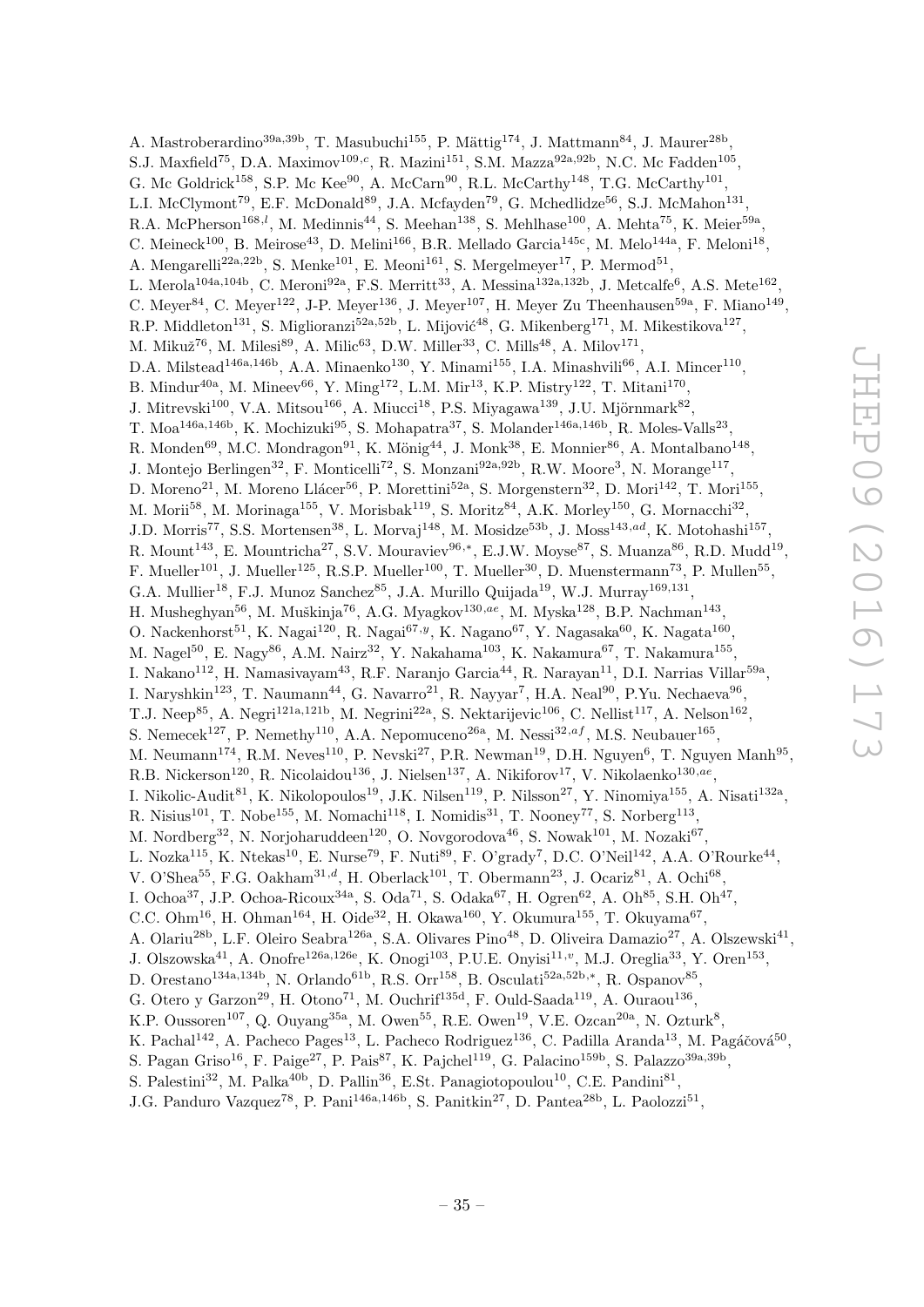Th.D. Papadopoulou<sup>10</sup>, K. Papageorgiou<sup>154</sup>, A. Paramonov<sup>6</sup>, D. Paredes Hernandez<sup>175</sup>, A.J. Parker<sup>73</sup>, M.A. Parker<sup>30</sup>, K.A. Parker<sup>139</sup>, F. Parodi<sup>52a,52b</sup>, J.A. Parsons<sup>37</sup>, U. Parzefall<sup>50</sup>, V.R. Pascuzzi<sup>158</sup>, E. Pasqualucci<sup>132a</sup>, S. Passaggio<sup>52a</sup>, Fr. Pastore<sup>78</sup>, G. Pásztor<sup>31,ag</sup>, S. Pataraia<sup>174</sup>, J.R. Pater<sup>85</sup>, T. Pauly<sup>32</sup>, J. Pearce<sup>168</sup>, B. Pearson<sup>113</sup>, L.E. Pedersen<sup>38</sup>, M. Pedersen<sup>119</sup>, S. Pedraza Lopez<sup>166</sup>, R. Pedro<sup>126a,126b</sup>, S.V. Peleganchuk<sup>109,c</sup>, O. Penc<sup>127</sup>, C. Peng<sup>35a</sup>, H. Peng<sup>35b</sup>, J. Penwell<sup>62</sup>, B.S. Peralva<sup>26b</sup>, M.M. Perego<sup>136</sup>, D.V. Perepelitsa<sup>27</sup>, E. Perez Codina<sup>159a</sup>, L. Perini<sup>92a,92b</sup>, H. Pernegger<sup>32</sup>, S. Perrella<sup>104a,104b</sup>, R. Peschke<sup>44</sup>, V.D. Peshekhonov<sup>66</sup>, K. Peters<sup>44</sup>, R.F.Y. Peters<sup>85</sup>, B.A. Petersen<sup>32</sup>, T.C. Petersen<sup>38</sup>, E. Petit<sup>57</sup>, A. Petridis<sup>1</sup>, C. Petridou<sup>154</sup>, P. Petroff<sup>117</sup>, E. Petrolo<sup>132a</sup>, M. Petrov<sup>120</sup>, F. Petrucci<sup>134a,134b</sup>, N.E. Pettersson<sup>87</sup>, A. Peyaud<sup>136</sup>, R. Pezoa<sup>34b</sup>, P.W. Phillips<sup>131</sup>, G. Piacquadio<sup>143,ah</sup>, E. Pianori<sup>169</sup>, A. Picazio<sup>87</sup>, E. Piccaro<sup>77</sup>, M. Piccinini<sup>22a,22b</sup>, M.A. Pickering<sup>120</sup>, R. Piegaia<sup>29</sup>, J.E. Pilcher<sup>33</sup>, A.D. Pilkington<sup>85</sup>, A.W.J. Pin<sup>85</sup>, M. Pinamonti<sup>163a,163c,ai</sup>, J.L. Pinfold<sup>3</sup>, A. Pingel<sup>38</sup>, S. Pires<sup>81</sup>, H. Pirumov<sup>44</sup>, M. Pitt<sup>171</sup>, L. Plazak<sup>144a</sup>, M.-A. Pleier<sup>27</sup>, V. Pleskot<sup>84</sup>, E. Plotnikova<sup>66</sup>, P. Plucinski<sup>91</sup>, D. Pluth<sup>65</sup>, R. Poettgen<sup>146a,146b</sup>, L. Poggioli<sup>117</sup>, D. Pohl<sup>23</sup>, G. Polesello<sup>121a</sup>, A. Poley<sup>44</sup>, A. Policicchio<sup>39a, 39b</sup>, R. Polifka<sup>158</sup>, A. Polini<sup>22a</sup>, C.S. Pollard<sup>55</sup>, V. Polychronakos<sup>27</sup>, K. Pommès<sup>32</sup>, L. Pontecorvo<sup>132a</sup>, B.G. Pope<sup>91</sup>, G.A. Popeneciu<sup>28c</sup>, D.S. Popovic<sup>14</sup>, A. Poppleton<sup>32</sup>, S. Pospisil<sup>128</sup>, K. Potamianos<sup>16</sup>, I.N. Potrap<sup>66</sup>, C.J. Potter<sup>30</sup>, C.T. Potter<sup>116</sup>, G. Poulard<sup>32</sup>, J. Poveda<sup>32</sup>, V. Pozdnyakov<sup>66</sup>, M.E. Pozo Astigarraga<sup>32</sup>, P. Pralavorio<sup>86</sup>, A. Pranko<sup>16</sup>, S. Prell<sup>65</sup>, D. Price<sup>85</sup>, L.E. Price<sup>6</sup>, M. Primavera<sup>74a</sup>, S. Prince<sup>88</sup>, K. Prokofiev<sup>61c</sup>, F. Prokoshin<sup>34b</sup>, S. Protopopescu<sup>27</sup>, J. Proudfoot<sup>6</sup>, M. Przybycien<sup>40a</sup>, D. Puddu<sup>134a,134b</sup>, M. Purohit<sup>27,aj</sup>, P. Puzo<sup>117</sup>, J. Qian<sup>90</sup>, G. Qin<sup>55</sup>, Y. Qin<sup>85</sup>, A. Quadt<sup>56</sup>, W.B. Quayle<sup>163a, 163b</sup>, M. Queitsch-Maitland<sup>85</sup>, D. Quilty<sup>55</sup>, S. Raddum<sup>119</sup>, V. Radeka<sup>27</sup>, V. Radescu<sup>120</sup>, S.K. Radhakrishnan<sup>148</sup>, P. Radloff<sup>116</sup>, P. Rados<sup>89</sup>, F. Ragusa<sup>92a,92b</sup>, G. Rahal<sup>177</sup>, J.A. Raine<sup>85</sup>, S. Rajagopalan<sup>27</sup>, M. Rammensee<sup>32</sup>, C. Rangel-Smith<sup>164</sup>, M.G. Ratti<sup>92a,92b</sup>, F. Rauscher<sup>100</sup>, S. Rave<sup>84</sup>, T. Ravenscroft<sup>55</sup>, I. Ravinovich<sup>171</sup>, M. Raymond<sup>32</sup>, A.L. Read<sup>119</sup>, N.P. Readioff<sup>75</sup>, M. Reale<sup>74a,74b</sup>, D.M. Rebuzzi<sup>121a,121b</sup>, A. Redelbach<sup>173</sup>, G. Redlinger<sup>27</sup>, R. Reece<sup>137</sup>, K. Reeves<sup>43</sup>, L. Rehnisch<sup>17</sup>, J. Reichert<sup>122</sup>, H. Reisin<sup>29</sup>, C. Rembser<sup>32</sup>, H. Ren<sup>35a</sup>, M. Rescigno<sup>132a</sup>, S. Resconi<sup>92a</sup>, O.L. Rezanova<sup>109,c</sup>, P. Reznicek<sup>129</sup>, R. Rezvani<sup>95</sup>, R. Richter<sup>101</sup>, S. Richter<sup>79</sup>, E. Richter-Was<sup>40b</sup>, O. Ricken<sup>23</sup>, M. Ridel<sup>81</sup>, P. Rieck<sup>17</sup>, C.J. Riegel<sup>174</sup>, J. Rieger<sup>56</sup>, O. Rifki<sup>113</sup>, M. Rijssenbeek<sup>148</sup>, A. Rimoldi<sup>121a,121b</sup>, M. Rimoldi<sup>18</sup>, L. Rinaldi<sup>22a</sup>, B. Ristić<sup>51</sup>, E. Ritsch<sup>32</sup>, I. Riu<sup>13</sup>, F. Rizatdinova<sup>114</sup>, E. Rizvi<sup>77</sup>, C. Rizzi<sup>13</sup>, S.H. Robertson<sup>88,*l*</sup>, A. Robichaud-Veronneau<sup>88</sup>, D. Robinson<sup>30</sup>, J.E.M. Robinson<sup>44</sup>, A. Robson<sup>55</sup>, C. Roda<sup>124a,124b</sup>, Y. Rodina<sup>86</sup>, A. Rodriguez Perez<sup>13</sup>, D. Rodriguez Rodriguez<sup>166</sup>, S. Roe<sup>32</sup>, C.S. Rogan<sup>58</sup>, O. Røhne<sup>119</sup>, A. Romaniouk<sup>98</sup>, M. Romano<sup>22a, 22b</sup>, S.M. Romano Saez<sup>36</sup>, E. Romero Adam<sup>166</sup>, N. Rompotis<sup>138</sup>, M. Ronzani<sup>50</sup>, L. Roos<sup>81</sup>, E. Ros<sup>166</sup>, S. Rosati<sup>132a</sup>, K. Rosbach<sup>50</sup>, P. Rose<sup>137</sup>, O. Rosenthal<sup>141</sup>, N.-A. Rosien<sup>56</sup>, V. Rossetti<sup>146a,146b</sup>, E. Rossi<sup>104a,104b</sup>, L.P. Rossi<sup>52a</sup>, J.H.N. Rosten<sup>30</sup>, R. Rosten<sup>138</sup>, M. Rotaru<sup>28b</sup>, I. Roth<sup>171</sup>, J. Rothberg<sup>138</sup>, D. Rousseau<sup>117</sup>, C.R. Royon<sup>136</sup>, A. Rozanov<sup>86</sup>, Y. Rozen<sup>152</sup>, X. Ruan<sup>145c</sup>, F. Rubbo<sup>143</sup>, M.S. Rudolph<sup>158</sup>, F. Rühr<sup>50</sup>, A. Ruiz-Martinez<sup>31</sup>, Z. Rurikova<sup>50</sup>, N.A. Rusakovich<sup>66</sup>, A. Ruschke<sup>100</sup>, H.L. Russell<sup>138</sup>, J.P. Rutherfoord<sup>7</sup>, N. Ruthmann<sup>32</sup>, Y.F. Ryabov<sup>123</sup>, M. Rybar<sup>165</sup>, G. Rybkin<sup>117</sup>, S. Ryu<sup>6</sup>, A. Ryzhov<sup>130</sup>, G.F. Rzehorz<sup>56</sup>, A.F. Saavedra<sup>150</sup>, G. Sabato<sup>107</sup>, S. Sacerdoti<sup>29</sup>, H.F-W. Sadrozinski<sup>137</sup>, R. Sadykov<sup>66</sup>, F. Safai Tehrani<sup>132a</sup>, P. Saha<sup>108</sup>, M. Sahinsoy<sup>59a</sup>, M. Saimpert<sup>136</sup>, T. Saito<sup>155</sup>, H. Sakamoto<sup>155</sup>, Y. Sakurai<sup>170</sup>, G. Salamanna<sup>134a,134b</sup>, A. Salamon<sup>133a, 133b</sup>, J.E. Salazar Loyola<sup>34b</sup>, D. Salek<sup>107</sup>, P.H. Sales De Bruin<sup>138</sup>, D. Salihagic<sup>101</sup>, A. Salnikov<sup>143</sup>, J. Salt<sup>166</sup>, D. Salvatore<sup>39a,39b</sup>, F. Salvatore<sup>149</sup>, A. Salvucci<sup>61a</sup>, A. Salzburger<sup>32</sup>, D. Sammel<sup>50</sup>, D. Sampsonidis<sup>154</sup>, A. Sanchez<sup>104a, 104b</sup>, J. Sánchez<sup>166</sup>, V. Sanchez Martinez<sup>166</sup>, H. Sandaker<sup>119</sup>, R.L. Sandbach<sup>77</sup>, H.G. Sander<sup>84</sup>, M. Sandhoff<sup>174</sup>, C. Sandoval<sup>21</sup>,

R. Sandstroem<sup>101</sup>, D.P.C. Sankey<sup>131</sup>, M. Sannino<sup>52a,52b</sup>, A. Sansoni<sup>49</sup>, C. Santoni<sup>36</sup>,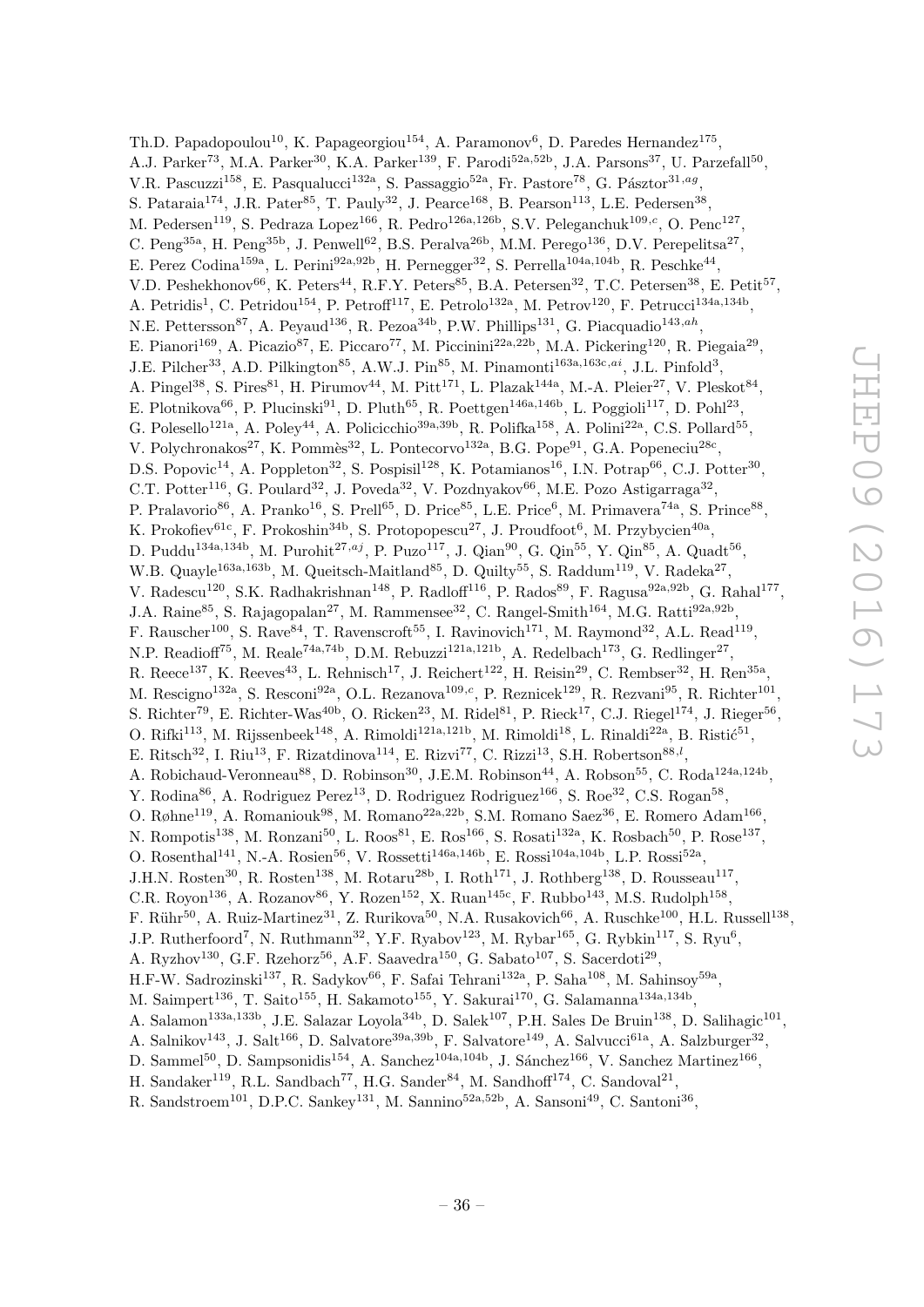R. Santonico<sup>133a,133b</sup>, H. Santos<sup>126a</sup>, I. Santoyo Castillo<sup>149</sup>, K. Sapp<sup>125</sup>, A. Sapronov<sup>66</sup>, J.G. Saraiva<sup>126a,126d</sup>, B. Sarrazin<sup>23</sup>, O. Sasaki<sup>67</sup>, Y. Sasaki<sup>155</sup>, K. Sato<sup>160</sup>, G. Sauvage<sup>5,\*</sup>, E. Sauvan<sup>5</sup>, G. Savage<sup>78</sup>, P. Savard<sup>158,d</sup>, N. Savic<sup>101</sup>, C. Sawyer<sup>131</sup>, L. Sawyer<sup>80,q</sup>, J. Saxon<sup>33</sup>, C. Sbarra<sup>22a</sup>, A. Sbrizzi<sup>22a, 22b</sup>, T. Scanlon<sup>79</sup>, D.A. Scannicchio<sup>162</sup>, M. Scarcella<sup>150</sup>, V. Scarfone<sup>39a, 39b</sup>, J. Schaarschmidt<sup>171</sup>, P. Schacht<sup>101</sup>, B.M. Schachtner<sup>100</sup>, D. Schaefer<sup>32</sup>, R. Schaefer<sup>44</sup>, J. Schaeffer<sup>84</sup>, S. Schaepe<sup>23</sup>, S. Schaetzel<sup>59b</sup>, U. Schäfer<sup>84</sup>, A.C. Schaffer<sup>117</sup>, D. Schaile<sup>100</sup>, R.D. Schamberger<sup>148</sup>, V. Scharf<sup>59a</sup>, V.A. Schegelsky<sup>123</sup>, D. Scheirich<sup>129</sup>, M. Schernau<sup>162</sup>, C. Schiavi<sup>52a,52b</sup>, S. Schier<sup>137</sup>, C. Schillo<sup>50</sup>, M. Schioppa<sup>39a,39b</sup>, S. Schlenker<sup>32</sup>, K.R. Schmidt-Sommerfeld<sup>101</sup>, K. Schmieden<sup>32</sup>, C. Schmitt<sup>84</sup>, S. Schmitt<sup>44</sup>, S. Schmitz<sup>84</sup>, B. Schneider<sup>159a</sup>, U. Schnoor<sup>50</sup>, L. Schoeffel<sup>136</sup>, A. Schoening<sup>59b</sup>, B.D. Schoenrock<sup>91</sup>, E. Schopf<sup>23</sup>, M. Schott<sup>84</sup>, J. Schovancova<sup>8</sup>, S. Schramm<sup>51</sup>, M. Schreyer<sup>173</sup>, N. Schuh<sup>84</sup>, A. Schulte<sup>84</sup>, M.J. Schultens<sup>23</sup>, H.-C. Schultz-Coulon<sup>59a</sup>, H. Schulz<sup>17</sup>, M. Schumacher<sup>50</sup>, B.A. Schumm<sup>137</sup>, Ph. Schune<sup>136</sup>, A. Schwartzman<sup>143</sup>, T.A. Schwarz<sup>90</sup>, H. Schweiger<sup>85</sup>, Ph. Schwemling<sup>136</sup>, R. Schwienhorst<sup>91</sup>, J. Schwindling<sup>136</sup>, T. Schwindt<sup>23</sup>, G. Sciolla<sup>25</sup>, F. Scuri<sup>124a,124b</sup>, F. Scutti<sup>89</sup>, J. Searcy<sup>90</sup>, P. Seema<sup>23</sup>, S.C. Seidel<sup>105</sup>, A. Seiden<sup>137</sup>, F. Seifert<sup>128</sup>, J.M. Seixas<sup>26a</sup>, G. Sekhniaidze<sup>104a</sup>, K. Sekhon<sup>90</sup>, S.J. Sekula<sup>42</sup>, D.M. Seliverstov<sup>123,\*</sup>, N. Semprini-Cesari<sup>22a,22b</sup>, C. Serfon<sup>119</sup>, L. Serin<sup>117</sup>, L. Serkin<sup>163a, 163b</sup>, M. Sessa<sup>134a, 134b</sup>, R. Seuster<sup>168</sup>, H. Severini<sup>113</sup>, T. Sfiligoj<sup>76</sup>, F. Sforza<sup>32</sup>, A. Sfyrla<sup>51</sup>, E. Shabalina<sup>56</sup>, N.W. Shaikh<sup>146a,146b</sup>, L.Y. Shan<sup>35a</sup>, R. Shang<sup>165</sup>, J.T. Shank<sup>24</sup>, M. Shapiro<sup>16</sup>, P.B. Shatalov<sup>97</sup>, K. Shaw<sup>163a, 163b</sup>, S.M. Shaw<sup>85</sup>, A. Shcherbakova<sup>146a, 146b</sup>, C.Y. Shehu<sup>149</sup>, P. Sherwood<sup>79</sup>, L. Shi<sup>151,ak</sup>, S. Shimizu<sup>68</sup>, C.O. Shimmin<sup>162</sup>, M. Shimojima<sup>102</sup>, M. Shiyakova<sup>66,*al*</sup>, A. Shmeleva<sup>96</sup>, D. Shoaleh Saadi<sup>95</sup>, M.J. Shochet<sup>33</sup>, S. Shojaii<sup>92a,92b</sup>, S. Shrestha<sup>111</sup>, E. Shulga<sup>98</sup>, M.A. Shupe<sup>7</sup>, P. Sicho<sup>127</sup>, A.M. Sickles<sup>165</sup>, P.E. Sidebo<sup>147</sup>, O. Sidiropoulou<sup>173</sup>, D. Sidorov<sup>114</sup>, A. Sidoti<sup>22a,22b</sup>, F. Siegert<sup>46</sup>, Dj. Sijacki<sup>14</sup>, J. Silva<sup>126a,126d</sup>, S.B. Silverstein<sup>146a</sup>, V. Simak<sup>128</sup>, Lj. Simic<sup>14</sup>, S. Simion<sup>117</sup>, E. Simioni<sup>84</sup>, B. Simmons<sup>79</sup>, D. Simon<sup>36</sup>, M. Simon<sup>84</sup>, P. Sinervo<sup>158</sup>, N.B. Sinev<sup>116</sup>, M. Sioli $^{22a,22b}$ , G. Siragusa $^{173}$ , S.Yu. Sivoklokov $^{99}$ , J. Sjölin $^{146a,146b}$ , M.B. Skinner $^{73}$ , H.P. Skottowe<sup>58</sup>, P. Skubic<sup>113</sup>, M. Slater<sup>19</sup>, T. Slavicek<sup>128</sup>, M. Slawinska<sup>107</sup>, K. Sliwa<sup>161</sup>, R. Slovak<sup>129</sup>, V. Smakhtin<sup>171</sup>, B.H. Smart<sup>5</sup>, L. Smestad<sup>15</sup>, J. Smiesko<sup>144a</sup>, S.Yu. Smirnov<sup>98</sup>, Y. Smirnov<sup>98</sup>, L.N. Smirnova<sup>99,am</sup>, O. Smirnova<sup>82</sup>, M.N.K. Smith<sup>37</sup>, R.W. Smith<sup>37</sup>, M. Smizanska<sup>73</sup>, K. Smolek<sup>128</sup>, A.A. Snesarev<sup>96</sup>, S. Snyder<sup>27</sup>, R. Sobie<sup>168,*l*</sup>, F. Socher<sup>46</sup>, A. Soffer<sup>153</sup>, D.A. Soh<sup>151</sup>, G. Sokhrannyi<sup>76</sup>, C.A. Solans Sanchez<sup>32</sup>, M. Solar<sup>128</sup>, E.Yu. Soldatov<sup>98</sup>, U. Soldevila<sup>166</sup>, A.A. Solodkov<sup>130</sup>, A. Soloshenko<sup>66</sup>, O.V. Solovyanov<sup>130</sup>, V. Solovyev<sup>123</sup>, P. Sommer<sup>50</sup>, H. Son<sup>161</sup>, H.Y. Song<sup>35b,an</sup>, A. Sood<sup>16</sup>, A. Sopczak<sup>128</sup>, V. Sopko<sup>128</sup>, V. Sorin<sup>13</sup>, D. Sosa<sup>59b</sup>, C.L. Sotiropoulou<sup>124a,124b</sup>, R. Soualah<sup>163a,163c</sup>, A.M. Soukharev<sup>109,c</sup>, D. South<sup>44</sup>, B.C. Sowden<sup>78</sup>, S. Spagnolo<sup>74a,74b</sup>, M. Spalla<sup>124a,124b</sup>, M. Spangenberg<sup>169</sup>, F. Spanò<sup>78</sup>, D. Sperlich<sup>17</sup>, F. Spettel<sup>101</sup>, R. Spighi<sup>22a</sup>, G. Spigo<sup>32</sup>, L.A. Spiller<sup>89</sup>, M. Spousta<sup>129</sup>, R.D. St. Denis<sup>55,\*</sup>, A. Stabile<sup>92a</sup>, R. Stamen<sup>59a</sup>, S. Stamm<sup>17</sup>, E. Stanecka<sup>41</sup>, R.W. Stanek<sup>6</sup>, C. Stanescu<sup>134a</sup>, M. Stanescu-Bellu<sup>44</sup>, M.M. Stanitzki<sup>44</sup>, S. Stapnes<sup>119</sup>, E.A. Starchenko<sup>130</sup>, G.H. Stark<sup>33</sup>, J. Stark<sup>57</sup>, P. Staroba<sup>127</sup>, P. Starovoitov<sup>59a</sup>, S. Stärz<sup>32</sup>, R. Staszewski<sup>41</sup>, P. Steinberg<sup>27</sup>, B. Stelzer<sup>142</sup>, H.J. Stelzer<sup>32</sup>, O. Stelzer-Chilton<sup>159a</sup>, H. Stenzel<sup>54</sup>, G.A. Stewart<sup>55</sup>, J.A. Stillings<sup>23</sup>, M.C. Stockton<sup>88</sup>, M. Stoebe<sup>88</sup>, G. Stoicea<sup>28b</sup>, P. Stolte<sup>56</sup>, S. Stonjek<sup>101</sup>, A.R. Stradling<sup>8</sup>, A. Straessner<sup>46</sup>, M.E. Stramaglia<sup>18</sup>, J. Strandberg<sup>147</sup>, S. Strandberg<sup>146a,146b</sup>, A. Strandlie<sup>119</sup>, M. Strauss<sup>113</sup>, P. Strizenec<sup>144b</sup>, R. Ströhmer<sup>173</sup>, D.M. Strom<sup>116</sup>, R. Stroynowski<sup>42</sup>, A. Strubig<sup>106</sup>, S.A. Stucci<sup>27</sup>, B. Stugu<sup>15</sup>, N.A. Styles<sup>44</sup>, D. Su<sup>143</sup>, J. Su<sup>125</sup>, S. Suchek<sup>59a</sup>, Y. Sugaya<sup>118</sup>, M. Suk<sup>128</sup>, V.V. Sulin<sup>96</sup>, S. Sultansoy<sup>4c</sup>, T. Sumida<sup>69</sup>, S. Sun<sup>58</sup>,  $X. Sum^{35a}$ , J.E. Sundermann<sup>50</sup>, K. Suruliz<sup>149</sup>, G. Susinno<sup>39a,39b</sup>, M.R. Sutton<sup>149</sup>, S. Suzuki<sup>67</sup>, M. Svatos<sup>127</sup>, M. Swiatlowski<sup>33</sup>, I. Sykora<sup>144a</sup>, T. Sykora<sup>129</sup>, D. Ta<sup>50</sup>, C. Taccini<sup>134a,134b</sup>,

K. Tackmann<sup>44</sup>, J. Taenzer<sup>158</sup>, A. Taffard<sup>162</sup>, R. Tafirout<sup>159a</sup>, N. Taiblum<sup>153</sup>, H. Takai<sup>27</sup>,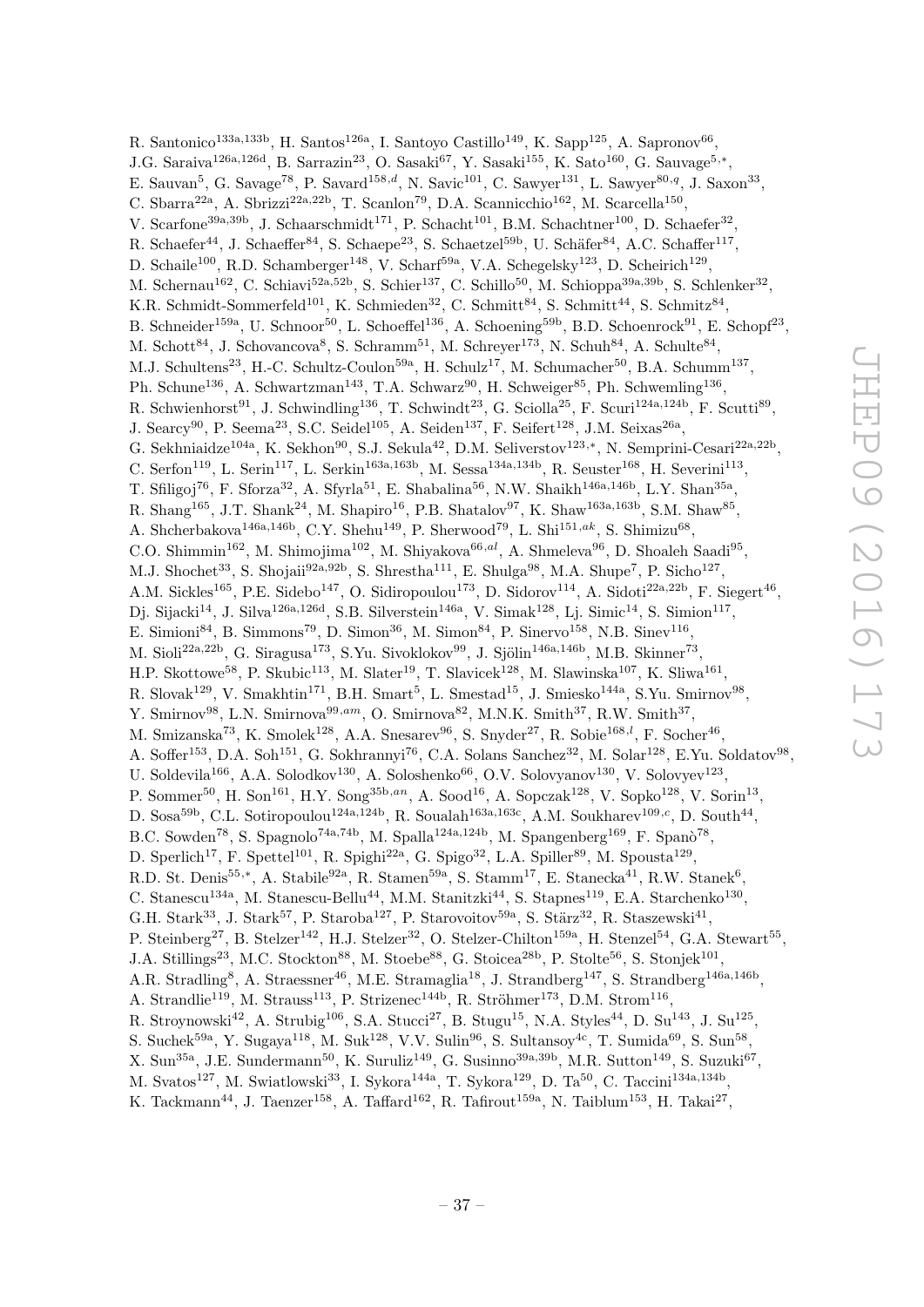R. Takashima<sup>70</sup>, T. Takeshita<sup>140</sup>, Y. Takubo<sup>67</sup>, M. Talby<sup>86</sup>, A.A. Talyshev<sup>109,c</sup>, K.G. Tan<sup>89</sup>, J. Tanaka<sup>155</sup>, M. Tanaka<sup>157</sup>, R. Tanaka<sup>117</sup>, S. Tanaka<sup>67</sup>, B.B. Tannenwald<sup>111</sup>, S. Tapia Araya<sup>34b</sup>, S. Tapprogge<sup>84</sup>, S. Tarem<sup>152</sup>, G.F. Tartarelli<sup>92a</sup>, P. Tas<sup>129</sup>, M. Tasevsky<sup>127</sup>, T. Tashiro<sup>69</sup>, E. Tassi<sup>39a,39b</sup>, A. Tavares Delgado<sup>126a,126b</sup>, Y. Tayalati<sup>135e</sup>, A.C. Taylor<sup>105</sup>, G.N. Taylor<sup>89</sup>, P.T.E. Taylor<sup>89</sup>, W. Taylor<sup>159b</sup>, F.A. Teischinger<sup>32</sup>, P. Teixeira-Dias<sup>78</sup>, K.K. Temming<sup>50</sup>, D. Temple<sup>142</sup>, H. Ten Kate<sup>32</sup>, P.K. Teng<sup>151</sup>, J.J. Teoh<sup>118</sup>, F. Tepel<sup>174</sup>, S. Terada<sup>67</sup>, K. Terashi<sup>155</sup>, J. Terron<sup>83</sup>, S. Terzo<sup>13</sup>, M. Testa<sup>49</sup>, R.J. Teuscher<sup>158,*l*</sup>, A. Thamm<sup>ao</sup>, T. Theveneaux-Pelzer<sup>86</sup>, J.P. Thomas<sup>19</sup>, J. Thomas-Wilsker<sup>78</sup>, E.N. Thompson<sup>37</sup>, P.D. Thompson<sup>19</sup>, A.S. Thompson<sup>55</sup>, L.A. Thomsen<sup>175</sup>, E. Thomson<sup>122</sup>, M. Thomson<sup>30</sup>, M.J. Tibbetts<sup>16</sup>, R.E. Ticse Torres<sup>86</sup>, V.O. Tikhomirov<sup>96,ap</sup>, Yu.A. Tikhonov<sup>109,c</sup>, S. Timoshenko<sup>98</sup>, P. Tipton<sup>175</sup>, S. Tisserant<sup>86</sup>, K. Todome<sup>157</sup>, T. Todorov<sup>5,\*</sup>, S. Todorova-Nova<sup>129</sup>, J. Tojo<sup>71</sup>, S. Tokár<sup>144a</sup>, K. Tokushuku<sup>67</sup>, E. Tolley<sup>58</sup>, L. Tomlinson<sup>85</sup>, M. Tomoto<sup>103</sup>, L. Tompkins<sup>143,aq</sup>, K. Toms<sup>105</sup>, B. Tong<sup>58</sup>, R. Torr $e^{ar}$ , E. Torrence<sup>116</sup>, H. Torr $e^{142}$ , E. Torró Pastor<sup>138</sup>, J. Toth<sup>86,as</sup>, F. Touchard<sup>86</sup>, D.R. Tovey<sup>139</sup>, T. Trefzger<sup>173</sup>, A. Tricoli<sup>27</sup>, I.M. Trigger<sup>159a</sup>, S. Trincaz-Duvoid<sup>81</sup>, M.F. Tripiana<sup>13</sup>, W. Trischuk<sup>158</sup>, B. Trocmé<sup>57</sup>, A. Trofymov<sup>44</sup>, C. Troncon<sup>92a</sup>, M. Trottier-McDonald<sup>16</sup>, M. Trovatelli<sup>168</sup>, L. Truong<sup>163a,163c</sup>, M. Trzebinski<sup>41</sup>, A. Trzupek<sup>41</sup>, J.C-L. Tseng<sup>120</sup>, P.V. Tsiareshka<sup>93</sup>, G. Tsipolitis<sup>10</sup>, N. Tsirintanis<sup>9</sup>, S. Tsiskaridze<sup>13</sup>, V. Tsiskaridze<sup>50</sup>, E.G. Tskhadadze<sup>53a</sup>, K.M. Tsui<sup>61a</sup>, I.I. Tsukerman<sup>97</sup>, V. Tsulaia<sup>16</sup>, S. Tsuno<sup>67</sup>, D. Tsybychev<sup>148</sup>, Y. Tu<sup>61b</sup>, A. Tudorache<sup>28b</sup>, V. Tudorache<sup>28b</sup>, A.N. Tuna<sup>58</sup>, S.A. Tupputi<sup>22a,22b</sup>, S. Turchikhin<sup>66</sup>, D. Turecek<sup>128</sup>, D. Turgeman<sup>171</sup>, R. Turra<sup>92a,92b</sup>, A.J. Turvey<sup>42</sup>, P.M. Tuts<sup>37</sup>, M. Tyndel<sup>131</sup>, G. Ucchielli<sup>22a,22b</sup>, I. Ueda<sup>155</sup>, M. Ughetto<sup>146a,146b</sup>, F. Ukegawa<sup>160</sup>, G. Unal<sup>32</sup>, A. Undrus<sup>27</sup>, G. Unel<sup>162</sup>, F.C. Ungaro<sup>89</sup>, Y. Unno<sup>67</sup>, C. Unverdorben<sup>100</sup>, J. Urban<sup>144b</sup>, P. Urquijo<sup>89</sup>, P. Urrejola<sup>84</sup>, G. Usai<sup>8</sup>, A. Usanova<sup>63</sup>, L. Vacavant<sup>86</sup>, V. Vacek<sup>128</sup>, B. Vachon<sup>88</sup>, C. Valderanis<sup>100</sup>, E. Valdes Santurio<sup>146a, 146b</sup>, N. Valencic<sup>107</sup>, S. Valentinetti<sup>22a, 22b</sup>, A. Valero<sup>166</sup>, L. Valery<sup>13</sup>, S. Valkar<sup>129</sup>, J.A. Valls Ferrer<sup>166</sup>, W. Van Den Wollenberg<sup>107</sup>, P.C. Van Der Deijl<sup>107</sup>, H. van der Graaf<sup>107</sup>, N. van Eldik<sup>152</sup>, P. van Gemmeren<sup>6</sup>, J. Van Nieuwkoop<sup>142</sup>, I. van Vulpen<sup>107</sup>, M.C. van Woerden<sup>32</sup>, M. Vanadia<sup>132a, 132b</sup>, W. Vandelli<sup>32</sup>, R. Vanguri<sup>122</sup>, A. Vaniachine<sup>130</sup>, P. Vankov<sup>107</sup>, G. Vardanyan<sup>176</sup>, R. Vari<sup>132a</sup>, E.W. Varnes<sup>7</sup>, T. Varol<sup>42</sup>, D. Varouchas<sup>81</sup>, A. Vartapetian<sup>8</sup>, K.E. Varvell<sup>150</sup>, J.G. Vasquez<sup>175</sup>, F. Vazeille<sup>36</sup>, T. Vazquez Schroeder<sup>88</sup>, J. Veatch<sup>56</sup>, V. Veeraraghavan<sup>7</sup>, L.M. Veloce<sup>158</sup>, F. Veloso<sup>126a,126c</sup>, S. Veneziano<sup>132a</sup>, A. Ventura<sup>74a,74b</sup>, M. Venturi<sup>168</sup>, N. Venturi<sup>158</sup>, A. Venturini<sup>25</sup>, V. Vercesi<sup>121a</sup>, M. Verducci<sup>132a,132b</sup>, W. Verkerke<sup>107</sup>, J.C. Vermeulen<sup>107</sup>, A. Vest<sup>46,at</sup>, M.C. Vetterli<sup>142,d</sup>, O. Viazlo<sup>82</sup>, I. Vichou<sup>165,\*</sup>, T. Vickey<sup>139</sup>, O.E. Vickey Boeriu<sup>139</sup>, G.H.A. Viehhauser<sup>120</sup>, S. Viel<sup>16</sup>, L. Vigani<sup>120</sup>, M. Villa<sup>22a,22b</sup>, M. Villaplana Perez<sup>92a,92b</sup>, E. Vilucchi<sup>49</sup>, M.G. Vincter<sup>31</sup>, V.B. Vinogradov<sup>66</sup>, C. Vittori<sup>22a, 22b</sup>, I. Vivarelli<sup>149</sup>, S. Vlachos<sup>10</sup>, M. Vlasak<sup>128</sup>, M. Vogel<sup>174</sup>, P. Vokac<sup>128</sup>, G. Volpi<sup>124a,124b</sup>, M. Volpi<sup>89</sup>, H. von der Schmitt<sup>101</sup>, E. von Toerne<sup>23</sup>, V. Vorobel<sup>129</sup>, K. Vorobev $^{98}$ , M. Vos $^{166}$ , R. Voss $^{32}$ , J.H. Vossebeld $^{75}$ , N. Vranjes<sup>14</sup>, M. Vranjes Milosavljevic<sup>14</sup>, V. Vrba<sup>127</sup>, M. Vreeswijk<sup>107</sup>, R. Vuillermet<sup>32</sup>, I. Vukotic<sup>33</sup>, Z. Vykydal<sup>128</sup>, P. Wagner<sup>23</sup>, W. Wagner<sup>174</sup>, H. Wahlberg<sup>72</sup>, S. Wahrmund<sup>46</sup>, J. Wakabayashi<sup>103</sup>, J. Walder<sup>73</sup>, R. Walker<sup>100</sup>, W. Walkowiak<sup>141</sup>, V. Wallangen<sup>146a,146b</sup>, C. Wang<sup>35c</sup>, C. Wang<sup>35d,86</sup>, F. Wang<sup>172</sup>, H. Wang<sup>16</sup>, H. Wang<sup>42</sup>, J. Wang<sup>44</sup>, J. Wang<sup>150</sup>, K. Wang<sup>88</sup>, R. Wang<sup>6</sup>, S.M. Wang<sup>151</sup>, T. Wang<sup>23</sup>, T. Wang<sup>37</sup>, W. Wang<sup>35b</sup>, X. Wang<sup>175</sup>, C. Wanotayaroj<sup>116</sup>, A. Warburton<sup>88</sup>, C.P. Ward<sup>30</sup>, D.R. Wardrope<sup>79</sup>, A. Washbrook<sup>48</sup>, P.M. Watkins<sup>19</sup>, A.T. Watson<sup>19</sup>, M.F. Watson<sup>19</sup>, G. Watts<sup>138</sup>, S. Watts<sup>85</sup>, B.M. Waugh<sup>79</sup>, S. Webb<sup>84</sup>, M.S. Weber<sup>18</sup>, S.W. Weber<sup>173</sup>, J.S. Webster<sup>6</sup>, A.R. Weidberg<sup>120</sup>, B. Weinert<sup>62</sup>, J. Weingarten<sup>56</sup>, C. Weiser<sup>50</sup>, H. Weits<sup>107</sup>, P.S. Wells<sup>32</sup>, T. Wenaus<sup>27</sup>, T. Wengler<sup>32</sup>, S. Wenig<sup>32</sup>, N. Wermes<sup>23</sup>, M. Werner<sup>50</sup>, M.D. Werner<sup>65</sup>, P. Werner<sup>32</sup>, M. Wessels<sup>59a</sup>, J. Wetter<sup>161</sup>, K. Whalen<sup>116</sup>, N.L. Whallon<sup>138</sup>, A.M. Wharton<sup>73</sup>, A. White<sup>8</sup>, M.J. White<sup>1</sup>, R. White<sup>34b</sup>,

D. Whiteson<sup>162</sup>, F.J. Wickens<sup>131</sup>, W. Wiedenmann<sup>172</sup>, M. Wielers<sup>131</sup>, P. Wienemann<sup>23</sup>,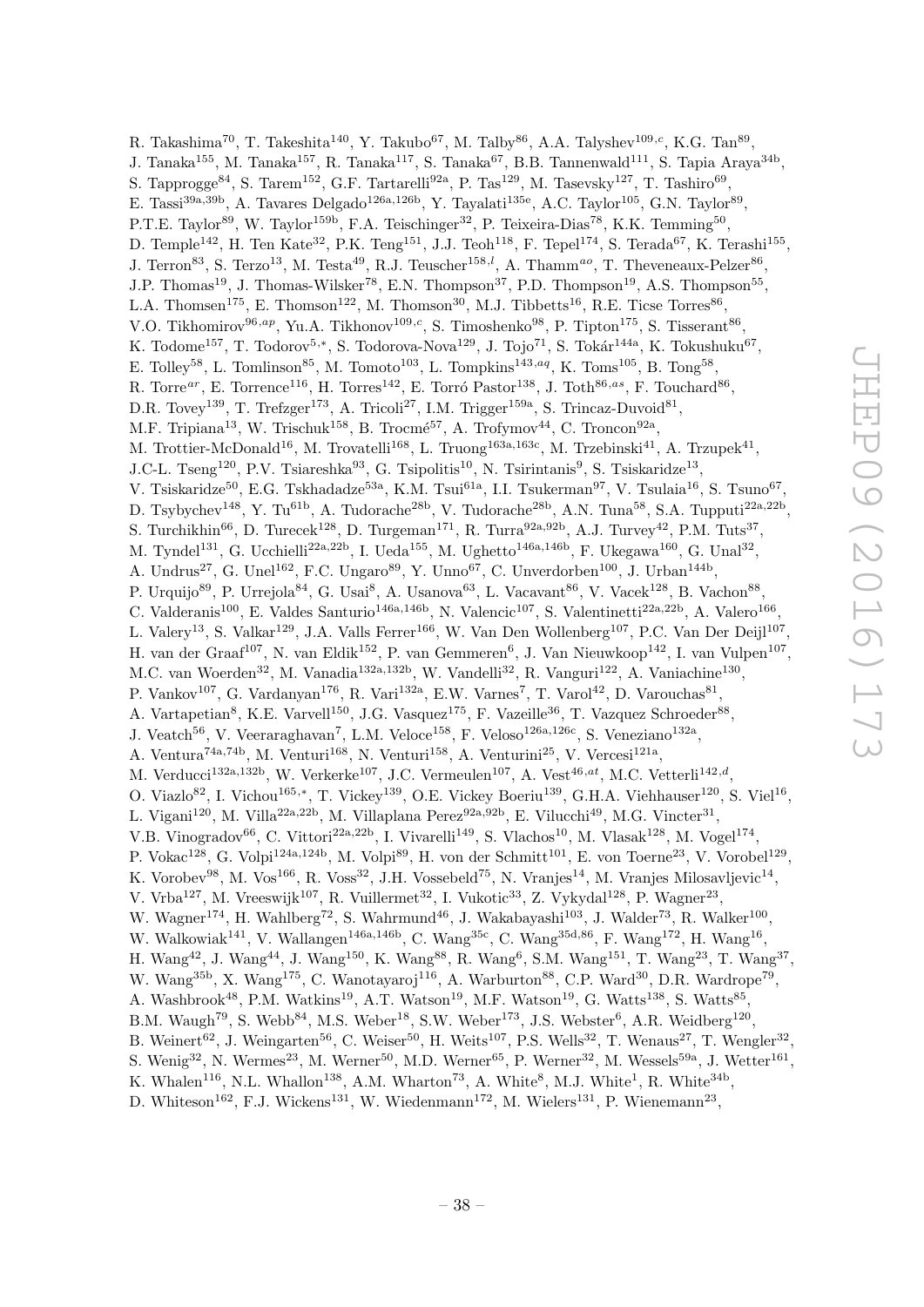C. Wiglesworth<sup>38</sup>, L.A.M. Wiik-Fuchs<sup>23</sup>, A. Wildauer<sup>101</sup>, F. Wilk<sup>85</sup>, H.G. Wilkens<sup>32</sup>,

H.H. Williams<sup>122</sup>, S. Williams<sup>107</sup>, C. Willis<sup>91</sup>, S. Willocq<sup>87</sup>, J.A. Wilson<sup>19</sup>, I. Wingerter-Seez<sup>5</sup>,

F. Winklmeier<sup>116</sup>, O.J. Winston<sup>149</sup>, B.T. Winter<sup>23</sup>, M. Wittgen<sup>143</sup>, J. Wittkowski<sup>100</sup>,

T.M.H. Wolf<sup>107</sup>, M.W. Wolter<sup>41</sup>, H. Wolters<sup>126a, 126c</sup>, S.D. Worm<sup>131</sup>, B.K. Wosiek<sup>41</sup>,

J. Wotschack<sup>32</sup>, M.J. Woudstra<sup>85</sup>, K.W. Wozniak<sup>41</sup>, M. Wu<sup>57</sup>, M. Wu<sup>33</sup>, S.L. Wu<sup>172</sup>, X. Wu<sup>51</sup>,

Y. Wu<sup>90</sup>, T.R. Wyatt<sup>85</sup>, B.M. Wynne<sup>48</sup>, S. Xella<sup>38</sup>, Z. Xi<sup>90</sup>, D. Xu<sup>35a</sup>, L. Xu<sup>27</sup>, B. Yabsley<sup>150</sup>,

S. Yacoob<sup>145a</sup>, D. Yamaguchi<sup>157</sup>, Y. Yamaguchi<sup>118</sup>, A. Yamamoto<sup>67</sup>, S. Yamamoto<sup>155</sup>,

T. Yamanaka<sup>155</sup>, K. Yamauchi<sup>103</sup>, Y. Yamazaki<sup>68</sup>, Z. Yan<sup>24</sup>, H. Yang<sup>35e</sup>, H. Yang<sup>172</sup>, Y. Yang<sup>151</sup>,

Z. Yang<sup>15</sup>, W-M. Yao<sup>16</sup>, Y.C. Yap<sup>81</sup>, Y. Yasu<sup>67</sup>, E. Yatsenko<sup>5</sup>, K.H. Yau Wong<sup>23</sup>, J. Ye<sup>42</sup>, S. Ye<sup>27</sup>,

I. Yeletskikh<sup>66</sup>, A.L. Yen<sup>58</sup>, E. Yildirim<sup>84</sup>, K. Yorita<sup>170</sup>, R. Yoshida<sup>6</sup>, K. Yoshihara<sup>122</sup>,

C. Young<sup>143</sup>, C.J.S. Young<sup>32</sup>, S. Youssef<sup>24</sup>, D.R. Yu<sup>16</sup>, J. Yu<sup>8</sup>, J.M. Yu<sup>90</sup>, J. Yu<sup>65</sup>, L. Yuan<sup>68</sup>,

S.P.Y. Yuen<sup>23</sup>, I. Yusuff<sup>30,au</sup>, B. Zabinski<sup>41</sup>, R. Zaidan<sup>35d</sup>, A.M. Zaitsev<sup>130,ae</sup>, N. Zakharchuk<sup>44</sup>,

J. Zalieckas<sup>15</sup>, A. Zaman<sup>148</sup>, S. Zambito<sup>58</sup>, L. Zanello<sup>132a,132b</sup>, D. Zanzi<sup>89</sup>, C. Zeitnitz<sup>174</sup>,

M. Zeman<sup>128</sup>, A. Zemla<sup>40a</sup>, J.C. Zeng<sup>165</sup>, Q. Zeng<sup>143</sup>, K. Zengel<sup>25</sup>, O. Zenin<sup>130</sup>, T. Ženiš<sup>144a</sup>,

D. Zerwas<sup>117</sup>, D. Zhang<sup>90</sup>, F. Zhang<sup>172</sup>, G. Zhang<sup>35b,an</sup>, H. Zhang<sup>35c</sup>, J. Zhang<sup>6</sup>, L. Zhang<sup>50</sup>,

R. Zhang<sup>23</sup>, R. Zhang<sup>35b,av</sup>, X. Zhang<sup>35d</sup>, Z. Zhang<sup>117</sup>, X. Zhao<sup>42</sup>, Y. Zhao<sup>35d</sup>, Z. Zhao<sup>35b</sup>,

A. Zhemchugov<sup>66</sup>, J. Zhong<sup>120</sup>, B. Zhou<sup>90</sup>, C. Zhou<sup>47</sup>, L. Zhou<sup>37</sup>, L. Zhou<sup>42</sup>, M. Zhou<sup>148</sup>,

N. Zhou<sup>35f</sup>, C.G. Zhu<sup>35d</sup>, H. Zhu<sup>35a</sup>, J. Zhu<sup>90</sup>, Y. Zhu<sup>35b</sup>, X. Zhuang<sup>35a</sup>, K. Zhukov<sup>96</sup>, A. Zibell<sup>173</sup>,

D. Zieminska $^{62}$ , N.I. Zimine $^{66}$ , C. Zimmermann $^{84}$ , S. Zimmermann $^{50}$ , Z. Zinonos $^{56}$ , M. Zinser $^{84}$ ,

- M. Ziolkowski<sup>141</sup>, L. Živković<sup>14</sup>, G. Zobernig<sup>172</sup>, A. Zoccoli<sup>22a,22b</sup>, M. zur Nedden<sup>17</sup>, L. Zwalinski<sup>32</sup>
	- <sup>1</sup> Department of Physics, University of Adelaide, Adelaide, Australia
	- <sup>2</sup> Physics Department, SUNY Albany, Albany NY, United States of America
	- <sup>3</sup> Department of Physics, University of Alberta, Edmonton AB, Canada
	- <sup>4</sup> <sup>(a)</sup> Department of Physics, Ankara University, Ankara; <sup>(b)</sup> Istanbul Aydin University, Istanbul; <sup>(c)</sup> Division of Physics, TOBB University of Economics and Technology, Ankara, Turkey
	- $5$  LAPP, CNRS/IN2P3 and Université Savoie Mont Blanc, Annecy-le-Vieux, France
	- <sup>6</sup> High Energy Physics Division, Argonne National Laboratory, Argonne IL, United States of America
	- <sup>7</sup> Department of Physics, University of Arizona, Tucson AZ, United States of America <sup>8</sup> Department of Physics, The University of Texas at Arlington, Arlington TX,
	- United States of America
	- <sup>9</sup> Physics Department, University of Athens, Athens, Greece<br><sup>10</sup> Physics Department, National Technical University of Ath
	- <sup>10</sup> Physics Department, National Technical University of Athens, Zografou, Greece
	- $11$  Department of Physics, The University of Texas at Austin, Austin TX, United States of America
	- <sup>12</sup> Institute of Physics, Azerbaijan Academy of Sciences, Baku, Azerbaijan
	- $13$  Institut de Física d'Altes Energies (IFAE), The Barcelona Institute of Science and Technology, Barcelona, Spain, Spain
	- <sup>14</sup> Institute of Physics, University of Belgrade, Belgrade, Serbia
	- $15$  Department for Physics and Technology, University of Bergen, Bergen, Norway

<sup>16</sup> Physics Division, Lawrence Berkeley National Laboratory and University of California, Berkeley CA, United States of America

- <sup>17</sup> Department of Physics, Humboldt University, Berlin, Germany
- <sup>18</sup> Albert Einstein Center for Fundamental Physics and Laboratory for High Energy Physics, University of Bern, Bern, Switzerland
- <sup>19</sup> School of Physics and Astronomy, University of Birmingham, Birmingham, United Kingdom
- $20$ <sup>(a)</sup> Department of Physics, Bogazici University, Istanbul; <sup>(b)</sup> Department of Physics Engineering, Gaziantep University, Gaziantep; <sup>(d)</sup> Istanbul Bilgi University, Faculty of Engineering and Natural Sciences, Istanbul,Turkey; <sup>(e)</sup> Bahcesehir University, Faculty of Engineering and Natural Sciences, Istanbul, Turkey, Turkey
- <sup>21</sup> Centro de Investigaciones, Universidad Antonio Narino, Bogota, Colombia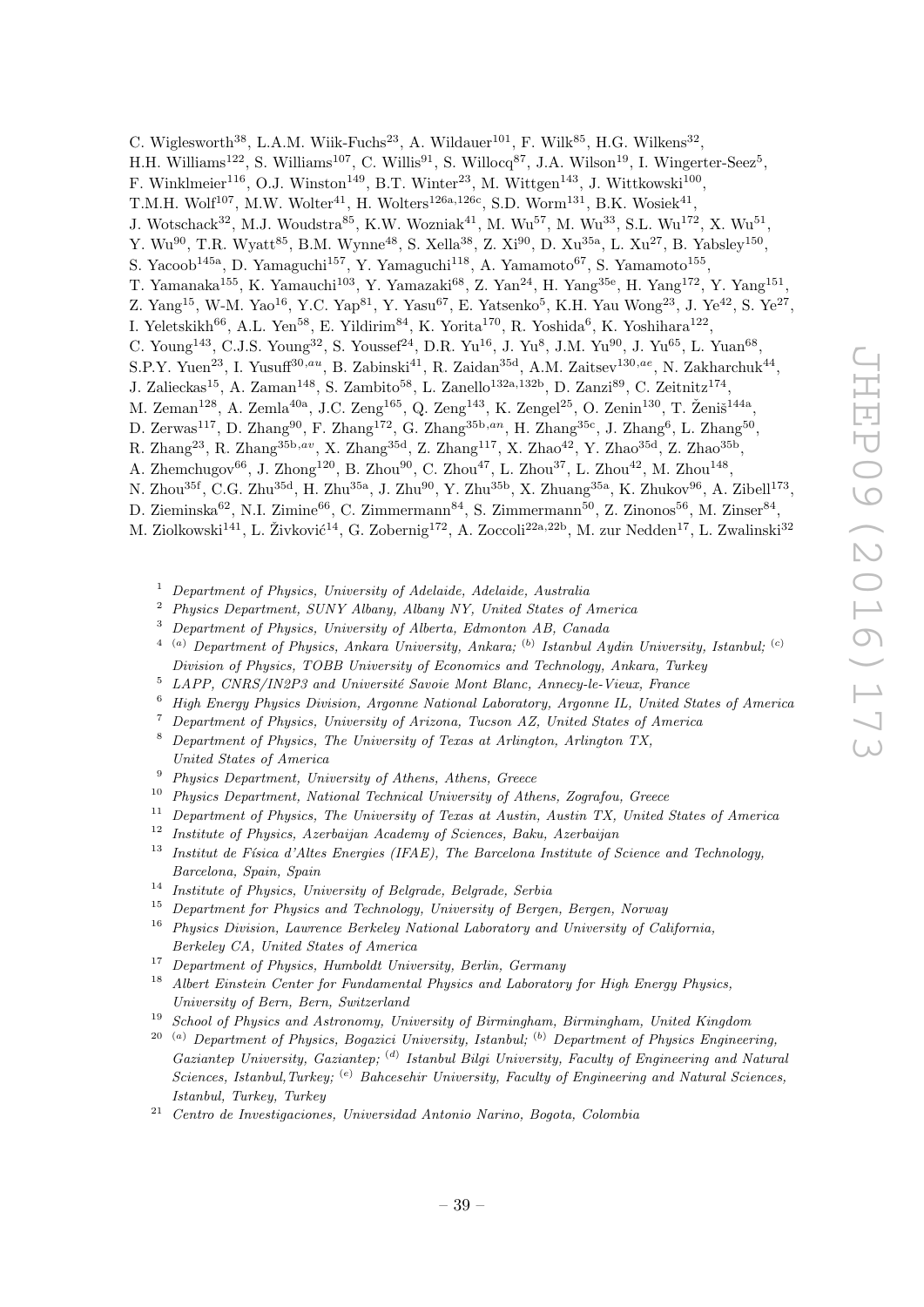- <sup>22 (a)</sup> INFN Sezione di Bologna; <sup>(b)</sup> Dipartimento di Fisica e Astronomia, Università di Bologna, Bologna, Italy
- <sup>23</sup> Physikalisches Institut, University of Bonn, Bonn, Germany
- <sup>24</sup> Department of Physics, Boston University, Boston MA, United States of America<sup>25</sup> Department of Physics Brandeis University Waltham MA, United States of Amer
- <sup>25</sup> Department of Physics, Brandeis University, Waltham MA, United States of America
- <sup>26 (a)</sup> Universidade Federal do Rio De Janeiro COPPE/EE/IF, Rio de Janeiro; <sup>(b)</sup> Electrical Circuits Department, Federal University of Juiz de Fora (UFJF), Juiz de Fora; <sup>(c)</sup> Federal University of Sao Joao del Rei (UFSJ), Sao Joao del Rei; <sup>(d)</sup> Instituto de Fisica, Universidade de Sao Paulo, Sao Paulo, Brazil
- <sup>27</sup> Physics Department, Brookhaven National Laboratory, Upton NY, United States of America
- <sup>28 (a)</sup> Transilvania University of Brasov, Brasov, Romania; <sup>(b)</sup> National Institute of Physics and Nuclear Engineering, Bucharest; <sup>(c)</sup> National Institute for Research and Development of Isotopic and Molecular Technologies, Physics Department, Cluj Napoca; <sup>(d)</sup> University Politehnica Bucharest, Bucharest; <sup>(e)</sup> West University in Timisoara, Timisoara, Romania
- <sup>29</sup> Departamento de Física, Universidad de Buenos Aires, Buenos Aires, Argentina
- $30$  Cavendish Laboratory, University of Cambridge, Cambridge, United Kingdom<br> $31$  Department of Physics, Cambridge University, Ottowe ON, Canada
- <sup>31</sup> Department of Physics, Carleton University, Ottawa ON, Canada<br><sup>32</sup> CERN Current Suite of Lands
- $rac{32}{33}$  CERN, Geneva, Switzerland
- <sup>33</sup> Enrico Fermi Institute, University of Chicago, Chicago IL, United States of America
- $34$ <sup>(a)</sup> Departamento de Física, Pontificia Universidad Católica de Chile, Santiago; <sup>(b)</sup> Departamento de Física, Universidad Técnica Federico Santa María, Valparaíso, Chile
- $35$ <sup>(a)</sup> Institute of High Energy Physics, Chinese Academy of Sciences, Beijing; <sup>(b)</sup> Department of Modern Physics, University of Science and Technology of China, Anhui;  $\binom{c}{r}$  Department of Physics, Nanjing University, Jiangsu; <sup>(d)</sup> School of Physics, Shandong University, Shandong; <sup>(e)</sup> Department of Physics and Astronomy, Shanghai Key Laboratory for Particle Physics and Cosmology, Shanghai Jiao Tong University, Shanghai; (also affiliated with PKU-CHEP);  $(f)$  Physics Department, Tsinghua University, Beijing 100084, China
- $36$  Laboratoire de Physique Corpusculaire, Clermont Université and Université Blaise Pascal and CNRS/IN2P3, Clermont-Ferrand, France
- <sup>37</sup> Nevis Laboratory, Columbia University, Irvington NY, United States of America
- <sup>38</sup> Niels Bohr Institute, University of Copenhagen, Kobenhavn, Denmark
- <sup>39 (a)</sup> INFN Gruppo Collegato di Cosenza, Laboratori Nazionali di Frascati; <sup>(b)</sup> Dipartimento di Fisica, Università della Calabria, Rende, Italy
- $^{40}$ <sup>(a)</sup> AGH University of Science and Technology, Faculty of Physics and Applied Computer Science, Krakow; <sup>(b)</sup> Marian Smoluchowski Institute of Physics, Jagiellonian University, Krakow, Poland
- <sup>41</sup> Institute of Nuclear Physics Polish Academy of Sciences, Krakow, Poland
- <sup>42</sup> Physics Department, Southern Methodist University, Dallas TX, United States of America
- <sup>43</sup> Physics Department, University of Texas at Dallas, Richardson TX, United States of America
- <sup>44</sup> DESY, Hamburg and Zeuthen, Germany
- $^{45}$  Lehrstuhl für Experimentelle Physik IV, Technische Universität Dortmund, Dortmund, Germany<br> $^{46}$  Institut für Kern, und Teilchennbusik, Technische Universität Dreeden, Dreeden, Germany
- <sup>46</sup> Institut für Kern- und Teilchenphysik, Technische Universität Dresden, Dresden, Germany<br><sup>47</sup> Department of Physics, Duke University, Durham NG, United States of America
- <sup>47</sup> Department of Physics, Duke University, Durham NC, United States of America<br><sup>48</sup> SUDA School of Physics and Advances University of Elizabeth Editorial
- <sup>48</sup> SUPA School of Physics and Astronomy, University of Edinburgh, Edinburgh, United Kingdom
- <sup>49</sup> INFN Laboratori Nazionali di Frascati, Frascati, Italy
- $50$  Fakultät für Mathematik und Physik, Albert-Ludwigs-Universität, Freiburg, Germany
- $51$  Section de Physique, Université de Genève, Geneva, Switzerland
- $52$ <sup>(a)</sup> INFN Sezione di Genova; <sup>(b)</sup> Dipartimento di Fisica, Università di Genova, Genova, Italy
- $53$ <sup>(a)</sup> E. Andronikashvili Institute of Physics, Iv. Javakhishvili Tbilisi State University, Tbilisi; <sup>(b)</sup> High Energy Physics Institute, Tbilisi State University, Tbilisi, Georgia
- $54$  II Physikalisches Institut, Justus-Liebig-Universität Giessen, Giessen, Germany
- <sup>55</sup> SUPA School of Physics and Astronomy, University of Glasgow, Glasgow, United Kingdom
- $56$  II Physikalisches Institut, Georg-August-Universität, Göttingen, Germany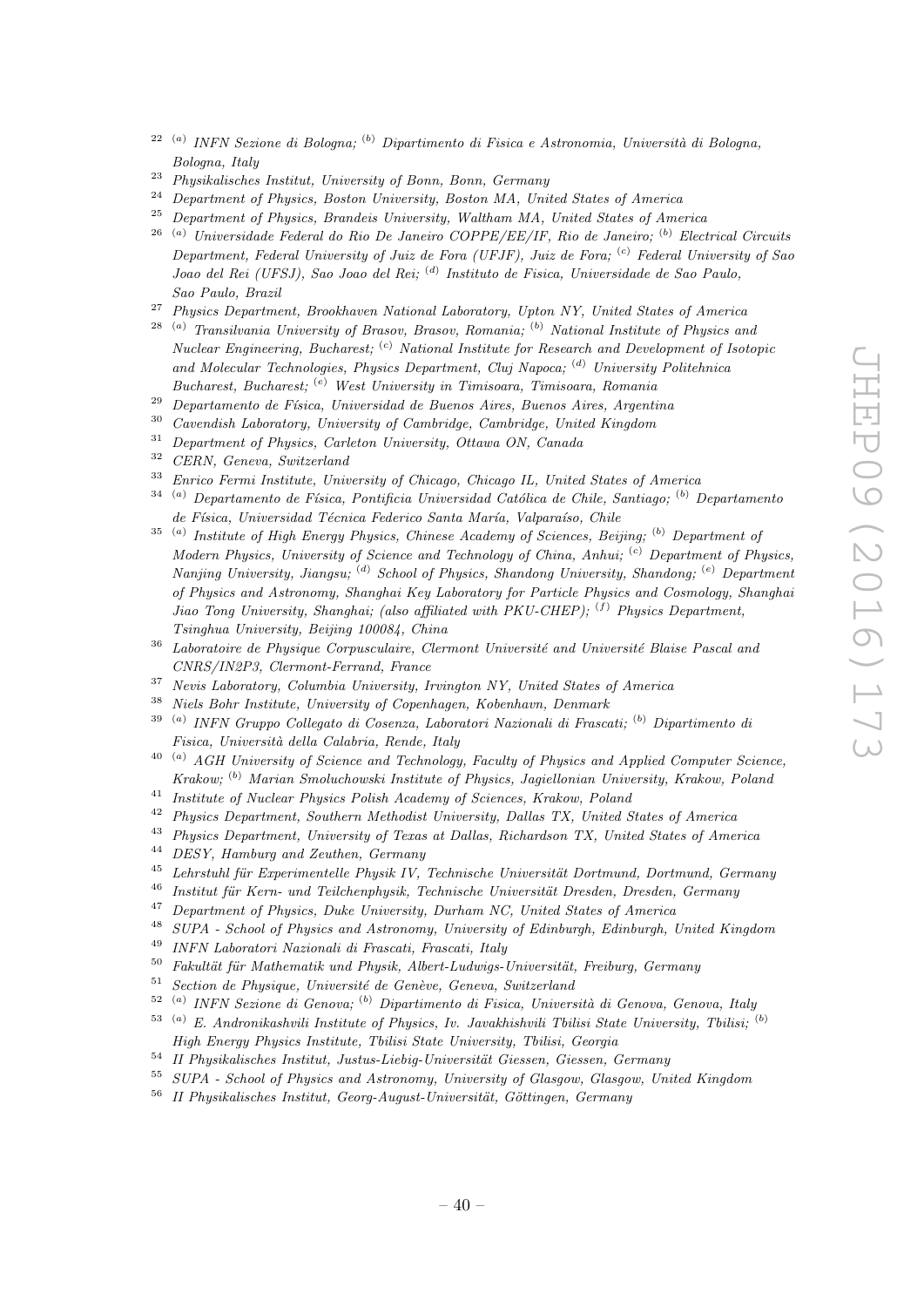- $57$  Laboratoire de Physique Subatomique et de Cosmologie, Université Grenoble-Alpes, CNRS/IN2P3, Grenoble, France
- <sup>58</sup> Laboratory for Particle Physics and Cosmology, Harvard University, Cambridge MA, United States of America
- <sup>59 (a)</sup> Kirchhoff-Institut für Physik, Ruprecht-Karls-Universität Heidelberg, Heidelberg; <sup>(b)</sup> Physikalisches Institut, Ruprecht-Karls-Universität Heidelberg, Heidelberg; <sup>(c)</sup> ZITI Institut für technische Informatik, Ruprecht-Karls-Universität Heidelberg, Mannheim, Germany
- <sup>60</sup> Faculty of Applied Information Science, Hiroshima Institute of Technology, Hiroshima, Japan
- $\overset{61}{\sim}$  (a) Department of Physics, The Chinese University of Hong Kong, Shatin, N.T., Hong Kong; (b) Department of Physics, The University of Hong Kong, Hong Kong; <sup>(c)</sup> Department of Physics, The Hong Kong University of Science and Technology, Clear Water Bay, Kowloon, Hong Kong, China
- $62$  Department of Physics, Indiana University, Bloomington IN, United States of America
- $63$  Institut für Astro- und Teilchenphysik, Leopold-Franzens-Universität, Innsbruck, Austria
- <sup>64</sup> University of Iowa, Iowa City IA, United States of America<br><sup>65</sup> Department of Physics and Astronomy, Iowa State University
- $^{65}$  Department of Physics and Astronomy, Iowa State University, Ames IA, United States of America<br> $^{66}$  Isint Institute for Nuclear Bessereh, IND Duhna, Duhna, Pussia
- $^{66}$  Joint Institute for Nuclear Research, JINR Dubna, Dubna, Russia<br> $^{67}$  KEK, High Energy Asselenting Research Openminister, Teulula, 1
- <sup>67</sup> KEK, High Energy Accelerator Research Organization, Tsukuba, Japan<br><sup>68</sup> Curricular School of Science Kehr Huisensity Kehr Japan
- <sup>68</sup> Graduate School of Science, Kobe University, Kobe, Japan
- <sup>69</sup> Faculty of Science, Kyoto University, Kyoto, Japan<br><sup>70</sup> Karoto University of Education, Kyoto, Japan
- <sup>70</sup> Kyoto University of Education, Kyoto, Japan
- <sup>71</sup> Department of Physics, Kyushu University, Fukuoka, Japan
- $72$  Instituto de Física La Plata, Universidad Nacional de La Plata and CONICET, La Plata, Argentina
- <sup>73</sup> Physics Department, Lancaster University, Lancaster, United Kingdom
- <sup>74 (a</sup>) INFN Sezione di Lecce; <sup>(b</sup>) Dipartimento di Matematica e Fisica, Università del Salento, Lecce, Italy
- <sup>75</sup> Oliver Lodge Laboratory, University of Liverpool, Liverpool, United Kingdom
- <sup>76</sup> Department of Physics, Jožef Stefan Institute and University of Ljubljana, Ljubljana, Slovenia<br><sup>77</sup> Sebeck of Physics and Actronomy Queen Many University of Landan, Landan, United Kingdom
- <sup>77</sup> School of Physics and Astronomy, Queen Mary University of London, London, United Kingdom<br><sup>78</sup> Department of Physics, Rayal Helloway University of London, Summy United Kingdom
- <sup>78</sup> Department of Physics, Royal Holloway University of London, Surrey, United Kingdom
- <sup>79</sup> Department of Physics and Astronomy, University College London, London, United Kingdom<br><sup>80</sup> Louisians Tosh University, Pustan LA, United States of America
- $80$  Louisiana Tech University, Ruston LA, United States of America<br> $81$  Laboratoire de Physique Nucléaire et de Hautes Energies, UPMC
- Laboratoire de Physique Nucléaire et de Hautes Energies, UPMC and Université Paris-Diderot and CNRS/IN2P3, Paris, France
- $82$  Fysiska institutionen, Lunds universitet, Lund, Sweden
- <sup>83</sup> Departamento de Fisica Teorica C-15, Universidad Autonoma de Madrid, Madrid, Spain
- $84$  Institut für Physik, Universität Mainz, Mainz, Germany
- <sup>85</sup> School of Physics and Astronomy, University of Manchester, Manchester, United Kingdom
- $86$  CPPM, Aix-Marseille Université and CNRS/IN2P3, Marseille, France
- <sup>87</sup> Department of Physics, University of Massachusetts, Amherst MA, United States of America
- <sup>88</sup> Department of Physics, McGill University, Montreal QC, Canada<br><sup>89</sup> School of Physics, University of Melhourne, Victoria, Australia
- <sup>89</sup> School of Physics, University of Melbourne, Victoria, Australia<br><sup>90</sup> Penertment of Physics, The University of Michigan, Ann Arbor
- <sup>90</sup> Department of Physics, The University of Michigan, Ann Arbor MI, United States of America
- <sup>91</sup> Department of Physics and Astronomy, Michigan State University, East Lansing MI, United States of America
- <sup>92 (a)</sup> INFN Sezione di Milano; <sup>(b)</sup> Dipartimento di Fisica, Università di Milano, Milano, Italy
- $93$  B.I. Stepanov Institute of Physics, National Academy of Sciences of Belarus, Minsk, Republic of Belarus
- <sup>94</sup> National Scientific and Educational Centre for Particle and High Energy Physics, Minsk, Republic of Belarus
- <sup>95</sup> Group of Particle Physics, University of Montreal, Montreal QC, Canada
- <sup>96</sup> P.N. Lebedev Physical Institute of the Russian Academy of Sciences, Moscow, Russia
- <sup>97</sup> Institute for Theoretical and Experimental Physics (ITEP), Moscow, Russia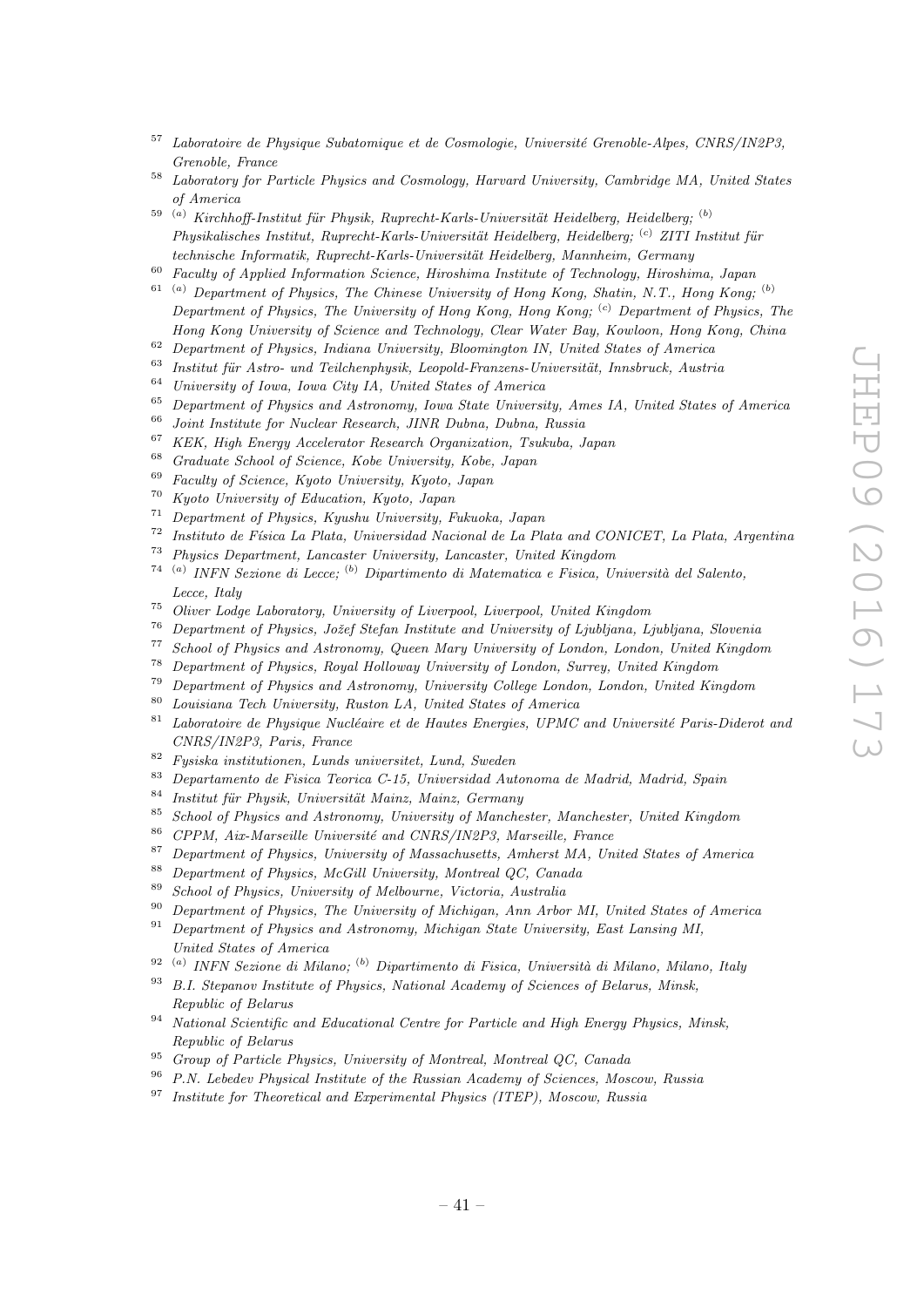- <sup>98</sup> National Research Nuclear University MEPhI, Moscow, Russia<br><sup>99</sup> D.V. Skakeltsun Institute of Nuclear Physics M.V. Lamencour
- <sup>99</sup> D.V. Skobeltsyn Institute of Nuclear Physics, M.V. Lomonosov Moscow State University, Moscow, Russia
- $100$  Fakultät für Physik, Ludwig-Maximilians-Universität München, München, Germany
- $101$  Max-Planck-Institut für Physik (Werner-Heisenberg-Institut), München, Germany
- <sup>102</sup> Nagasaki Institute of Applied Science, Nagasaki, Japan<br><sup>103</sup> Craduate School of Science and Kehayashi Mashaya In
- <sup>103</sup> Graduate School of Science and Kobayashi-Maskawa Institute, Nagoya University, Nagoya, Japan
- 104 ( <sup>a)</sup> INFN Sezione di Napoli; <sup>(b)</sup> Dipartimento di Fisica, Università di Napoli, Napoli, Italy
- <sup>105</sup> Department of Physics and Astronomy, University of New Mexico, Albuquerque NM, United States of America
- <sup>106</sup> Institute for Mathematics, Astrophysics and Particle Physics, Radboud University Nijmegen/Nikhef, Nijmegen, Netherlands
- <sup>107</sup> Nikhef National Institute for Subatomic Physics and University of Amsterdam, Amsterdam, Netherlands
- <sup>108</sup> Department of Physics, Northern Illinois University, DeKalb IL, United States of America<br><sup>109</sup> Pueblace Institute of Nuclear Physics, SP PAS, Neugalianh, Puesia
- <sup>109</sup> Budker Institute of Nuclear Physics, SB RAS, Novosibirsk, Russia<br><sup>110</sup> Department of Physics, New York University, New York NY Unit
- <sup>110</sup> Department of Physics, New York University, New York NY, United States of America
- <sup>111</sup> Ohio State University, Columbus OH, United States of America<br><sup>112</sup> Earthweat Stimm Okuman University Okuman Lung
- <sup>112</sup> Faculty of Science, Okayama University, Okayama, Japan
- <sup>113</sup> Homer L. Dodge Department of Physics and Astronomy, University of Oklahoma, Norman OK. United States of America
- <sup>114</sup> Department of Physics, Oklahoma State University, Stillwater OK, United States of America
- $115$  Palacký University, RCPTM, Olomouc, Czech Republic
- <sup>116</sup> Center for High Energy Physics, University of Oregon, Eugene OR, United States of America<br><sup>117</sup> LAL University Carl CNDS (UNOR) University Devis Sector Oregon, France
- <sup>117</sup> LAL, Univ. Paris-Sud, CNRS/IN2P3, Université Paris-Saclay, Orsay, France
- Graduate School of Science, Osaka University, Osaka, Japan
- <sup>119</sup> Department of Physics, University of Oslo, Oslo, Norway<br><sup>120</sup> Department of Physics, Orford University, Orford United
- <sup>120</sup> Department of Physics, Oxford University, Oxford, United Kingdom
- 121 ( <sup>a)</sup> INFN Sezione di Pavia; <sup>(b)</sup> Dipartimento di Fisica, Università di Pavia, Pavia, Italy
- <sup>122</sup> Department of Physics, University of Pennsylvania, Philadelphia PA, United States of America<br><sup>123</sup> National Bessensk Centre "Kurskates Institute", B.B. Konstantinov Betenburg Nuclear Physics
- <sup>123</sup> National Research Centre "Kurchatov Institute" B.P.Konstantinov Petersburg Nuclear Physics Institute, St. Petersburg, Russia
- $124$ <sup>(a)</sup> INFN Sezione di Pisa; <sup>(b)</sup> Dipartimento di Fisica E. Fermi, Università di Pisa, Pisa, Italy
- $125$  Department of Physics and Astronomy, University of Pittsburgh, Pittsburgh PA, United States of America
- <sup>126 (a)</sup> Laboratório de Instrumentação e Física Experimental de Partículas LIP, Lisboa; <sup>(b)</sup> Faculdade de Ciências, Universidade de Lisboa, Lisboa;  $\binom{c}{r}$  Department of Physics, University of Coimbra, Coimbra; <sup>(d)</sup> Centro de Física Nuclear da Universidade de Lisboa, Lisboa; <sup>(e)</sup> Departamento de Fisica, Universidade do Minho, Braga; <sup>(f)</sup> Departamento de Fisica Teorica y del Cosmos and CAFPE, Universidad de Granada, Granada (Spain); <sup>(g)</sup> Dep Fisica and CEFITEC of Faculdade de Ciencias e Tecnologia, Universidade Nova de Lisboa, Caparica, Portugal
- <sup>127</sup> Institute of Physics, Academy of Sciences of the Czech Republic, Praha, Czech Republic<br><sup>128</sup> Carel Technical University in Partner, Park, Carel Papellic
- <sup>128</sup> Czech Technical University in Prague, Praha, Czech Republic  $\frac{129}{\text{E}}$  Explored Mathematics and Physics Charles University in P
- <sup>129</sup> Faculty of Mathematics and Physics, Charles University in Prague, Praha, Czech Republic
- <sup>130</sup> State Research Center Institute for High Energy Physics (Protvino), NRC KI, Russia
- <sup>131</sup> Particle Physics Department, Rutherford Appleton Laboratory, Didcot, United Kingdom
- <sup>132 (a)</sup> INFN Sezione di Roma; <sup>(b)</sup> Dipartimento di Fisica, Sapienza Università di Roma, Roma, Italy
- <sup>133 (a)</sup> INFN Sezione di Roma Tor Vergata; <sup>(b)</sup> Dipartimento di Fisica, Università di Roma Tor Vergata, Roma, Italy
- <sup>134 (a)</sup> INFN Sezione di Roma Tre; <sup>(b)</sup> Dipartimento di Matematica e Fisica, Università Roma Tre, Roma, Italy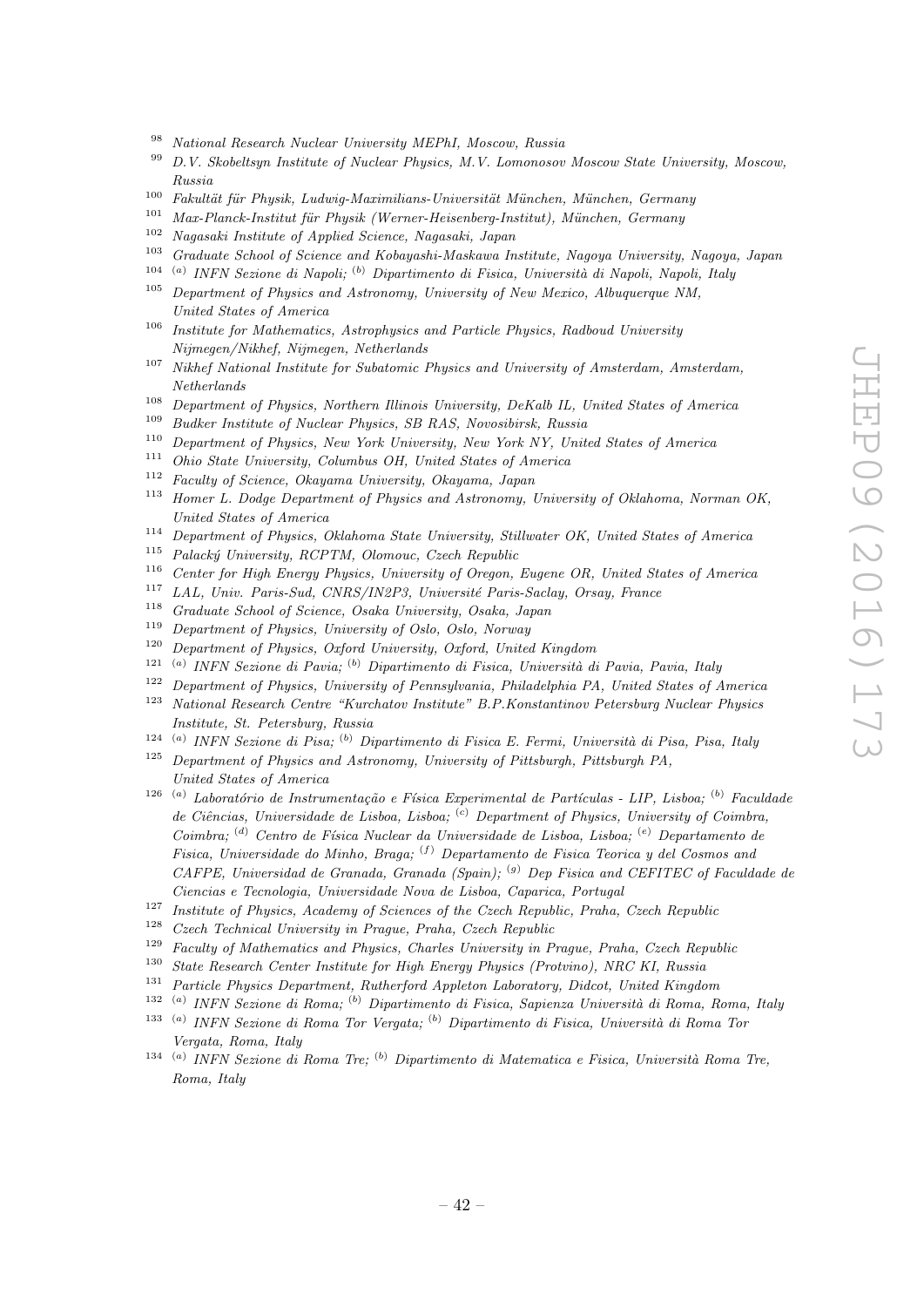- $135$ <sup>(a)</sup> Faculté des Sciences Ain Chock, Réseau Universitaire de Physique des Hautes Energies -Université Hassan II, Casablanca; <sup>(b)</sup> Centre National de l'Energie des Sciences Techniques Nucleaires, Rabat; <sup>(c)</sup> Faculté des Sciences Semlalia, Université Cadi Ayyad, LPHEA-Marrakech; (d) Faculté des Sciences, Université Mohamed Premier and LPTPM, Oujda;  $(e)$  Faculté des sciences, Université Mohammed V, Rabat, Morocco
- <sup>136</sup> DSM/IRFU (Institut de Recherches sur les Lois Fondamentales de l'Univers), CEA Saclay (Commissariat `a l'Energie Atomique et aux Energies Alternatives), Gif-sur-Yvette, France
- <sup>137</sup> Santa Cruz Institute for Particle Physics, University of California Santa Cruz, Santa Cruz CA, United States of America
- <sup>138</sup> Department of Physics, University of Washington, Seattle WA, United States of America
- <sup>139</sup> Department of Physics and Astronomy, University of Sheffield, Sheffield, United Kingdom<br><sup>140</sup> Department of Physics Shinghy University Negation Jensen
- <sup>140</sup> Department of Physics, Shinshu University, Nagano, Japan
- $141$  Fachbereich Physik, Universität Siegen, Siegen, Germany
- <sup>142</sup> Department of Physics, Simon Fraser University, Burnaby BC, Canada<br><sup>143</sup> SLAC National Assolution Lehenstern, Stanford CA, United States of the
- <sup>143</sup> SLAC National Accelerator Laboratory, Stanford CA, United States of America
- <sup>144 (a)</sup> Faculty of Mathematics, Physics & Informatics, Comenius University, Bratislava; <sup>(b)</sup> Department of Subnuclear Physics, Institute of Experimental Physics of the Slovak Academy of Sciences, Kosice, Slovak Republic
- <sup>145 (a)</sup> Department of Physics, University of Cape Town, Cape Town; <sup>(b)</sup> Department of Physics, University of Johannesburg, Johannesburg;  $\left( \text{c} \right)$  School of Physics, University of the Witwatersrand, Johannesburg, South Africa
- $146$ <sup>(a)</sup> Department of Physics, Stockholm University; <sup>(b)</sup> The Oskar Klein Centre, Stockholm, Sweden
- <sup>147</sup> Physics Department, Royal Institute of Technology, Stockholm, Sweden
- <sup>148</sup> Departments of Physics & Astronomy and Chemistry, Stony Brook University, Stony Brook NY, United States of America
- <sup>149</sup> Department of Physics and Astronomy, University of Sussex, Brighton, United Kingdom
- <sup>150</sup> School of Physics, University of Sydney, Sydney, Australia<br><sup>151</sup> Institute of Physics, Academia Sinics, Tringi, Trinuan
- <sup>151</sup> Institute of Physics, Academia Sinica, Taipei, Taiwan<br><sup>152</sup> Dependence of Physics, Technism, Israel Institute of C
- <sup>152</sup> Department of Physics, Technion: Israel Institute of Technology, Haifa, Israel
- <sup>153</sup> Raymond and Beverly Sackler School of Physics and Astronomy, Tel Aviv University, Tel Aviv, Israel
- <sup>154</sup> Department of Physics, Aristotle University of Thessaloniki, Thessaloniki, Greece<br><sup>155</sup> International Center for Flementary Particle Physics and Department of Physics
- <sup>155</sup> International Center for Elementary Particle Physics and Department of Physics, The University of Tokyo, Tokyo, Japan
- <sup>156</sup> Graduate School of Science and Technology, Tokyo Metropolitan University, Tokyo, Japan
- <sup>157</sup> Department of Physics, Tokyo Institute of Technology, Tokyo, Japan
- <sup>158</sup> Department of Physics, University of Toronto, Toronto ON, Canada
- 159 ( <sup>a)</sup> TRIUMF, Vancouver BC; <sup>(b)</sup> Department of Physics and Astronomy, York University, Toronto ON, Canada
- <sup>160</sup> Faculty of Pure and Applied Sciences, and Center for Integrated Research in Fundamental Science and Engineering, University of Tsukuba, Tsukuba, Japan
- <sup>161</sup> Department of Physics and Astronomy, Tufts University, Medford MA, United States of America<br><sup>162</sup> Department of Physics and Astronomy, University of Colifornia India, India, CA
- <sup>162</sup> Department of Physics and Astronomy, University of California Irvine, Irvine CA, United States of America
- <sup>163 (a)</sup> INFN Gruppo Collegato di Udine, Sezione di Trieste, Udine; <sup>(b)</sup> ICTP, Trieste; <sup>(c)</sup> Dipartimento di Chimica, Fisica e Ambiente, Università di Udine, Udine, Italy
- <sup>164</sup> Department of Physics and Astronomy, University of Uppsala, Uppsala, Sweden
- <sup>165</sup> Department of Physics, University of Illinois, Urbana IL, United States of America
- <sup>166</sup> Instituto de Fisica Corpuscular (IFIC) and Departamento de Fisica Atomica, Molecular y Nuclear and Departamento de Ingeniería Electrónica and Instituto de Microelectrónica de Barcelona (IMB-CNM), University of Valencia and CSIC, Valencia, Spain
- <sup>167</sup> Department of Physics, University of British Columbia, Vancouver BC, Canada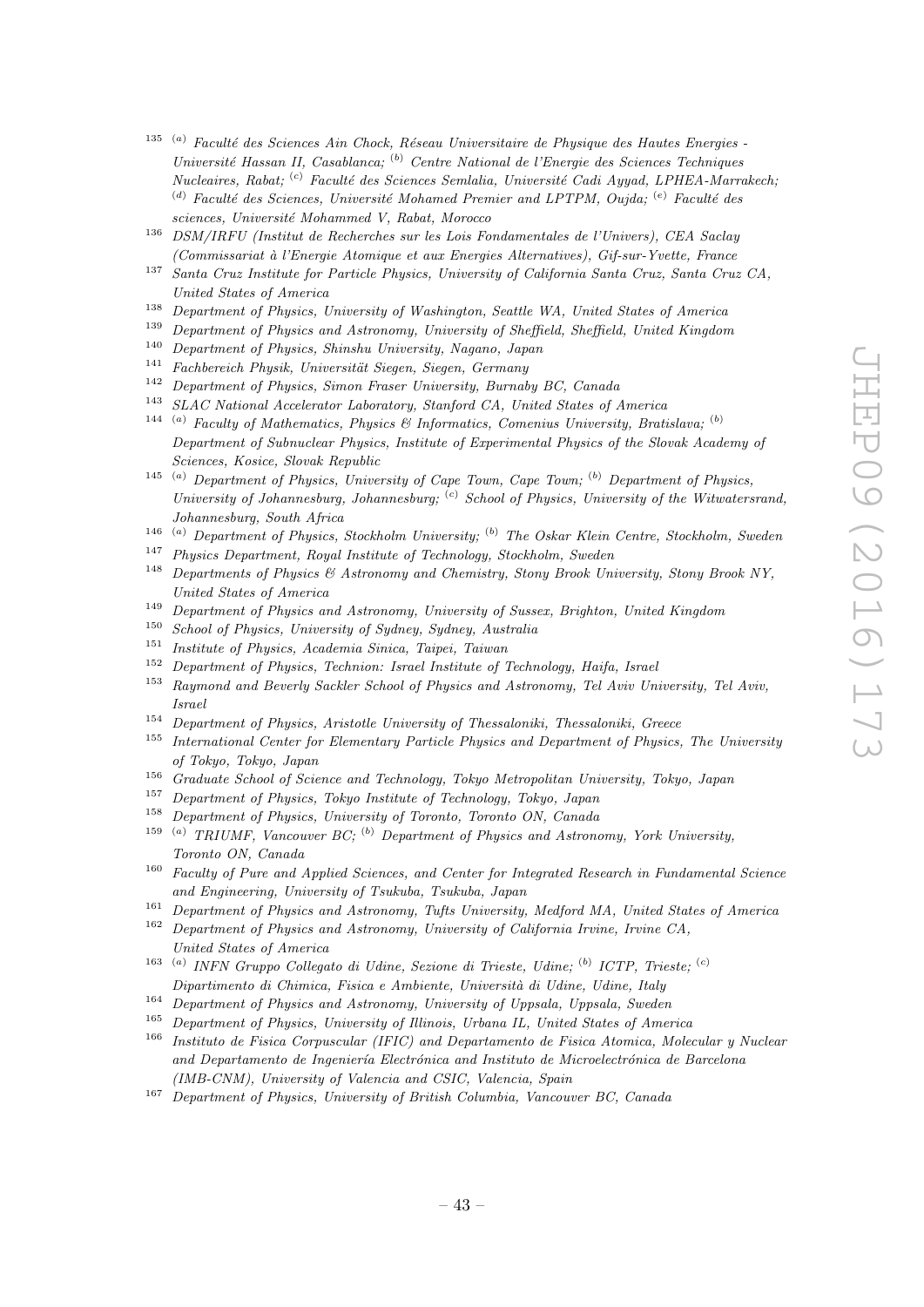- <sup>168</sup> Department of Physics and Astronomy, University of Victoria, Victoria BC, Canada<br><sup>169</sup> Department of Physics University of Wanwick Country, United Kingdom
- <sup>169</sup> Department of Physics, University of Warwick, Coventry, United Kingdom<br><sup>170</sup> Wasada University Tabya Japan
- <sup>170</sup> Waseda University, Tokyo, Japan
- <sup>171</sup> Department of Particle Physics, The Weizmann Institute of Science, Rehovot, Israel<br><sup>172</sup> Department of Physics, University of Wissensin Madison WI, United States of Amer
- <sup>172</sup> Department of Physics, University of Wisconsin, Madison WI, United States of America<br><sup>173</sup> Estativity finally and Actronomic Julius Maximilians University Winsham Compan
- <sup>173</sup> Fakultät für Physik und Astronomie, Julius-Maximilians-Universität, Würzburg, Germany<br><sup>174</sup> Fakultät für Mathematik und Naturwissenschaften, Facharunne Phusik, Bergische Universi
- $Fakultät für Mathematik und Naturwissenschaften, Fachgruppe Physik, Bergische Universität$ Wuppertal, Wuppertal, Germany
- <sup>175</sup> Department of Physics, Yale University, New Haven CT, United States of America
- <sup>176</sup> Yerevan Physics Institute, Yerevan, Armenia
- $177$  Centre de Calcul de l'Institut National de Physique Nucléaire et de Physique des Particules (IN2P3), Villeurbanne, France
	- <sup>a</sup> Also at Department of Physics, King's College London, London, United Kingdom<br> $\frac{b}{a}$  Also at Institute of Physics, Agentaion, Agedomy of Sciences, Pelu, Agentaion
	- <sup>b</sup> Also at Institute of Physics, Azerbaijan Academy of Sciences, Baku, Azerbaijan
	- <sup>c</sup> Also at Novosibirsk State University, Novosibirsk, Russia
	- <sup>d</sup> Also at TRIUMF, Vancouver BC, Canada
	- Also at Department of Physics & Astronomy, University of Louisville, Louisville, KY, United States of America
	- <sup>f</sup> Also at Department of Physics, California State University, Fresno CA, United States of America
	- <sup>9</sup> Also at Department of Physics, University of Fribourg, Fribourg, Switzerland
	- <sup>h</sup> Also at Departament de Fisica de la Universitat Autonoma de Barcelona, Barcelona, Spain
	- <sup>i</sup> Also at Departamento de Fisica e Astronomia, Faculdade de Ciencias, Universidade do Porto, Portugal
	- <sup>j</sup> Also at Tomsk State University, Tomsk, Russia
	- <sup>k</sup> Also at Universita di Napoli Parthenope, Napoli, Italy
	- <sup>l</sup> Also at Institute of Particle Physics (IPP), Canada
	- <sup>m</sup> Also at National Institute of Physics and Nuclear Engineering, Bucharest, Romania
	- $n$  Also at Department of Physics, St. Petersburg State Polytechnical University, St. Petersburg, Russia
	- $\degree$  Also at Department of Physics, The University of Michigan, Ann Arbor MI, United States of America
	- $P<sup>p</sup>$  Also at Centre for High Performance Computing, CSIR Campus, Rosebank, Cape Town, South Africa
	- Also at Louisiana Tech University, Ruston LA, United States of America
	- <sup>r</sup> Also at Institucio Catalana de Recerca i Estudis Avancats, ICREA, Barcelona, Spain
	- Also at Graduate School of Science, Osaka University, Osaka, Japan
	- <sup>t</sup> Also at Department of Physics, National Tsing Hua University, Taiwan
	- <sup>u</sup> Also at Institute for Mathematics, Astrophysics and Particle Physics, Radboud University Nijmegen/Nikhef, Nijmegen, Netherlands
	- Also at Department of Physics, The University of Texas at Austin, Austin TX, United States of America
	- <sup>w</sup> Also at CERN, Geneva, Switzerland
	- $x$  Also at Georgian Technical University (GTU), Tbilisi, Georgia
	- <sup>y</sup> Also at Ochadai Academic Production, Ochanomizu University, Tokyo, Japan
- Also at Manhattan College, New York NY, United States of America
- Also at Hellenic Open University, Patras, Greece
- ab Also at Academia Sinica Grid Computing, Institute of Physics, Academia Sinica, Taipei, Taiwan
- ac Also at School of Physics, Shandong University, Shandong, China
- ad Also at Department of Physics, California State University, Sacramento CA, United States of America
- <sup>ae</sup> Also at Moscow Institute of Physics and Technology State University, Dolgoprudny, Russia